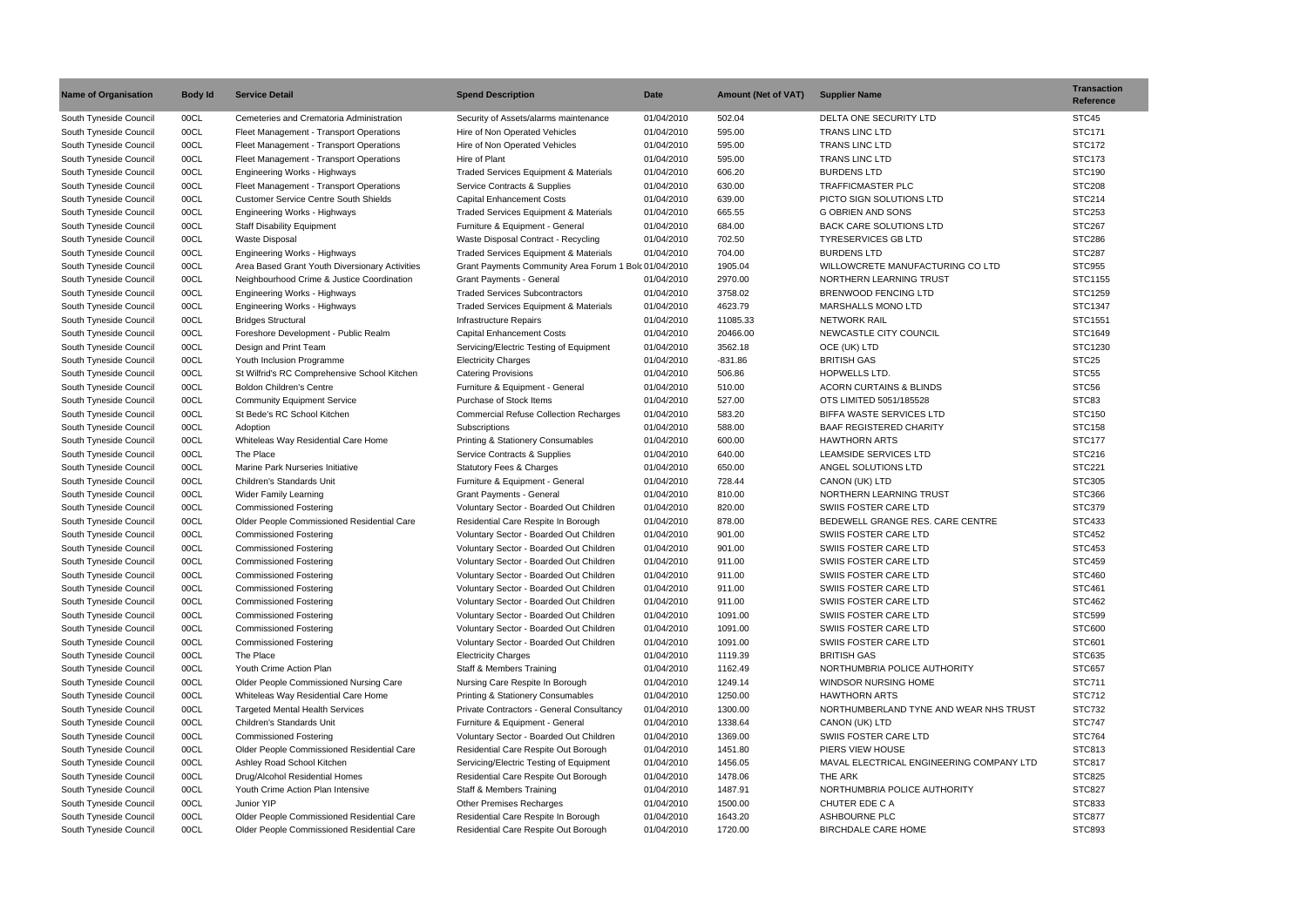| South Tyneside Council                           | 00CL         | Older People Commissioned Residential Care          | Residential Care Dementia In Borough                 | 01/04/2010               | 1727.27          | <b>HEBBURN COURT NURSING HOME</b>           | <b>STC896</b>                  |
|--------------------------------------------------|--------------|-----------------------------------------------------|------------------------------------------------------|--------------------------|------------------|---------------------------------------------|--------------------------------|
| South Tyneside Council                           | 00CL         | Mental Health Commissioned Residential Care         | Residential Care Respite In Borough                  | 01/04/2010               | 1752.32          | <b>ENTERPRISE 5 HOUSING ASSOCIATION LTD</b> | <b>STC906</b>                  |
| South Tyneside Council                           | 00CL         | Whiteleas Way Residential Care Home                 | Printing & Stationery Consumables                    | 01/04/2010               | 1900.00          | <b>HAWTHORN ARTS</b>                        | STC951                         |
| South Tyneside Council                           | 00CL         | Drug/Alcohol Residential Homes                      | Residential Care Respite Out Borough                 | 01/04/2010               | 1967.39          | PHOENIX HOUSE                               | STC966                         |
| South Tyneside Council                           | 00CL         | Finance & Administration - Children & Young People  | <b>Computer Equipment and Hardware</b>               | 01/04/2010               | 2104.19          | <b>PURCHASE POWER</b>                       | STC1001                        |
| South Tyneside Council                           | 00CL         | Learning Difficulties Commissioned Day Care         | Day Care                                             | 01/04/2010               | 2549.50          | ORCHARD HOUSE                               | STC1095                        |
| South Tyneside Council                           | 00CL         | Learning Difficulties Commissioned Day Care         | Day Care                                             | 01/04/2010               | 2549.50          | ORCHARD HOUSE                               | STC1094                        |
| South Tyneside Council                           | 00CL         | Learning Difficulties Commissioned Day Care         | Day Care                                             | 01/04/2010               | 2549.50          | ORCHARD HOUSE                               | STC1096                        |
| South Tyneside Council                           | 00CL         | Neighbourhood Learning in Deprived Communities      | Grant Payments - General                             | 01/04/2010               | 2835.00          | GROUNDWORK SOUTH TYNESIDE AND NEWCASTLE     | STC1134                        |
| South Tyneside Council                           | 00CL         | Education Action Zone Partnership Bedewell          | Private Contractors - General Consultancy            | 01/04/2010               | 2875.00          | <b>TOM MULHOLLAND</b>                       | STC1142                        |
| South Tyneside Council                           | 00CL         | Personal Community Development Learning             | <b>Grant Payments - General</b>                      | 01/04/2010               | 2940.00          | GROUNDWORK SOUTH TYNESIDE AND NEWCASTLE     | STC1151                        |
| South Tyneside Council                           | 00CL         | Youth Offending Service                             | Security of Assets/alarms maintenance                | 01/04/2010               | 3084.65          | 20:20 VISION SYSTEMS LTD                    | STC1176                        |
| South Tyneside Council                           | 00CL         | Aiming High for Disabled Children                   | Consultation                                         | 01/04/2010               | 3150.00          | <b>JAG PRODUCTIONS</b>                      | STC1186                        |
| South Tyneside Council                           | 00CL         | Family Literacy & Numeracy                          | <b>Grant Payments - General</b>                      | 01/04/2010               | 3200.00          | NORTHERN LEARNING TRUST                     | STC1192                        |
| South Tyneside Council                           | 00CL         | Outreach Worker                                     | Furniture & Equipment - General                      | 01/04/2010               | 3500.00          | <b>FINDEL EDUCATION LTD</b>                 | STC1224                        |
| South Tyneside Council                           | 00CL         | Training - Adults                                   | <b>Staff &amp; Members Training</b>                  | 01/04/2010               | 3726.71          | CALM TRAINING SERVICES LTD                  | STC1250                        |
| South Tyneside Council                           | 00CL         | <b>Disabled Facilities Grant</b>                    | <b>Capital Grants to Third Parties</b>               | 01/04/2010               | 3730.42          | HANDICARE (FREELIFT) LTD                    | STC1251                        |
| South Tyneside Council                           | 00CL         | Learning Difficulties Commissioned Day Care         | Day Care                                             | 01/04/2010               | 3787.13          | ORCHARD HOUSE                               | STC1272                        |
| South Tyneside Council                           | 00CL         | Learning Difficulties Commissioned Day Care         | Day Care                                             | 01/04/2010               | 3787.13          | <b>ORCHARD HOUSE</b>                        | STC1271                        |
| South Tyneside Council                           | 00CL         | Learning Difficulties Commissioned Day Care         | Day Care                                             | 01/04/2010               | 3787.13          | ORCHARD HOUSE                               | STC1273                        |
| South Tyneside Council                           | 00CL         | The Place                                           | <b>Staff &amp; Members Training</b>                  | 01/04/2010               | 4000.00          | THE CUSTOMS HOUSE                           | STC1295                        |
| South Tyneside Council                           | 00CL         | Assistive Technologies                              | Furniture & Equipment - General                      | 01/04/2010               | 4121.70          | TUNSTALL TELECOM LIMITED                    | STC1305                        |
| South Tyneside Council                           | 00CL         | <b>Childminder Network</b>                          | Furniture & Equipment - General                      | 01/04/2010               | 4183.62          | COMMUNITY PRODUCTS (UK) LTD                 | STC1309                        |
| South Tyneside Council                           | 00CL         | Every Child a Talker                                | <b>Printing &amp; Stationery Consumables</b>         | 01/04/2010               | 4208.10          | MILLWOOD EDUCATION                          | STC1313                        |
| South Tyneside Council                           | 00CL         | Learning Difficulties Commissioned Day Care         | Day Care                                             | 01/04/2010               | 4369.74          | ORCHARD HOUSE                               | STC1324                        |
| South Tyneside Council                           | 00CL         | Learning Difficulties Commissioned Day Care         | Day Care                                             | 01/04/2010               | 4369.74          | ORCHARD HOUSE                               | STC1327                        |
| South Tyneside Council                           | 00CL         | Learning Difficulties Commissioned Day Care         | Day Care                                             | 01/04/2010               | 4369.74          | ORCHARD HOUSE                               | STC1323                        |
| South Tyneside Council                           | 00CL         | Learning Difficulties Commissioned Day Care         | Day Care                                             | 01/04/2010               | 4369.74          | ORCHARD HOUSE                               | STC1325                        |
| South Tyneside Council                           | 00CL         | Learning Difficulties Commissioned Day Care         | Day Care                                             | 01/04/2010               | 4369.74          | ORCHARD HOUSE                               | STC1326                        |
| South Tyneside Council                           | 00CL         | Learning Difficulties Commissioned Day Care         | Day Care                                             | 01/04/2010               | 4369.74          | ORCHARD HOUSE                               | STC1328                        |
| South Tyneside Council                           | 00CL         | Older People Commissioned Residential Care          | Residential Care Respite In Borough                  | 01/04/2010               | 4585.71          | PREMIER NURSING HOMES LTD                   | STC1343                        |
| South Tyneside Council                           | 00CL         | <b>Disabled Facilities Grant</b>                    | <b>Capital Grants to Third Parties</b>               | 01/04/2010               | 4877.71          | <b>FLOWES</b>                               | STC1364                        |
| South Tyneside Council                           | 00CL         | Family Literacy & Numeracy                          | <b>Grant Payments - General</b>                      | 01/04/2010               | 4960.00          | NORTHERN LEARNING TRUST                     | STC1370                        |
| South Tyneside Council                           | 00CL         | Drug/Alcohol Residential Homes                      | Residential Care Respite Out Borough                 | 01/04/2010               | 4960.80          | NORCARE LIMITED                             | STC1371                        |
| South Tyneside Council                           | 00CL         | Older People Commissioned Nursing Care              | Nursing Care Respite In Borough                      | 01/04/2010               | 5266.67          | <b>HAMPSHIRE COURT</b>                      | STC1388                        |
| South Tyneside Council                           | 00CL         | <b>Disabled Facilities Grant</b>                    | <b>Capital Grants to Third Parties</b>               | 01/04/2010               | 5849.63          | <b>FLOWES</b>                               | STC1409                        |
| South Tyneside Council                           | 00CL         | Assistive Technologies                              | Furniture & Equipment - General                      | 01/04/2010               | 5995.20          | TUNSTALL TELECOM LIMITED                    | STC1415                        |
| South Tyneside Council                           | 00CL         | Skills for Jobs                                     | <b>Grant Payments - General</b>                      | 01/04/2010               | 6600.00          | GROUNDWORK SOUTH TYNESIDE AND NEWCASTLE     | STC1449                        |
| South Tyneside Council                           | 00CL         | Alternative Education Service - Administration      | <b>Staff &amp; Members Training</b>                  | 01/04/2010               | 6760.00          | ADT FIRE & SECURITY PLC                     | STC1455                        |
| South Tyneside Council                           | 00CL         | Mental Health Commissioned Residential Care         | Residential Care Respite In Borough                  | 01/04/2010               | 6817.20          | <b>MARINA REST HOME</b>                     | STC1456                        |
| South Tyneside Council                           | 00CL         | <b>Disabled Facilities Grant</b>                    | <b>Capital Grants to Third Parties</b>               | 01/04/2010               | 6820.08          | D R BUILDERS                                | STC1457                        |
| South Tyneside Council                           | 00CL         | Learning Difficulties Commissioned Residential Care | Voluntary Sector - General                           | 01/04/2010               | 7863.83          | <b>CAMPHILL VILLAGE TRUST</b>               | STC1491                        |
| South Tyneside Council                           | 00CL         | Older People Commissioned Home Care                 | Home Care                                            | 01/04/2010               | 8041.15          | D H HOMECARE LTD                            | STC1495                        |
| South Tyneside Council                           | 00CL         | Learning Difficulties Commissioned Day Care         | Day Care                                             | 01/04/2010               | 8795.77          | ORCHARD HOUSE                               | STC1505                        |
| South Tyneside Council                           | 00CL         | Learning Difficulties Commissioned Day Care         | Day Care                                             | 01/04/2010               | 8795.77          | ORCHARD HOUSE                               | STC1506                        |
| South Tyneside Council                           | 00CL         | Learning Difficulties Commissioned Day Care         | Day Care                                             | 01/04/2010               | 8795.77          | ORCHARD HOUSE                               | STC1507                        |
| South Tyneside Council                           | 00CL         | Children & Families Balance Sheet Genera            | Creditors Invoice Register                           | 01/04/2010               | 12200.99         | PRUDENTIAL LIFE AND PENSIONS                | STC1566                        |
| South Tyneside Council                           | 00CL         | Youth Capital Plus Chuter Ede                       | <b>Capital Enhancement Costs</b>                     | 01/04/2010               | 12490.00         | CLEVELAND SITESAFE LTD                      | STC1571                        |
| South Tyneside Council                           | 00CL         | St Joseph's RC Primary General                      | Teachers Insurance                                   | 01/04/2010               | 13150.59         | CAPITA SPECIALIST INSURANCE SOLUTIONS LTD   | STC1587                        |
| South Tyneside Council                           | 00CL         | Drug/Alcohol Residential Homes                      | Residential Care Respite Out Borough                 | 01/04/2010               | 15923.83         | ATLAS HEALTHCARE LTD                        | STC1618                        |
| South Tyneside Council                           | 00CL         | Youth Capital Plus Chuter Ede                       | <b>Capital Enhancement Costs</b>                     | 01/04/2010               | 37470.00         | <b>CLEVELAND SITESAFE LTD</b>               | STC1705                        |
| South Tyneside Council                           | 00CL         | <b>Accommodation Moves</b>                          | <b>Capital Sundry Costs</b>                          | 01/04/2010               | 510.00           | HARKERS REMOVERS AND STORERS LTD            | STC57                          |
| South Tyneside Council                           | 00CL         | Asset Management                                    | <b>Protective Clothing</b><br>Rents Paid - General   | 01/04/2010               | 542.32           | <b>GREENHAM TRADING LIMITED</b>             | STC107                         |
| South Tyneside Council                           | 00CL<br>00CL | Allotments<br>Libraries Admin                       |                                                      | 01/04/2010               | 600.00<br>842.06 | SMITHS GORE<br>R CRAWFORD                   | <b>STC182</b><br><b>STC401</b> |
| South Tyneside Council                           | 00CL         | Tourism                                             | Newspapers & Periodicals<br>Newspapers & Periodicals | 01/04/2010<br>01/04/2010 | 900.00           | ME & ALAN                                   | <b>STC447</b>                  |
| South Tyneside Council<br>South Tyneside Council | 00CL         | Primrose Children's Centre                          | Property Planned Maintenance                         | 01/04/2010               | 1092.00          | SCHNEIDER ELECTRIC BUILDINGS UK LTD         | STC616                         |
|                                                  |              |                                                     |                                                      |                          |                  |                                             |                                |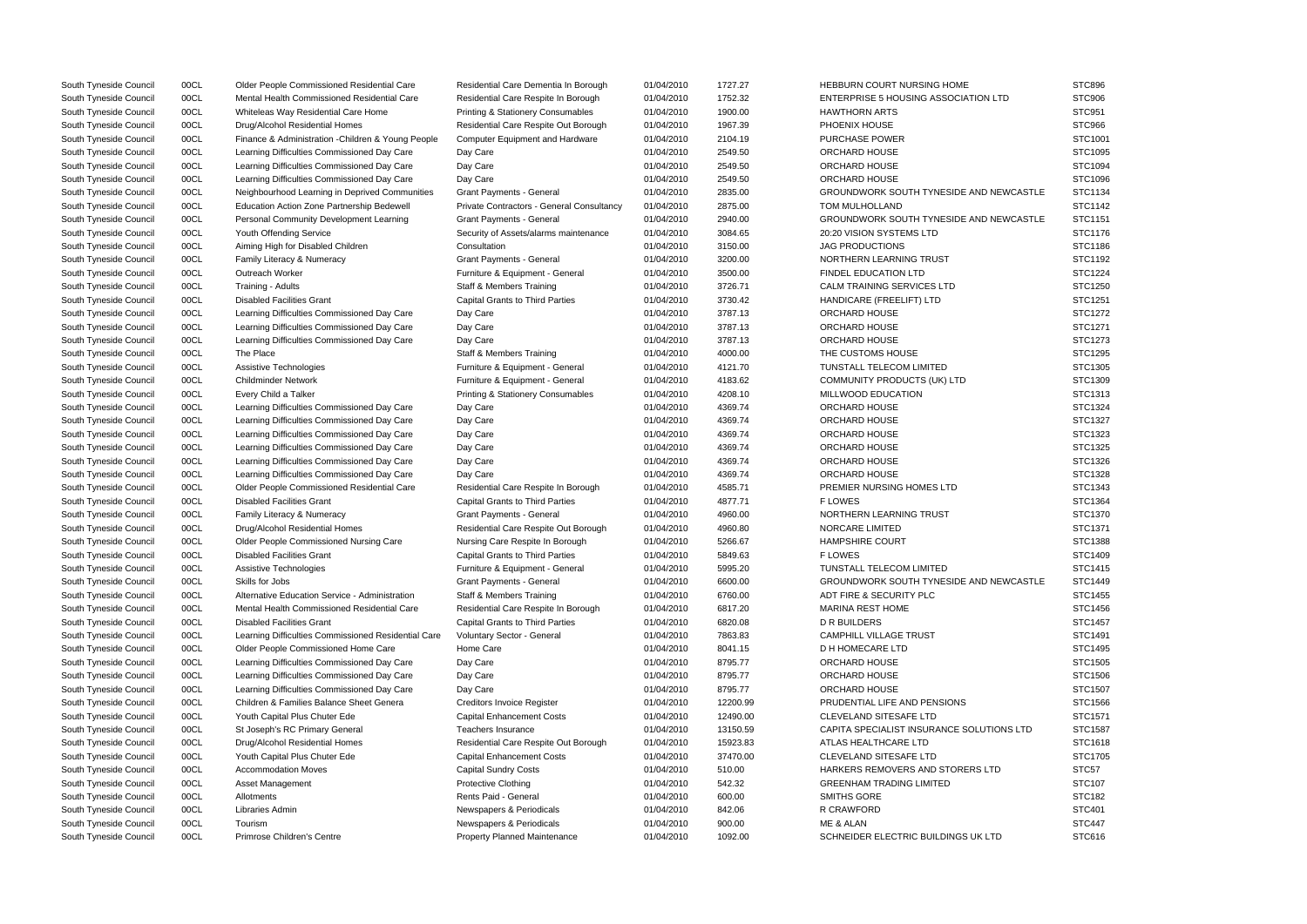| South Tyneside Council                           | 00CL | Libraries Admin                                                                                | Library & Other Books Maps etc.                                    | 01/04/2010 | 1135.95  | NEWCASTLE CITY COUNCIL                        | <b>STC646</b>     |
|--------------------------------------------------|------|------------------------------------------------------------------------------------------------|--------------------------------------------------------------------|------------|----------|-----------------------------------------------|-------------------|
| South Tyneside Council                           | 00CL | <b>Boldon School</b>                                                                           | <b>Property Reactive/General Repairs</b>                           | 01/04/2010 | 1360.00  | AQUAJET DRAINAGE                              | <b>STC759</b>     |
| South Tyneside Council                           | 00CL | Repairs & Maintenance 23 Henderson Road                                                        | <b>Property Reactive/General Repairs</b>                           | 01/04/2010 | 1615.00  | AIMRANGE (N.E.) LTD                           | <b>STC868</b>     |
| South Tyneside Council                           | 00CL | <b>Hedworthfield Children's Centre</b>                                                         | Schools Maintenance Non-Buyback                                    | 01/04/2010 | 1850.00  | <b>WINDOOR SERVICES</b>                       | <b>STC938</b>     |
| South Tyneside Council                           | 00CL | <b>Asset Management</b>                                                                        | Furniture & Equipment - General                                    | 01/04/2010 | 2469.74  | WILLOWCRETE MANUFACTURING CO LTD              | STC1075           |
| South Tyneside Council                           | 00CL | Harton Junior School                                                                           | <b>Property Reactive/General Repairs</b>                           | 01/04/2010 | 2590.00  | AQUAJET DRAINAGE                              | STC1107           |
| South Tyneside Council                           | 00CL | Asset Management                                                                               | Agency Staff - Non-Teachers                                        | 01/04/2010 | 3057.60  | <b>GC SAFETY SERVICES</b>                     | STC1172           |
| South Tyneside Council                           | 00CL | <b>Local Procurement</b>                                                                       | Private Contractors - General Consultancy                          | 01/04/2010 | 3842.50  | WAYNE HAYES CONSULTANCY LTD                   | STC1278           |
| South Tyneside Council                           | 00CL | Other Planning Development Grant-related expenditure Private Contractors - General Consultancy |                                                                    | 01/04/2010 | 4000.00  | JEREMY BENN ASSOCIATES LTD (JBA CONSULTING)   | STC1294           |
| South Tyneside Council                           | 00CL | <b>Cultural Development</b>                                                                    | Service Contracts & Supplies                                       | 01/04/2010 | 10000.00 | <b>WORLDBEATERS MUSIC</b>                     | STC1536           |
| South Tyneside Council                           | 00CL | Economic Regeneration Balance Sheet                                                            | <b>Expenditure for Reallocation</b>                                | 01/04/2010 | 10664.37 | <b>VIRGIN MEDIA PAYMENTS LTD</b>              | STC1544           |
| South Tyneside Council                           | 00CL | Local Development Framework                                                                    | <b>Statutory Fees &amp; Charges</b>                                | 01/04/2010 | 13735.69 | THE PLANNING INSPECTORATE                     | STC1595           |
| South Tyneside Council                           | 00CL | Economic Regeneration Balance Sheet                                                            | <b>Creditors Invoice Register</b>                                  | 01/04/2010 | 15966.89 | PRUDENTIAL                                    | STC1620           |
| South Tyneside Council                           | 00CL | Jarrow/Hebburn Concierge                                                                       | Furniture & Equipment - General                                    | 01/04/2010 | 503.50   | GOLDSHIELD ELECTRONIC SECURITY                | STC <sub>53</sub> |
| South Tyneside Council                           | 00CL | <b>Sheltered Accommodation General</b>                                                         | Furniture & Equipment - General                                    | 01/04/2010 | 554.62   | SANDAFLOOR (1995) LTD - IN LIQUIDATION        | STC121            |
| South Tyneside Council                           | 00CL | Voids                                                                                          | <b>Capital Funding from Government Grants</b>                      | 01/04/2010 | 1829.95  | ICI DULUX DECORATOR CENTRES                   | <b>STC932</b>     |
| South Tyneside Council                           | 00CL | Home Loss Ebchester-Aldbrough                                                                  | <b>Capital Demolition Costs</b>                                    | 01/04/2010 | 9673.75  | WILLOWCRETE MANUFACTURING CO LTD              | STC1525           |
| South Tyneside Council                           | 00CL | Home Loss Ebchester-Aldbrough                                                                  | <b>Capital Demolition Costs</b>                                    | 01/04/2010 | 9673.75  | WILLOWCRETE MANUFACTURING CO LTD              | STC1526           |
| South Tyneside Council                           | 00CL | <b>Harton Cemetery</b>                                                                         | Property Reactive/General Repairs                                  | 06/04/2010 | 668.00   | JENSEN CONSTRUCTION LTD                       | <b>STC258</b>     |
| South Tyneside Council                           | 00CL | Fleet Management - Transport Operations                                                        | Hire of Non Operated Vehicles                                      | 06/04/2010 | 1000.00  | PHOENIX VEHICLE HIRE T/A WCR VEHICLE HIRE LTD | <b>STC554</b>     |
| South Tyneside Council                           | 00CL | Engineering Works - Highways                                                                   | Traded Services Equipment & Materials                              | 06/04/2010 | 1140.48  | <b>BURDENS LTD</b>                            | <b>STC648</b>     |
| South Tyneside Council                           | 00CL | Engineering Works - Highways                                                                   | <b>Traded Services Equipment &amp; Materials</b>                   | 06/04/2010 | 4951.81  | <b>MARSHALLS MONO LTD</b>                     | STC1369           |
| South Tyneside Council                           | 00CL | Design and Print Team                                                                          | <b>External Printing Contractors</b>                               | 06/04/2010 | 616.00   | <b>NW PRINTERS</b>                            | <b>STC194</b>     |
| South Tyneside Council                           | 00CL | Epinay School Kitchen                                                                          | <b>Catering Provisions</b>                                         | 06/04/2010 | 542.11   | R MANNERS AND SONS LTD                        | <b>STC106</b>     |
| South Tyneside Council                           | 00CL | Greenfield Kitchen                                                                             | <b>Catering Provisions</b>                                         | 06/04/2010 | 558.14   | DANISH BACON CO PLC                           | <b>STC124</b>     |
| South Tyneside Council                           | 00CL | St Oswald's CE School Kitchen                                                                  | <b>Catering Provisions</b>                                         | 06/04/2010 | 566.72   | R MANNERS AND SONS LTD                        | STC136            |
| South Tyneside Council                           | 00CL | Key Stage 3 Strategy Central Co-ordination                                                     | Private Contractors - General Consultancy                          | 06/04/2010 | 600.00   | <b>GATESHEAD MBC</b>                          | <b>STC176</b>     |
| South Tyneside Council                           | 00CL | <b>Community Equipment Service</b>                                                             | Purchase of Stock Items                                            | 06/04/2010 | 616.50   | CARE-ABILITY                                  | <b>STC195</b>     |
| South Tyneside Council                           | 00CL | Older People Commissioned Residential Care                                                     | Residential Care Out of Borough                                    | 06/04/2010 | 706.56   | <b>CASTLE VIEW</b>                            | <b>STC289</b>     |
| South Tyneside Council                           | 00CL | <b>Older People Commissioned Nursing Care</b>                                                  | Nursing Care Out Borough                                           | 06/04/2010 | 827.84   | ST OSWALDS CARE HOME                          | <b>STC388</b>     |
| South Tyneside Council                           | 00CL | Older People Commissioned Residential Care                                                     | Residential Care Out of Borough                                    | 06/04/2010 | 828.08   | <b>SLW LIMITED</b>                            | STC389            |
| South Tyneside Council                           | 00CL | Older People Commissioned Residential Care                                                     | Residential Care Out of Borough                                    | 06/04/2010 | 850.64   | <b>CHURCH VIEW</b>                            | <b>STC418</b>     |
| South Tyneside Council                           | 00CL | Older People Commissioned Residential Care                                                     | Residential Care Out of Borough                                    | 06/04/2010 | 865.88   | BARCHESTER HEALTHCARE LTD                     | <b>STC423</b>     |
| South Tyneside Council                           | 00CL | Older People Commissioned Nursing Care                                                         | Nursing Care Out Borough                                           | 06/04/2010 | 900.32   | BEECHCROFT NURSING HOME                       | <b>STC450</b>     |
| South Tyneside Council                           | 00CL | Older People Commissioned Residential Care                                                     | Residential Care Out of Borough                                    | 06/04/2010 | 925.16   | OFFMORE FARM HOUSE                            | <b>STC484</b>     |
| South Tyneside Council                           | 00CL | Older People Commissioned Residential Care                                                     | Residential Care Out of Borough                                    | 06/04/2010 | 940.72   | APPLE TREE GRANGE                             | <b>STC488</b>     |
| South Tyneside Council                           | 00CL | Older People Commissioned Residential Care                                                     | Residential Care Out of Borough                                    | 06/04/2010 | 943.84   | PIERS VIEW HOUSE                              | <b>STC489</b>     |
| South Tyneside Council                           | 00CL | Older People Commissioned Residential Care                                                     | Residential Care Out of Borough                                    | 06/04/2010 | 951.16   | <b>SOUTHERN CROSS</b>                         | <b>STC501</b>     |
| South Tyneside Council                           | 00CL | Older People Commissioned Residential Care                                                     | Residential Care Dementia Out Borough                              | 06/04/2010 | 985.68   | <b>KAYCARE SERVICES LTD</b>                   | <b>STC520</b>     |
| South Tyneside Council                           | 00CL | <b>Older People Commissioned Nursing Care</b>                                                  | Nursing Care Out Borough                                           | 06/04/2010 | 999.76   | SHERWOOD GRANGE CARE CENTRE                   | <b>STC541</b>     |
| South Tyneside Council                           | 00CL | Older People Commissioned Residential Care                                                     | Residential Care Out of Borough                                    | 06/04/2010 | 1006.70  | ST MARTINS CARE LTD                           | <b>STC563</b>     |
|                                                  | 00CL | <b>Disabled Facilities Grant</b>                                                               | <b>Capital Grants to Third Parties</b>                             | 06/04/2010 | 1035.00  | ELLIOTT HOLMES JOHNSON LTD                    | <b>STC568</b>     |
| South Tyneside Council<br>South Tyneside Council | 00CL | Older People Commissioned Residential Care                                                     |                                                                    | 06/04/2010 | 1047.60  | SOUTHERN CROSS HEALTHCARE GROUP PLC           | <b>STC574</b>     |
|                                                  | 00CL |                                                                                                | Residential Care Out of Borough                                    |            | 1050.60  | WALLDENE COURT NURSING HOME                   | <b>STC578</b>     |
| South Tyneside Council                           |      | Older People Commissioned Nursing Care                                                         | Nursing Care Out Borough                                           | 06/04/2010 |          |                                               |                   |
| South Tyneside Council                           | 00CL | <b>Older People Commissioned Nursing Care</b>                                                  | Residential Care Out of Borough<br>Residential Care Out of Borough | 06/04/2010 | 1065.36  | WEST HOUSE CARE HOME LTD                      | <b>STC583</b>     |
| South Tyneside Council                           | 00CL | Older People Commissioned Residential Care                                                     |                                                                    | 06/04/2010 | 1087.60  | QUORN ORCHARDS CARE HOME                      | <b>STC597</b>     |
| South Tyneside Council                           | 00CL | Older People Commissioned Residential Care                                                     | Residential Care Out of Borough                                    | 06/04/2010 | 1097.64  | <b>GLENHOLME HOUSE</b>                        | STC621            |
| South Tyneside Council                           | 00CL | Older People Commissioned Residential Care                                                     | Residential Care Out of Borough                                    | 06/04/2010 | 1119.80  | THE TUDORS                                    | STC636            |
| South Tyneside Council                           | 00CL | Older People Commissioned Residential Care                                                     | Residential Care Out of Borough                                    | 06/04/2010 | 1127.98  | <b>GRANGEWOOD CARE CENTRE</b>                 | <b>STC643</b>     |
| South Tyneside Council                           | 00CL | Older People Commissioned Residential Care                                                     | Residential Care Out of Borough                                    | 06/04/2010 | 1146.56  | WELLBURN CARE HOMES LTD                       | STC651            |
| South Tyneside Council                           | 00CL | Physical Disabilities Commissioned Nursing Care                                                | Nursing Care Out Borough                                           | 06/04/2010 | 1147.60  | THROCKLEY NURSING HOME                        | <b>STC653</b>     |
| South Tyneside Council                           | 00CL | Older People Commissioned Residential Care                                                     | Residential Care Out of Borough                                    | 06/04/2010 | 1163.68  | VALLEY VIEW CARE HOME                         | <b>STC658</b>     |
| South Tyneside Council                           | 00CL | Older People Commissioned Nursing Care                                                         | Nursing Care Dementia Out Borough                                  | 06/04/2010 | 1167.60  | <b>BARCHESTER HEALTHCARE HOMES LTD</b>        | STC660            |
| South Tyneside Council                           | 00CL | Older People Commissioned Residential Care                                                     | Residential Care Out of Borough                                    | 06/04/2010 | 1169.48  | <b>IDEAL CARE (NORTH) LTD</b>                 | <b>STC662</b>     |
| South Tyneside Council                           | 00CL | Older People Commissioned Residential Care                                                     | Residential Care Out of Borough                                    | 06/04/2010 | 1175.60  | ST ANDREWS HOMES LTD                          | <b>STC665</b>     |
| South Tyneside Council                           | 00CL | Older People Commissioned Residential Care                                                     | Residential Care Out of Borough                                    | 06/04/2010 | 1179.60  | FIELDVIEW RESIDENTIAL                         | STC670            |
| South Tyneside Council                           | 00CL | Older People Commissioned Nursing Care                                                         | Residential Care Out of Borough                                    | 06/04/2010 | 1184.20  | CHARLTON COURT NURSING HOME                   | STC677            |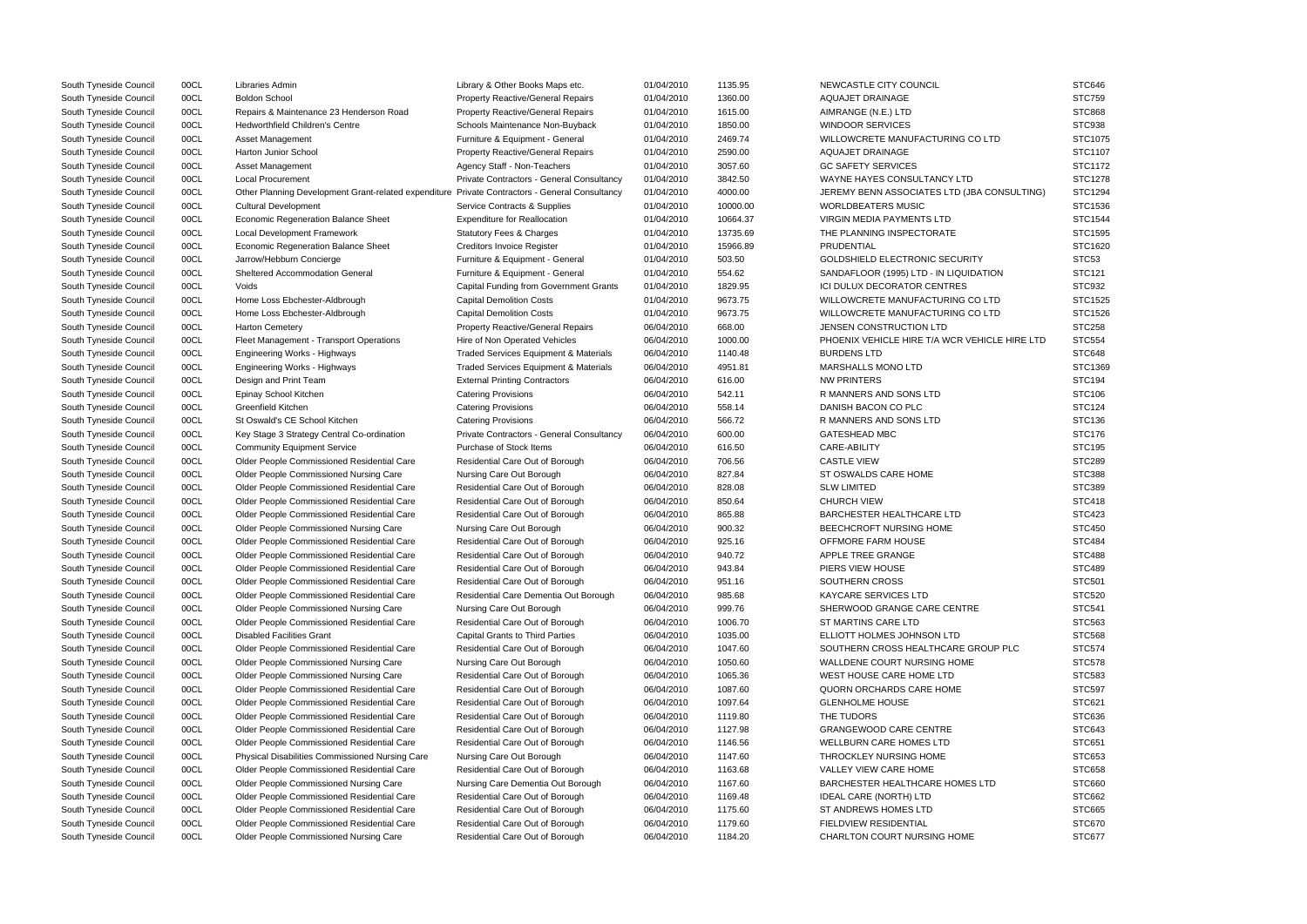South Tyneside Council 00CL Older People Commissioned Nursing Care Nursing Care Out Borough 06/04/2010 1194.40 ALBANY CARE HOME South Tyneside Council 00CL Older People Commissioned Residential Care Residential Care Out of Borough 06/04/2010 1209.44 SOUTHERN CROSS HEALTHCARE South Tyneside Council 00CL Older People Commissioned Nursing Care Nursing Care Out Borough 06/04/2010 1237.88 SCARBOROUGH COURT South Tyneside Council 00CL Older People Commissioned Residential Care Residential Care Out of Borough 06/04/2010 1244.32 WHITEFRIARS HOME South Tyneside Council 00CL Older People Commissioned Residential Care Residential Care Out of Borough 06/04/2010 1244.80 GAINFORD CARE HOMES LTD. South Tyneside Council 00CL Older People Commissioned Residential Care Residential Care Dementia Out Borough 06/04/2010 1297.16 HADRIAN PARK CARE HOME South Tyneside Council oucl Colder People Commissioned Residential Care Residential Care Out of Borough 06/04/2010 1312.68 HOLMLEA CARE HOME South Tyneside Council 00CL Older People Commissioned Nursing Care Nursing Care Out Borough 06/04/2010 1343.32 WEARCOURT LTD South Tyneside Council 00CL Older People Commissioned Residential Care Residential Care Out of Borough 06/04/2010 1347.72 S& L GUNPITH South Tyneside Council oucl Colder People Commissioned Residential Care Residential Care Out of Borough 06/04/2010 1364.00 BROCKWELL COURT South Tyneside Council ourcle on Older People Commissioned Residential Care Residential Care Out of Borough 06/04/2010 1369.36 POTENSIAL LIMITED South Tyneside Council 00CL Disability Housing Team Improvement Grant Fees 06/04/2010 1372.06 DOLPHIN STAIRLIFTS (NORTH EAST) LT South Tyneside Council oucl Colder People Commissioned Residential Care Residential Care Dementia Out Borough 06/04/2010 1374.08 BRAEMAR CARE HOME South Tyneside Council 00CL Older People Commissioned Residential Care Residential Care Dementia Out Borough 06/04/2010 1375.60 HELEN MCARDLE CARE South Tyneside Council 00CL Physical Disabilities Commissioned Residential Care Residential Care Out of Borough 06/04/2010 1437.48 GAILEY LODGE South Tyneside Council 00CL Community Equipment Service Purchase of Stock Items 06/04/2010 1497.40 CARE-ABILITY South Tyneside Council 00CL Mental Health Commissioned Residential Care Residential Care Out of Borough 06/04/2010 1557.24 WINDSOR COURT CARE HOME South Tyneside Council 00CL Mental Health Commissioned Nursing Care Nursing Care Out Borough 06/04/2010 1572.00 MENTAL HEALTH CONCERN South Tyneside Council oucl Older People Commissioned Nursing Care Nursing Care Out Borough 06/04/2010 1595.84 ASHINGTON GRANGE NURSING HOME South Tyneside Council 00CL Older People Commissioned Residential Care Residential Care Out of Borough 06/04/2010 1599.00 SOUTHERN CROSS HEALTHCARE South Tyneside Council 00CL All Saints CE School Kitchen Catering Provisions 06/04/2010 1621.44 JR HOLLAND STC870 South Tyneside Council 00CL Older People Commissioned Nursing Care Nursing Care Dementia Out Borough 06/04/2010 1622.96 HOLLYBERRY CARE LTD South Tyneside Council 00CL Older People Commissioned Nursing Care Nursing Care Out Borough 06/04/2010 1688.00 FOUR SEASONS HEALTH CARE South Tyneside Council 00CL Older People Commissioned Residential Care Residential Care In Borough 06/04/2010 1726.60 BARCHESTER HEALTHCARE South Tyneside Council 00CL Drug/Alcohol Residential Homes Residential Care Out of Borough 06/04/2010 1739.88 ASPIRE HEALTHCARE STC898 South Tyneside Council 00CL Physical Disabilities Commissioned Residential Care Residential Care Out of Borough 06/04/2010 1741.88 CORNERSTONE QUALITY CARE South Tyneside Council 00CL Older People Commissioned Residential Care Residential Care Out of Borough 06/04/2010 1778.40 HAVENDENE RESIDENTIAL HOME South Tyneside Council 00CL Older People Commissioned Residential Care Residential Care Out of Borough 06/04/2010 1829.56 THE HOLY CROSS South Tyneside Council 00CL Learning Difficulties Commissioned Residential Care Residential Care Out of Borough 06/04/2010 1837.44 LINKAGE COLLEGE South Tyneside Council 00CL Older People Commissioned Residential Care Residential Care Dementia Out Borough 06/04/2010 1848.60 SEYMOUR HOUSE South Tyneside Council 00CL Older People Commissioned Nursing Care Nursing Care Dementia Out Borough 06/04/2010 1903.60 BALMORAL COURT NURSING HOME South Tyneside Council 00CL Physical Disabilities Commissioned Nursing Care Nursing Care Out Borough 06/04/2010 1955.36 STANTON LODGE NEURODISABILITY UNIT South Tyneside Council 00CL Learning Difficulties Commissioned Residential Care Residential Care Out of Borough 06/04/2010 1983.00 CARE OUTREACH South Tyneside Council 00CL Older People Commissioned Nursing Care Nursing Care Dementia Out Borough 06/04/2010 1984.88 ABBEY CARE VILLAGE South Tyneside Council 00CL Older People Commissioned Nursing Care Nursing Care Out Borough 06/04/2010 1992.40 CERIS NEWYDD NURSING South Tyneside Council 00CL Learning Difficulties Commissioned Residential Care Residential Care Out of Borough 06/04/2010 2009.92 JC CARE PLC South Tyneside Council 00CL St Gregory's RC School Kitchen Catering Provisions 06/04/2010 2014.52 JR HOLLAND South Tyneside Council 00CL Older People Commissioned Residential Care Residential Care Out of Borough 06/04/2010 2015.76 ASPIRE HEALTHCARE South Tyneside Council 00CL Whitburn Juniors Kitchen Catering Provisions Catering Provisions 06/04/2010 2046.48 R MANNERS AND SONS LTD South Tyneside Council 00CL Learning Difficulties Commissioned Residential Care Residential Care Out of Borough 06/04/2010 2147.20 ROCHELL HOUSE RES. CARE South Tyneside Council 00CL Older People Commissioned Residential Care Residential Care Out of Borough 06/04/2010 2195.80 PRINCESS HOUSE South Tyneside Council 00CL Older People Commissioned Nursing Care Nursing Care Out Borough 06/04/2010 2217.08 LEONARD CHESHIRE IN NORTHUMBRIA South Tyneside Council 00CL Learning Difficulties Commissioned Nursing Care Nursing Care Out Borough 06/04/2010 2257.40 ORCHARD VALE TRUST South Tyneside Council 00CL Learning Difficulties Commissioned Residential Care Residential Care Out of Borough 06/04/2010 2265.80 0AK LODGE South Tyneside Council 00CL Learning Difficulties Commissioned Nursing Care Nursing Care Out Borough 06/04/2010 2350.28 CARE SOLUTIONS LTD South Tyneside Council 00CL Older People Commissioned Residential Care Residential Care Out of Borough 06/04/2010 2390.00 ST CUTHBERTS CARE South Tyneside Council 00CL Boldon Nursery School Kitchen Catering Provisions 06/04/2010 2408.86 J R HOLLAND STC1062 South Tyneside Council 00CL Learning Difficulties Commissioned Residential Care Residential Care Out of Borough 06/04/2010 2511.68 STONEHAVEN South Tyneside Council 00CL Targeted Mental Health Services Private Contractors - General Consultancy 06/04/2010 2767.50 NORTHUMBERLAND TYNE AND WEAR N South Tyneside Council 00CL Learning Difficulties Commissioned Residential Care Residential Care Out of Borough 06/04/2010 2782.00 EASTCLIFFE RESIDENTIAL South Tyneside Council 00CL Whitburn Junior School Kitchen Catering Provisions 06/04/2010 2826.14 JR HOLLAND South Tyneside Council 00CL Physical Disabilities Commissioned Residential Care Residential Care Out of Borough 06/04/2010 2852.44 FAYCROFT RESIDENTIAL South Tyneside Council 00CL Older People Commissioned Nursing Care Nursing Care Out Borough 06/04/2010 3110.92 ALDERWOOD South Tyneside Council 00CL Older People Commissioned Nursing Care Nursing Care Out Borough 06/04/2010 3125.88 EUROPEAN CARE ENGLAND LTD South Tyneside Council 00CL Learning Difficulties Commissioned Nursing Care Nursing Care Out Borough 06/04/2010 3371.08 THE HOSPITALLER ORDER OF ST JOHN South Tyneside Council 00CL Mental Health Commissioned Nursing Care Nursing Care Out Borough 06/04/2010 3411.48 RANVILLES CARE HOME South Tyneside Council 00CL Learning Difficulties Commissioned Residential Care Residential Care Out of Borough 06/04/2010 3528.40 HAYFIELD STC1227

|                  | STC679        |
|------------------|---------------|
|                  | STC692        |
|                  | <b>STC700</b> |
|                  | <b>STC707</b> |
|                  | <b>STC708</b> |
|                  | <b>STC729</b> |
|                  | <b>STC735</b> |
|                  | STC750        |
|                  | STC752        |
|                  | <b>STC762</b> |
|                  | <b>STC768</b> |
| ГD               | <b>STC770</b> |
|                  | <b>STC780</b> |
|                  | STC781        |
|                  | STC810        |
|                  | STC831        |
|                  | <b>STC854</b> |
|                  | <b>STC858</b> |
|                  | <b>STC862</b> |
|                  |               |
|                  | STC863        |
|                  | <b>STC870</b> |
|                  | STC871        |
|                  | <b>STC885</b> |
|                  | <b>STC895</b> |
|                  | <b>STC898</b> |
|                  | STC902        |
|                  | STC910        |
|                  | STC931        |
|                  | <b>STC933</b> |
|                  | <b>STC937</b> |
|                  | <b>STC953</b> |
| NIT              | STC963        |
|                  | <b>STC968</b> |
|                  | STC969        |
|                  | <b>STC972</b> |
|                  | <b>STC985</b> |
|                  | STC987        |
|                  | <b>STC989</b> |
|                  | STC993        |
|                  | STC1003       |
|                  | STC1014       |
| J                | STC1020       |
|                  | STC1029       |
|                  | STC1030       |
|                  | STC1048       |
|                  | STC1057       |
|                  | STC1062       |
|                  | STC1090       |
| <b>VHS TRUST</b> | STC1124       |
|                  | STC1128       |
|                  | STC1132       |
|                  | STC1136       |
|                  | STC1178       |
|                  | STC1182       |
| ላ OF GOD         | STC1211       |
|                  | STC1219       |
|                  | STC1227       |
|                  |               |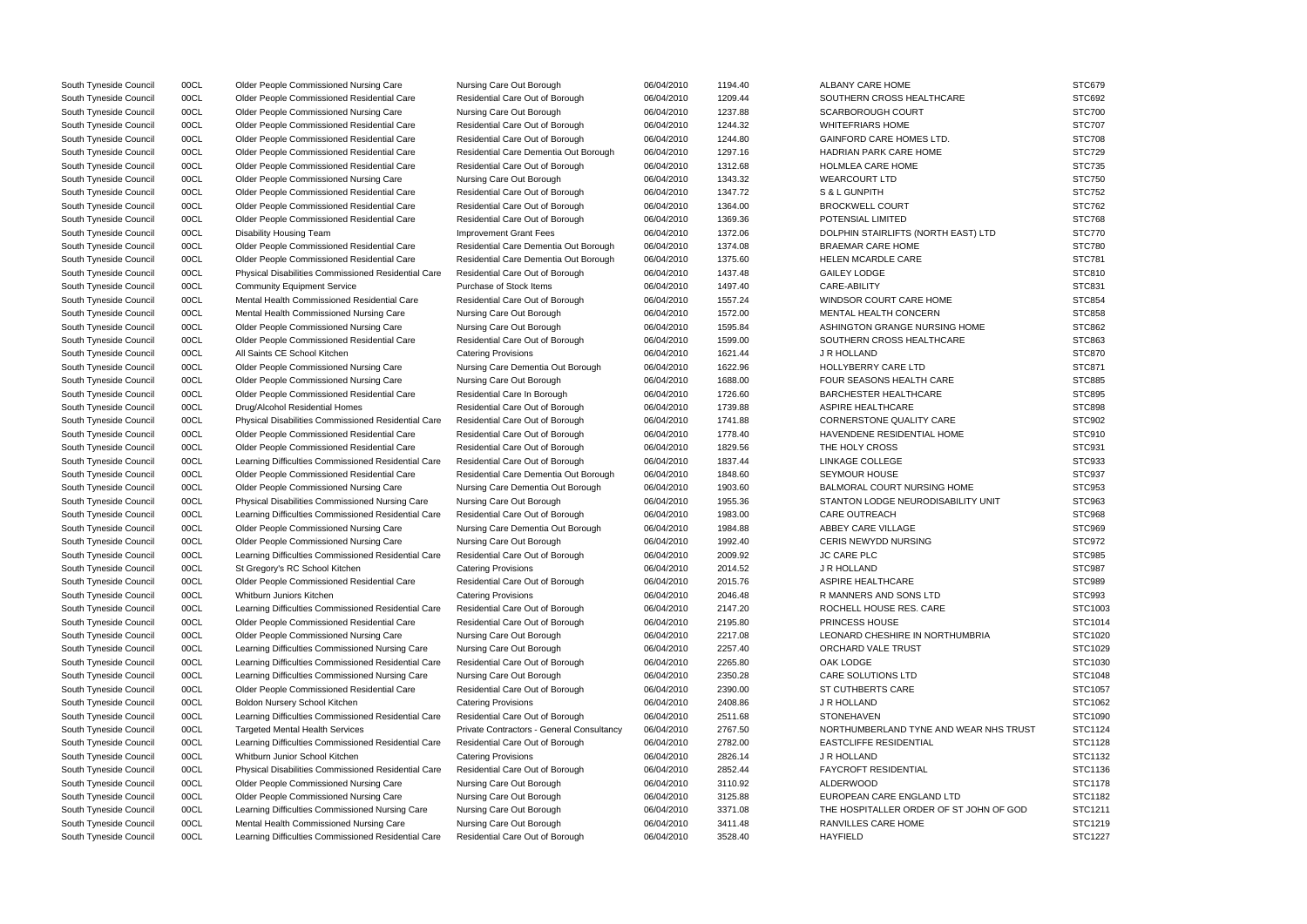| South Tyneside Council | 00CL | Older People Commissioned Residential Care                                    | Residential Care Out of Borough           | 06/04/2010 | 3677.24  | HIGHCLIFFE CARE CENTRE                        | STC1242       |
|------------------------|------|-------------------------------------------------------------------------------|-------------------------------------------|------------|----------|-----------------------------------------------|---------------|
| South Tyneside Council | 00CL | Mental Health Commissioned Residential Care                                   | Residential Care Out of Borough           | 06/04/2010 | 3847.20  | SANCTUARY HEALTHCARE                          | STC1279       |
| South Tyneside Council | 00CL | Physical Disabilities Commissioned Nursing Care                               | Nursing Care Out Borough                  | 06/04/2010 | 4051.20  | STEPPING STONES RESETTLEMENT UNIT             | STC1298       |
| South Tyneside Council | 00CL | Mental Health Commissioned Residential Care                                   | Residential Care Out of Borough           | 06/04/2010 | 4200.00  | <b>WINSTON HOUSE</b>                          | STC1312       |
| South Tyneside Council | 00CL | <b>Community Equipment Service</b>                                            | Purchase of Stock Items                   | 06/04/2010 | 4289.75  | DENBIGHSHIRE COUNTY COUNCIL                   | STC1318       |
| South Tyneside Council | 00CL | Physical Disabilities Commissioned Residential Care                           | Residential Care Out of Borough           | 06/04/2010 | 4426.20  | HENSHAWS SOCIETY FOR BLIND PEOPLE             | STC1332       |
| South Tyneside Council | 00CL | Mental Health Commissioned Residential Care                                   | Residential Care Out of Borough           | 06/04/2010 | 4551.00  | CARE CONSORTIUM LTD                           | STC1341       |
| South Tyneside Council | 00CL | Learning Difficulties Commissioned Nursing Care                               | Nursing Care Out Borough                  | 06/04/2010 | 4672.04  | <b>LAMBTON GRANGE</b>                         | STC1350       |
| South Tyneside Council | 00CL | Learning Difficulties Commissioned Residential Care                           | Residential Care Out of Borough           | 06/04/2010 | 4859.24  | ROYAL BOROUGH OF WINDSOR & MAIDENHEAD         | STC1362       |
| South Tyneside Council | 00CL | <b>Disabled Facilities Grant</b>                                              | <b>Capital Grants to Third Parties</b>    | 06/04/2010 | 4997.81  | J HOGGARTH HEATING ENGINEER                   | STC1374       |
| South Tyneside Council | 00CL | Mental Health Commissioned Nursing Care                                       | Nursing Care Out Borough                  | 06/04/2010 | 5143.84  | <b>BILLINGHAM GRANGE CARE CENTRE</b>          | STC1382       |
| South Tyneside Council | 00CL | Hebburn Comprehensive School Kitchen                                          | <b>Catering Provisions</b>                | 06/04/2010 | 5752.14  | DANISH BACON CO PLC                           | STC1406       |
| South Tyneside Council | 00CL | Social Care Reform Grant                                                      | Private Contractors - General Consultancy | 06/04/2010 | 6210.00  | E HAMPTON                                     | STC1428       |
| South Tyneside Council | 00CL | <b>Thurston Activity Centre</b>                                               | Rates                                     | 06/04/2010 | 11074.50 | SOUTH LAKELAND DISTRICT COUNCIL               | STC1550       |
| South Tyneside Council | 00CL | <b>Disabled Facilities Grant</b>                                              | <b>Capital Grants to Third Parties</b>    | 06/04/2010 | 14128.25 | D R BUILDERS                                  | STC1599       |
| South Tyneside Council | 00CL | Children with Disability Team                                                 | Agency Staff - Non-Teachers               | 06/04/2010 | 41873.59 | <b>COMENSURA LTD</b>                          | STC1719       |
| South Tyneside Council | 00CL | Asbestos Surveys                                                              | Capital Advisors & Consultants Fees       | 06/04/2010 | 500.00   | MILBURN SERVICES LTD                          | STC38         |
| South Tyneside Council | 00CL | Area Planning                                                                 | Non-Staff Advertising                     | 06/04/2010 | 512.15   | <b>PEARSONS</b>                               | STC60         |
| South Tyneside Council | 00CL | <b>Economic Regeneration Balance Sheet</b>                                    | Debtors-Staff Public Transport Scheme     | 06/04/2010 | 573.34   | <b>NEXUS</b>                                  | <b>STC142</b> |
|                        | 00CL | Libraries Admin                                                               |                                           | 06/04/2010 | 690.61   | CHANGEOVER LTD T/A STORM                      | <b>STC277</b> |
| South Tyneside Council |      |                                                                               | Library Sound & Vision                    |            |          |                                               |               |
| South Tyneside Council | 00CL | Hedworthfield Comprehensive School Phase 2 - Demolit Capital Demolition Costs |                                           | 06/04/2010 | 750.00   | THOMPSONS OF PRUDHOE LIMITED                  | <b>STC327</b> |
| South Tyneside Council | 00CL | Sea View School                                                               | <b>Property Reactive/General Repairs</b>  | 06/04/2010 | 761.26   | COOL BREEZE LTD                               | STC331        |
| South Tyneside Council | 00CL | Area Working Boldon Cleadon & E Shields                                       | <b>Staff &amp; Members Training</b>       | 06/04/2010 | 845.00   | UNIVERSITY OF NORTHUMBRIA AT NEWCASTLE        | <b>STC406</b> |
| South Tyneside Council | 00CL | A19 Jobs Links Corridor                                                       | Capital Advisors & Consultants Fees       | 06/04/2010 | 1178.20  | <b>HALCROW GROUP LTD</b>                      | STC669        |
| South Tyneside Council | 00CL | <b>Central Library</b>                                                        | <b>Property Planned Maintenance</b>       | 06/04/2010 | 1390.00  | ADT FIRE & SECURITY PLC                       | <b>STC789</b> |
| South Tyneside Council | 00CL | <b>Economic Regeneration Balance Sheet</b>                                    | <b>Creditors Unison</b>                   | 06/04/2010 | 1809.00  | <b>UNISON</b><br>L04020                       | <b>STC923</b> |
| South Tyneside Council | 00CL | South Tyneside Means Business                                                 | Service Contracts & Supplies              | 06/04/2010 | 2000.00  | TYNE & WEAR DEVELOPMENT COMPANY LTD           | STC981        |
| South Tyneside Council | 00CL | <b>Connecting Communities Grant</b>                                           | Consultation                              | 06/04/2010 | 2276.98  | <b>STEVE GLEADHILL</b>                        | STC1032       |
| South Tyneside Council | 00CL | <b>Business Forum</b>                                                         | Grant Payments - General                  | 06/04/2010 | 3328.63  | NORTH EAST CHAMBER OF COMMERCE (TRAINING) LTD | STC1204       |
| South Tyneside Council | 00CL | Warm Zone South Tyneside                                                      | Capital Enhancement non Council Property  | 06/04/2010 | 13076.05 | <b>KNW LIMITED</b>                            | STC1584       |
| South Tyneside Council | 00CL | <b>Hedworthfield Children's Centre</b>                                        | Schools Maintenance Non-Buyback           | 06/04/2010 | 16550.85 | JENSEN CONSTRUCTION LTD                       | STC1622       |
| South Tyneside Council | 00CL | Murtagh Diamond House Demolition                                              | <b>Capital Demolition Costs</b>           | 06/04/2010 | 20000.00 | THOMPSONS OF PRUDHOE LIMITED                  | STC1647       |
| South Tyneside Council | 00CL | <b>Waste Disposal</b>                                                         | <b>Property Reactive/General Repairs</b>  | 07/04/2010 | 666.75   | THE PIPE SURGEON                              | <b>STC256</b> |
| South Tyneside Council | 00CL | <b>Customer Service Centre Jarrow</b>                                         | <b>Capital Enhancement Costs</b>          | 07/04/2010 | 728.50   | <b>BRITISH GAS BUSINESS</b>                   | <b>STC306</b> |
| South Tyneside Council | 00CL | <b>Legal Services</b>                                                         | Legal Advisors                            | 07/04/2010 | 998.75   | <b>CAROLINE SMITH</b>                         | <b>STC540</b> |
| South Tyneside Council | 00CL | Safer & Stronger Communities                                                  | Furniture & Equipment - General           | 07/04/2010 | 1700.00  | <b>HMCS</b>                                   | <b>STC887</b> |
| South Tyneside Council | 00CL | Scheme under £10k Miscellaneous                                               | <b>Capital Enhancement Costs</b>          | 07/04/2010 | 4890.73  | NORTHUMBRIAN ROADS LTD                        | STC1365       |
| South Tyneside Council | 00CL | Domestic Violence Victim Support Grant                                        | Furniture & Equipment - General           | 07/04/2010 | 5000.00  | <b>HMCS</b>                                   | STC1375       |
| South Tyneside Council | 00CL | Design and Print Team                                                         | <b>External Printing Contractors</b>      | 07/04/2010 | 549.00   | <b>FIELD PRINT</b>                            | <b>STC113</b> |
| South Tyneside Council | 00CL | Design and Print Team                                                         | <b>External Printing Contractors</b>      | 07/04/2010 | 745.00   | <b>FIELD PRINT</b>                            | STC313        |
| South Tyneside Council | 00CL | <b>Thurston Activity Centre</b>                                               | <b>External Trainers Services</b>         | 07/04/2010 | 500.00   | <b>I HINKINS</b>                              | STC37         |
| South Tyneside Council | 00CL | Finance & Administration - Children & Young People                            | Furniture & Equipment - General           | 07/04/2010 | 519.11   | CANON (UK) LTD                                | STC71         |
| South Tyneside Council | 00CL | Special Educational Needs Transport                                           | <b>School Travel Contracts</b>            | 07/04/2010 | 533.76   | SOUTH TYNESIDE TAXIS AGENCY                   | STC94         |
| South Tyneside Council | 00CL | <b>Community Equipment Service</b>                                            | Purchase of Stock Items                   | 07/04/2010 | 548.00   | DAYS HEALTHCARE UK LTD                        | <b>STC111</b> |
| South Tyneside Council | 00CL | Home to College Transport                                                     | <b>School Travel Contracts</b>            | 07/04/2010 | 552.00   | <b>BRIDGEWAY TAXIS</b>                        | <b>STC118</b> |
| South Tyneside Council | 00CL | Special Educational Needs Transport                                           | <b>School Travel Contracts</b>            | 07/04/2010 | 571.20   | SOUTH TYNESIDE TAXIS AGENCY                   | <b>STC140</b> |
| South Tyneside Council | 00CL | Hampden St Day Care                                                           | <b>Client Travel &amp; Subsistence</b>    | 07/04/2010 | 589.28   | SOUTH TYNESIDE TAXIS AGENCY                   | <b>STC161</b> |
| South Tyneside Council | 00CL | Training of Childcare Workers                                                 | <b>Staff &amp; Members Training</b>       | 07/04/2010 | 600.00   | KATE REED CONSULTANCY                         | <b>STC179</b> |
| South Tyneside Council | 00CL | Training of Childcare Workers                                                 | <b>Staff &amp; Members Training</b>       | 07/04/2010 | 600.00   | KATE REED CONSULTANCY                         | <b>STC180</b> |
| South Tyneside Council | 00CL | <b>Connolly House</b>                                                         | <b>Catering Provisions</b>                | 07/04/2010 | 613.64   | DANISH BACON CO PLC                           | <b>STC192</b> |
| South Tyneside Council | 00CL | Boldon Nursery Kitchen                                                        | <b>Catering Provisions</b>                | 07/04/2010 | 642.84   | R MANNERS AND SONS LTD                        | <b>STC219</b> |
| South Tyneside Council | 00CL | Older People Commissioned Residential Care                                    | Residential Care Respite In Borough       | 07/04/2010 | 661.84   | THE MEADOWS CARE HOME                         | <b>STC238</b> |
| South Tyneside Council | 00CL | Special Educational Needs Transport                                           | <b>School Travel Contracts</b>            | 07/04/2010 | 772.80   | <b>BRIDGEWAY TAXIS</b>                        | STC341        |
| South Tyneside Council | 00CL | Father James Walsh Centre                                                     | <b>Client Travel &amp; Subsistence</b>    | 07/04/2010 | 784.02   | SOUTH TYNESIDE TAXIS AGENCY                   | <b>STC347</b> |
| South Tyneside Council | 00CL | Older People Commissioned Residential Care                                    | Residential Care Respite In Borough       | 07/04/2010 | 803.66   | WINDSOR NURSING HOME                          | STC361        |
| South Tyneside Council | 00CL | Jarrow School Kitchen                                                         | <b>Catering Provisions</b>                | 07/04/2010 | 810.90   | <b>CHICKEN JOES</b>                           | <b>STC369</b> |
| South Tyneside Council | 00CL | Special Educational Needs Transport                                           | <b>School Travel Contracts</b>            | 07/04/2010 | 846.40   | <b>BRIDGEWAY TAXIS</b>                        | <b>STC408</b> |
|                        |      |                                                                               |                                           |            |          |                                               |               |

|                  | STC1242        |
|------------------|----------------|
|                  | STC1279        |
| NΙT              | <b>STC1298</b> |
|                  | STC1312        |
|                  | STC1318        |
| ΊE               | STC1332        |
|                  | STC1341        |
|                  | STC1350        |
| <b>JENHEAD</b>   | STC1362        |
|                  | STC1374        |
|                  | STC1382        |
|                  | STC1406        |
|                  | STC1428        |
|                  | STC1550        |
|                  | STC1599        |
|                  | STC1719        |
|                  | STC38          |
|                  | STC60          |
|                  | STC142         |
|                  | <b>STC277</b>  |
|                  | STC327         |
|                  | STC331         |
| VCASTLE          | <b>STC406</b>  |
|                  | STC669         |
|                  | <b>STC789</b>  |
|                  | STC923         |
| <b>JY LTD</b>    | STC981         |
|                  | STC1032        |
| E (TRAINING) LTD | STC1204        |
|                  | STC1584        |
|                  | STC1622        |
|                  | STC1647        |
|                  | <b>STC256</b>  |
|                  | STC306         |
|                  | STC540         |
|                  | <b>STC887</b>  |
|                  | STC1365        |
|                  | STC1375        |
|                  | STC113         |
|                  | STC313         |
|                  | STC37          |
|                  | STC71          |
|                  | STC94          |
|                  | STC111         |
|                  | <b>STC118</b>  |
|                  | <b>STC140</b>  |
|                  | STC161         |
|                  | STC179         |
|                  | STC180         |
|                  | STC192         |
|                  | STC219         |
|                  | <b>STC238</b>  |
|                  | STC341         |
|                  | STC347         |
|                  | STC361         |
|                  | STC369         |
|                  | <b>STC408</b>  |
|                  |                |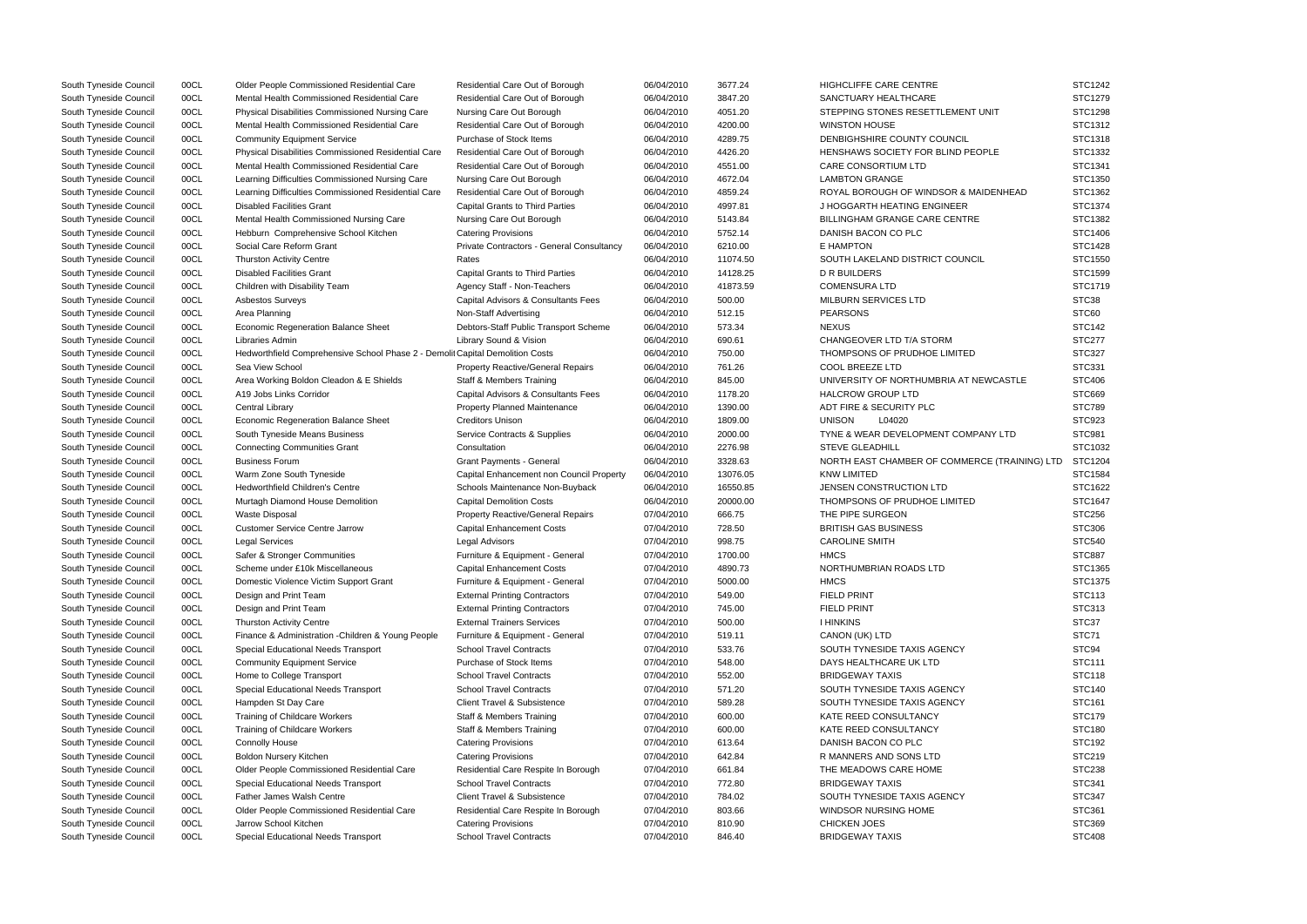| South Tyneside Council | 00CL | Home to College Transport                       | <b>School Travel Contracts</b>                            | 07/04/2010 | 876.00     | SOUTH TYNESIDE TAXIS AGENCY                  | <b>STC432</b> |
|------------------------|------|-------------------------------------------------|-----------------------------------------------------------|------------|------------|----------------------------------------------|---------------|
| South Tyneside Council | 00CL | Home to College Transport                       | <b>School Travel Contracts</b>                            | 07/04/2010 | 885.36     | SOUTH TYNESIDE TAXIS AGENCY                  | <b>STC440</b> |
| South Tyneside Council | 00CL | Ashley Road School Kitchen                      | Vending Machine Stock                                     | 07/04/2010 | 889.55     | <b>GM PACKAGING (UK) LIMITED</b>             | <b>STC441</b> |
| South Tyneside Council | 00CL | Older People Commissioned Residential Care      | Residential Care Respite In Borough                       | 07/04/2010 | 898.21     | NEEDHAM COURT CARE HOME                      | <b>STC446</b> |
| South Tyneside Council | 00CL | Older People Commissioned Residential Care      | Residential Care Respite In Borough                       | 07/04/2010 | 1066.14    | BEDEWELL GRANGE RES. CARE CENTRE             | <b>STC585</b> |
| South Tyneside Council | 00CL | Home to College Transport                       | <b>School Travel Contracts</b>                            | 07/04/2010 | 1104.00    | <b>BRIDGEWAY TAXIS</b>                       | STC626        |
| South Tyneside Council | 00CL | The Place                                       | Service Contracts & Supplies                              | 07/04/2010 | 1125.00    | SUPPLIES TEAM SOLUTIONS                      | STC642        |
| South Tyneside Council | 00CL | <b>Special Educational Needs Transport</b>      | <b>School Travel Contracts</b>                            | 07/04/2010 | 1140.80    | <b>BRIDGEWAY TAXIS</b>                       | <b>STC649</b> |
| South Tyneside Council | 00CL | Home to College Transport                       | <b>School Travel Contracts</b>                            | 07/04/2010 | 1177.60    | <b>BRIDGEWAY TAXIS</b>                       | <b>STC667</b> |
| South Tyneside Council | 00CL | <b>Common Assessment Framework</b>              | Letting of Other Premises                                 | 07/04/2010 | 1288.00    | <b>CITY OF SUNDERLAND</b>                    | <b>STC728</b> |
| South Tyneside Council | 00CL | <b>School Improvement Partners</b>              | Private Contractors - General Consultancy                 | 07/04/2010 | 1340.23    | ST MATTHEWS PRIMARY SCHOOL                   | <b>STC749</b> |
| South Tyneside Council | 00CL | Home to College Transport                       | <b>School Travel Contracts</b>                            | 07/04/2010 | 1372.80    | <b>BRIDGEWAY TAXIS</b>                       | STC779        |
| South Tyneside Council | 00CL | Special Educational Needs Transport             | <b>School Travel Contracts</b>                            | 07/04/2010 | 1517.52    | SOUTH TYNESIDE TAXIS AGENCY                  | <b>STC842</b> |
| South Tyneside Council | 00CL | <b>Disabled Facilities Grant</b>                | <b>Capital Grants to Third Parties</b>                    | 07/04/2010 | 1532.10    | LOWES ELECTRICAL SERVICES LTD                | <b>STC847</b> |
| South Tyneside Council | 00CL | Home to College Transport                       | <b>School Travel Contracts</b>                            | 07/04/2010 | 1545.60    | <b>BRIDGEWAY TAXIS</b>                       | <b>STC849</b> |
| South Tyneside Council | 00CL | Special Educational Needs Transport             | <b>School Travel Contracts</b>                            | 07/04/2010 | 1564.00    | <b>BRIDGEWAY TAXIS</b>                       | <b>STC855</b> |
| South Tyneside Council | 00CL | Hadrian School Kitchen                          | <b>Catering Provisions</b>                                | 07/04/2010 | 1788.86    | DANISH BACON CO PLC                          | <b>STC912</b> |
| South Tyneside Council | 00CL | <b>Boldon Nursery Kitchen</b>                   | <b>Catering Provisions</b>                                | 07/04/2010 | 1859.25    | DANISH BACON CO PLC                          | STC940        |
| South Tyneside Council | 00CL | Special Educational Needs Transport             | <b>School Travel Contracts</b>                            | 07/04/2010 | 1909.44    | SOUTH TYNESIDE TAXIS AGENCY                  | <b>STC956</b> |
| South Tyneside Council | 00CL | Early Years Development & Childcare Partnership | <b>Printing &amp; Stationery Consumables</b>              | 07/04/2010 | 2020.00    | DANWOOD CONTRACT RENTALS                     | <b>STC991</b> |
| South Tyneside Council | 00CL | St Oswald's CE School Kitchen                   | <b>Catering Provisions</b>                                | 07/04/2010 | 2340.61    | <b>HOPWELLS LTD.</b>                         | STC1044       |
| South Tyneside Council | 00CL | Older People Commissioned Residential Care      | Residential Care In Borough                               | 07/04/2010 | 2344.66    | ANCHOR HOUSING ASSOC.                        | STC1045       |
| South Tyneside Council | 00CL | Mortimer Junior School Kitchen                  | <b>Catering Provisions</b>                                | 07/04/2010 | 2355.24    | DANISH BACON CO PLC                          | STC1049       |
| South Tyneside Council | 00CL | Children with Disability Team                   | Private Contractors - Residential Looked After 07/04/2010 |            | 3352.16    | <b>ST OSWALDS HOSPICE</b>                    | STC1205       |
| South Tyneside Council | 00CL | <b>Community Learning Disabilities Team</b>     | <b>Client Travel &amp; Subsistence</b>                    | 07/04/2010 | 3647.80    | <b>BRIDGEWAY TAXIS</b>                       | STC1235       |
| South Tyneside Council | 00CL | St Peter & Paul RC Junior School Kitchen        | <b>Catering Provisions</b>                                | 07/04/2010 | 3732.29    | DANISH BACON CO PLC                          | STC1252       |
| South Tyneside Council | 00CL | Children with Disability Team                   | <b>Client Travel &amp; Subsistence</b>                    | 07/04/2010 | 4107.80    | <b>BRIDGEWAY TAXIS</b>                       | STC1302       |
| South Tyneside Council | 00CL | 2 Year Old Pilot                                | Voluntary Sector - Independent Nurseries                  | 07/04/2010 | 5529.00    | <b>JARROW DAY NURSERY</b>                    | STC1401       |
| South Tyneside Council | 00CL | Children with Disability Team                   | <b>Client Travel &amp; Subsistence</b>                    | 07/04/2010 | 6957.00    | C D PASSENGER SERVICES                       | STC1462       |
| South Tyneside Council | 00CL | <b>Buddying</b>                                 | <b>External Trainers Services</b>                         | 07/04/2010 | 7000.00    | <b>PATURNER</b>                              | STC1466       |
| South Tyneside Council | 00CL | <b>Older People Commissioned Nursing Care</b>   | Nursing Care Dementia In Borough                          | 07/04/2010 | 7772.00    | FOUR SEASONS HEALTH CARE                     | STC1487       |
| South Tyneside Council | 00CL | Laygate School General                          | <b>Schools Learning Equipment</b>                         | 07/04/2010 | 11340.00   | <b>CLIMB N SLIDE LTD</b>                     | STC1555       |
| South Tyneside Council | 00CL | Youth Crime Family Intervention Project         | Private Contractors - General Consultancy                 | 07/04/2010 | 21151.00   | <b>PARENTLINE PLUS</b>                       | STC1659       |
| South Tyneside Council | 00CL | Harton 16-19 Building Schools for the Future    | <b>Capital Construction Costs</b>                         | 07/04/2010 | 1379901.00 | <b>INSPIREDSPACES STAG LIMITED</b>           | STC1794       |
| South Tyneside Council | 00CL | Libraries Admin                                 | Library & Other Books Maps etc.                           | 07/04/2010 | 527.35     | BERTRAM LIBRARY SERVICES                     | STC85         |
| South Tyneside Council | 00CL | Temple Park Centre Vending                      | <b>Vending Machine Stock</b>                              | 07/04/2010 | 587.35     | <b>GLAXO SMITH KLINE CONSUMER HEALTHCARE</b> | <b>STC156</b> |
| South Tyneside Council | 00CL | <b>Accommodation Moves</b>                      | <b>Capital Sundry Costs</b>                               | 07/04/2010 | 655.00     | TEACRATE PLC                                 | <b>STC228</b> |
| South Tyneside Council | 00CL | Temple Park Centre Bar                          | Resaleable Items                                          | 07/04/2010 | 804.94     | <b>WAVERLEY TBS</b>                          | STC363        |
| South Tyneside Council | 00CL | <b>Accommodation Moves</b>                      | <b>Capital Sundry Costs</b>                               | 07/04/2010 | 1020.00    | HARKERS REMOVERS AND STORERS LTD             | <b>STC564</b> |
| South Tyneside Council | 00CL | Temple Park Centre Vending                      | Vending Machine Stock                                     | 07/04/2010 | 1145.40    | G & J CAMPBELL                               | <b>STC650</b> |
| South Tyneside Council | 00CL | <b>Food Safety</b>                              | Service Contracts & Supplies                              | 07/04/2010 | 1200.88    | DURHAM COUNTY COUNCIL                        | <b>STC690</b> |
| South Tyneside Council | 00CL | <b>Wouldhave House</b>                          | <b>Property Reactive/General Repairs</b>                  | 07/04/2010 | 1215.00    | THE PIPE SURGEON                             | STC693        |
| South Tyneside Council | 00CL | Economic Regeneration Balance Sheet             | <b>Creditors ST Credit Union</b>                          | 07/04/2010 | 1379.00    | SOUTH TYNESIDE CREDIT UNION                  | <b>STC782</b> |
| South Tyneside Council | 00CL | South Shields Community School                  | <b>Property Reactive/General Repairs</b>                  | 07/04/2010 | 1385.00    | SPRINGS ROOFING LTD                          | <b>STC787</b> |
| South Tyneside Council | 00CL | <b>Business Mentoring</b>                       | Service Contracts & Supplies                              | 07/04/2010 | 2000.00    | PHOENIX MACHINING LTD                        | STC977        |
| South Tyneside Council | 00CL | <b>Hedworthfield Children's Centre</b>          | <b>Property Reactive/General Repairs</b>                  | 07/04/2010 | 2424.00    | JENSEN CONSTRUCTION LTD                      | STC1065       |
| South Tyneside Council | 00CL | <b>Business Mentoring</b>                       | Service Contracts & Supplies                              | 07/04/2010 | 5250.00    | FORD COMPONET MANUFACTURING LIMITED          | STC1387       |
| South Tyneside Council | 00CL | Local Initiatives Fund                          | Grant Payments Community Area Forum 4- Jar 07/04/2010     |            | 5274.31    | JARROW COMMUNITY ASSOCIATION                 | STC1389       |
| South Tyneside Council | 00CL | Borough Wide Repairs to Shops                   | Property Reactive/General Repairs                         | 07/04/2010 | 1068.46    | AIKEN FLOORING CONTRACTS LTD                 | <b>STC586</b> |
| South Tyneside Council | 00CL | Shops & Open Spaces                             | HRA Reactive Repairs - Open Spaces Infra                  | 07/04/2010 | 2687.72    | G OBRIEN AND SONS                            | STC1117       |
| South Tyneside Council | 00CL | Contributions and Pensions Administration       | Stationery and External Printing                          | 07/04/2010 | 939.52     | CANON (UK) LTD                               | STP8          |
| South Tyneside Council | 00CL | <b>Staff Disability Equipment</b>               | Furniture & Equipment - General                           | 08/04/2010 | 559.00     | <b>BACK CARE SOLUTIONS LTD</b>               | <b>STC125</b> |
| South Tyneside Council | 00CL | <b>Legal Services</b>                           | <b>Legal Advisors</b>                                     | 08/04/2010 | 675.63     | <b>JAMES BROWN</b>                           | <b>STC262</b> |
| South Tyneside Council | 00CL | Engineering Works - Highways                    | Traded Services Equipment & Materials                     | 08/04/2010 | 720.00     | A C LANDSCAPE SERVICES                       | STC301        |
| South Tyneside Council | 00CL | Cemeteries and Crematoria Administration        | <b>Property Reactive/General Repairs</b>                  | 08/04/2010 | 739.00     | <b>BSI MANAGEMENT SYSTEMS</b>                | STC312        |
| South Tyneside Council | 00CL | Engineering Works - Highways                    | <b>Traded Services Subcontractors</b>                     | 08/04/2010 | 890.00     | <b>BRENWOOD FENCING LTD</b>                  | <b>STC442</b> |
| South Tyneside Council | 00CL | Fleet Management - Workshop Operations          | Purchase of Stock Items                                   | 08/04/2010 | 949.40     | <b>TYRESERVICES GB LTD</b>                   | <b>STC492</b> |
|                        |      |                                                 |                                                           |            |            |                                              |               |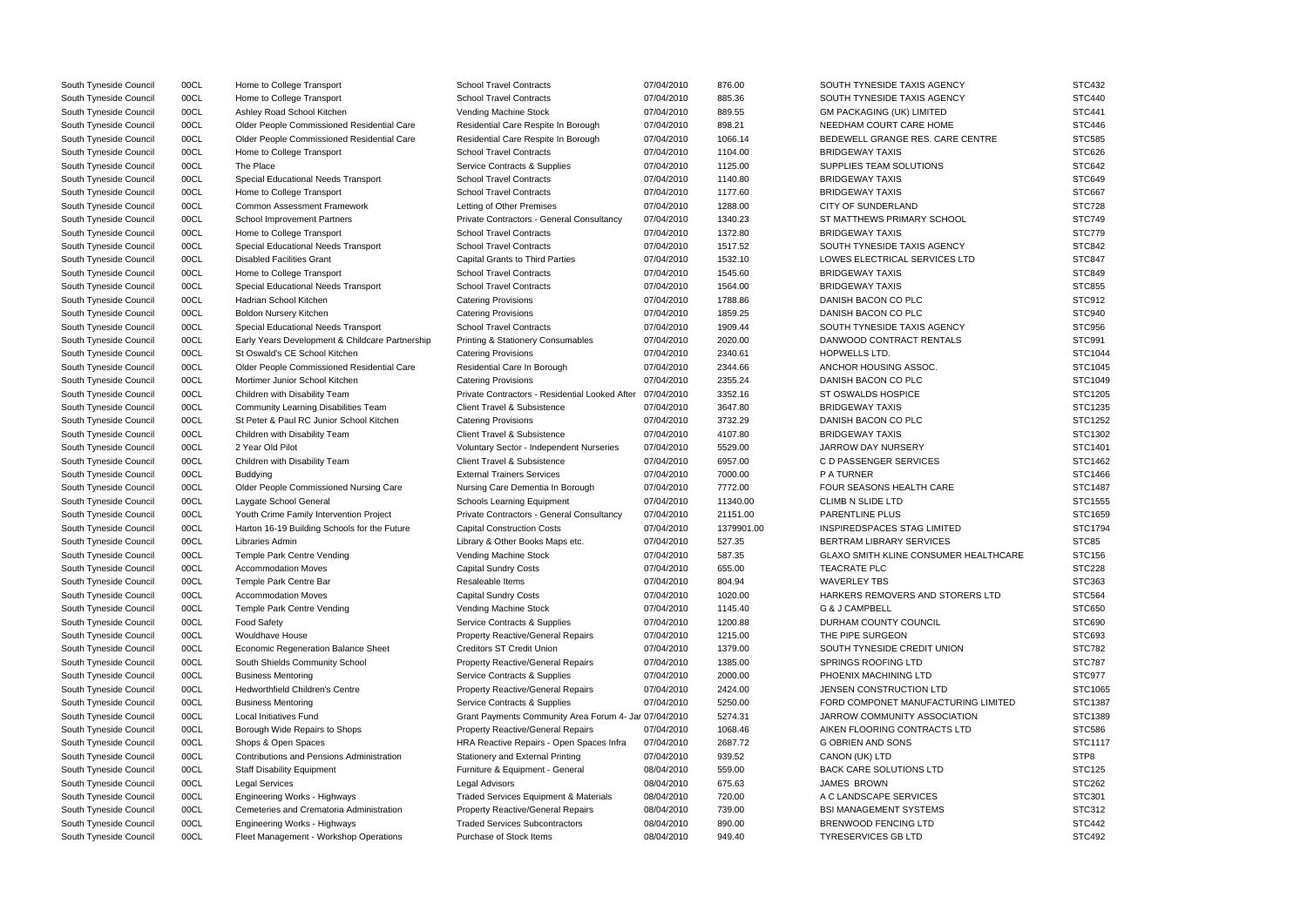| South Tyneside Council | 00CL | Engineering Works - Highways                              | Hire of Plant                           | 08/04/2010 | 1040.71          | WILLIAMSON CONSTRUCTION EQUIPMENT LIMITED                | <b>STC573</b> |
|------------------------|------|-----------------------------------------------------------|-----------------------------------------|------------|------------------|----------------------------------------------------------|---------------|
| South Tyneside Council | 00CL | Engineering Works - Highways                              | <b>Traded Services Subcontractors</b>   | 08/04/2010 | 1065.38          | NORTHUMBRIAN ROADS LTD                                   | <b>STC584</b> |
| South Tyneside Council | 00CL | Engineering Works - Highways                              | <b>Traded Services Subcontractors</b>   | 08/04/2010 | 1080.00          | <b>BRENWOOD FENCING LTD</b>                              | <b>STC595</b> |
| South Tyneside Council | 00CL | Fleet Management - Transport Operations                   | Hire of Non Operated Vehicles           | 08/04/2010 | 1116.00          | <b>CHEVRON AUTOHIRE</b>                                  | STC633        |
| South Tyneside Council | 00CL | <b>Engineering Works - Highways</b>                       | <b>Traded Services Subcontractors</b>   | 08/04/2010 | 1154.40          | NORTHUMBRIAN ROADS LTD                                   | <b>STC656</b> |
| South Tyneside Council | 00CL | Engineering Works - Highways                              | <b>Traded Services Subcontractors</b>   | 08/04/2010 | 1350.00          | <b>BRENWOOD FENCING LTD</b>                              | <b>STC753</b> |
| South Tyneside Council | 00CL | Engineering Works - Highways                              | <b>Traded Services Subcontractors</b>   | 08/04/2010 | 1420.00          | <b>BRENWOOD FENCING LTD</b>                              | <b>STC808</b> |
| South Tyneside Council | 00CL | Road & Environment Improvements                           | <b>Capital Enhancement Costs</b>        | 08/04/2010 | 1512.50          | SCOTT WILSON SCOTLAND LTD                                | <b>STC841</b> |
| South Tyneside Council | 00CL | Fleet Management - Transport Operations                   | Hire of Non Operated Vehicles           | 08/04/2010 | 1740.00          | WVH VEHICLE HIRE LIMITED                                 | <b>STC900</b> |
| South Tyneside Council | 00CL | <b>Legal Services</b>                                     | <b>Legal Advisors</b>                   | 08/04/2010 | 1821.26          | <b>B DAWSON</b>                                          | STC927        |
| South Tyneside Council | 00CL | Engineering Works - Highways                              | <b>Traded Services Subcontractors</b>   | 08/04/2010 | 3140.00          | NORTHUMBRIAN ROADS LTD                                   | STC1185       |
| South Tyneside Council | 00CL | Engineering Works - Highways                              | <b>Traded Services Subcontractors</b>   | 08/04/2010 | 3174.60          | NORTHUMBRIAN ROADS LTD                                   | STC1190       |
| South Tyneside Council | 00CL | Engineering Works - Highways                              | <b>Traded Services Subcontractors</b>   | 08/04/2010 | 3384.42          | NORTHUMBRIAN ROADS LTD                                   | STC1215       |
| South Tyneside Council | 00CL | Engineering Works - Highways                              | <b>Traded Services Subcontractors</b>   | 08/04/2010 | 3651.65          | NORTHUMBRIAN ROADS LTD                                   | STC1238       |
| South Tyneside Council | 00CL | Engineering Works - Highways                              | <b>Traded Services Subcontractors</b>   | 08/04/2010 | 3800.00          | NORTHUMBRIAN ROADS LTD                                   | STC1276       |
| South Tyneside Council | 00CL | <b>Engineering Works - Highways</b>                       | <b>Traded Services Subcontractors</b>   | 08/04/2010 | 3910.00          | <b>BRENWOOD FENCING LTD</b>                              | STC1284       |
| South Tyneside Council | 00CL | Engineering Works - Highways                              | <b>Traded Services Subcontractors</b>   | 08/04/2010 | 4109.84          | NORTHUMBRIAN ROADS LTD                                   | STC1303       |
| South Tyneside Council | 00CL | Engineering Works - Highways                              | <b>Traded Services Subcontractors</b>   | 08/04/2010 | 4222.31          | NORTHUMBRIAN ROADS LTD                                   | STC1314       |
| South Tyneside Council | 00CL | Engineering Works - Highways                              | <b>Traded Services Subcontractors</b>   | 08/04/2010 | 4400.00          | NORTHUMBRIAN ROADS LTD                                   | STC1330       |
| South Tyneside Council | 00CL | Engineering Works - Highways                              | <b>Traded Services Subcontractors</b>   | 08/04/2010 | 4916.32          | <b>GROUNDWORK SOUTH TYNESIDE AND NEWCASTLE</b>           | STC1367       |
| South Tyneside Council | 00CL | Scheme under £10k Miscellaneous                           | <b>Capital Enhancement Costs</b>        | 08/04/2010 | 7227.00          | YOTTA LIMITED                                            | STC1474       |
| South Tyneside Council | 00CL | <b>Engineering Works - Highways</b>                       | <b>Traded Services Subcontractors</b>   | 08/04/2010 | 12860.00         | NORTHUMBRIAN ROADS LTD                                   | STC1580       |
| South Tyneside Council | 00CL | <b>Engineering Works - Highways</b>                       | <b>Traded Services Subcontractors</b>   | 08/04/2010 | 19720.00         | <b>GROUNDWORK SOUTH TYNESIDE AND NEWCASTLE</b>           | STC1645       |
| South Tyneside Council | 00CL | Fleet Management - Transport Operations                   | Vehicle Running Costs                   | 08/04/2010 | 20173.02         | PETROPLUS REFINING TEESSIDE LIMITED                      | STC1648       |
| South Tyneside Council | 00CL | <b>Engineering Works - Highways</b>                       | <b>Traded Services Subcontractors</b>   | 08/04/2010 | 21020.50         | NORTHUMBRIAN ROADS LTD                                   | STC1656       |
| South Tyneside Council | 00CL | Engineering Works - Highways                              | <b>Traded Services Subcontractors</b>   | 08/04/2010 | 21182.50         | <b>BURNELL FENCING LTD</b>                               | STC1660       |
| South Tyneside Council | 00CL | A1300 Chesterson Road Subway                              | <b>Capital Enhancement Costs</b>        | 08/04/2010 | 26000.00         | NEWCASTLE CITY COUNCIL                                   | STC1675       |
| South Tyneside Council | 00CL | Engineering Works - Highways                              | <b>Traded Services Subcontractors</b>   | 08/04/2010 | 39365.67         | NORTHUMBRIAN ROADS LTD                                   | STC1711       |
| South Tyneside Council | 00CL | Replacement Vehicles and Plant Hire                       | <b>Capital Equipment Purchases</b>      | 08/04/2010 | 66335.50         | <b>CHATFIELDS-TYNE TEES</b>                              | STC1749       |
| South Tyneside Council | 00CL | Replacement Vehicles and Plant Hire                       | <b>Capital Equipment Purchases</b>      | 08/04/2010 | 67040.50         | <b>CHATFIELDS-TYNE TEES</b>                              | STC1750       |
| South Tyneside Council | 00CL | Design and Print Team                                     | Servicing/Electric Testing of Equipment | 08/04/2010 | 685.10           | OCE (UK) LTD                                             | <b>STC269</b> |
| South Tyneside Council | 00CL | Design and Print Team                                     | <b>External Printing Contractors</b>    | 08/04/2010 | 4398.00          | <b>NW PRINTERS</b>                                       | STC1329       |
|                        | 00CL | Design and Print Team                                     | Servicing/Electric Testing of Equipment | 08/04/2010 | 7804.17          | <b>OCE FINANCE</b>                                       | STC1488       |
| South Tyneside Council | 00CL |                                                           | <b>Staff &amp; Members Training</b>     |            |                  |                                                          | STC79         |
| South Tyneside Council | 00CL | Personnel & Payroll<br><b>Community Equipment Service</b> | Purchase of Stock Items                 | 08/04/2010 | 525.00<br>574.65 | CONNECT (SOUTH TYNESIDE) LIMITED<br>CHILTERN INVADEX LTD | <b>STC143</b> |
| South Tyneside Council | 00CL |                                                           | Vending Machine Stock                   | 08/04/2010 |                  |                                                          | <b>STC149</b> |
| South Tyneside Council |      | Hebburn Comprehensive School Kitchen                      |                                         | 08/04/2010 | 583.00           | <b>GM PACKAGING (UK) LIMITED</b>                         | STC323        |
| South Tyneside Council | 00CL | Section 17 Payments (West)                                | <b>Grant Payments - General</b>         | 08/04/2010 | 750.00           | CITY OF SUNDERLAND<br>SAINT JOHN OF GOD CARE SERVICES    |               |
| South Tyneside Council | 00CL | Learning Difficulties Resettlement Residential Care       | Supported Living                        | 08/04/2010 | 867.32           |                                                          | <b>STC425</b> |
| South Tyneside Council | 00CL | 14 - 19                                                   | Grant Payments - General                | 08/04/2010 | 924.72           | <b>COAST HOTEL AND LEISURE LTD</b>                       | <b>STC483</b> |
| South Tyneside Council | 00CL | Personnel & Payroll                                       | Staff & Members Training                | 08/04/2010 | 950.00           | SOUTH TYNESIDE COLLEGE                                   | <b>STC496</b> |
| South Tyneside Council | 00CL | Personnel & Payroll                                       | <b>Staff &amp; Members Training</b>     | 08/04/2010 | 950.00           | SOUTH TYNESIDE COLLEGE                                   | <b>STC497</b> |
| South Tyneside Council | 00CL | Personnel & Payroll                                       | <b>Staff &amp; Members Training</b>     | 08/04/2010 | 950.00           | SOUTH TYNESIDE COLLEGE                                   | <b>STC498</b> |
| South Tyneside Council | 00CL | Learning Difficulties Resettlement Residential Care       | Supported Living                        | 08/04/2010 | 984.40           | SAINT JOHN OF GOD CARE SERVICES                          | <b>STC518</b> |
| South Tyneside Council | 00CL | Learning Difficulties Resettlement Residential Care       | Supported Living                        | 08/04/2010 | 986.04           | SAINT JOHN OF GOD CARE SERVICES                          | <b>STC521</b> |
| South Tyneside Council | 00CL | Learning Difficulties Resettlement Residential Care       | Supported Living                        | 08/04/2010 | 986.04           | SAINT JOHN OF GOD CARE SERVICES                          | <b>STC522</b> |
| South Tyneside Council | 00CL | Learning Difficulties Resettlement Residential Care       | Supported Living                        | 08/04/2010 | 986.04           | SAINT JOHN OF GOD CARE SERVICES                          | <b>STC523</b> |
| South Tyneside Council | 00CL | Learning Difficulties Resettlement Residential Care       | Supported Living                        | 08/04/2010 | 986.04           | SAINT JOHN OF GOD CARE SERVICES                          | <b>STC524</b> |
| South Tyneside Council | 00CL | Learning Difficulties Resettlement Residential Care       | Supported Living                        | 08/04/2010 | 986.04           | SAINT JOHN OF GOD CARE SERVICES                          | <b>STC525</b> |
| South Tyneside Council | 00CL | Learning Difficulties Resettlement Residential Care       | Supported Living                        | 08/04/2010 | 986.04           | SAINT JOHN OF GOD CARE SERVICES                          | STC526        |
| South Tyneside Council | 00CL | Learning Difficulties Resettlement Residential Care       | Supported Living                        | 08/04/2010 | 986.04           | SAINT JOHN OF GOD CARE SERVICES                          | <b>STC527</b> |
| South Tyneside Council | 00CL | Learning Difficulties Resettlement Residential Care       | Supported Living                        | 08/04/2010 | 986.04           | SAINT JOHN OF GOD CARE SERVICES                          | <b>STC528</b> |
| South Tyneside Council | 00CL | Learning Difficulties Resettlement Residential Care       | Supported Living                        | 08/04/2010 | 986.04           | SAINT JOHN OF GOD CARE SERVICES                          | <b>STC529</b> |
| South Tyneside Council | 00CL | Learning Difficulties Resettlement Residential Care       | Supported Living                        | 08/04/2010 | 986.04           | SAINT JOHN OF GOD CARE SERVICES                          | <b>STC530</b> |
| South Tyneside Council | 00CL | Learning Difficulties Resettlement Residential Care       | Supported Living                        | 08/04/2010 | 986.04           | SAINT JOHN OF GOD CARE SERVICES                          | STC531        |
| South Tyneside Council | 00CL | Learning Difficulties Resettlement Residential Care       | Supported Living                        | 08/04/2010 | 986.04           | SAINT JOHN OF GOD CARE SERVICES                          | <b>STC532</b> |
| South Tyneside Council | 00CL | Learning Difficulties Resettlement Residential Care       | Supported Living                        | 08/04/2010 | 986.04           | SAINT JOHN OF GOD CARE SERVICES                          | <b>STC533</b> |
| South Tyneside Council | 00CL | <b>Central Services Admin</b>                             | Furniture & Equipment - General         | 08/04/2010 | 1057.87          | NEOPOST FINANCE LIMITED                                  | STC581        |
|                        |      |                                                           |                                         |            |                  |                                                          |               |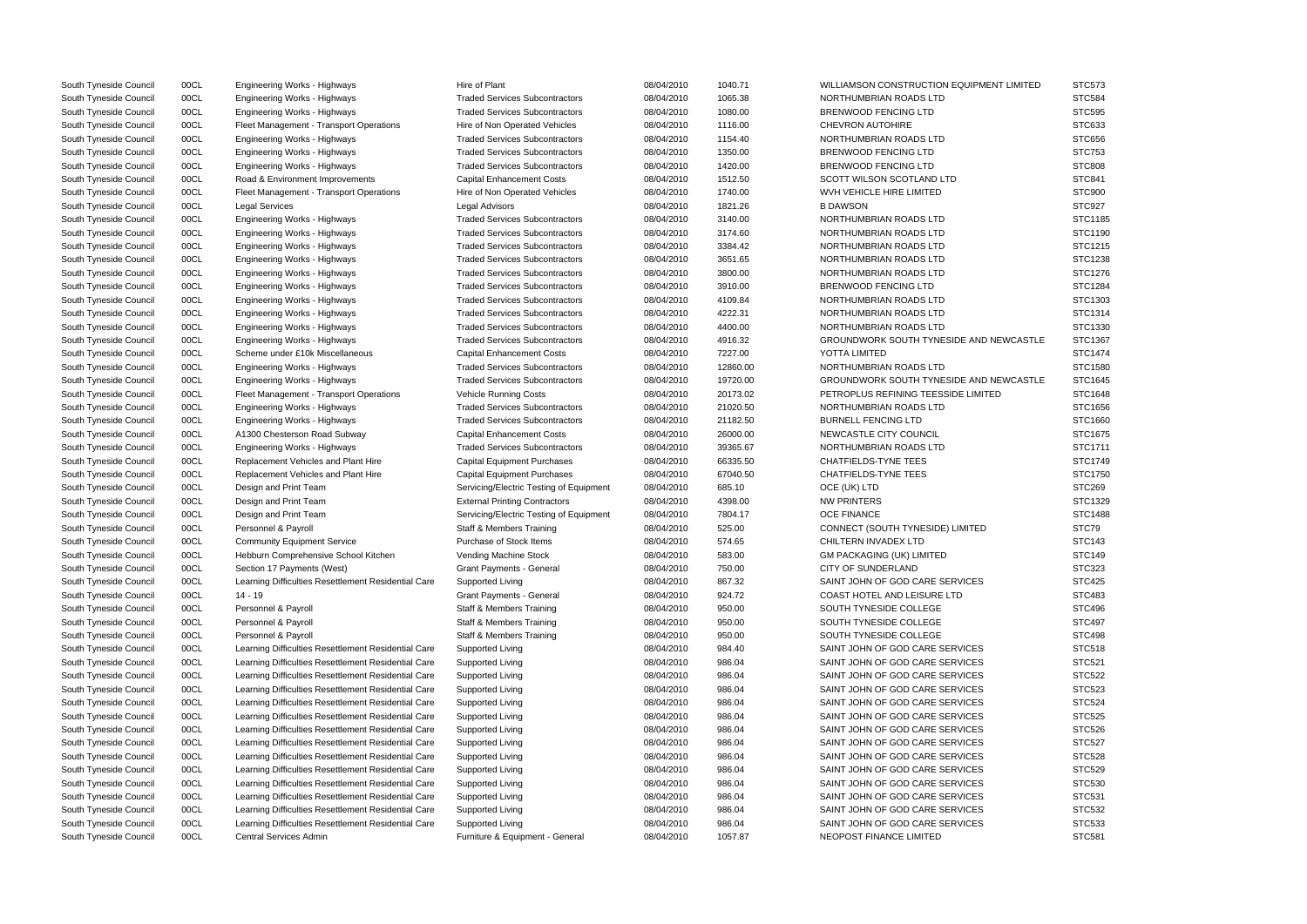| South Tyneside Council                           | 00CL         | Youth Offending Service                                                 | Service Contracts & Supplies                             | 08/04/2010 | 1070.00   | NORTHERN LEARNING TRUST                    | <b>STC587</b>                  |
|--------------------------------------------------|--------------|-------------------------------------------------------------------------|----------------------------------------------------------|------------|-----------|--------------------------------------------|--------------------------------|
| South Tyneside Council                           | 00CL         | Danesfield Domiciliary Care                                             | <b>Statutory Fees &amp; Charges</b>                      | 08/04/2010 | 1242.00   | <b>CARE QUALITY COMMISSION</b>             | <b>STC702</b>                  |
| South Tyneside Council                           | 00CL         | <b>Stirling Avenue Domiciliary Care</b>                                 | <b>Statutory Fees &amp; Charges</b>                      | 08/04/2010 | 1242.00   | CARE QUALITY COMMISSION                    | <b>STC704</b>                  |
| South Tyneside Council                           | 00CL         | <b>Community Equipment Service</b>                                      | Purchase of Stock Items                                  | 08/04/2010 | 1355.00   | <b>JENX LTD</b>                            | <b>STC758</b>                  |
| South Tyneside Council                           | 00CL         | Learning Difficulties Resettlement Residential Care                     | Supported Living                                         | 08/04/2010 | 1476.00   | SAINT JOHN OF GOD CARE SERVICES            | <b>STC823</b>                  |
| South Tyneside Council                           | 00CL         | The Place                                                               | <b>Staff &amp; Members Training</b>                      | 08/04/2010 | 1555.40   | ASSESSMENT AND QUALIFICATIONS ALLIANCE     | STC853                         |
| South Tyneside Council                           | 00CL         | Every Child a Talker                                                    | <b>Printing &amp; Stationery Consumables</b>             | 08/04/2010 | 1600.00   | MILLWOOD EDUCATION                         | <b>STC865</b>                  |
| South Tyneside Council                           | 00CL         | Youth Offending Service                                                 | Letting of Other Premises                                | 08/04/2010 | 1763.01   | <b>TOWERSTILE PLC</b>                      | <b>STC908</b>                  |
| South Tyneside Council                           | 00CL         | Children with Disability Team                                           | Private Contractors - School Holiday Day Care 08/04/2010 |            | 1972.00   | NORTH EAST AUTISM SOCIETY                  | <b>STC967</b>                  |
| South Tyneside Council                           | 00CL         | Central Services Admin                                                  | Postage Charges                                          | 08/04/2010 | 2000.00   | NEOPOST LTD                                | STC975                         |
| South Tyneside Council                           | 00CL         | <b>Central Services Admin</b>                                           | Postage Charges                                          | 08/04/2010 | 2460.00   | POST OFFICE LTD                            | STC1072                        |
| South Tyneside Council                           | 00CL         | PHAB Club Day Centre                                                    | Letting of Other Premises                                | 08/04/2010 | 2500.00   | MILLENNIUM PHAB CLUB                       | STC1083                        |
| South Tyneside Council                           | 00CL         | Personnel & Payroll                                                     | <b>Staff &amp; Members Training</b>                      | 08/04/2010 | 3225.00   | UNIVERSITY OF NORTHUMBRIA AT NEWCASTLE     | STC1197                        |
| South Tyneside Council                           | 00CL         | <b>Building Services</b>                                                | Rents Paid - General                                     | 08/04/2010 | 3376.96   | PORTAKABIN LIMITED                         | STC1213                        |
| South Tyneside Council                           | 00CL         | Youth Crime Action Plan Intensive                                       | <b>Staff &amp; Members Training</b>                      | 08/04/2010 | 3740.77   | NORTHUMBRIA POLICE AUTHORITY               | STC1256                        |
| South Tyneside Council                           | 00CL         | Training - Adults                                                       | <b>Staff &amp; Members Training</b>                      | 08/04/2010 | 3853.05   | PRIMROSE COMMUNITY ASSOCIATION             | STC1280                        |
| South Tyneside Council                           | 00CL         | Youth Crime Action Plan                                                 | <b>Staff &amp; Members Training</b>                      | 08/04/2010 | 4506.40   | NORTHUMBRIA POLICE AUTHORITY               | STC1338                        |
| South Tyneside Council                           | 00CL         | <b>Monkton Junior General</b>                                           | Devolved Formula Capital                                 | 08/04/2010 | 6250.00   | <b>AMBIC LIMITED</b>                       | STC1431                        |
| South Tyneside Council                           | 00CL         | Lord Blyton Primary General                                             | <b>Schools Learning Equipment</b>                        | 08/04/2010 | 6924.62   | SOVEREIGN DESIGN PLAY SYSTEMS LTD          | <b>STC1460</b>                 |
| South Tyneside Council                           | 00CL         | <b>Physically Disabilities Grant</b>                                    | Voluntary Sector - General                               | 08/04/2010 | 10883.00  | GATESHEAD AND SOUTH TYNESIDE SIGHT SERVICE | STC1548                        |
| South Tyneside Council                           | 00CL         | <b>Voluntary Sector Funding</b>                                         | Voluntary Sector - General                               | 08/04/2010 | 12501.00  | <b>BLISS-ABILITY</b>                       | STC1572                        |
| South Tyneside Council                           | 00CL         | The Children's Fund                                                     | Private Contractors - General Consultancy                | 08/04/2010 | 14214.81  | THE CHILDRENS SOCIETY                      | STC1602                        |
| South Tyneside Council                           | 00CL         | Out of Area Placements                                                  | Voluntary Sector - Boarded Out Children                  | 08/04/2010 | 18060.00  | <b>ACTIVE ARK</b>                          | STC1633                        |
| South Tyneside Council                           | 00CL         | South Shields Town Hall                                                 | <b>Cleaning Charges</b>                                  | 08/04/2010 | 530.20    | <b>GREENHAM TRADING LIMITED</b>            | STC90                          |
| South Tyneside Council                           | 00CL         | <b>Disability Discrimination Act Access Works</b>                       | <b>Capital Enhancement Costs</b>                         | 08/04/2010 | 585.00    | E J S FABRICATIONS LTD                     | <b>STC152</b>                  |
| South Tyneside Council                           | 00CL         | <b>Economic Regeneration Balance Sheet</b>                              | <b>Creditors Unison</b>                                  | 08/04/2010 | 814.38    | <b>UNISON</b><br>L04020                    | <b>STC371</b>                  |
| South Tyneside Council                           | 00CL         | <b>Sports Extended Activities</b>                                       | Service Contracts & Supplies                             | 08/04/2010 | 815.58    | <b>SOUTH SHIELDS HARRIERS</b>              | <b>STC372</b>                  |
|                                                  | 00CL         |                                                                         | <b>Capital Enhancement Costs</b>                         | 08/04/2010 | 860.00    | MARK ALAN GRAHAM (MAG)                     | <b>STC421</b>                  |
| South Tyneside Council<br>South Tyneside Council | 00CL         | Courtyard Park Cleadon Play Builder<br><b>Magic Festival</b>            | Furniture & Equipment - General                          | 08/04/2010 | 1000.00   | SORTED PUBLIC RELATIONS                    | STC561                         |
|                                                  | 00CL         |                                                                         |                                                          | 08/04/2010 | 2813.00   | POOL COVER SYSTEMS UK                      | STC1130                        |
| South Tyneside Council<br>South Tyneside Council | 00CL         | South Shields Community School<br>Supporting People into Work (Headway) | Property Planned Maintenance<br>Grant Payments - General | 08/04/2010 | 6050.00   | TRINITY HOUSE SOCIAL CENTRE                | STC1423                        |
|                                                  | 00CL         |                                                                         |                                                          |            |           | ROYAL HASKONING                            | STC1539                        |
| South Tyneside Council                           |              | Littlehaven Coastal Defence System                                      | Capital Advisors & Consultants Fees                      | 08/04/2010 | 10167.76  |                                            |                                |
| South Tyneside Council                           | 00CL         | Foreshore Sea Change Project                                            | <b>Capital Equipment Purchases</b>                       | 08/04/2010 | 13100.00  | NEWCASTLE CITY COUNCIL                     | STC1585                        |
| South Tyneside Council                           | 00CL         | Brinkburn Comprehensive School Pool                                     | <b>Capital Enhancement Costs</b>                         | 08/04/2010 | 33494.10  | TOLENT CONSTRUCTION LTD                    | STC1693                        |
| South Tyneside Council                           | 00CL         | Regeneration and Transformation Fund                                    | <b>Capital Enhancement Costs</b>                         | 08/04/2010 | 81435.06  | ROK BUILD LTD                              | STC1757                        |
| South Tyneside Council                           | 00CL<br>00CL | Repairs to Shops & Open Spaces                                          | HRA Reactive Repairs - Open Spaces Infra                 | 08/04/2010 | 813.75    | THE PIPE SURGEON                           | <b>STC370</b><br><b>STC393</b> |
| South Tyneside Council                           |              | Jarrow Estate & Communal Areas Cleaning                                 | <b>Tenant Removal Charges</b>                            | 08/04/2010 | 832.00    | HARKERS REMOVERS AND STORERS LTD           |                                |
| South Tyneside Council                           | 00CL         | Voids                                                                   | Capital Funding from Government Grants                   | 08/04/2010 | 847.68    | ICI DULUX DECORATOR CENTRES                | <b>STC411</b>                  |
| South Tyneside Council                           | 00CL         | <b>Rents Rates Taxes</b>                                                | <b>Tenant Removal Charges</b>                            | 08/04/2010 | 882.15    | HARKERS REMOVERS AND STORERS LTD           | <b>STC439</b>                  |
| South Tyneside Council                           | 00CL         | <b>Cyclical Fire Extinguishers Inspection</b>                           | <b>Cyclical Inspections HRA</b>                          | 08/04/2010 | 975.00    | DRY-RISER UK                               | STC513                         |
| South Tyneside Council                           | 00CL         | <b>Rents Rates Taxes</b>                                                | <b>Tenant Removal Charges</b>                            | 08/04/2010 | 1248.00   | HARKERS REMOVERS AND STORERS LTD           | <b>STC710</b>                  |
| South Tyneside Council                           | 00CL         | Voids                                                                   | <b>Capital Funding from Government Grants</b>            | 08/04/2010 | 1820.07   | ICI DULUX DECORATOR CENTRES                | <b>STC925</b>                  |
| South Tyneside Council                           | 00CL         | Voids                                                                   | Capital Funding from Government Grants                   | 08/04/2010 | 2310.57   | ICI DULUX DECORATOR CENTRES                | STC1037                        |
| South Tyneside Council                           | 00CL         | Voids                                                                   | <b>Capital Funding from Government Grants</b>            | 08/04/2010 | 6226.60   | ICI DULUX DECORATOR CENTRES                | STC1429                        |
| South Tyneside Council                           | 00CL         | Decent Homes Fernyhough Hall - Sheltered                                | Enhancement HRA Capital - Heating Renewal                | 08/04/2010 | 11485.06  | <b>OTIS LIMITED</b>                        | STC1557                        |
| South Tyneside Council                           | 00CL         | Central Admin Holding Account                                           | <b>Finance Recharges</b>                                 | 08/04/2010 | 12512.00  | <b>BT GLOBAL SERVICES</b>                  | STC1574                        |
| South Tyneside Council                           | 00CL         | Decent Homes Fernyhough Hall - Sheltered                                | Enhancement HRA Capital - Heating Renewal                | 08/04/2010 | 13726.34  | <b>OTIS LIMITED</b>                        | STC1594                        |
| South Tyneside Council                           | 00CL         | Programme Procurement & Delivery                                        | Capital In House Salaries                                | 08/04/2010 | 239892.47 | SOUTH TYNESIDE HOMES                       | STC1776                        |
| South Tyneside Council                           | 00CL         | Housing Revenue Account Balance Sheet                                   | ST Homes Invoice Holding Account                         | 08/04/2010 | 221795.91 | SOUTH TYNESIDE HOMES                       | STC1774                        |
| South Tyneside Council                           | 00CL         | Cemeteries and Crematoria Administration                                | Security of Assets/alarms maintenance                    | 09/04/2010 | 502.04    | DELTA ONE SECURITY LTD                     | STC46                          |
| South Tyneside Council                           | 00CL         | Manned Conveniences Administration                                      | <b>Property Reactive/General Repairs</b>                 | 09/04/2010 | 1322.42   | THE PIPE SURGEON                           | STC740                         |
| South Tyneside Council                           | 00CL         | <b>Engineering Works - Highways</b>                                     | <b>Traded Services Subcontractors</b>                    | 09/04/2010 | 2728.46   | NORTHUMBRIAN ROADS LTD                     | STC1123                        |
| South Tyneside Council                           | 00CL         | <b>Engineering Works - Highways</b>                                     | <b>Traded Services Subcontractors</b>                    | 09/04/2010 | 3500.00   | NORTHUMBRIAN ROADS LTD                     | STC1226                        |
| South Tyneside Council                           | 00CL         | <b>Engineering Works - Highways</b>                                     | <b>Traded Services Subcontractors</b>                    | 09/04/2010 | 4500.00   | NORTHUMBRIAN ROADS LTD                     | STC1335                        |
| South Tyneside Council                           | 00CL         | Scheme under £10k Miscellaneous                                         | <b>Capital Enhancement Costs</b>                         | 09/04/2010 | 5895.80   | YOTTA LIMITED                              | STC1413                        |
| South Tyneside Council                           | 00CL         | <b>Engineering Works - Highways</b>                                     | <b>Traded Services Subcontractors</b>                    | 09/04/2010 | 6310.00   | NORTHUMBRIAN ROADS LTD                     | STC1432                        |
| South Tyneside Council                           | 00CL         | Engineering Works - Highways                                            | <b>Traded Services Subcontractors</b>                    | 09/04/2010 | 6510.55   | NORTHUMBRIAN ROADS LTD                     | STC1445                        |

|                    | <b>STC587</b> |
|--------------------|---------------|
|                    | STC702        |
|                    | <b>STC704</b> |
|                    | <b>STC758</b> |
|                    | STC823        |
| <b>LIANCE</b>      | STC853        |
|                    | STC865        |
|                    | STC908        |
|                    | STC967        |
|                    | <b>STC975</b> |
|                    | STC1072       |
|                    | STC1083       |
| <b>VCASTLE</b>     | STC1197       |
|                    | STC1213       |
|                    | STC1256       |
|                    | STC1280       |
|                    | STC1338       |
|                    | STC1431       |
| ГD                 | STC1460       |
| <b>GHT SERVICE</b> | STC1548       |
|                    | STC1572       |
|                    | STC1602       |
|                    | STC1633       |
|                    | STC90         |
|                    | STC152        |
|                    | STC371        |
|                    | STC372        |
|                    | STC421        |
|                    | STC561        |
|                    | STC1130       |
|                    | STC1423       |
|                    | STC1539       |
|                    | STC1585       |
|                    | STC1693       |
|                    | STC1757       |
|                    | STC370        |
| TD.                | STC393        |
|                    | STC411        |
| .TD                | STC439        |
|                    | STC513        |
| TD <sub>.</sub>    | STC710        |
|                    | <b>STC925</b> |
|                    | STC1037       |
|                    | STC1429       |
|                    | STC1557       |
|                    | STC1574       |
|                    | STC1594       |
|                    | STC1776       |
|                    | STC1774       |
|                    | STC46         |
|                    | <b>STC740</b> |
|                    | STC1123       |
|                    | STC1226       |
|                    | STC1335       |
|                    | STC1413       |
|                    | STC1432       |
|                    | STC1445       |
|                    |               |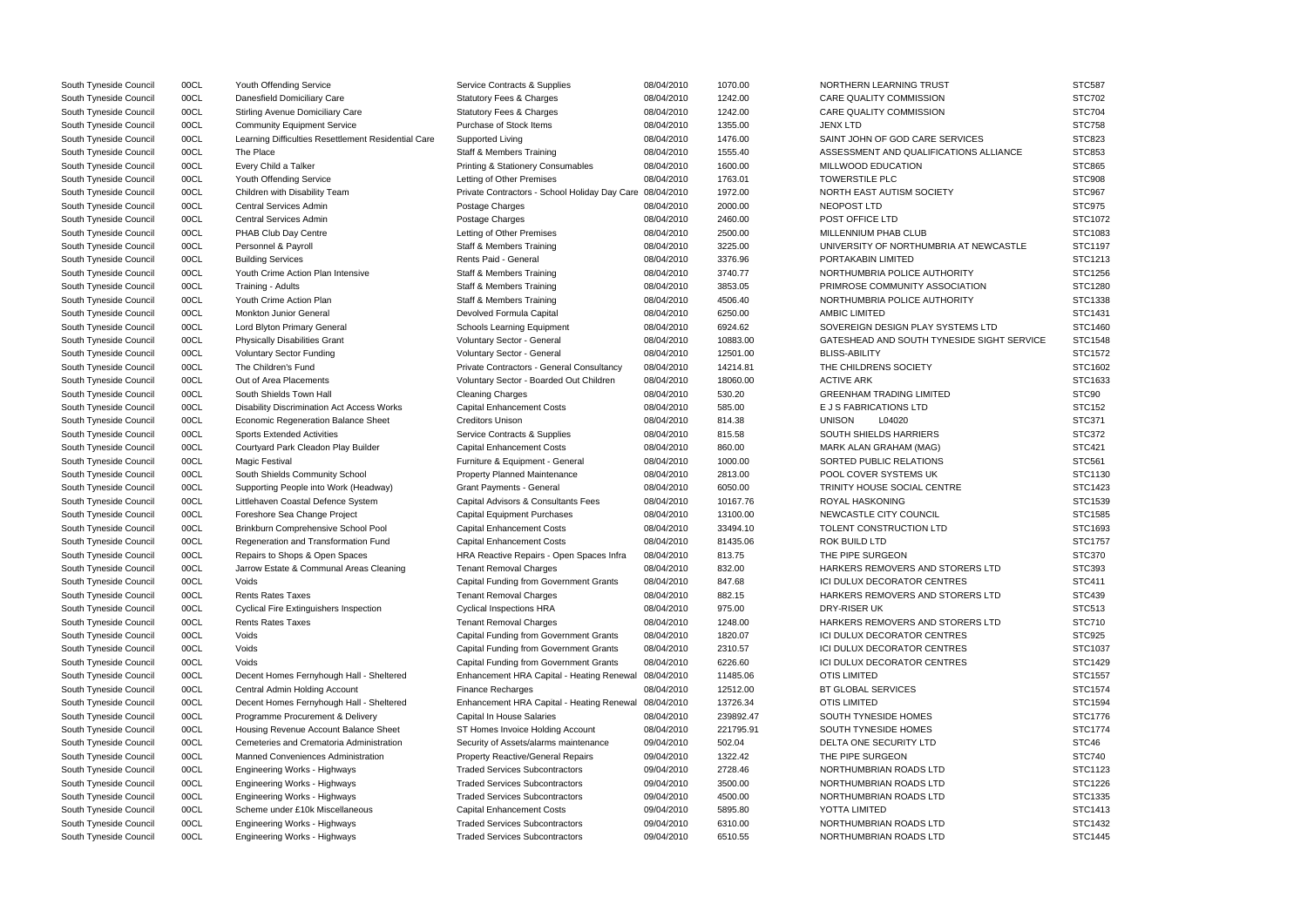| South Tyneside Council | 00CL | Engineering Works - Highways                       | <b>Traded Services Subcontractors</b>                | 09/04/2010 | 9695.00  | NORTHUMBRIAN ROADS LTD                    | STC1527       |
|------------------------|------|----------------------------------------------------|------------------------------------------------------|------------|----------|-------------------------------------------|---------------|
| South Tyneside Council | 00CL | Engineering Works - Highways                       | <b>Traded Services Subcontractors</b>                | 09/04/2010 | 10000.00 | NORTHUMBRIAN ROADS LTD                    | STC1534       |
| South Tyneside Council | 00CL | Engineering Works - Highways                       | <b>Traded Services Subcontractors</b>                | 09/04/2010 | 18000.00 | NORTHUMBRIAN ROADS LTD                    | STC1632       |
| South Tyneside Council | 00CL | <b>Information Team</b>                            | Library & Other Books Maps etc.                      | 09/04/2010 | 6000.00  | FLUENT TECHNOLOGY                         | STC1418       |
| South Tyneside Council | 00CL | Youth Service General                              | <b>Instructors Fees</b>                              | 09/04/2010 | 600.00   | <b>SANDIE MALIA</b>                       | STC181        |
| South Tyneside Council | 00CL | Brinkburn Comprehensive School Kitchen             | <b>Catering Provisions</b>                           | 09/04/2010 | 794.82   | A G BARR PLC                              | <b>STC350</b> |
| South Tyneside Council | 00CL | Jarrow School Kitchen                              | <b>Catering Provisions</b>                           | 09/04/2010 | 797.75   | <b>CHICKEN JOES</b>                       | <b>STC353</b> |
| South Tyneside Council | 00CL | Further Education Adult Learner Responsive         | Grant Payments - General                             | 09/04/2010 | 798.00   | PRIMROSE COMMUNITY ASSOCIATION            | <b>STC355</b> |
| South Tyneside Council | 00CL | <b>Small Abatement Works</b>                       | <b>Capital Construction Costs</b>                    | 09/04/2010 | 800.00   | CONNAUGHT COMPLIANCE SERVICES LTD         | STC357        |
| South Tyneside Council | 00CL | Adult & Community Learning Group Central Costs     | <b>Printing &amp; Stationery Consumables</b>         | 09/04/2010 | 872.58   | CANON (UK) LTD                            | <b>STC429</b> |
| South Tyneside Council | 00CL | Family Learning Impact                             | <b>Grant Payments - General</b>                      | 09/04/2010 | 908.16   | E ACHIEVE                                 | <b>STC458</b> |
| South Tyneside Council | 00CL | <b>Commissioned Fostering</b>                      | Voluntary Sector - Boarded Out Children              | 09/04/2010 | 911.00   | SWIIS FOSTER CARE LTD                     | STC463        |
| South Tyneside Council | 00CL | <b>Commissioned Fostering</b>                      | Voluntary Sector - Boarded Out Children              | 09/04/2010 | 911.00   | SWIIS FOSTER CARE LTD                     | <b>STC464</b> |
| South Tyneside Council | 00CL | Family Learning Impact                             | Grant Payments - General                             | 09/04/2010 | 990.72   | E ACHIEVE                                 | <b>STC537</b> |
| South Tyneside Council | 00CL | <b>Commissioned Fostering</b>                      | Voluntary Sector - Boarded Out Children              | 09/04/2010 | 1091.00  | SWIIS FOSTER CARE LTD                     | STC602        |
| South Tyneside Council | 00CL | <b>Commissioned Fostering</b>                      | Voluntary Sector - Boarded Out Children              | 09/04/2010 | 1091.00  | SWIIS FOSTER CARE LTD                     | STC603        |
| South Tyneside Council | 00CL | <b>Commissioned Fostering</b>                      | Voluntary Sector - Boarded Out Children              | 09/04/2010 | 1091.00  | SWIIS FOSTER CARE LTD                     | <b>STC604</b> |
| South Tyneside Council | 00CL | Older People Commissioned Residential Care         | Residential Care In Borough                          | 09/04/2010 | 1285.78  | SOUTHERN CROSS HEALTHCARE GROUP PLC       | <b>STC726</b> |
| South Tyneside Council | 00CL | Further Education Adult Learner Responsive         | Grant Payments - General                             | 09/04/2010 | 1406.51  | E ACHIEVE                                 | <b>STC798</b> |
| South Tyneside Council | 00CL | Older People Commissioned Nursing Care             | Nursing Care In Borough                              | 09/04/2010 | 1541.44  | <b>HAMPSHIRE COURT</b>                    | <b>STC848</b> |
| South Tyneside Council | 00CL | <b>First Steps Community Development</b>           | Grant Payments - General                             | 09/04/2010 | 1648.44  | E ACHIEVE                                 | <b>STC880</b> |
| South Tyneside Council | 00CL | <b>First Steps Community Development</b>           | <b>Grant Payments - General</b>                      | 09/04/2010 | 1848.00  | PRIMROSE COMMUNITY ASSOCIATION            | STC936        |
| South Tyneside Council | 00CL | Further Education Adult Learner Responsive         | Grant Payments - General                             | 09/04/2010 | 2000.00  | <b>PP TRAINING LTD</b>                    | STC978        |
| South Tyneside Council | 00CL | Laygate Lane School Kitchen                        | <b>Catering Provisions</b>                           | 09/04/2010 | 2306.27  | HOPWELLS LTD.                             | STC1035       |
| South Tyneside Council | 00CL | Section 17 Payments (East)                         | <b>Client Travel &amp; Subsistence</b>               | 09/04/2010 | 2345.12  | <b>AQUILA WAY</b>                         | STC1047       |
| South Tyneside Council | 00CL | Brinkburn Comprehensive School Kitchen             | <b>Catering Provisions</b>                           | 09/04/2010 | 2372.10  | PASTA KING (UK) LTD                       | STC1055       |
| South Tyneside Council | 00CL | Boldon Nursery School Kitchen                      | <b>Catering Provisions</b>                           | 09/04/2010 | 2461.50  | <b>HOPWELLS LTD.</b>                      | STC1074       |
| South Tyneside Council | 00CL | <b>First Steps Community Development</b>           | <b>Grant Payments - General</b>                      | 09/04/2010 | 2478.15  | WILSON ELLIOTT TRAINING & CONSULTANCY LTD | STC1077       |
| South Tyneside Council | 00CL | Section 17 Payments (East)                         | Client Travel & Subsistence                          | 09/04/2010 | 2931.40  | AQUILA WAY                                | STC1149       |
| South Tyneside Council | 00CL | Older People Commissioned Nursing Care             | Nursing Care In Borough                              | 09/04/2010 | 3359.67  | HILLCREST CARE HOME                       | STC1206       |
| South Tyneside Council | 00CL | Older People Commissioned Nursing Care             | Nursing Care Dementia In Borough                     | 09/04/2010 | 3423.27  | PREMIER NURSING HOMES                     | STC1220       |
| South Tyneside Council | 00CL | Older People Commissioned Nursing Care             | Nursing Care Out of Borough                          | 09/04/2010 | 3795.40  | <b>CRAIGIELEA NURSING HOME</b>            | STC1275       |
| South Tyneside Council | 00CL | Youth Crime Action Plan Street Based Teams Funding | Grant Payments - General                             | 09/04/2010 | 4000.00  | EXTERNAL YOUTH PARTNERSHIP                | STC1291       |
| South Tyneside Council | 00CL | Older People Commissioned Nursing Care             | Nursing Care Respite In Borough                      | 09/04/2010 | 4117.91  | ASHBOURNE PLC                             | STC1304       |
| South Tyneside Council | 00CL | Connexions Children & Young People                 | Furniture & Equipment - General                      | 09/04/2010 | 4200.00  | CITY OF SUNDERLAND                        | STC1311       |
| South Tyneside Council | 00CL | Mental Health Commissioned Residential Care        | Residential Care Respite In Borough                  | 09/04/2010 | 4614.57  | <b>MARINA REST HOME</b>                   | STC1345       |
| South Tyneside Council | 00CL | Older People Commissioned Nursing Care             | Nursing Care Dementia In Borough                     | 09/04/2010 | 7865.07  | ST MICHAELS VIEW CARE HOME                | STC1492       |
| South Tyneside Council | 00CL | <b>Accommodation Moves</b>                         | <b>Capital Sundry Costs</b>                          | 09/04/2010 | 501.00   | TEACRATE PLC                              | STC43         |
| South Tyneside Council | 00CL | Market Dock                                        | <b>Market Dock Water Feature</b>                     | 09/04/2010 | 514.33   | <b>TMS</b>                                | STC66         |
| South Tyneside Council | 00CL | King Georges Field Jarrow Cont Land                | Capital Advisors & Consultants Fees                  | 09/04/2010 | 840.00   | <b>HYDROCK CONSULTANTS LTD</b>            | <b>STC397</b> |
| South Tyneside Council | 00CL | Area Coordination                                  | <b>Staff &amp; Members Training</b>                  | 09/04/2010 | 845.00   | UNIVERSITY OF NORTHUMBRIA AT NEWCASTLE    | <b>STC405</b> |
| South Tyneside Council | 00CL | <b>Accommodation Moves</b>                         | <b>Capital Enhancement Costs</b>                     | 09/04/2010 | 1036.00  | <b>GENTOO GROUP LIMITED</b>               | <b>STC569</b> |
| South Tyneside Council | 00CL | Hebburn Children's Centre                          | Schools Maintenance Non-Buyback                      | 09/04/2010 | 1456.04  | <b>G.T. CONTRACTS LTD</b>                 | STC816        |
| South Tyneside Council | 00CL | <b>Special Events</b>                              | Service Contracts & Supplies                         | 09/04/2010 | 1500.00  | <b>WESTOE BRASS BAND</b>                  | <b>STC838</b> |
| South Tyneside Council | 00CL | Front Line Build Major Works                       | <b>Capital Construction Costs</b>                    | 09/04/2010 | 1719.32  | <b>G.T. CONTRACTS LTD</b>                 | <b>STC892</b> |
| South Tyneside Council | 00CL | South Shields Town Hall Computer Server            | <b>Capital Enhancement Costs</b>                     | 09/04/2010 | 3375.55  | S DAVISON (ELECTRICAL)LTD                 | STC1212       |
| South Tyneside Council | 00CL | <b>Trading Standards</b>                           | Service Contracts & Supplies                         | 09/04/2010 | 4140.37  | REDCAR & CLEVELAND BOROUGH COUNCIL        | STC1307       |
| South Tyneside Council | 00CL | Jarrow Town Hall Rewire & Fire Reform Upgrade      | <b>Capital Enhancement Costs</b>                     | 09/04/2010 | 73424.55 | <b>GENTOO GROUP LIMITED</b>               | STC1754       |
| South Tyneside Council | 00CL | Decent Homes Fernyhough Hall - Sheltered           | Enhancement HRA Capital - Heating Renewal            | 09/04/2010 | 11485.06 | <b>OTIS LIMITED</b>                       | STC1558       |
| South Tyneside Council | 00CL | Decent Homes Fernyhough Hall - Sheltered           | Enhancement HRA Capital - Heating Renewal 09/04/2010 |            | 13726.34 | <b>OTIS LIMITED</b>                       | STC1593       |
| South Tyneside Council | 00CL | Riverside Housing Improvement Programme            | <b>Capital Enhancement Costs</b>                     | 09/04/2010 | 17168.55 | <b>WHARTON LANDSCAPES</b>                 | STC1626       |
| South Tyneside Council | 00CL | <b>Street Lighting Administration</b>              | <b>Electricity Charges</b>                           | 12/04/2010 | 575.76   | EDF ENERGY                                | <b>STC145</b> |
| South Tyneside Council | 00CL | Street Lighting Administration                     | <b>Electricity Charges</b>                           | 12/04/2010 | 657.95   | EDF ENERGY                                | <b>STC230</b> |
| South Tyneside Council | 00CL | Street Lighting Administration                     | <b>Electricity Charges</b>                           | 12/04/2010 | 721.85   | EDF ENERGY                                | <b>STC302</b> |
| South Tyneside Council | 00CL | <b>Street Lighting Administration</b>              | <b>Electricity Charges</b>                           | 12/04/2010 | 764.64   | <b>EDF ENERGY</b>                         | STC333        |
| South Tyneside Council | 00CL | Fleet Management - Workshop Operations             | Purchase of Stock Items                              | 12/04/2010 | 1000.00  | <b>FLEET FACTORS</b>                      | <b>STC544</b> |
| South Tyneside Council | 00CL | Fleet Management - Workshop Operations             | Purchase of Stock Items                              | 12/04/2010 | 1000.00  | <b>FLEET FACTORS</b>                      | <b>STC545</b> |

|                  | STC1527            |
|------------------|--------------------|
|                  | STC1534            |
|                  | STC1632            |
|                  | STC1418            |
|                  | STC181             |
|                  | STC350             |
|                  | STC353             |
|                  | <b>STC355</b>      |
| LTD              | STC357             |
|                  | STC429             |
|                  | <b>STC458</b>      |
|                  | STC463             |
|                  | <b>STC464</b>      |
|                  | <b>STC537</b>      |
|                  | STC602             |
|                  | STC603             |
|                  | STC604             |
| UP PLC           | <b>STC726</b>      |
|                  | <b>STC798</b>      |
|                  | STC848             |
|                  | <b>STC880</b>      |
|                  | STC936             |
|                  | STC978             |
|                  | STC1035            |
|                  | STC1047            |
|                  | STC1055            |
|                  |                    |
|                  | STC1074            |
| <b>TANCY LTD</b> | STC1077            |
|                  | STC1149            |
|                  | STC1206            |
|                  | STC1220            |
|                  | STC1275            |
|                  | STC1291            |
|                  | STC1304            |
|                  | STC1311            |
|                  | STC1345<br>STC1492 |
|                  |                    |
|                  | STC43              |
|                  | STC66              |
|                  | STC397             |
| VCASTLE          | <b>STC405</b>      |
|                  | STC569<br>STC816   |
|                  |                    |
|                  | <b>STC838</b>      |
|                  | STC892             |
|                  | STC1212            |
| JNCIL            | STC1307            |
|                  | STC1754            |
|                  | STC1558            |
|                  | STC1593            |
|                  | STC1626            |
|                  | <b>STC145</b>      |
|                  | STC230             |
|                  | STC302             |
|                  | STC333             |
|                  | STC544             |
|                  | <b>STC545</b>      |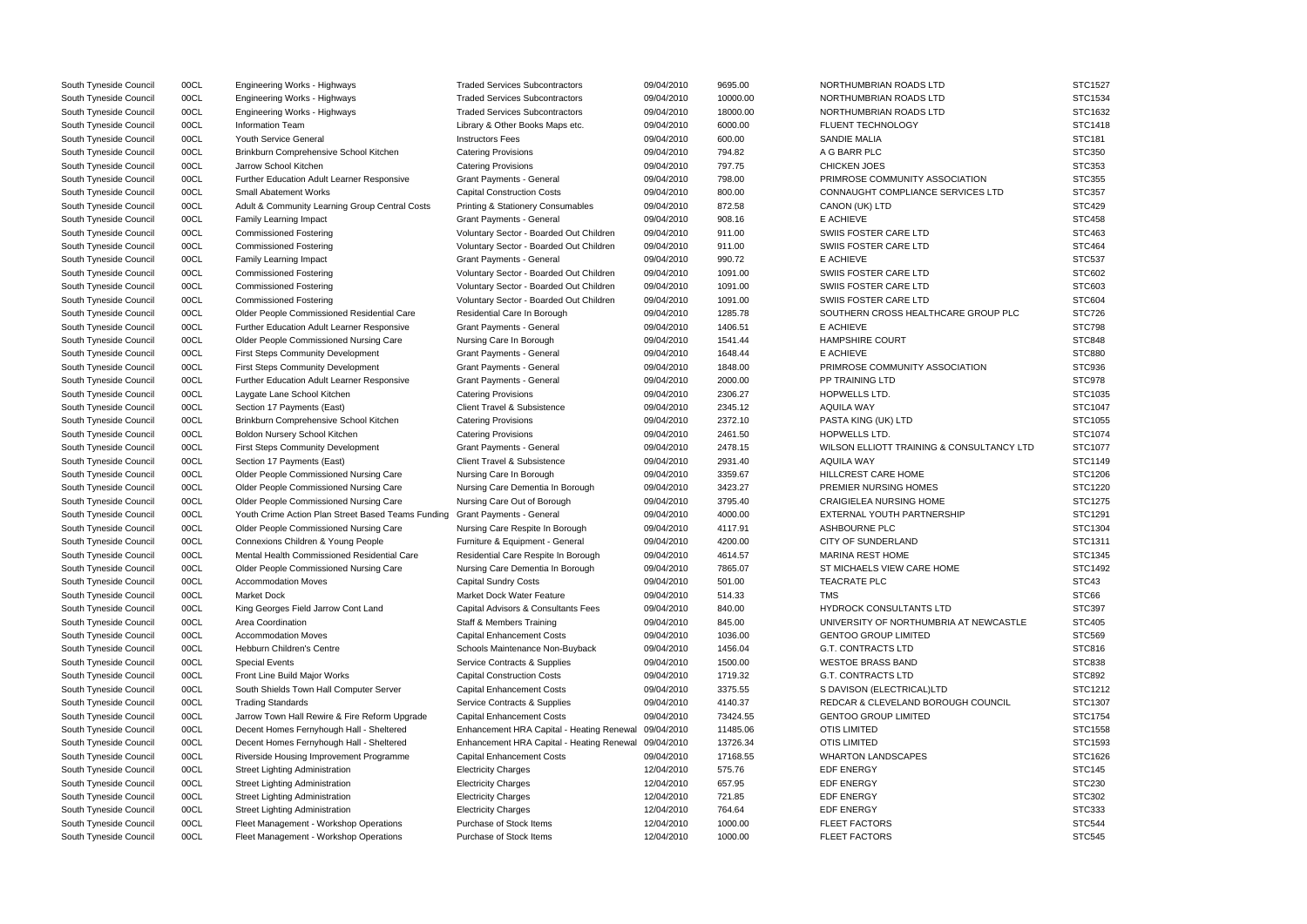| South Tyneside Council | 00CL | <b>Legal Services</b>                                                                      | <b>Legal Advisors</b>                     | 12/04/2010 | 1175.00    | <b>KESTER ARMSTRONG</b>           | <b>STC664</b>     |
|------------------------|------|--------------------------------------------------------------------------------------------|-------------------------------------------|------------|------------|-----------------------------------|-------------------|
| South Tyneside Council | 00CL | Street Lighting Administration                                                             | <b>Electricity Charges</b>                | 12/04/2010 | 1576.66    | <b>EDF ENERGY</b>                 | <b>STC859</b>     |
| South Tyneside Council | 00CL | Off-Street Car Parking Administration                                                      | Water & Sewerage Charges                  | 12/04/2010 | 4248.00    | NORTHUMBRIAN WATER                | STC1316           |
| South Tyneside Council | 00CL | Engineering Works - Highways                                                               | <b>Traded Services Subcontractors</b>     | 12/04/2010 | 6480.00    | <b>BRENWOOD FENCING LTD</b>       | <b>STC1440</b>    |
| South Tyneside Council | 00CL | Fleet Management - Workshop Operations                                                     | Purchase of Stock Items                   | 12/04/2010 | 22487.05   | <b>FLEET FACTORS</b>              | STC1664           |
| South Tyneside Council | 00CL | <b>Energy Recharges</b>                                                                    | Water & Sewerage Charges                  | 12/04/2010 | 92743.45   | NORTHUMBRIAN WATER                | STC1761           |
| South Tyneside Council | 00CL | <b>Street Lighting Administration</b>                                                      | PFI Unitary Charge                        | 12/04/2010 | 392908.62  | CONNECT ROADS SOUTH TYNESIDE LTD  | STC1783           |
| South Tyneside Council | 00CL | Westoe Crown Primary School                                                                | Water & Sewerage Charges                  | 12/04/2010 | 512.63     | <b>MCKINNON &amp; CLARKE</b>      | STC62             |
| South Tyneside Council | 00CL | Westoe Crown Primary School                                                                | Water & Sewerage Charges                  | 12/04/2010 | 512.63     | <b>MCKINNON &amp; CLARKE</b>      | STC63             |
| South Tyneside Council | 00CL | Westoe Crown Primary School                                                                | Water & Sewerage Charges                  | 12/04/2010 | 512.63     | <b>MCKINNON &amp; CLARKE</b>      | STC64             |
| South Tyneside Council | 00CL | Mental Health Capacity Grant                                                               | <b>Staff &amp; Members Training</b>       | 12/04/2010 | 640.00     | <b>TEWV NHS TRUST</b>             | <b>STC218</b>     |
| South Tyneside Council | 00CL | <b>Gerald Street South Shields</b>                                                         | <b>Cleaning Charges</b>                   | 12/04/2010 | 659.10     | <b>GREENHAM TRADING LIMITED</b>   | <b>STC232</b>     |
| South Tyneside Council | 00CL | Early Intervention Service Finance Staff                                                   | Furniture & Equipment - General           | 12/04/2010 | 717.50     | CANON (UK) LTD                    | <b>STC300</b>     |
| South Tyneside Council | 00CL | <b>Foundation Stage</b>                                                                    | Furniture & Equipment - General           | 12/04/2010 | 931.62     | <b>TTS GROUP LTD</b>              | <b>STC486</b>     |
| South Tyneside Council | 00CL | Training - Adults                                                                          | <b>Staff &amp; Members Training</b>       | 12/04/2010 | 1000.00    | MOBILE CARE QUALIFICATIONS LTD    | <b>STC552</b>     |
| South Tyneside Council | 00CL | Social & Emotional Aspects Development                                                     | Printing & Stationery Consumables         | 12/04/2010 | 1033.00    | INTERACTIVE CONNECTIONS LTD       | <b>STC565</b>     |
| South Tyneside Council | 00CL | Jarrow School Kitchen                                                                      | <b>Catering Provisions</b>                | 12/04/2010 | 1148.85    | <b>CHICKEN JOES</b>               | <b>STC655</b>     |
| South Tyneside Council | 00CL | <b>Community Equipment Service</b>                                                         | Purchase of Stock Items                   | 12/04/2010 | 1168.32    | JCM SEATING SOLUTIONS LTD         | <b>STC661</b>     |
| South Tyneside Council | 00CL |                                                                                            |                                           | 12/04/2010 | 1345.00    | <b>INSIGHT CERTIFICATION LTD</b>  | <b>STC751</b>     |
|                        |      | Assistive Technologies                                                                     | Furniture & Equipment - General           |            |            |                                   |                   |
| South Tyneside Council | 00CL | Laygate Lane School Kitchen                                                                | <b>Catering Provisions</b>                | 12/04/2010 | 1606.04    | J R HOLLAND                       | <b>STC866</b>     |
| South Tyneside Council | 00CL | St James RC School Kitchen                                                                 | <b>Catering Provisions</b>                | 12/04/2010 | 1664.08    | J R HOLLAND                       | <b>STC881</b>     |
| South Tyneside Council | 00CL | <b>Community Equipment Service</b>                                                         | Purchase of Stock Items                   | 12/04/2010 | 1727.50    | <b>WESTHOLME LIMITED</b>          | <b>STC897</b>     |
| South Tyneside Council | 00CL | Older People Commissioned Nursing Care                                                     | Nursing Care Out Borough                  | 12/04/2010 | 1806.38    | <b>WEARCOURT LTD</b>              | <b>STC922</b>     |
| South Tyneside Council | 00CL | <b>Voluntary Sector Funding</b>                                                            | Voluntary Sector - General                | 12/04/2010 | 2006.25    | <b>BLISS-ABILITY</b>              | STC984            |
| South Tyneside Council | 00CL | <b>Boldon Nursery Kitchen</b>                                                              | <b>Catering Provisions</b>                | 12/04/2010 | 2267.86    | J R HOLLAND                       | STC1031           |
| South Tyneside Council | 00CL | Education Action Zone Partnership Bedewell                                                 | Private Contractors - General Consultancy | 12/04/2010 | 2500.00    | TOM MULHOLLAND                    | STC1086           |
| South Tyneside Council | 00CL | Westoe Crown Kitchen                                                                       | <b>Catering Provisions</b>                | 12/04/2010 | 2934.44    | J R HOLLAND                       | STC1150           |
| South Tyneside Council | 00CL | Boldon School ICT Building Schools for the Future Fund Capital Advisors & Consultants Fees |                                           | 12/04/2010 | 3071.25    | <b>GLEEDS MANAGEMENT SERVICES</b> | STC1173           |
| South Tyneside Council | 00CL | Mental Health Commissioned Residential Care                                                | Residential Care In Borough               | 12/04/2010 | 4680.00    | FAIRHOLME RESIDENTIAL HOME        | STC1351           |
| South Tyneside Council | 00CL | Marine Park School General                                                                 | Agency Staff - Non-Teachers               | 12/04/2010 | 5000.00    | P A TURNER                        | STC1379           |
| South Tyneside Council | 00CL | Jarrow School Kitchen                                                                      | <b>Catering Provisions</b>                | 12/04/2010 | 5117.87    | DANISH BACON CO PLC               | STC1381           |
| South Tyneside Council | 00CL | Out of Area Placements                                                                     | Voluntary Sector - Boarded Out Children   | 12/04/2010 | 12688.88   | PEARTREE PROJECTS LTD             | STC1576           |
| South Tyneside Council | 00CL | Youth Capital Plus Hebburn/Clegwell                                                        | <b>Capital Enhancement Costs</b>          | 12/04/2010 | 13820.00   | <b>WICKSTEED LEISURE LTD</b>      | STC1596           |
| South Tyneside Council | 00CL | Learning Difficulties Resettlement Residential Care                                        | Supported Living                          | 12/04/2010 | 32659.00   | SAINT JOHN OF GOD CARE SERVICES   | STC1689           |
| South Tyneside Council | 00CL | Learning Difficulties Resettlement Residential Care                                        | Supported Living                          | 12/04/2010 | 38290.00   | SAINT JOHN OF GOD CARE SERVICES   | STC1707           |
| South Tyneside Council | 00CL | Supporting People Main grant                                                               | <b>Block Gross Floating Support</b>       | 12/04/2010 | 39307.68   | NEW LEAF SUPPORTING INDEPENDENCE  | STC1710           |
| South Tyneside Council | 00CL | Learning Difficulties Resettlement Residential Care                                        | Supported Living                          | 12/04/2010 | 41669.00   | SAINT JOHN OF GOD CARE SERVICES   | STC1716           |
| South Tyneside Council | 00CL | Children with Disability Team                                                              | Agency Staff - Non-Teachers               | 12/04/2010 | 50508.61   | <b>COMENSURA LTD</b>              | STC1735           |
| South Tyneside Council | 00CL | <b>Westoe Crown Primary School</b>                                                         | Water & Sewerage Charges                  | 12/04/2010 | $-1992.00$ | McKinnon & Clarke                 | STC <sub>13</sub> |
| South Tyneside Council | 00CL | Libraries Admin                                                                            | Library & Other Books Maps etc.           | 12/04/2010 | 500.00     | NEW WRITING NORTH LTD             | STC39             |
| South Tyneside Council | 00CL | <b>Bedeburn Primary School</b>                                                             | <b>Property Reactive/General Repairs</b>  | 12/04/2010 | 695.00     | DYNO ROD (RUNITERM LTD)           | <b>STC278</b>     |
| South Tyneside Council | 00CL | Ocean Road Children's Centre                                                               | <b>Property Planned Maintenance</b>       | 12/04/2010 | 735.00     | KONE PLC                          | <b>STC309</b>     |
| South Tyneside Council | 00CL | Foreshores                                                                                 | Rents Paid - General                      | 12/04/2010 | 750.00     | PORT OF TYNE AUTHORITY            | <b>STC325</b>     |
| South Tyneside Council | 00CL | Libraries Admin                                                                            | Library & Other Books Maps etc.           | 12/04/2010 | 847.85     | BERTRAM LIBRARY SERVICES          | <b>STC412</b>     |
| South Tyneside Council | 00CL | <b>Factory Units</b>                                                                       | <b>Property Reactive/General Repairs</b>  | 12/04/2010 | 880.00     | PREMIER SCAFFOLDING SERVICES LTD  | <b>STC437</b>     |
| South Tyneside Council | 00CL | <b>Business Mentoring</b>                                                                  | Service Contracts & Supplies              | 12/04/2010 | 1000.00    | PHOENIX MACHINING LTD             | <b>STC553</b>     |
| South Tyneside Council | 00CL | <b>Temple Park Centre</b>                                                                  | Water & Sewerage Charges                  | 12/04/2010 | 1179.75    | <b>MCKINNON &amp; CLARKE</b>      | <b>STC672</b>     |
| South Tyneside Council | 00CL | <b>Temple Park Centre</b>                                                                  | Water & Sewerage Charges                  | 12/04/2010 | 1179.75    | <b>MCKINNON &amp; CLARKE</b>      | STC673            |
| South Tyneside Council | 00CL | <b>Temple Park Centre</b>                                                                  | Water & Sewerage Charges                  | 12/04/2010 | 1179.75    | <b>MCKINNON &amp; CLARKE</b>      | STC674            |
| South Tyneside Council | 00CL | Economic Regeneration Balance Sheet                                                        | <b>Creditors ST Credit Union</b>          | 12/04/2010 | 1379.00    | SOUTH TYNESIDE CREDIT UNION       | <b>STC783</b>     |
| South Tyneside Council | 00CL | Bedeburn Primary School                                                                    | <b>Property Reactive/General Repairs</b>  | 12/04/2010 | 2085.00    | DYNO ROD (RUNITERM LTD)           | STC998            |
| South Tyneside Council | 00CL | Foreshores                                                                                 | Rents Paid - General                      | 12/04/2010 | 2237.50    | PORT OF TYNE AUTHORITY            | STC1024           |
| South Tyneside Council | 00CL | Temple Park Centre Bar                                                                     | Resaleable Items                          | 12/04/2010 | 2425.38    | <b>HEINEKEN UK LTD</b>            | STC1066           |
| South Tyneside Council | 00CL | <b>School Pools General</b>                                                                | <b>School Travel Contracts</b>            | 12/04/2010 | 2562.20    | TOURMASTER TRAVEL LIMITED         | STC1099           |
| South Tyneside Council | 00CL | School Pools General                                                                       | <b>School Travel Contracts</b>            | 12/04/2010 | 7686.60    | TOURMASTER TRAVEL LIMITED         | STC1484           |
|                        | 00CL | Landreth House                                                                             | Insurance Premiums - Council              |            |            | <b>I ELLINSON &amp; CO</b>        | STC1657           |
| South Tyneside Council |      |                                                                                            |                                           | 12/04/2010 | 21058.19   |                                   |                   |
| South Tyneside Council | 00CL | <b>ICT Development</b>                                                                     | Capital Computer Software Intangible Cos  | 12/04/2010 | 24000.00   | SOUTH TYNESIDE HOMES              | STC1668           |

|            | STC664            |
|------------|-------------------|
|            |                   |
|            | STC859            |
|            | STC1316           |
|            | STC1440           |
|            | STC1664           |
|            | STC1761           |
| .TD        | STC1783           |
|            | STC62             |
|            | STC63             |
|            | STC64             |
|            |                   |
|            | <b>STC218</b>     |
|            | <b>STC232</b>     |
|            | STC300            |
|            | <b>STC486</b>     |
|            | STC552            |
|            | STC565            |
|            | <b>STC655</b>     |
|            | STC661            |
|            | STC751            |
|            | <b>STC866</b>     |
|            | STC881            |
|            |                   |
|            | STC897            |
|            | STC922            |
|            | STC984            |
|            | STC1031           |
|            | STC1086           |
|            | STC1150           |
|            | STC1173           |
|            | STC1351           |
|            | STC1379           |
|            | STC1381           |
|            | STC1576           |
|            | STC1596           |
|            |                   |
|            | STC1689           |
|            | STC1707           |
| <b>NCE</b> | STC1710           |
|            | STC1716           |
|            | STC1735           |
|            | STC <sub>13</sub> |
|            | STC39             |
|            | <b>STC278</b>     |
|            | STC309            |
|            | STC325            |
|            | STC412            |
|            | <b>STC437</b>     |
| ΓD         |                   |
|            | STC553            |
|            | STC672            |
|            | STC673            |
|            | STC674            |
|            | STC783            |
|            | STC998            |
|            | STC1024           |
|            | STC1066           |
|            | STC1099           |
|            | STC1484           |
|            |                   |
|            | STC1657<br>0.4C   |
|            |                   |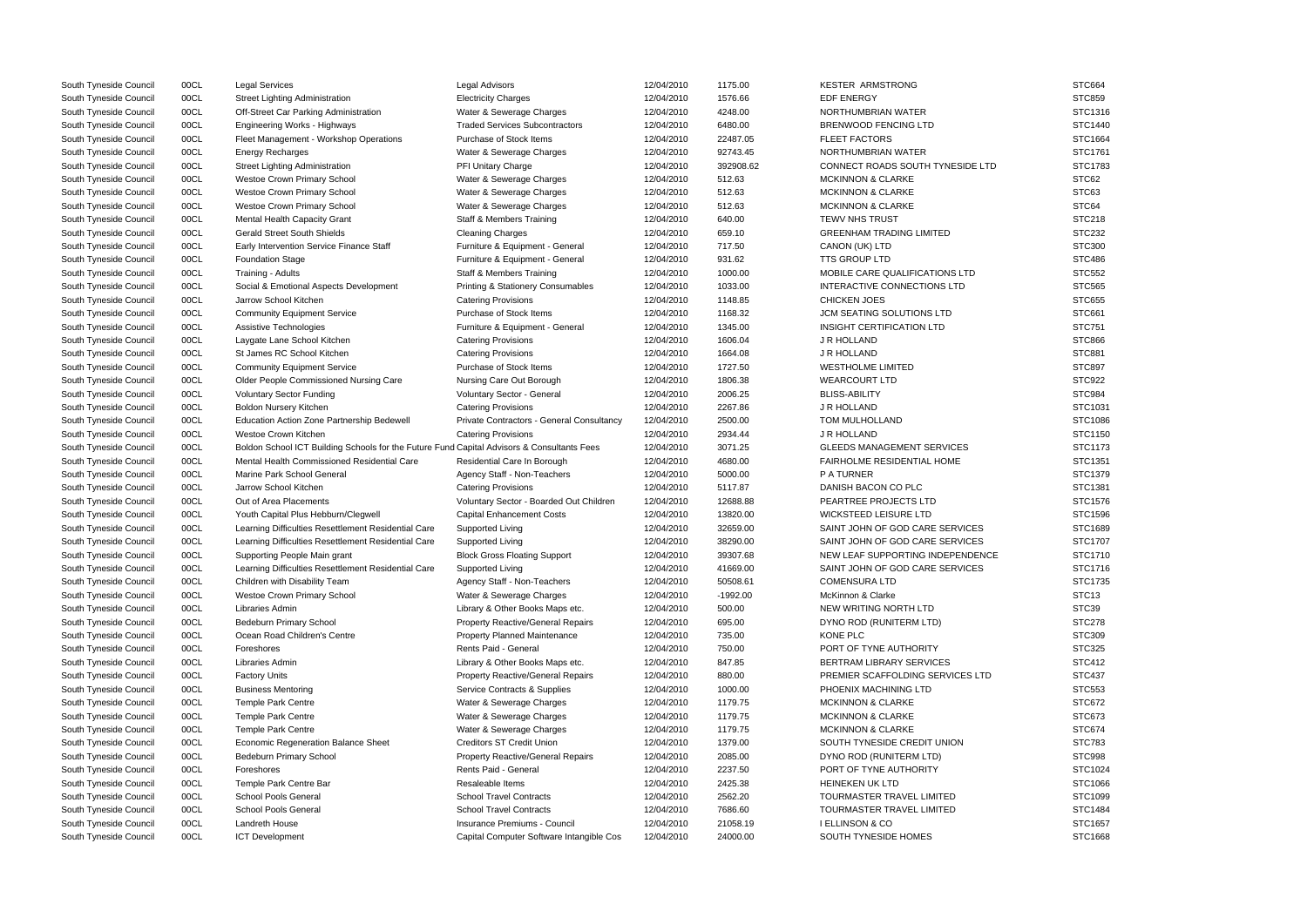| South Tyneside Council | 00CL | South Tyneside Council Balance Sheet General                                              | ST Homes Invoice Holding Account                      | 12/04/2010 | 7054.29   | SOUTH TYNESIDE HOMES                    | STC1467       |
|------------------------|------|-------------------------------------------------------------------------------------------|-------------------------------------------------------|------------|-----------|-----------------------------------------|---------------|
| South Tyneside Council | 00CL | Area Based Grant Youth Diversionary Activities                                            | Grant Payments Community Area Forum1 Bold 13/04/2010  |            | 770.00    | <b>KNW LIMITED</b>                      | <b>STC339</b> |
| South Tyneside Council | 00CL | <b>Grounds Maintenance</b>                                                                | Non Routine Contracted Grounds Maintenance 13/04/2010 |            | 935.20    | <b>JOAN WAINWRIGHT</b>                  | <b>STC487</b> |
| South Tyneside Council | 00CL | South Shields Crematorium                                                                 | <b>Property Reactive/General Repairs</b>              | 13/04/2010 | 1335.57   | <b>FACULTATIEVE TECHNOLOGIES LTD</b>    | <b>STC745</b> |
| South Tyneside Council | 00CL | South Shields Crematorium                                                                 | <b>Property Reactive/General Repairs</b>              | 13/04/2010 | 1335.57   | <b>FACULTATIEVE TECHNOLOGIES LTD</b>    | <b>STC746</b> |
| South Tyneside Council | 00CL | <b>Legal Services</b>                                                                     | Legal Advisors                                        | 13/04/2010 | 1821.25   | <b>JOHN O'SULLIVAN</b>                  | STC926        |
| South Tyneside Council | 00CL | South Shields Crematorium                                                                 | <b>Property Reactive/General Repairs</b>              | 13/04/2010 | 2003.00   | FACULTATIEVE TECHNOLOGIES LTD           | <b>STC982</b> |
| South Tyneside Council | 00CL | <b>Streetscape Training</b>                                                               | <b>Staff &amp; Members Training</b>                   | 13/04/2010 | 3400.00   | PREMIER WASTE MANAGEMENT LTD            | STC1216       |
| South Tyneside Council | 00CL | <b>Cycle Tourism Routes</b>                                                               | Capital Advisors & Consultants Fees                   | 13/04/2010 | 9194.45   | NEWCASTLE CITY COUNCIL                  | STC1518       |
| South Tyneside Council | 00CL | <b>Engineering Works - Highways</b>                                                       | <b>Traded Services Subcontractors</b>                 | 13/04/2010 | 14140.00  | <b>MERSON SIGNS LTD</b>                 | STC1600       |
| South Tyneside Council | 00CL | <b>Freight Quality Partnership</b>                                                        | Capital Advisors & Consultants Fees                   | 13/04/2010 | 15000.00  | NEWCASTLE CITY COUNCIL                  | STC1606       |
| South Tyneside Council | 00CL | Fleet Management - Transport Operations                                                   | Vehicle Running Costs                                 | 13/04/2010 | 21126.60  | PETROPLUS REFINING TEESSIDE LIMITED     | STC1658       |
| South Tyneside Council | 00CL | Local Transport Plan Development & Monitoring Transpi Capital Advisors & Consultants Fees |                                                       | 13/04/2010 | 114156.00 | NEWCASTLE CITY COUNCIL                  | STC1766       |
| South Tyneside Council | 00CL | Design and Print Team                                                                     | <b>Printing &amp; Stationery Consumables</b>          | 13/04/2010 | 510.13    | <b>ANTALIS LIMITED</b>                  | STC58         |
| South Tyneside Council | 00CL | Design and Print Team                                                                     | <b>Printing &amp; Stationery Consumables</b>          | 13/04/2010 | 529.88    | <b>ANTALIS LIMITED</b>                  | STC88         |
| South Tyneside Council | 00CL | <b>Thurston Activity Centre</b>                                                           | <b>External Trainers Services</b>                     | 13/04/2010 | 500.00    | DAVE ATHERTON                           | STC34         |
| South Tyneside Council | 00CL | Father James Walsh Centre                                                                 | <b>Client Travel &amp; Subsistence</b>                | 13/04/2010 | 522.68    | SOUTH TYNESIDE TAXIS AGENCY             | STC77         |
|                        | 00CL |                                                                                           | <b>Catering Provisions</b>                            | 13/04/2010 | 565.54    | R MANNERS AND SONS LTD                  | <b>STC134</b> |
| South Tyneside Council |      | Ridgeway School Kitchen                                                                   | <b>Client Travel &amp; Subsistence</b>                |            |           | SOUTH TYNESIDE TAXIS AGENCY             |               |
| South Tyneside Council | 00CL | Hampden St Day Care                                                                       |                                                       | 13/04/2010 | 589.28    |                                         | STC162        |
| South Tyneside Council | 00CL | Laygate Lane School Kitchen                                                               | <b>Catering Provisions</b>                            | 13/04/2010 | 591.30    | R MANNERS AND SONS LTD                  | <b>STC167</b> |
| South Tyneside Council | 00CL | Dunn St School Kitchen                                                                    | <b>Catering Provisions</b>                            | 13/04/2010 | 601.20    | R MANNERS AND SONS LTD                  | <b>STC184</b> |
| South Tyneside Council | 00CL | St Mary's RC School Kitchen                                                               | <b>Catering Provisions</b>                            | 13/04/2010 | 629.70    | R MANNERS AND SONS LTD                  | <b>STC207</b> |
| South Tyneside Council | 00CL | <b>Boldon Children's Centre</b>                                                           | Furniture & Equipment - General                       | 13/04/2010 | 666.00    | ALBANY OFFICE EQUIPMENT (WHOLESALE) LTD | <b>STC255</b> |
| South Tyneside Council | 00CL | <b>Community Equipment Service</b>                                                        | Purchase of Stock Items                               | 13/04/2010 | 700.00    | CARE-ABILITY                            | <b>STC282</b> |
| South Tyneside Council | 00CL | Fostering                                                                                 | <b>LSC Administration Recharges</b>                   | 13/04/2010 | 746.00    | <b>BAAF REGISTERED CHARITY</b>          | STC316        |
| South Tyneside Council | 00CL | Fostering                                                                                 | <b>LSC Administration Recharges</b>                   | 13/04/2010 | 746.00    | <b>BAAF REGISTERED CHARITY</b>          | STC317        |
| South Tyneside Council | 00CL | Fostering                                                                                 | <b>LSC Administration Recharges</b>                   | 13/04/2010 | 746.00    | <b>BAAF REGISTERED CHARITY</b>          | <b>STC318</b> |
| South Tyneside Council | 00CL | <b>Boldon Nursery Kitchen</b>                                                             | <b>Catering Provisions</b>                            | 13/04/2010 | 844.99    | R MANNERS AND SONS LTD                  | <b>STC403</b> |
| South Tyneside Council | 00CL | <b>Commissioned Fostering</b>                                                             | Voluntary Sector - Boarded Out Children               | 13/04/2010 | 911.00    | SWIIS FOSTER CARE LTD                   | <b>STC467</b> |
| South Tyneside Council | 00CL | <b>Commissioned Fostering</b>                                                             | Voluntary Sector - Boarded Out Children               | 13/04/2010 | 911.00    | SWIIS FOSTER CARE LTD                   | <b>STC468</b> |
| South Tyneside Council | 00CL | <b>Commissioned Fostering</b>                                                             | Voluntary Sector - Boarded Out Children               | 13/04/2010 | 1091.00   | SWIIS FOSTER CARE LTD                   | <b>STC605</b> |
| South Tyneside Council | 00CL | <b>Commissioned Fostering</b>                                                             | Voluntary Sector - Boarded Out Children               | 13/04/2010 | 1091.00   | SWIIS FOSTER CARE LTD                   | <b>STC606</b> |
| South Tyneside Council | 00CL | <b>Commissioned Fostering</b>                                                             | Voluntary Sector - Boarded Out Children               | 13/04/2010 | 1091.00   | SWIIS FOSTER CARE LTD                   | <b>STC607</b> |
| South Tyneside Council | 00CL | St Wilfrid's RC Comprehensive School Kitchen                                              | <b>Catering Provisions</b>                            | 13/04/2010 | 1115.05   | R MANNERS AND SONS LTD                  | STC631        |
| South Tyneside Council | 00CL | Valley View School Kitchen                                                                | <b>Catering Provisions</b>                            | 13/04/2010 | 1415.49   | R MANNERS AND SONS LTD                  | <b>STC806</b> |
| South Tyneside Council | 00CL | <b>Thurston Activity Centre</b>                                                           | <b>Property Reactive/General Repairs</b>              | 13/04/2010 | 1500.00   | ROYAL HASKONING                         | <b>STC836</b> |
| South Tyneside Council | 00CL | The Matrix                                                                                | <b>Printing &amp; Stationery Consumables</b>          | 13/04/2010 | 1617.18   | VIKING DIRECT LIMITED                   | <b>STC869</b> |
| South Tyneside Council | 00CL | Mortimer School Sports Coaching                                                           | <b>Instructors Fees</b>                               | 13/04/2010 | 1960.00   | SOUTH TYNEISDE TENNIS                   | <b>STC964</b> |
| South Tyneside Council | 00CL | Mortimer School Sports Coaching                                                           | <b>Instructors Fees</b>                               | 13/04/2010 | 2000.00   | RUGBY FOOTBALL DEVELOPMENT LIMITED      | STC979        |
| South Tyneside Council | 00CL | Learning Difficulties Resettlement Residential Care                                       | Supported Living                                      | 13/04/2010 | 2018.56   | LIFEWAYS COMMUNITY CARE LTD             | STC990        |
| South Tyneside Council | 00CL | <b>Targeted Mental Health Services</b>                                                    | Furniture & Equipment - General                       | 13/04/2010 | 2225.80   | <b>GRANADA LEARNING LIMITED</b>         | STC1022       |
| South Tyneside Council | 00CL | Learning Difficulties Resettlement Residential Care                                       | Supported Living                                      | 13/04/2010 | 2321.16   | LIFEWAYS COMMUNITY CARE LTD             | STC1041       |
| South Tyneside Council | 00CL | Local Safeguarding Children Board                                                         | Private Contractors - General Consultancy             | 13/04/2010 | 2358.94   | <b>B WILLIAMS</b>                       | STC1051       |
| South Tyneside Council | 00CL | Children & Young People Tyne Gateway                                                      | <b>Computer Equipment and Hardware</b>                | 13/04/2010 | 2546.22   | <b>VODAFONE CORPORATE LTD</b>           | STC1093       |
| South Tyneside Council | 00CL | Youth Offending Service                                                                   | Software                                              | 13/04/2010 | 2950.00   | PROSOLVE SOFTWARE LTD                   | STC1152       |
| South Tyneside Council | 00CL | Mortimer School Sports Coaching                                                           | <b>Instructors Fees</b>                               | 13/04/2010 | 3000.00   | THUNDER RUGBY LTD                       | STC1162       |
| South Tyneside Council | 00CL | Learning Difficulties Resettlement Residential Care                                       | Supported Living                                      | 13/04/2010 | 3216.08   | LIFEWAYS COMMUNITY CARE LTD             | STC1194       |
| South Tyneside Council | 00CL | Maintenance of Land                                                                       | Security of Assets/alarms maintenance                 | 13/04/2010 | 3916.34   | ADT FIRE & SECURITY PLC                 | STC1285       |
| South Tyneside Council | 00CL | Physical Disabilities Home Care                                                           | Home Care                                             | 13/04/2010 | 5368.56   | LIFEWAYS COMMUNITY CARE LTD             | STC1393       |
|                        | 00CL |                                                                                           |                                                       |            |           | LIFEWAYS COMMUNITY CARE LTD             | STC1421       |
| South Tyneside Council |      | Learning Difficulties Resettlement Residential Care                                       | Supported Living                                      | 13/04/2010 | 6016.92   |                                         |               |
| South Tyneside Council | 00CL | Learning Difficulties Resettlement Residential Care                                       | Supported Living                                      | 13/04/2010 | 6459.60   | LIFEWAYS COMMUNITY CARE LTD             | STC1439       |
| South Tyneside Council | 00CL | Learning Difficulties Resettlement Residential Care                                       | Supported Living                                      | 13/04/2010 | 6496.56   | LIFEWAYS COMMUNITY CARE LTD             | STC1441       |
| South Tyneside Council | 00CL | Learning Difficulties Resettlement Residential Care                                       | Supported Living                                      | 13/04/2010 | 6506.92   | LIFEWAYS COMMUNITY CARE LTD             | STC1442       |
| South Tyneside Council | 00CL | Learning Difficulties Resettlement Residential Care                                       | Supported Living                                      | 13/04/2010 | 6506.92   | LIFEWAYS COMMUNITY CARE LTD             | STC1443       |
| South Tyneside Council | 00CL | Learning Difficulties Resettlement Residential Care                                       | Supported Living                                      | 13/04/2010 | 6506.92   | LIFEWAYS COMMUNITY CARE LTD             | STC1444       |
| South Tyneside Council | 00CL | Learning Difficulties Resettlement Residential Care                                       | Supported Living                                      | 13/04/2010 | 6652.52   | LIFEWAYS COMMUNITY CARE LTD             | STC1451       |
| South Tyneside Council | 00CL | Learning Difficulties Resettlement Residential Care                                       | Supported Living                                      | 13/04/2010 | 9092.44   | LIFEWAYS COMMUNITY CARE LTD             | STC1515       |

|                  | STC1467           |
|------------------|-------------------|
|                  | STC339            |
|                  | <b>STC487</b>     |
|                  | <b>STC745</b>     |
|                  | <b>STC746</b>     |
|                  | STC926            |
|                  | <b>STC982</b>     |
|                  | STC1216           |
|                  | STC1518           |
|                  | STC1600           |
|                  | STC1606           |
| TED              | STC1658           |
|                  | STC1766           |
|                  | STC58             |
|                  | STC88             |
|                  | STC34             |
|                  | STC77             |
|                  | <b>STC134</b>     |
|                  | STC162            |
|                  | STC167            |
|                  | <b>STC184</b>     |
|                  | <b>STC207</b>     |
| <b>SALE) LTD</b> | STC255            |
|                  | <b>STC282</b>     |
|                  | STC316            |
|                  | STC317            |
|                  | STC318            |
|                  | STC403            |
|                  | <b>STC467</b>     |
|                  | STC468            |
|                  | <b>STC605</b>     |
|                  | <b>STC606</b>     |
|                  | STC607            |
|                  | STC631            |
|                  | <b>STC806</b>     |
|                  | STC836            |
|                  | STC869            |
|                  | STC964            |
| ITED             | STC979            |
|                  | STC990<br>STC1022 |
|                  | STC1041           |
|                  | STC1051           |
|                  | STC1093           |
|                  | STC1152           |
|                  | STC1162           |
|                  | STC1194           |
|                  | STC1285           |
|                  | STC1393           |
|                  | STC1421           |
|                  | STC1439           |
|                  | STC1441           |
|                  | STC1442           |
|                  | STC1443           |
|                  | STC1444           |
|                  | STC1451           |
|                  | STC1515           |
|                  |                   |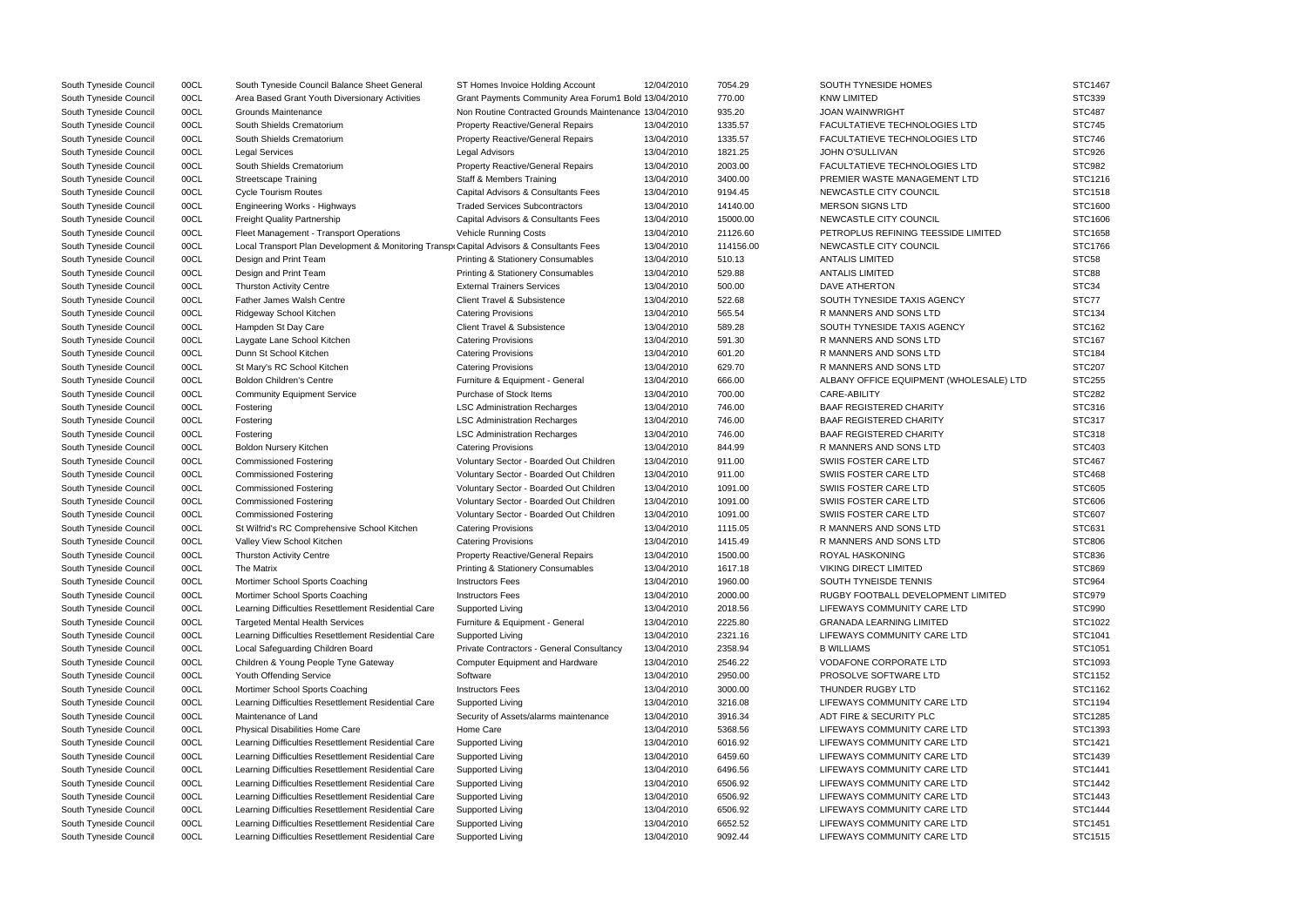| South Tyneside Council | 00CL | <b>Targeted Mental Health Services</b>                   | Furniture & Equipment - General              | 13/04/2010 | 9423.24    | INTERACTIVE CONNECTIONS LTD                   | STC1523          |
|------------------------|------|----------------------------------------------------------|----------------------------------------------|------------|------------|-----------------------------------------------|------------------|
| South Tyneside Council | 00CL | <b>Bisley Drive Short Breaks</b>                         | Residential Care Respite In Borough          | 13/04/2010 | 29942.36   | <b>REAL LIFE OPTIONS</b>                      | STC1682          |
| South Tyneside Council | 00CL | Learning Difficulties Resettlement Residential Care      | Supported Living                             | 13/04/2010 | 36855.84   | LIFEWAYS COMMUNITY CARE LTD                   | STC1703          |
| South Tyneside Council | 00CL | St Anne's                                                | Residential Care In Borough                  | 13/04/2010 | 168469.00  | ST ANNES COMMUNITY SERVICES                   | STC1771          |
| South Tyneside Council | 00CL | <b>Temple Park Centre</b>                                | Resaleable Items                             | 13/04/2010 | 502.00     | J P LENNARD LIMITED                           | STC44            |
| South Tyneside Council | 00CL | Libraries Admin                                          | Library & Other Books Maps etc.              | 13/04/2010 | 519.50     | COORDINATION GROUP PUBLICATIONS LTD           | STC72            |
| South Tyneside Council | 00CL | Libraries Admin                                          | Library Sound & Vision                       | 13/04/2010 | 528.01     | CHANGEOVER LTD T/A STORM                      | STC87            |
| South Tyneside Council | 00CL | Sea View School                                          | <b>Property Planned Maintenance</b>          | 13/04/2010 | 584.00     | <b>HCL SAFETY LIMITED</b>                     | <b>STC151</b>    |
| South Tyneside Council | 00CL | <b>Accommodation Moves</b>                               | <b>Capital Sundry Costs</b>                  | 13/04/2010 | 708.50     | <b>GENTOO GROUP LIMITED</b>                   | <b>STC291</b>    |
| South Tyneside Council | 00CL | <b>Economic Regeneration Balance Sheet</b>               | Debtors - Cycle Salary Deduction Scheme      | 13/04/2010 | 728.63     | EDINBURGH BICYCLE CO-OPERATIVE LTD            | STC307           |
| South Tyneside Council | 00CL | High Risk Asbestos in Civic Buildings                    | <b>Capital Construction Costs</b>            | 13/04/2010 | 845.00     | <b>PYEROY LIMITED</b>                         | <b>STC404</b>    |
| South Tyneside Council | 00CL | Regeneration and Transformation Fund                     | Capital Advisors & Consultants Fees          | 13/04/2010 | 967.00     | <b>SITEX ORBIS LTD</b>                        | STC510           |
| South Tyneside Council | 00CL | Legionnaires Water Management                            | <b>Capital Enhancement Costs</b>             | 13/04/2010 | 1084.00    | ARENA ENGINEERING GB LTD                      | <b>STC596</b>    |
| South Tyneside Council | 00CL | Legionnaires Water Management                            | <b>Capital Enhancement Costs</b>             | 13/04/2010 | 1103.00    | ARENA ENGINEERING GB LTD                      | <b>STC625</b>    |
| South Tyneside Council | 00CL | Homelessness - General Fund                              | Bed & Breakfast Accommodation                | 13/04/2010 | 1280.00    | REDACTED COMMERCIAL INFORMATION               | <b>STC724</b>    |
| South Tyneside Council | 00CL | Homelessness - General Fund                              | Bed & Breakfast Accommodation                | 13/04/2010 | 1360.00    | REDACTED COMMERCIAL INFORMATION               | <b>STC760</b>    |
| South Tyneside Council | 00CL | South Tyneside Means Business                            | <b>Promotional Activities</b>                | 13/04/2010 | 1526.00    | <b>GARDINER RICHARDSON LTD</b>                | <b>STC846</b>    |
| South Tyneside Council | 00CL | Legionnaires Water Management                            | <b>Capital Enhancement Costs</b>             | 13/04/2010 | 1765.30    | ARENA ENGINEERING GB LTD                      | <b>STC909</b>    |
| South Tyneside Council | 00CL | <b>Market Dock</b>                                       | <b>Market Dock Water Feature</b>             | 13/04/2010 | 1795.46    | <b>ENTEC UK LIMITED</b>                       | <b>STC915</b>    |
| South Tyneside Council | 00CL | Legionnaires Water Management                            | <b>Capital Enhancement Costs</b>             | 13/04/2010 | 2033.87    | ARENA ENGINEERING GB LTD                      | STC992           |
| South Tyneside Council | 00CL | Legionnaires Water Management                            | <b>Capital Enhancement Costs</b>             | 13/04/2010 | 2172.00    | ARENA ENGINEERING GB LTD                      | STC1010          |
| South Tyneside Council | 00CL | <b>Temple Park Centre</b>                                | <b>Property Reactive/General Repairs</b>     | 13/04/2010 | 2487.00    | ARENA ENGINEERING GB LTD                      | STC1078          |
| South Tyneside Council | 00CL | Hadrian Primary School                                   | <b>Property Reactive/General Repairs</b>     | 13/04/2010 | 2650.00    | ARENA ENGINEERING GB LTD                      | STC1113          |
| South Tyneside Council | 00CL | Bedeburn Primary School                                  | <b>Property Reactive/General Repairs</b>     | 13/04/2010 | 4780.00    | ARENA ENGINEERING GB LTD                      | STC1358          |
| South Tyneside Council | 00CL | Repairs to Shops & Open Spaces                           | HRA Reactive Repairs - Open Spaces Infra     | 13/04/2010 | 715.95     | <b>WEARSIDE FENCING LIMITED</b>               | <b>STC299</b>    |
| South Tyneside Council | 00CL | Repairs to Shops & Open Spaces                           | HRA Reactive Repairs - Open Spaces Infra     | 13/04/2010 | 1792.65    | THE WRIGHT BUILDING COM.                      | <b>STC914</b>    |
| South Tyneside Council | 00CL | Decent Homes Fernyhough Hall - Sheltered                 | Enhancement HRA Capital - Heating Renewal    | 13/04/2010 | 15347.70   | OTIS LIMITED                                  | STC1611          |
| South Tyneside Council | 00CL | Decent Homes Fernyhough Hall - Sheltered                 | Enhancement HRA Capital - Heating Renewal    | 13/04/2010 | 29826.90   | OTIS LIMITED                                  | STC1680          |
| South Tyneside Council | 00CL | <b>Waste Disposal</b>                                    | Waste Disposal Contract - General Waste      | 14/04/2010 | $-3502.40$ | ALEX SMILES LTD                               | STC <sub>8</sub> |
| South Tyneside Council | 00CL | Fleet Management - Transport Operations                  | Hire of Non Operated Vehicles                | 14/04/2010 | 550.00     | PHOENIX VEHICLE HIRE T/A WCR VEHICLE HIRE LTD | <b>STC114</b>    |
| South Tyneside Council | 00CL | Fleet Management - Transport Operations                  | Hire of Non Operated Vehicles                | 14/04/2010 | 550.00     | PHOENIX VEHICLE HIRE T/A WCR VEHICLE HIRE LTD | <b>STC115</b>    |
| South Tyneside Council | 00CL | Fleet Management - Workshop Operations                   | Purchase of Stock Items                      | 14/04/2010 | 602.24     | LONDONDERRY GARAGE LTD                        | STC186           |
| South Tyneside Council | 00CL | <b>Citizenship Ceremonies</b>                            | <b>Printing &amp; Stationery Consumables</b> | 14/04/2010 | 846.50     | <b>ACTION ADVERTISING</b>                     | <b>STC410</b>    |
| South Tyneside Council | 00CL | <b>Admin Support</b>                                     | <b>Printing &amp; Stationery Consumables</b> | 14/04/2010 | 890.00     | JAMES MCNAUGHTON GROUP LTD                    | <b>STC444</b>    |
| South Tyneside Council | 00CL | Fleet Management - Transport Operations                  | Hire of Non Operated Vehicles                | 14/04/2010 | 1000.00    | PHOENIX VEHICLE HIRE T/A WCR VEHICLE HIRE LTD | <b>STC557</b>    |
| South Tyneside Council | 00CL | Fleet Management - Transport Operations                  | Hire of Non Operated Vehicles                | 14/04/2010 | 1000.00    | PHOENIX VEHICLE HIRE T/A WCR VEHICLE HIRE LTD | <b>STC558</b>    |
| South Tyneside Council | 00CL | <b>Brew Trading Waste Recycling</b>                      | Service Contracts & Supplies                 | 14/04/2010 | 2500.00    | ULTIMA COMPUTERS LTD                          | STC1087          |
| South Tyneside Council | 00CL | <b>Public Health</b>                                     | Payments to Health Bodies - General          | 14/04/2010 | 12768.15   | SOUTH TYNESIDE PRIMARY CARE TRUST             | STC1578          |
| South Tyneside Council | 00CL | Web Team                                                 | Web Software - Corporate Development         | 14/04/2010 | 1800.00    | <b>GOSS INTERACTIVE LIMITED</b>               | <b>STC917</b>    |
| South Tyneside Council | 00CL | Web Team                                                 | Web Software - Corporate Development         | 14/04/2010 | 1800.00    | <b>GOSS INTERACTIVE LIMITED</b>               | <b>STC918</b>    |
| South Tyneside Council | 00CL | <b>Total Place Pilot</b>                                 | <b>Externally Funded National Projects</b>   | 14/04/2010 | 11903.71   | OFFICE FOR PUBLIC MANAGEMENT LIMITED          | STC1564          |
| South Tyneside Council | 00CL | <b>Blue Badge Scheme</b>                                 | Printing & Stationery Consumables            | 14/04/2010 | 523.75     | THE STATIONERY OFFICE                         | STC78            |
| South Tyneside Council | 00CL | Children's Central Area Team                             | Furniture & Equipment - General              | 14/04/2010 | 636.17     | CANON (UK) LTD                                | STC211           |
| South Tyneside Council | 00CL | Older People Commissioned Residential Care               | Residential Care In Borough                  | 14/04/2010 | 661.80     | THE LODGE RESIDENTIAL CARE HOME               | <b>STC237</b>    |
| South Tyneside Council | 00CL | <b>Commissioned Fostering</b>                            | Voluntary Sector - Boarded Out Children      | 14/04/2010 | 820.00     | SWIIS FOSTER CARE LTD                         | STC380           |
| South Tyneside Council | 00CL | <b>Community Equipment Service</b>                       | Purchase of Stock Items                      | 14/04/2010 | 825.00     | OTS LIMITED 5051/185528                       | STC385           |
| South Tyneside Council | 00CL | <b>Commissioned Fostering</b>                            | Voluntary Sector - Boarded Out Children      | 14/04/2010 | 901.00     | SWIIS FOSTER CARE LTD                         | <b>STC454</b>    |
| South Tyneside Council | 00CL | <b>Commissioned Fostering</b>                            | Voluntary Sector - Boarded Out Children      | 14/04/2010 | 911.00     | SWIIS FOSTER CARE LTD                         | <b>STC465</b>    |
| South Tyneside Council | 00CL | <b>Commissioned Fostering</b>                            | Voluntary Sector - Boarded Out Children      | 14/04/2010 | 911.00     | SWIIS FOSTER CARE LTD                         | <b>STC466</b>    |
| South Tyneside Council | 00CL | Learning Difficulties Resettlement Residential Care      | <b>Supported Living</b>                      | 14/04/2010 | 986.04     | SAINT JOHN OF GOD CARE SERVICES               | <b>STC534</b>    |
| South Tyneside Council | 00CL |                                                          |                                              | 14/04/2010 | 1057.74    | <b>BAAF REGISTERED CHARITY</b>                |                  |
|                        |      | Adoption                                                 | Subscriptions                                |            |            |                                               | STC580           |
| South Tyneside Council | 00CL | <b>Continuing Education Pressure Nursing Alternating</b> | Purchase of Stock Items                      | 14/04/2010 | 1178.10    | HUNTLEIGH HEALTHCARE                          | <b>STC668</b>    |
| South Tyneside Council | 00CL | West Home Care Team                                      | Subscriptions                                | 14/04/2010 | 1242.00    | CARE QUALITY COMMISSION                       | STC703           |
| South Tyneside Council | 00CL | <b>Commissioned Fostering</b>                            | Voluntary Sector - Boarded Out Children      | 14/04/2010 | 1369.00    | SWIIS FOSTER CARE LTD                         | <b>STC765</b>    |
| South Tyneside Council | 00CL | Key Stage 3 Strategy Central Co-ordination               | Private Contractors - General Consultancy    | 14/04/2010 | 1609.60    | L BEADLE                                      | <b>STC867</b>    |
| South Tyneside Council | 00CL | <b>LEA Music Services</b>                                | Furniture & Equipment - General              | 14/04/2010 | 1705.21    | <b>RIMMERS MUSIC LTD</b>                      | <b>STC889</b>    |
| South Tyneside Council | 00CL | <b>Commissioned Fostering</b>                            | Voluntary Sector - Boarded Out Children      | 14/04/2010 | 1714.00    | SWIIS FOSTER CARE LTD                         | STC891           |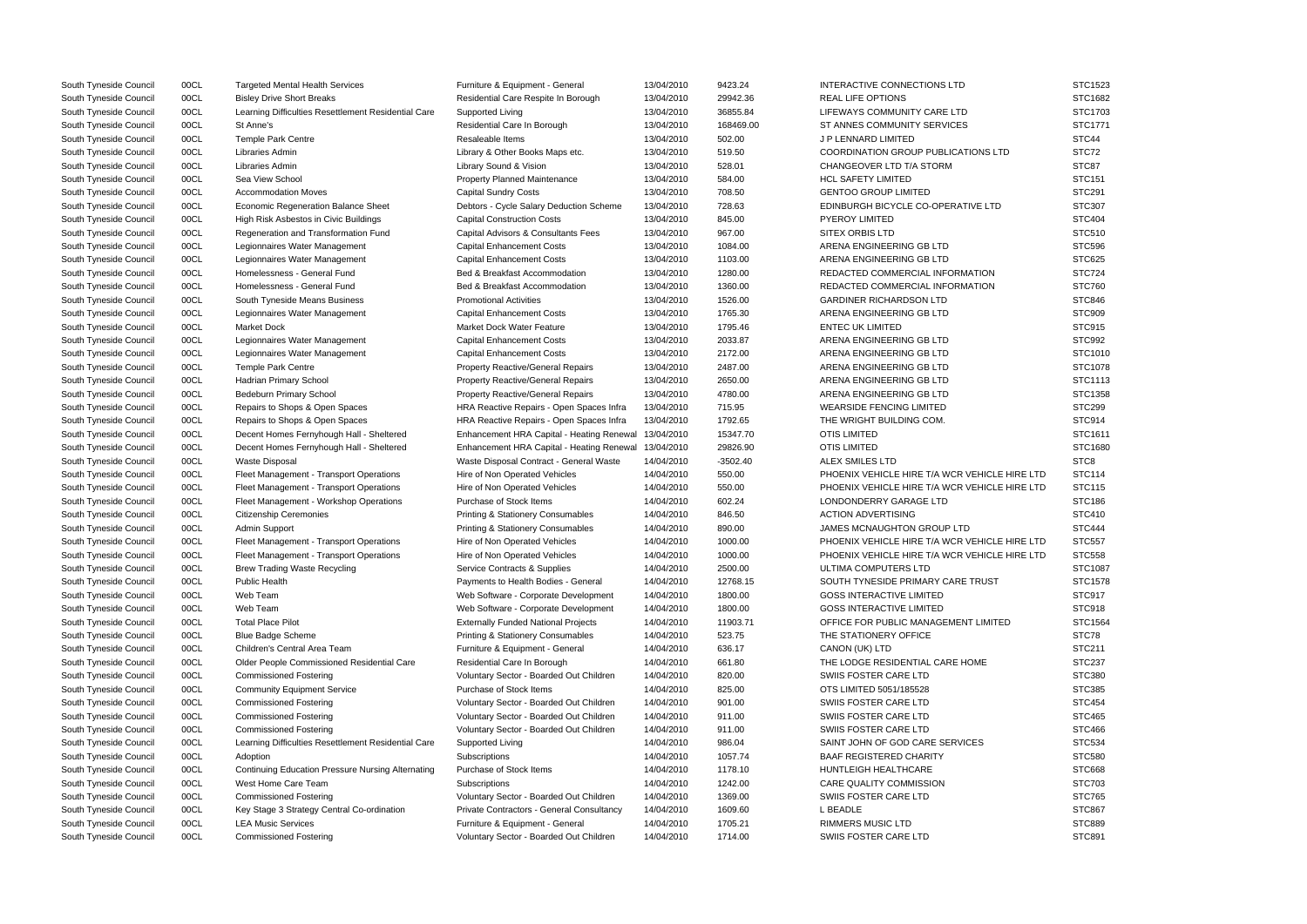| South Tyneside Council | 00CL | <b>Commissioned Fostering</b>                            | Voluntary Sector - Boarded Out Children      | 14/04/2010 | 1933.00   | SWIIS FOSTER CARE LTD                             | STC962         |
|------------------------|------|----------------------------------------------------------|----------------------------------------------|------------|-----------|---------------------------------------------------|----------------|
| South Tyneside Council | 00CL | <b>Central Services Admin</b>                            | Postage Charges                              | 14/04/2010 | 2000.00   | NEOPOST LTD                                       | STC976         |
| South Tyneside Council | 00CL | <b>General Nursery Spend</b>                             | Voluntary Sector - Independent Nurseries     | 14/04/2010 | 2318.40   | <b>NURSERYTIME</b>                                | STC1039        |
| South Tyneside Council | 00CL | Older People Commissioned Home Care                      | Home Care                                    | 14/04/2010 | 2688.79   | KAY CARE SERVICES LTD                             | STC1118        |
| South Tyneside Council | 00CL | <b>General Nursery Spend</b>                             | Voluntary Sector - Independent Nurseries     | 14/04/2010 | 2870.40   | THE BUNGALOW PRE-SCHOOL                           | STC1141        |
| South Tyneside Council | 00CL | <b>Commissioned Fostering</b>                            | Voluntary Sector - Boarded Out Children      | 14/04/2010 | 3558.30   | FUTURES FOR CHILDREN LTD                          | STC1229        |
| South Tyneside Council | 00CL | Particip8                                                | Events and Activities                        | 14/04/2010 | 3672.00   | LOW MILL OUTDOOR CENTRE                           | STC1241        |
| South Tyneside Council | 00CL | <b>General Nursery Spend</b>                             | Voluntary Sector - Independent Nurseries     | 14/04/2010 | 4084.80   | <b>BEACH HILL NURSERY</b>                         | STC1301        |
| South Tyneside Council | 00CL | <b>General Nursery Spend</b>                             | Voluntary Sector - Independent Nurseries     | 14/04/2010 | 4140.00   | JACK & JILL KINDERGARTEN                          | STC1306        |
| South Tyneside Council | 00CL | <b>Community Equipment Service</b>                       | Purchase of Stock Items                      | 14/04/2010 | 4339.20   | HUNTLEIGH HEALTHCARE                              | STC1320        |
| South Tyneside Council | 00CL | <b>General Nursery Spend</b>                             | Voluntary Sector - Independent Nurseries     | 14/04/2010 | 4360.80   | <b>WHIZZ KIDS CHILDCARE</b>                       | STC1322        |
| South Tyneside Council | 00CL | Older People Commissioned Nursing Care                   | Nursing Care In Borough                      | 14/04/2010 | 4492.09   | WINDSOR NURSING HOME                              | STC1334        |
| South Tyneside Council | 00CL | Older People Commissioned Home Care                      | Home Support                                 | 14/04/2010 | 6125.14   | ALLIED HEALTHCARE GROUP LTD                       | STC1424        |
| South Tyneside Council | 00CL | Learning Difficulties Commissioned Home Care             | Home Care                                    | 14/04/2010 | 9840.99   | <b>KAY CARE SERVICES LTD</b>                      | STC1529        |
| South Tyneside Council | 00CL | Corporate Development                                    | Private Contractors - General Consultancy    | 14/04/2010 | 10000.00  | <b>OUTCOMES UK LTD</b>                            | STC1535        |
| South Tyneside Council | 00CL | <b>Physical Disabilities Home Care</b>                   | Home Care                                    | 14/04/2010 | 12768.61  | <b>CARE UK HOMECARE</b>                           | STC1579        |
| South Tyneside Council | 00CL | Out of Area Placements                                   | Voluntary Sector - Boarded Out Children      | 14/04/2010 | 14959.98  | <b>INTERACT CARE LTD</b>                          | STC1603        |
| South Tyneside Council | 00CL | Supporting Financial Inclusion                           | Grant Payments - Citizen Advice Bureau       | 14/04/2010 | 15000.00  | SOUTH TYNESIDE CITIZENS ADVICE BUREAU             | STC1607        |
| South Tyneside Council | 00CL | Learning Difficulties Resettlement Residential Care      | Supported Living                             | 14/04/2010 | 16562.40  | DIMENSIONS (UK) LTD                               | STC1623        |
| South Tyneside Council | 00CL | <b>Continuing Education Pressure Nursing Alternating</b> | Purchase of Stock Items                      | 14/04/2010 | 24229.30  | HUNTLEIGH HEALTHCARE                              | STC1670        |
| South Tyneside Council | 00CL | South Shields School                                     | <b>Teachers Insurance</b>                    | 14/04/2010 | 35692.23  | SWINTON COMMERCIAL                                | STC1700        |
| South Tyneside Council | 00CL | Older People Commissioned Home Care                      | Home Care                                    | 14/04/2010 | 58866.34  | <b>CARELINE HOMECARE LTD</b>                      | STC1743        |
| South Tyneside Council | 00CL | Older People Commissioned Home Care                      | Home Care                                    | 14/04/2010 | 61574.32  | SUNDERLAND HOME CARE ASSOCIATES                   | STC1746        |
| South Tyneside Council | 00CL | Older People Commissioned Home Care                      | Home Care                                    | 14/04/2010 | 81899.52  | <b>CARE UK HOMECARE</b>                           | STC1758        |
| South Tyneside Council | 00CL | Older People Commissioned Home Care                      | Home Care                                    | 14/04/2010 | 124271.18 | <b>THOMPSON PARK HOMECARE SERVICES</b>            | STC1767        |
| South Tyneside Council | 00CL | Older People Commissioned Home Care                      | Home Care                                    | 14/04/2010 | 158301.08 | ALLIED HEALTHCARE GROUP LTD                       | <b>STC1770</b> |
| South Tyneside Council | 00CL | <b>Emergency Planning</b>                                | Subscriptions                                | 14/04/2010 | 559.00    | ULTRA ELECTRONICS COMMAND & CONTROL SYSTEMS       | STC126         |
| South Tyneside Council | 00CL | <b>Economic Regeneration Balance Sheet</b>               | <b>Creditors Unison</b>                      | 14/04/2010 | 823.89    | <b>UNISON</b><br>L04020                           | STC383         |
| South Tyneside Council | 00CL | Kelly House                                              | <b>Property Reactive/General Repairs</b>     | 14/04/2010 | 824.02    | PORTAKABIN LIMITED                                | STC384         |
| South Tyneside Council | 00CL | Local Enterprise Growth Initiative Management Fee        | <b>Staff &amp; Members Training</b>          | 14/04/2010 | 995.00    | <b>CARNEGIE ENTERPRISES LTD</b>                   | <b>STC539</b>  |
| South Tyneside Council | 00CL | Libraries Admin                                          | Library & Other Books Maps etc.              | 14/04/2010 | 1115.59   | <b>BERTRAM LIBRARY SERVICES</b>                   | STC632         |
| South Tyneside Council | 00CL | Homelessness - General Fund                              | Bed & Breakfast Accommodation                | 14/04/2010 | 1200.00   | REDACTED COMMERCIAL INFORMATION                   | <b>STC687</b>  |
| South Tyneside Council | 00CL | <b>Temple Park Centre</b>                                | <b>Printing &amp; Stationery Consumables</b> | 14/04/2010 | 2100.00   | SOUTH TYNESIDE COUNCIL                            | STC1000        |
| South Tyneside Council | 00CL | Homelessness - General Fund                              | Schools Classroom Furniture                  | 14/04/2010 | 3000.00   | DEPAUL UK                                         | STC1158        |
| South Tyneside Council | 00CL | <b>Accommodation Moves</b>                               | <b>Capital Sundry Costs</b>                  | 14/04/2010 | 3700.00   | JENSEN CONSTRUCTION LTD                           | STC1246        |
| South Tyneside Council | 00CL | Supporting People into Work (Headway)                    | <b>Grant Payments - General</b>              | 14/04/2010 | 18500.00  | DURHAM UNIVERSITY                                 | STC1639        |
| South Tyneside Council | 00CL | South Shields Town Hall                                  | <b>Property Planned Maintenance</b>          | 14/04/2010 | 37183.95  | <b>GENTOO GROUP LIMITED</b>                       | STC1704        |
| South Tyneside Council | 00CL | <b>Accommodation Moves</b>                               | <b>Capital Enhancement Costs</b>             | 14/04/2010 | 53235.15  | <b>GENTOO GROUP LIMITED</b>                       | STC1738        |
| South Tyneside Council | 00CL | <b>Enterprise Coaching</b>                               | <b>Grant Payments - General</b>              | 14/04/2010 | 239610.00 | <b>TEDCOLTD</b>                                   | STC1775        |
| South Tyneside Council | 00CL | Decent Homes Fernyhough Hall - Sheltered                 | Enhancement HRA Capital - Heating Renewal    | 14/04/2010 | 15347.70  | <b>OTIS LIMITED</b>                               | STC1612        |
| South Tyneside Council | 00CL | Decent Homes Fernyhough Hall - Sheltered                 | Enhancement HRA Capital - Heating Renewal    | 14/04/2010 | 29826.90  | <b>OTIS LIMITED</b>                               | STC1681        |
| South Tyneside Council | 00CL | Community Safety and Health                              | Service Contracts & Supplies                 | 15/04/2010 | 525.00    | HOLDEN MCALLISTER LTD                             | STC80          |
| South Tyneside Council | 00CL | <b>Waste Disposal</b>                                    | <b>Central Print Unit Recharges</b>          | 15/04/2010 | 591.50    | <b>COBHAM SYSTEMS</b>                             | <b>STC168</b>  |
| South Tyneside Council | 00CL | <b>Local Safety Schemes</b>                              | Capital Advisors & Consultants Fees          | 15/04/2010 | 1299.00   | BALFOUR BEATTY INFRASTRUCTURE SERVICES LTD        | <b>STC731</b>  |
| South Tyneside Council | 00CL | <b>Local Safety Schemes</b>                              | Capital Advisors & Consultants Fees          | 15/04/2010 | 1335.00   | <b>BALFOUR BEATTY INFRASTRUCTURE SERVICES LTD</b> | <b>STC744</b>  |
| South Tyneside Council | 00CL | <b>Legal Services</b>                                    | Legal Advisors                               | 15/04/2010 | 1351.25   | NAFEESA CHOUDHURY                                 | <b>STC757</b>  |
| South Tyneside Council | 00CL | <b>Local Safety Schemes</b>                              | Capital Advisors & Consultants Fees          | 15/04/2010 | 2298.00   | BALFOUR BEATTY INFRASTRUCTURE SERVICES LTD        | STC1034        |
| South Tyneside Council | 00CL | <b>Local Safety Schemes</b>                              | Capital Advisors & Consultants Fees          | 15/04/2010 | 3600.00   | BALFOUR BEATTY INFRASTRUCTURE SERVICES LTD        | STC1234        |
| South Tyneside Council | 00CL | <b>External Audit Costs</b>                              | <b>External Audit Charges</b>                | 15/04/2010 | 70000.00  | PRICEWATERHOUSE COOPERS LLP                       | STC1753        |
| South Tyneside Council | 00CL | Graduate Leader Fund                                     | Grant Payments - General                     | 15/04/2010 | 500.00    | <b>BEACH HILL NURSERY</b>                         | STC33          |
| South Tyneside Council | 00CL | Special Education Needs Coordinator Training             | <b>Printing &amp; Stationery Consumables</b> | 15/04/2010 | 504.17    | MULTICULTURAL TOYS 4U                             | STC54          |
| South Tyneside Council | 00CL | Outreach Worker                                          | Grant Payments - General                     | 15/04/2010 | 540.00    | THE CHILDCARE PEOPLE                              | <b>STC105</b>  |
| South Tyneside Council | 00CL | Graduate Leader Fund                                     | <b>Staff &amp; Members Training</b>          | 15/04/2010 | 625.00    | UNIVERSITY OF NORTHUMBRIA AT NEWCASTLE            | <b>STC200</b>  |
| South Tyneside Council | 00CL | Social & Emotional Aspects Development                   | Printing & Stationery Consumables            | 15/04/2010 | 810.13    | PERSONA DOLL TRAINING                             | <b>STC368</b>  |
| South Tyneside Council | 00CL | Asylum Seeker-Families                                   | Property Planned Maintenance                 | 15/04/2010 | 831.91    | THE WRIGHT BUILDING COM.                          | STC392         |
| South Tyneside Council | 00CL | Maintained Sector Training                               | <b>Staff &amp; Members Training</b>          | 15/04/2010 | 840.00    | SOUTH TYNESIDE COLLEGE                            | STC399         |
| South Tyneside Council | 00CL | Youth Opportunities Fund                                 | Private Contractors - General Consultancy    | 15/04/2010 | 840.00    | HORSLEY HILL COMMUNITY ASSOCIATION                | STC396         |
|                        |      |                                                          |                                              |            |           |                                                   |                |

|                     | STC962        |
|---------------------|---------------|
|                     |               |
|                     | STC976        |
|                     | STC1039       |
|                     | STC1118       |
|                     |               |
|                     | STC1141       |
|                     | STC1229       |
|                     | STC1241       |
|                     | STC1301       |
|                     |               |
|                     | STC1306       |
|                     | STC1320       |
|                     | STC1322       |
|                     | STC1334       |
|                     | STC1424       |
|                     |               |
|                     | STC1529       |
|                     | STC1535       |
|                     | STC1579       |
|                     | STC1603       |
| <b>JREAU</b>        | STC1607       |
|                     |               |
|                     | STC1623       |
|                     | STC1670       |
|                     | STC1700       |
|                     | STC1743       |
|                     |               |
| :S                  | STC1746       |
|                     | STC1758       |
| ΞS                  | STC1767       |
|                     | STC1770       |
|                     |               |
| NTROL SYSTEMS       | <b>STC126</b> |
|                     | STC383        |
|                     | STC384        |
|                     | STC539        |
|                     |               |
|                     | STC632        |
| ١N                  | STC687        |
|                     | STC1000       |
|                     | STC1158       |
|                     | STC1246       |
|                     |               |
|                     | STC1639       |
|                     | STC1704       |
|                     | STC1738       |
|                     | STC1775       |
|                     | STC1612       |
|                     |               |
|                     | STC1681       |
|                     | STC80         |
|                     | <b>STC168</b> |
| SERVICES LTD        | STC731        |
|                     |               |
| <b>SERVICES LTD</b> | <b>STC744</b> |
|                     | <b>STC757</b> |
| SERVICES LTD        | STC1034       |
| <b>SERVICES LTD</b> | STC1234       |
|                     | STC1753       |
|                     |               |
|                     | STC33         |
|                     | STC54         |
|                     | STC105        |
| VCASTLE             | <b>STC200</b> |
|                     |               |
|                     | STC368        |
|                     |               |
|                     | STC392        |
|                     | STC399        |
| ION                 | STC396        |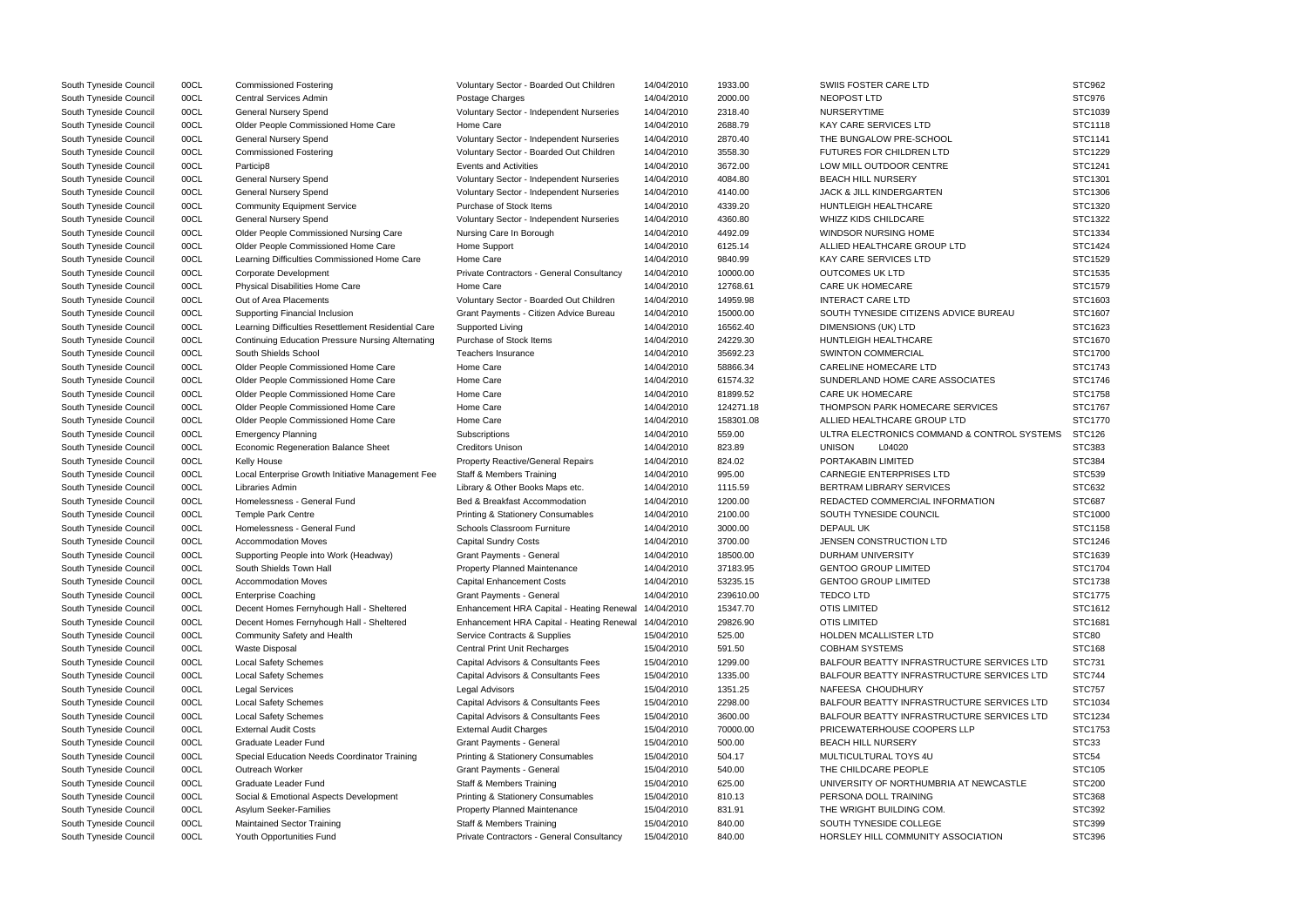| South Tyneside Council | 00CL | Graduate Leader Fund                                                          | <b>Grant Payments - General</b>              | 15/04/2010 | 1000.00   | <b>JUST LEARNING LIMITED</b>                  | <b>STC550</b>    |
|------------------------|------|-------------------------------------------------------------------------------|----------------------------------------------|------------|-----------|-----------------------------------------------|------------------|
| South Tyneside Council | 00CL | Youth Opportunities Fund                                                      | <b>Grant Payments - General</b>              | 15/04/2010 | 1000.00   | HORSLEY HILL COMMUNITY ASSOCIATION            | <b>STC548</b>    |
| South Tyneside Council | 00CL | Social & Emotional Aspects Development                                        | <b>Staff &amp; Members Training</b>          | 15/04/2010 | 1117.60   | INTERACTIVE CONNECTIONS LTD                   | <b>STC634</b>    |
| South Tyneside Council | 00CL | Key Stage 3 Strategy Central Co-ordination                                    | Furniture & Equipment - General              | 15/04/2010 | 1260.00   | DURHAM COUNTY COUNCIL                         | <b>STC718</b>    |
| South Tyneside Council | 00CL | <b>Voluntary Sector Funding</b>                                               | Voluntary Sector - General                   | 15/04/2010 | 1268.00   | <b>APNA GHAR</b>                              | <b>STC720</b>    |
| South Tyneside Council | 00CL | <b>Target Primary Strategy</b>                                                | Private Contractors - General Consultancy    | 15/04/2010 | 1401.42   | NORTH TYNESIDE MBC                            | <b>STC797</b>    |
| South Tyneside Council | 00CL | Learning Difficulties Commissioned Day Care                                   | Day Care                                     | 15/04/2010 | 1416.39   | FLEXIBLE SUPPORT OPTIONS UK (DOMICILIARY) LTD | <b>STC807</b>    |
| South Tyneside Council | 00CL | Section 17 Payments (Central)                                                 | <b>Client Travel &amp; Subsistence</b>       | 15/04/2010 | 1496.00   | C D PASSENGER SERVICES                        | <b>STC830</b>    |
| South Tyneside Council | 00CL | St Joseph's RC Comprehensive School Kitchen                                   | <b>Catering Provisions</b>                   | 15/04/2010 | 1546.56   | G & J CAMPBELL                                | <b>STC850</b>    |
| South Tyneside Council | 00CL | Learning Difficulties Resettlement Residential Care                           | Supported Living                             | 15/04/2010 | 2437.24   | UNITED RESPONSE                               | STC1068          |
| South Tyneside Council | 00CL | Graduate Leader Fund                                                          | Grant Payments - General                     | 15/04/2010 | 3000.00   | <b>WESTOE VILLAGE KINDERGARTEN</b>            | STC1163          |
| South Tyneside Council | 00CL | Supporting People Main grant                                                  | <b>Block Gross Floating Support</b>          | 15/04/2010 | 3711.93   | ST ANNES COMMUNITY SERVICES                   | STC1247          |
| South Tyneside Council | 00CL | Graduate Leader Fund                                                          | Grant Payments - General                     | 15/04/2010 | 3750.00   | <b>JACK &amp; JILL KINDERGARTEN</b>           | STC1257          |
| South Tyneside Council | 00CL | Graduate Leader Fund                                                          | <b>Grant Payments - General</b>              | 15/04/2010 | 4000.00   | ASHFIELD NURSERY & EARLY LEARNING CENTRE LTD  | STC1290          |
| South Tyneside Council | 00CL | Graduate Leader Fund                                                          | <b>Grant Payments - General</b>              | 15/04/2010 | 4000.00   | <b>JARROW DAY NURSERY</b>                     | STC1293          |
| South Tyneside Council | 00CL | Fostering                                                                     | <b>Client Travel &amp; Subsistence</b>       | 15/04/2010 | 4412.00   | C D PASSENGER SERVICES                        | STC1331          |
| South Tyneside Council | 00CL | Private, Voluntary, Independent Providers                                     | <b>Capital Grants to Third Parties</b>       | 15/04/2010 | 4993.05   | <b>JUST LEARNING LIMITED</b>                  | STC1373          |
| South Tyneside Council | 00CL | Private, Voluntary, Independent Providers                                     | <b>Capital Grants to Third Parties</b>       | 15/04/2010 | 5000.00   | JACK & JILL KINDERGARTEN                      | STC1376          |
| South Tyneside Council | 00CL | Graduate Leader Fund                                                          | Grant Payments - General                     | 15/04/2010 | 5500.00   | ABACUS DAY NURSERY                            | STC1397          |
| South Tyneside Council | 00CL | Learning Difficulties Commissioned Day Care                                   | Day Care                                     | 15/04/2010 | 12510.22  | ORCHARD HOUSE                                 | STC1573          |
| South Tyneside Council | 00CL | Assistive Technologies                                                        | Furniture & Equipment - General              | 15/04/2010 | 13167.00  | TUNSTALL TELECOM LIMITED                      | <b>STC1588</b>   |
| South Tyneside Council | 00CL | The Children's Fund                                                           | Private Contractors - General Consultancy    | 15/04/2010 | 14214.81  | THE CHILDRENS SOCIETY                         | STC1601          |
| South Tyneside Council | 00CL | Learning Difficulties Resettlement Residential Care                           | Supported Living                             | 15/04/2010 | 20919.99  | UNITED RESPONSE                               | STC1652          |
| South Tyneside Council | 00CL | Learning Difficulties Resettlement Residential Care                           | Supported Living                             | 15/04/2010 | 20919.99  | UNITED RESPONSE                               | STC1654          |
| South Tyneside Council | 00CL | Secondary Non-Delegated Transport                                             | <b>School Travel Contracts</b>               | 15/04/2010 | 31191.80  | C D PASSENGER SERVICES                        | STC1684          |
| South Tyneside Council | 00CL | <b>Voluntary Sector Funding</b>                                               | Voluntary Sector - General                   | 15/04/2010 | 39098.25  | CARERS ASSOC.IN SOUTH TYNESIDE                | STC1709          |
| South Tyneside Council | 00CL | Older People Commissioned Nursing Care                                        | Nursing Care Out Borough                     | 15/04/2010 | 48226.42  | SOUTH TYNESIDE PRIMARY CARE TRUST             | STC1730          |
| South Tyneside Council | 00CL | Manufacturing Forum                                                           | Service Contracts & Supplies                 | 15/04/2010 | 500.00    | SOUTH TYNESIDE MANUFACTURING FORUM            | STC41            |
| South Tyneside Council | 00CL | Margaret Sutton School                                                        | <b>Property Reactive/General Repairs</b>     | 15/04/2010 | 550.00    | SPRINGS ROOFING LTD                           | <b>STC117</b>    |
| South Tyneside Council | 00CL | Economic Regeneration Balance Sheet                                           | Debtors - Cycle Salary Deduction Scheme      | 15/04/2010 | 577.88    | DARKE CYCLES                                  | <b>STC146</b>    |
| South Tyneside Council | 00CL | Libraries Admin                                                               | Furniture & Equipment - General              | 15/04/2010 | 600.00    | <b>HOMECARE REMOVALS &amp; STORAGE</b>        | <b>STC178</b>    |
| South Tyneside Council | 00CL | Temple Park Centre Catering                                                   | <b>Catering Provisions</b>                   | 15/04/2010 | 672.91    | DANISH BACON CO PLC                           | <b>STC260</b>    |
| South Tyneside Council | 00CL | Temple Park Centre Vending                                                    | Vending Machine Stock                        | 15/04/2010 | 687.32    | G & J CAMPBELL                                | <b>STC272</b>    |
| South Tyneside Council | 00CL | <b>Chuter Ede Education Centre</b>                                            | <b>Property Reactive/General Repairs</b>     | 15/04/2010 | 785.00    | AQUAJET DRAINAGE                              | <b>STC348</b>    |
| South Tyneside Council | 00CL | Economic Regeneration Balance Sheet                                           | Debtors - Cycle Salary Deduction Scheme      | 15/04/2010 | 850.25    | <b>DARKE CYCLES</b>                           | <b>STC417</b>    |
| South Tyneside Council | 00CL | Harton Technology College                                                     | <b>Property Planned Maintenance</b>          | 15/04/2010 | 1092.00   | SCHNEIDER ELECTRIC BUILDINGS UK LTD           | <b>STC615</b>    |
| South Tyneside Council | 00CL | Monkton Junior/Infants School                                                 | Property Planned Maintenance                 | 15/04/2010 | 1092.00   | SCHNEIDER ELECTRIC BUILDINGS UK LTD           | <b>STC617</b>    |
| South Tyneside Council | 00CL | St Oswald's RC Primary School                                                 | Schools Maintenance Non-Buyback              | 15/04/2010 | 1092.00   | SCHNEIDER ELECTRIC BUILDINGS UK LTD           | <b>STC618</b>    |
| South Tyneside Council | 00CL | Temple Park Leisure Centre                                                    | <b>Property Planned Maintenance</b>          | 15/04/2010 | 1092.00   | SCHNEIDER ELECTRIC BUILDINGS UK LTD           | <b>STC619</b>    |
| South Tyneside Council | 00CL | Temple Park Centre Vending                                                    | Vending Machine Stock                        | 15/04/2010 | 1208.65   | GLAXO SMITH KLINE CONSUMER HEALTHCARE         | STC691           |
| South Tyneside Council | 00CL | Temple Park Centre Vending                                                    | Vending Machine Stock                        | 15/04/2010 | 1257.60   | G & J CAMPBELL                                | <b>STC717</b>    |
| South Tyneside Council | 00CL | Lord Blyton Primary School                                                    | Schools Maintenance Non-Buyback              | 15/04/2010 | 1923.00   | <b>MARSDEN PRESERVATION</b>                   | STC961           |
| South Tyneside Council | 00CL | <b>Building Surveying</b>                                                     | Subscriptions                                | 15/04/2010 | 2510.14   | DISTRICT SURVEYORS ASSOCIATION LTD            | STC1089          |
| South Tyneside Council | 00CL | Hedworthfield Comprehensive School Phase 2 - Demol Capital Construction Costs |                                              | 15/04/2010 | 3995.00   | AQUAJET DRAINAGE                              | STC1289          |
| South Tyneside Council | 00CL | Monkton Infants and Nursery School                                            | Schools Maintenance Non-Buyback              | 15/04/2010 | 4070.00   | AQUAJET DRAINAGE                              | STC1300          |
| South Tyneside Council | 00CL | <b>Active Sports</b>                                                          | <b>Printing &amp; Stationery Consumables</b> | 15/04/2010 | 10000.00  | <b>CITY OF SUNDERLAND</b>                     | STC1533          |
| South Tyneside Council | 00CL | Foreshore Management                                                          | Pier Maintenance - Riparian Contribution     | 15/04/2010 | 12569.57  | PORT OF TYNE AUTHORITY                        | STC1575          |
| South Tyneside Council | 00CL | Sheltered Accommodation General                                               | Furniture & Equipment - General              | 15/04/2010 | 527.60    | ARGOS BUSINESS SOLUTIONS                      | STC86            |
| South Tyneside Council | 00CL | <b>Contributions and Pensions Administration</b>                              | Subscriptions                                | 15/04/2010 | 1950.00   | STORM TECHNOLOGIES                            | STP <sub>1</sub> |
| South Tyneside Council | 00CL | <b>All Services</b>                                                           | Travel & Subsistence Total                   | 15/04/2010 | 126808.00 | N/A                                           | STC01            |
| South Tyneside Council | 00CL | Fleet Management - Transport Operations                                       | Hire of Non Operated Vehicles                | 16/04/2010 | 570.24    | <b>GE CAPITAL TLS LTD</b>                     | STC139           |
| South Tyneside Council | 00CL | Area Based Grant Recycling Personalisation Ser                                | <b>Other Government Grants</b>               | 16/04/2010 | 696.37    | GROUNDWORK SOUTH TYNESIDE AND NEWCASTLE       | <b>STC280</b>    |
| South Tyneside Council | 00CL | Area Based Grant Recycling Personalisation Service                            | <b>Other Government Grants</b>               | 16/04/2010 | 766.91    | GROUNDWORK SOUTH TYNESIDE AND NEWCASTLE       | STC336           |
| South Tyneside Council | 00CL | <b>Trade Waste</b>                                                            | Service Contracts & Supplies                 | 16/04/2010 | 850.00    | UK CONTAINER MAINTENANCE LTD                  | <b>STC415</b>    |
| South Tyneside Council | 00CL | Area Based Grant Recycling Personalisation Ser                                | <b>Other Government Grants</b>               | 16/04/2010 | 1253.61   | GROUNDWORK SOUTH TYNESIDE AND NEWCASTLE       | <b>STC716</b>    |
| South Tyneside Council | 00CL | <b>Waste Disposal</b>                                                         | <b>Printing &amp; Stationery Consumables</b> | 16/04/2010 | 1287.61   | THE NATIONAL LEAFLET COMPANY                  | <b>STC727</b>    |
| South Tyneside Council | 00CL | Area Based Grant Recycling - Changing Mindset                                 | <b>Other Government Grants</b>               | 16/04/2010 | 2312.49   | GROUNDWORK SOUTH TYNESIDE AND NEWCASTLE       | STC1038          |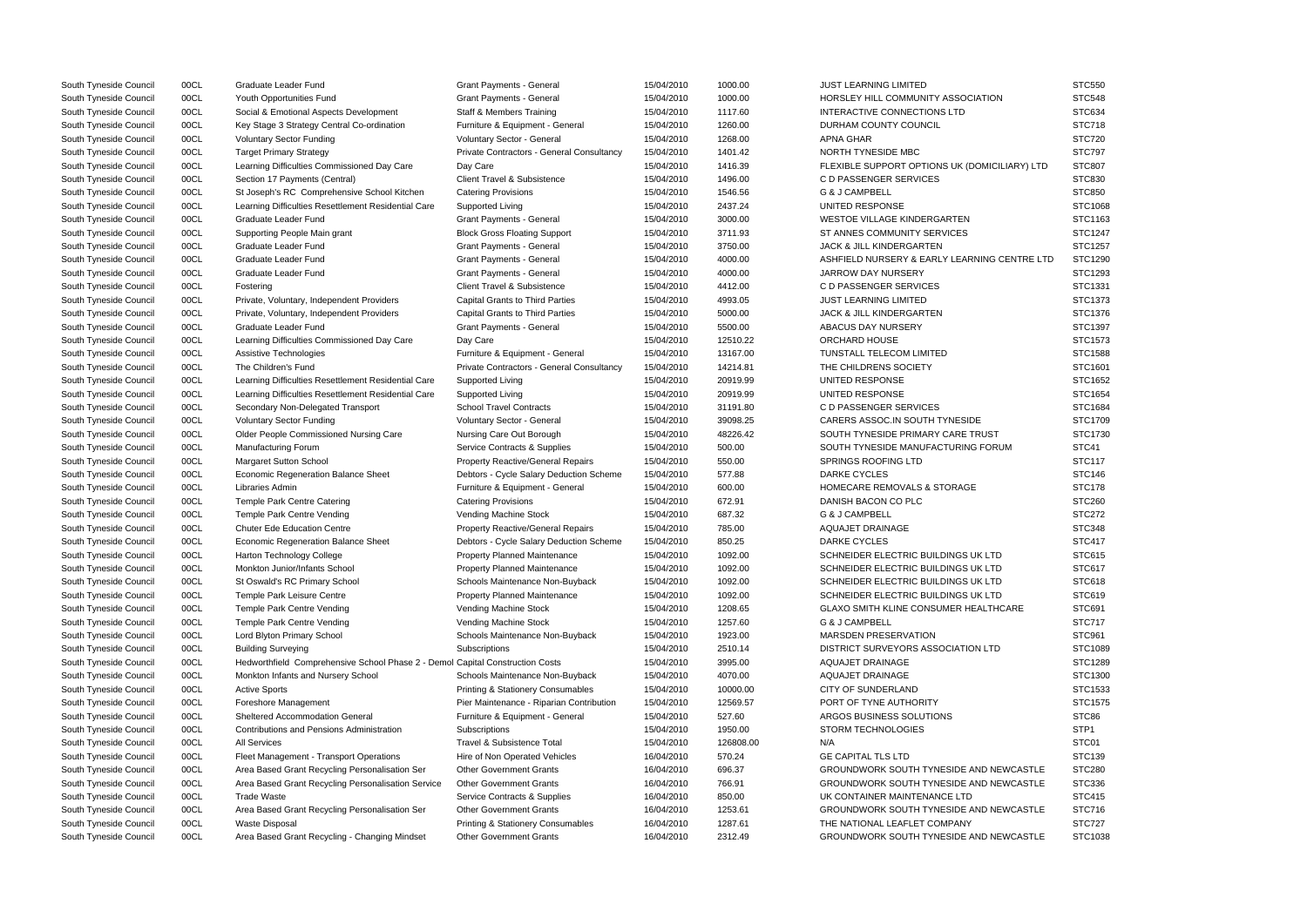| South Tyneside Council | 00CL         | Implementation of E Government                                                         | <b>Capital Equipment Purchases</b>                    | 16/04/2010               | 3000.00  | <b>GOSS INTERACTIVE LIMITED</b>               | STC1159            |
|------------------------|--------------|----------------------------------------------------------------------------------------|-------------------------------------------------------|--------------------------|----------|-----------------------------------------------|--------------------|
| South Tyneside Council | 00CL         | Safer & Stronger Communities                                                           | Furniture & Equipment - General                       | 16/04/2010               | 3000.00  | <b>KNW LIMITED</b>                            | <b>STC1160</b>     |
| South Tyneside Council | 00CL         | Area Based Grant Recycling - Changing Mindset                                          | <b>Other Government Grants</b>                        | 16/04/2010               | 3266.82  | GROUNDWORK SOUTH TYNESIDE AND NEWCASTLE       | STC1199            |
| South Tyneside Council | 00CL         | Area Based Grant Recycling - Changing Mindset                                          | <b>Other Government Grants</b>                        | 16/04/2010               | 3304.80  | GROUNDWORK SOUTH TYNESIDE AND NEWCASTLE       | STC1202            |
| South Tyneside Council | 00CL         | Implementation of E Government                                                         | <b>Capital Equipment Purchases</b>                    | 16/04/2010               | 3450.00  | <b>GOSS INTERACTIVE LIMITED</b>               | STC1221            |
| South Tyneside Council | 00CL         | Area Based Grant Recycling Communal Environmental <sup>1</sup> Other Government Grants |                                                       | 16/04/2010               | 3766.52  | GROUNDWORK SOUTH TYNESIDE AND NEWCASTLE       | STC1261            |
| South Tyneside Council | 00CL         | Area Based Grant Recycling Personalisation Ser                                         | <b>Other Government Grants</b>                        | 16/04/2010               | 3873.18  | GROUNDWORK SOUTH TYNESIDE AND NEWCASTLE       | STC1283            |
| South Tyneside Council | 00CL         | Area Based Grant Recycling Personalisation Ser                                         | <b>Other Government Grants</b>                        | 16/04/2010               | 3969.77  | GROUNDWORK SOUTH TYNESIDE AND NEWCASTLE       | STC1287            |
| South Tyneside Council | 00CL         | Joint Waste Partnership Costs                                                          | Non-Staff Advertising                                 | 16/04/2010               | 4900.00  | <b>SEM COMMUNICATIONS</b>                     | STC1366            |
| South Tyneside Council | 00CL         | Area Based Grant Recycling Personalisation Ser                                         | <b>Other Government Grants</b>                        | 16/04/2010               | 5161.86  | GROUNDWORK SOUTH TYNESIDE AND NEWCASTLE       | STC1384            |
| South Tyneside Council | 00CL         | Implementation of E Government                                                         | <b>Capital Equipment Purchases</b>                    | 16/04/2010               | 6000.00  | <b>GOSS INTERACTIVE LIMITED</b>               | STC1419            |
| South Tyneside Council | 00CL         | Area Based Grant Recycling Personalisation Ser                                         | <b>Other Government Grants</b>                        | 16/04/2010               | 6898.45  | GROUNDWORK SOUTH TYNESIDE AND NEWCASTLE       | STC1459            |
| South Tyneside Council | 00CL         | Air Quality Management Area Treatments                                                 | <b>Capital Equipment Purchases</b>                    | 16/04/2010               | 8322.00  | <b>CASELLA ETI LIMITED</b>                    | STC1499            |
| South Tyneside Council | 00CL         | Grounds Maintenance                                                                    | Payments to Tree Maintenance Contractor               | 16/04/2010               | 68384.07 | <b>GLENDALE MANAGED SERVICES LTD</b>          | STC1752            |
| South Tyneside Council | 00CL         | Brinkburn Comprehensive School Kitchen                                                 | <b>Catering Provisions</b>                            | 16/04/2010               | 520.00   | PASTA KING (UK) LTD                           | STC75              |
| South Tyneside Council | 00CL         | <b>Community Equipment Service</b>                                                     | Purchase of Stock Items                               | 16/04/2010               | 548.61   | CARE-ABILITY                                  | <b>STC112</b>      |
| South Tyneside Council | 00CL         | Brinkburn Comprehensive School Kitchen                                                 | Vending Machine Stock                                 | 16/04/2010               | 570.15   | <b>GM PACKAGING (UK) LIMITED</b>              | <b>STC138</b>      |
| South Tyneside Council | 00CL         | Chuter Ede Kitchen                                                                     | <b>Catering Provisions</b>                            | 16/04/2010               | 574.86   | J R HOLLAND                                   | <b>STC144</b>      |
| South Tyneside Council | 00CL         | <b>Chuter Ede Education Centre</b>                                                     | <b>Telephone Charges</b>                              | 16/04/2010               | 661.25   | VIRGIN MEDIA PAYMENTS LTD                     | <b>STC236</b>      |
| South Tyneside Council | 00CL         | <b>Small Abatement Works</b>                                                           | <b>Capital Construction Costs</b>                     | 16/04/2010               | 775.00   | CONNAUGHT COMPLIANCE SERVICES LTD             | <b>STC344</b>      |
| South Tyneside Council | 00CL         | St Wilfrid's RC Comprehensive School Kitchen                                           | <b>Catering Provisions</b>                            | 16/04/2010               | 781.10   | <b>CHICKEN JOES</b>                           | <b>STC346</b>      |
| South Tyneside Council | 00CL         | <b>Community Equipment Service</b>                                                     | Purchase of Stock Items                               | 16/04/2010               | 820.00   | HOMECRAFT ROLYAN                              | <b>STC378</b>      |
| South Tyneside Council | 00CL         | Admissions                                                                             | <b>Printing &amp; Stationery Consumables</b>          | 16/04/2010               | 1059.55  | NETGIANT LTD                                  | <b>STC582</b>      |
| South Tyneside Council | 00CL         | <b>Targeted Mental Health Services</b>                                                 | Furniture & Equipment - General                       | 16/04/2010               | 1243.00  | PEARSON EDUCATION LTD                         | <b>STC706</b>      |
| South Tyneside Council | 00CL         | Hebburn Comprehensive School Kitchen                                                   | <b>Catering Provisions</b>                            | 16/04/2010               | 1276.27  | HOPWELLS LTD.                                 | <b>STC722</b>      |
| South Tyneside Council | 00CL         | St Aloysius RC Juniors Kitchen                                                         | <b>Catering Provisions</b>                            | 16/04/2010               | 1320.74  | DANISH BACON CO PLC                           | <b>STC739</b>      |
| South Tyneside Council | 00CL         | National Literacy & Numeracy                                                           | Private Contractors - General Consultancy             | 16/04/2010               | 1350.00  | YVONNE WARING                                 | <b>STC756</b>      |
| South Tyneside Council | 00CL         | <b>Hedworthfield School Kitchen</b>                                                    | <b>Catering Provisions</b>                            | 16/04/2010               | 1451.51  | DANISH BACON CO PLC                           | STC812             |
| South Tyneside Council | 00CL         | <b>Bedeburn Primary General</b>                                                        | <b>Staff Advertising</b>                              | 16/04/2010               | 1517.92  | <b>PEARSONS</b>                               | <b>STC843</b>      |
| South Tyneside Council | 00CL         | Hedworth Lane School Kitchen                                                           | <b>Catering Provisions</b>                            | 16/04/2010               | 1623.27  | J R HOLLAND                                   | <b>STC872</b>      |
| South Tyneside Council | 00CL         | Learning Difficulties Commissioned Day Care                                            | Day Care                                              | 16/04/2010               | 1644.84  | FLEXIBLE SUPPORT OPTIONS UK (DOMICILIARY) LTD | <b>STC878</b>      |
| South Tyneside Council | 00CL         | Perth Green House                                                                      | Gas Charges                                           | 16/04/2010               | 1647.24  | UNITED UTILITIES OPERATIONS LTD               | <b>STC879</b>      |
| South Tyneside Council | 00CL         | St Bede's RC Junior Kitchen Jarrow                                                     | <b>Catering Provisions</b>                            | 16/04/2010               | 1687.31  | J R HOLLAND                                   | <b>STC883</b>      |
| South Tyneside Council | 00CL         | Learning Difficulties Commissioned Day Care                                            | Day Care                                              | 16/04/2010               | 1827.60  | FLEXIBLE SUPPORT OPTIONS UK (DOMICILIARY) LTD | STC930             |
| South Tyneside Council | 00CL         | Learning Difficulties Commissioned Day Care                                            | Day Care                                              | 16/04/2010               | 1888.52  | FLEXIBLE SUPPORT OPTIONS UK (DOMICILIARY) LTD | <b>STC948</b>      |
| South Tyneside Council | 00CL         | <b>School Improvement Partners</b>                                                     | Private Contractors - General Consultancy             | 16/04/2010               | 2000.00  | <b>J MARSHALL</b>                             | STC973             |
| South Tyneside Council | 00CL         | Albert Elliott School Kitchen                                                          | <b>Catering Provisions</b>                            | 16/04/2010               | 2163.75  | DANISH BACON CO PLC                           | STC1008            |
| South Tyneside Council | 00CL         |                                                                                        | <b>Catering Provisions</b>                            | 16/04/2010               | 2212.00  | <b>HOPWELLS LTD.</b>                          | STC1019            |
|                        |              | <b>Boldon Nursery Kitchen</b>                                                          |                                                       |                          |          | CARE-ABILITY                                  |                    |
| South Tyneside Council | 00CL<br>00CL | <b>Community Equipment Service</b>                                                     | Purchase of Stock Items<br><b>Catering Provisions</b> | 16/04/2010<br>16/04/2010 | 2321.00  | J R HOLLAND                                   | STC1040<br>STC1056 |
| South Tyneside Council |              | Boldon Nursery Kitchen                                                                 |                                                       |                          | 2380.86  |                                               |                    |
| South Tyneside Council | 00CL         | All Saints CE School Kitchen                                                           | <b>Catering Provisions</b>                            | 16/04/2010               | 2442.49  | HOPWELLS LTD.                                 | STC1069            |
| South Tyneside Council | 00CL         | West Boldon School Kitchen                                                             | <b>Catering Provisions</b>                            | 16/04/2010               | 2643.46  | J R HOLLAND                                   | STC1111            |
| South Tyneside Council | 00CL         | St Mary's RC School Kitchen                                                            | <b>Catering Provisions</b>                            | 16/04/2010               | 2648.43  | HOPWELLS LTD.                                 | STC1112            |
| South Tyneside Council | 00CL         | <b>Community Equipment Service</b>                                                     | Purchase of Stock Items                               | 16/04/2010               | 2716.00  | CARE-ABILITY                                  | STC1121            |
| South Tyneside Council | 00CL         | <b>Thurston Activity Centre</b>                                                        | Furniture & Equipment - General                       | 16/04/2010               | 3404.26  | WATER PARK LIMITED                            | STC1217            |
| South Tyneside Council | 00CL         | Horsley Hill Campus                                                                    | <b>Catering Provisions</b>                            | 16/04/2010               | 3404.35  | DANISH BACON CO PLC                           | STC1218            |
| South Tyneside Council | 00CL         | Learning Difficulties Commissioned Day Care                                            | Day Care                                              | 16/04/2010               | 4721.32  | FLEXIBLE SUPPORT OPTIONS UK (DOMICILIARY) LTD | STC1354            |
| South Tyneside Council | 00CL         | Home & Hospital Tuition                                                                | Agency Staff - Teachers                               | 16/04/2010               | 4750.26  | NEWCASTLE CITY COUNCIL                        | STC1355            |
| South Tyneside Council | 00CL         | Learning Difficulties Commissioned Day Care                                            | Day Care                                              | 16/04/2010               | 5450.72  | FLEXIBLE SUPPORT OPTIONS UK (DOMICILIARY) LTD | STC1395            |
| South Tyneside Council | 00CL         | Learning Difficulties Commissioned Day Care                                            | Day Care                                              | 16/04/2010               | 6699.60  | FLEXIBLE SUPPORT OPTIONS UK (DOMICILIARY) LTD | STC1452            |
| South Tyneside Council | 00CL         | Learning Difficulties Commissioned Day Care                                            | Day Care                                              | 16/04/2010               | 7065.12  | FLEXIBLE SUPPORT OPTIONS UK (DOMICILIARY) LTD | STC1468            |
| South Tyneside Council | 00CL         | <b>Small Abatement Works</b>                                                           | <b>Capital Construction Costs</b>                     | 16/04/2010               | 9280.00  | <b>PYEROY LIMITED</b>                         | STC1519            |
| South Tyneside Council | 00CL         | Reaching Our Communities Together                                                      | <b>Staff &amp; Members Training</b>                   | 16/04/2010               | 13872.50 | THE CONSULTATION INSTITUTE                    | STC1598            |
| South Tyneside Council | 00CL         | Children with Disability Team                                                          | Agency Staff - Non-Teachers                           | 16/04/2010               | 39859.52 | <b>COMENSURA LTD</b>                          | STC1713            |
| South Tyneside Council | 00CL         | <b>Market Dock</b>                                                                     | Market Dock Water Feature                             | 16/04/2010               | 514.33   | TMS                                           | STC67              |
| South Tyneside Council | 00CL         | Libraries Admin                                                                        | Library Sound & Vision                                | 16/04/2010               | 589.72   | CHANGEOVER LTD T/A STORM                      | STC163             |
| South Tyneside Council | 00CL         | Pest Control costs                                                                     | Printing & Stationery Consumables                     | 16/04/2010               | 724.87   | KILLGERM CHEMICALS LTD                        | <b>STC304</b>      |

|                       | SIC1159       |
|-----------------------|---------------|
|                       | STC1160       |
| NEWCASTLE             | STC1199       |
| <b>NEWCASTLE</b>      | STC1202       |
|                       | STC1221       |
| NEWCASTLE             | STC1261       |
| NEWCASTLE             | STC1283       |
| NEWCASTLE             | STC1287       |
|                       | STC1366       |
| <b>NEWCASTLE</b>      | STC1384       |
|                       | STC1419       |
| <b>NEWCASTLE</b>      | STC1459       |
|                       | STC1499       |
|                       | STC1752       |
|                       | STC75         |
|                       | <b>STC112</b> |
|                       | STC138        |
|                       | <b>STC144</b> |
|                       | STC236        |
| LTD                   | STC344        |
|                       | STC346        |
|                       | <b>STC378</b> |
|                       |               |
|                       | <b>STC582</b> |
|                       | <b>STC706</b> |
|                       | <b>STC722</b> |
|                       | STC739        |
|                       | <b>STC756</b> |
|                       | STC812        |
|                       | STC843        |
|                       | <b>STC872</b> |
| <b>IICILIARY) LTD</b> | <b>STC878</b> |
|                       | <b>STC879</b> |
|                       | STC883        |
| <b>IICILIARY) LTD</b> | STC930        |
| <b>IICILIARY) LTD</b> | STC948        |
|                       | STC973        |
|                       | STC1008       |
|                       | STC1019       |
|                       | STC1040       |
|                       | STC1056       |
|                       | STC1069       |
|                       | STC1111       |
|                       | STC1112       |
|                       | STC1121       |
|                       | STC1217       |
|                       | STC1218       |
| <b>IICILIARY) LTD</b> | STC1354       |
|                       | STC1355       |
| <b>IICILIARY) LTD</b> | STC1395       |
| <b>IICILIARY) LTD</b> | STC1452       |
| <b>IICILIARY) LTD</b> | STC1468       |
|                       | STC1519       |
|                       | STC1598       |
|                       | STC1713       |
|                       | STC67         |
|                       | STC163        |
|                       | STC304        |
|                       |               |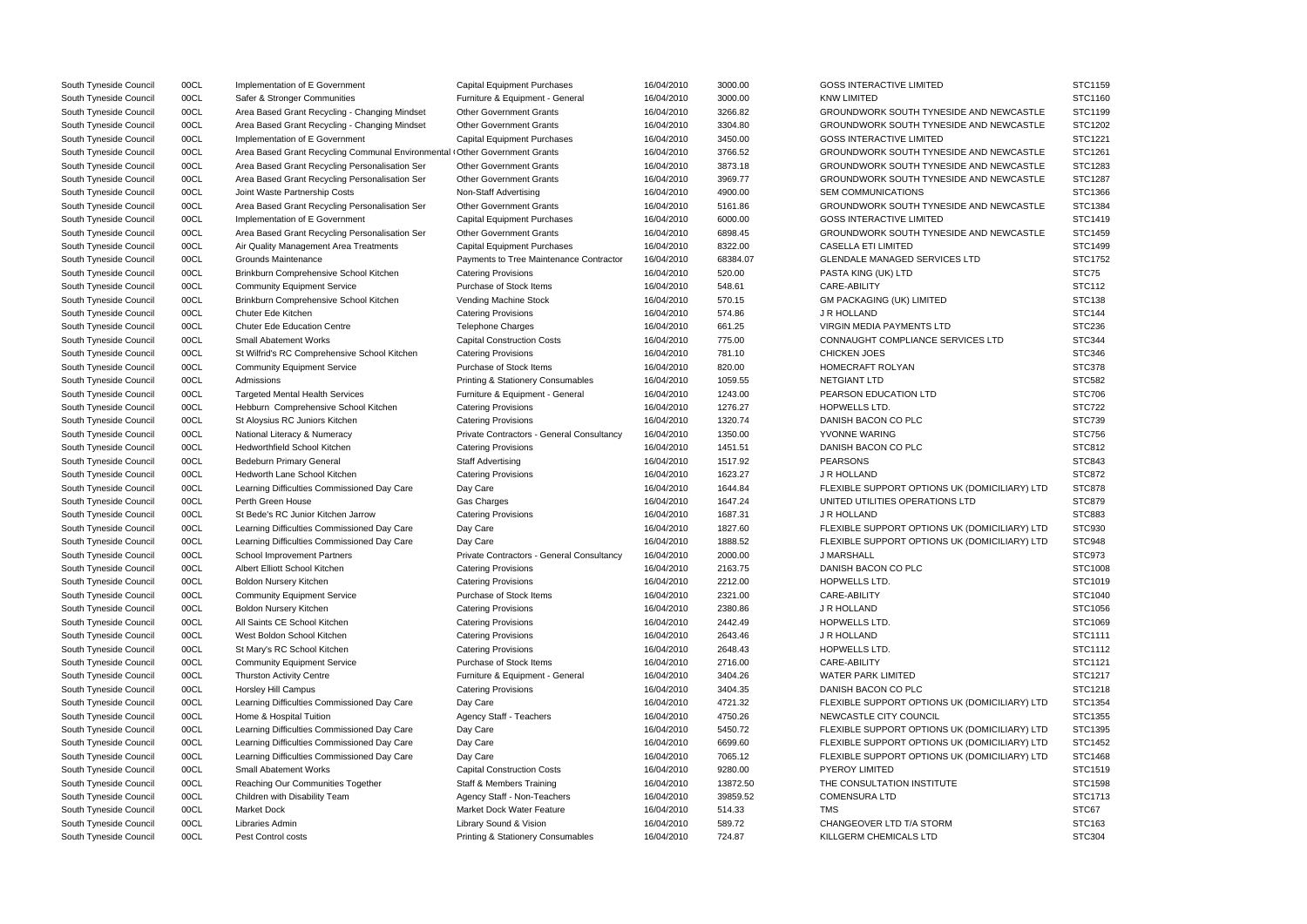| South Tyneside Council | 00CL | Libraries Admin                                                            | Library & Other Books Maps etc.              | 16/04/2010 | 803.70    | <b>BERTRAM LIBRARY SERVICES</b>         | <b>STC362</b>     |
|------------------------|------|----------------------------------------------------------------------------|----------------------------------------------|------------|-----------|-----------------------------------------|-------------------|
| South Tyneside Council | 00CL | <b>Hebburn Civic Centre</b>                                                | Gas Charges                                  | 16/04/2010 | 843.50    | <b>BRITISH GAS BUSINESS</b>             | <b>STC402</b>     |
| South Tyneside Council | 00CL | Fire Reform Act Portfolio Works                                            | <b>Capital Sundry Costs</b>                  | 16/04/2010 | 890.00    | FIRE LINING SYSTEM LTD                  | <b>STC443</b>     |
| South Tyneside Council | 00CL | Libraries Admin                                                            | Library & Other Books Maps etc.              | 16/04/2010 | 991.29    | <b>BERTRAM LIBRARY SERVICES</b>         | <b>STC538</b>     |
| South Tyneside Council | 00CL | <b>Community Facilities Cleadon Park</b>                                   | Capital Advisors & Consultants Fees          | 16/04/2010 | 1000.00   | <b>BOYDENGROUP</b>                      | <b>STC542</b>     |
| South Tyneside Council | 00CL | Area Working Boldon Cleadon & E Shields                                    | Subscriptions                                | 16/04/2010 | 1317.00   | EXTERNAL YOUTH PARTNERSHIP              | <b>STC737</b>     |
| South Tyneside Council | 00CL | Temple Park Leisure Centre                                                 | Property Planned Maintenance                 | 16/04/2010 | 1372.56   | <b>PROMANEX</b>                         | STC776            |
| South Tyneside Council | 00CL | Temple Park Leisure Centre                                                 | Property Planned Maintenance                 | 16/04/2010 | 1372.56   | <b>PROMANEX</b>                         | <b>STC771</b>     |
| South Tyneside Council | 00CL | Temple Park Leisure Centre                                                 | Property Planned Maintenance                 | 16/04/2010 | 1372.56   | <b>PROMANEX</b>                         | <b>STC772</b>     |
| South Tyneside Council | 00CL | Temple Park Leisure Centre                                                 | Property Planned Maintenance                 | 16/04/2010 | 1372.56   | <b>PROMANEX</b>                         | STC773            |
| South Tyneside Council | 00CL | Temple Park Leisure Centre                                                 | <b>Property Planned Maintenance</b>          | 16/04/2010 | 1372.56   | <b>PROMANEX</b>                         | <b>STC774</b>     |
| South Tyneside Council | 00CL | Temple Park Leisure Centre                                                 | Property Planned Maintenance                 | 16/04/2010 | 1372.56   | <b>PROMANEX</b>                         | <b>STC775</b>     |
| South Tyneside Council | 00CL | Temple Park Leisure Centre                                                 | Property Planned Maintenance                 | 16/04/2010 | 1372.56   | <b>PROMANEX</b>                         | <b>STC778</b>     |
| South Tyneside Council | 00CL | Temple Park Centre Bar                                                     | Resaleable Items                             | 16/04/2010 | 1812.47   | <b>WAVERLEY TBS</b>                     | STC924            |
| South Tyneside Council | 00CL | Monkton Dene Jarrow Playbuilder                                            | <b>Capital Enhancement Costs</b>             | 16/04/2010 | 2223.00   | SUTCLIFFE PLAY (SCOTLAND) LTD           | STC1021           |
| South Tyneside Council | 00CL | <b>Local Development Framework</b>                                         | Service Contracts & Supplies                 | 16/04/2010 | 2457.20   | <b>JMP CONSULTANTS LTD</b>              | STC1070           |
| South Tyneside Council | 00CL | <b>Building Surveying</b>                                                  | <b>Printing &amp; Stationery Consumables</b> | 16/04/2010 | 2500.00   | MICROFILM & SCANNING BUREAU (NE) LTD    | STC1082           |
| South Tyneside Council | 00CL | Hadrian Primary School                                                     | <b>Property Reactive/General Repairs</b>     | 16/04/2010 | 2900.00   | SPRINGS ROOFING LTD                     | STC1144           |
| South Tyneside Council | 00CL | All Saints Children's Centre                                               | Property Planned Maintenance                 | 16/04/2010 | 3036.83   | <b>PROMANEX</b>                         | STC1167           |
| South Tyneside Council | 00CL | All Saints Children's Centre                                               | Property Planned Maintenance                 | 16/04/2010 | 3036.83   | <b>PROMANEX</b>                         | STC1166           |
| South Tyneside Council | 00CL | All Saints Children's Centre                                               | <b>Property Planned Maintenance</b>          | 16/04/2010 | 3036.83   | <b>PROMANEX</b>                         | STC1168           |
| South Tyneside Council | 00CL | All Saints Children's Centre                                               | <b>Property Planned Maintenance</b>          | 16/04/2010 | 3036.83   | <b>PROMANEX</b>                         | STC1169           |
| South Tyneside Council | 00CL | All Saints Children's Centre                                               | Property Planned Maintenance                 | 16/04/2010 | 3036.83   | <b>PROMANEX</b>                         | STC1170           |
| South Tyneside Council | 00CL | Jarrow Picnic Area Contaminated Land                                       | Capital Advisors & Consultants Fees          | 16/04/2010 | 4500.00   | SIRIUS GEOTECHNICAL & ENVIRONMENTAL LTD | STC1336           |
| South Tyneside Council | 00CL | Temple Memorial Park Contaminated Land                                     | Capital Advisors & Consultants Fees          | 16/04/2010 | 4500.00   | SIRIUS GEOTECHNICAL & ENVIRONMENTAL LTD | STC1337           |
| South Tyneside Council | 00CL | Economic Regeneration Balance Sheet                                        | <b>Expenditure for Reallocation</b>          | 16/04/2010 | 4625.00   | SMITHS GORE                             | STC1348           |
| South Tyneside Council | 00CL | <b>Hebburn Civic Centre</b>                                                | Gas Charges                                  | 16/04/2010 | 5020.21   | UNITED UTILITIES OPERATIONS LTD         | STC1380           |
| South Tyneside Council | 00CL | <b>Community Facilities Cleadon Park</b>                                   | <b>Capital Enhancement Costs</b>             | 16/04/2010 | 16450.00  | NEWCASTLE CITY COUNCIL                  | STC1621           |
|                        |      |                                                                            |                                              |            |           | <b>BEMROSE BOOTH</b>                    | STC <sub>22</sub> |
| South Tyneside Council | 00CL | Off-Street Car Parking Administration                                      | Printing & Stationery Consumables            | 19/04/2010 | $-877.50$ |                                         |                   |
| South Tyneside Council | 00CL | Engineering Works - Highways                                               | <b>Traded Services Subcontractors</b>        | 19/04/2010 | 537.50    | ROADSAFE UK LTD                         | STC98             |
| South Tyneside Council | 00CL | <b>Coroners Service</b>                                                    | <b>Medical Services</b>                      | 19/04/2010 | 580.80    | S J HAMILTON SPECIALIST REGISTRAR       | <b>STC148</b>     |
| South Tyneside Council | 00CL | Fleet Management - Transport Operations                                    | <b>Vehicle Running Costs</b>                 | 19/04/2010 | 674.95    | <b>ARVAL UK LTD</b>                     | <b>STC261</b>     |
| South Tyneside Council | 00CL | <b>Coroners Service</b>                                                    | <b>Medical Services</b>                      | 19/04/2010 | 677.60    | DR J D HEMMING                          | <b>STC263</b>     |
| South Tyneside Council | 00CL | Engineering Works - Highways                                               | Traded Services Equipment & Materials        | 19/04/2010 | 723.78    | NORTH EAST CONCRETE LIMITED             | <b>STC303</b>     |
| South Tyneside Council | 00CL | Engineering Works - Highways                                               | <b>Traded Services Subcontractors</b>        | 19/04/2010 | 840.00    | ROADSAFE UK LTD                         | <b>STC398</b>     |
| South Tyneside Council | 00CL | South Shields Crematorium                                                  | <b>Property Reactive/General Repairs</b>     | 19/04/2010 | 850.00    | <b>ZAGOTA CREATIONS</b>                 | STC416            |
| South Tyneside Council | 00CL | Legal Services - Support                                                   | Legal Advisors                               | 19/04/2010 | 881.25    | <b>CLAIRE GIBSON</b>                    | <b>STC438</b>     |
| South Tyneside Council | 00CL | Air Quality Management Area Treatments                                     | <b>Capital Equipment Purchases</b>           | 19/04/2010 | 1452.00   | <b>GRADKO INTERNATIONAL LTD</b>         | <b>STC814</b>     |
| South Tyneside Council | 00CL | <b>Engineering Works General Overhead</b>                                  | Furniture & Equipment - General              | 19/04/2010 | 1484.44   | EARLSMERE ID SYSTEMS LTD                | <b>STC826</b>     |
| South Tyneside Council | 00CL | Off-Street Car Parking Administration                                      | Printing & Stationery Consumables            | 19/04/2010 | 1684.00   | <b>BEMROSE BOOTH</b>                    | <b>STC882</b>     |
| South Tyneside Council | 00CL | Implementation of E Government                                             | Capital Advisors & Consultants Fees          | 19/04/2010 | 3500.00   | HOWARTH LICHFIELD PARTNERSHIP           | STC1225           |
| South Tyneside Council | 00CL | Community Area Forum-Funded Road & Environmental Capital Enhancement Costs |                                              | 19/04/2010 | 3650.00   | THE OSPREY COMPANY                      | STC1237           |
| South Tyneside Council | 00CL | Legal Services                                                             | <b>Legal Advisors</b>                        | 19/04/2010 | 3760.00   | PAULINE MOULDER                         | STC1260           |
| South Tyneside Council | 00CL | <b>Waste Disposal</b>                                                      | Telephone Charges                            | 19/04/2010 | 6736.09   | <b>VODAFONE CORPORATE LTD</b>           | STC1454           |
| South Tyneside Council | 00CL | <b>Bright Street</b>                                                       | <b>Capital Enhancement Costs</b>             | 19/04/2010 | 15784.94  | NORTHUMBRIAN ROADS LTD                  | STC1616           |
| South Tyneside Council | 00CL | Grounds Maintenance                                                        | Routine Contract Ground Maintenance          | 19/04/2010 | 249996.11 | ISS FACILITY SERVICES LTD               | STC1777           |
| South Tyneside Council | 00CL | Design and Print Team                                                      | <b>External Printing Contractors</b>         | 19/04/2010 | 875.00    | <b>NB GROUP</b>                         | <b>STC431</b>     |
| South Tyneside Council | 00CL | Design and Print Team                                                      | <b>External Printing Contractors</b>         | 19/04/2010 | 2776.00   | <b>NB GROUP</b>                         | STC1126           |
| South Tyneside Council | 00CL | Design and Print Team                                                      | <b>External Printing Contractors</b>         | 19/04/2010 | 10539.00  | <b>NB GROUP</b>                         | STC1542           |
| South Tyneside Council | 00CL | Jarrow School Kitchen                                                      | <b>Catering Provisions</b>                   | 19/04/2010 | 557.25    | <b>CHICKEN JOES</b>                     | <b>STC123</b>     |
| South Tyneside Council | 00CL | Local Safeguarding Children Board                                          | Private Contractors - General Consultancy    | 19/04/2010 | 559.40    | CLEAR OUTCOMES CONSULTANCY LTD          | <b>STC127</b>     |
| South Tyneside Council | 00CL | John Wright Centre                                                         | <b>Client Travel &amp; Subsistence</b>       | 19/04/2010 | 587.90    | SOUTH TYNESIDE TAXIS AGENCY             | <b>STC157</b>     |
| South Tyneside Council | 00CL | <b>Community Equipment Service</b>                                         | Purchase of Stock Items                      | 19/04/2010 | 593.01    | ROYAL NATIONAL INSTITUTE FOR THE BLIND  | STC169            |
| South Tyneside Council | 00CL | Early Intervention                                                         | Furniture & Equipment - General              | 19/04/2010 | 599.65    | <b>SPACE KRAFT LTD</b>                  | <b>STC174</b>     |
| South Tyneside Council | 00CL | Older People Commissioned Nursing Care                                     | Nursing Care In Borough                      | 19/04/2010 | 613.56    | ASHBOURNE PLC                           | <b>STC191</b>     |
| South Tyneside Council | 00CL | Father James Walsh Centre                                                  | <b>Client Travel &amp; Subsistence</b>       | 19/04/2010 | 653.35    | SOUTH TYNESIDE TAXIS AGENCY             | <b>STC227</b>     |
| South Tyneside Council | 00CL | Local Safeguarding Children Board                                          | Private Contractors - General Consultancy    | 19/04/2010 | 700.00    | CLEAR OUTCOMES CONSULTANCY LTD          | <b>STC283</b>     |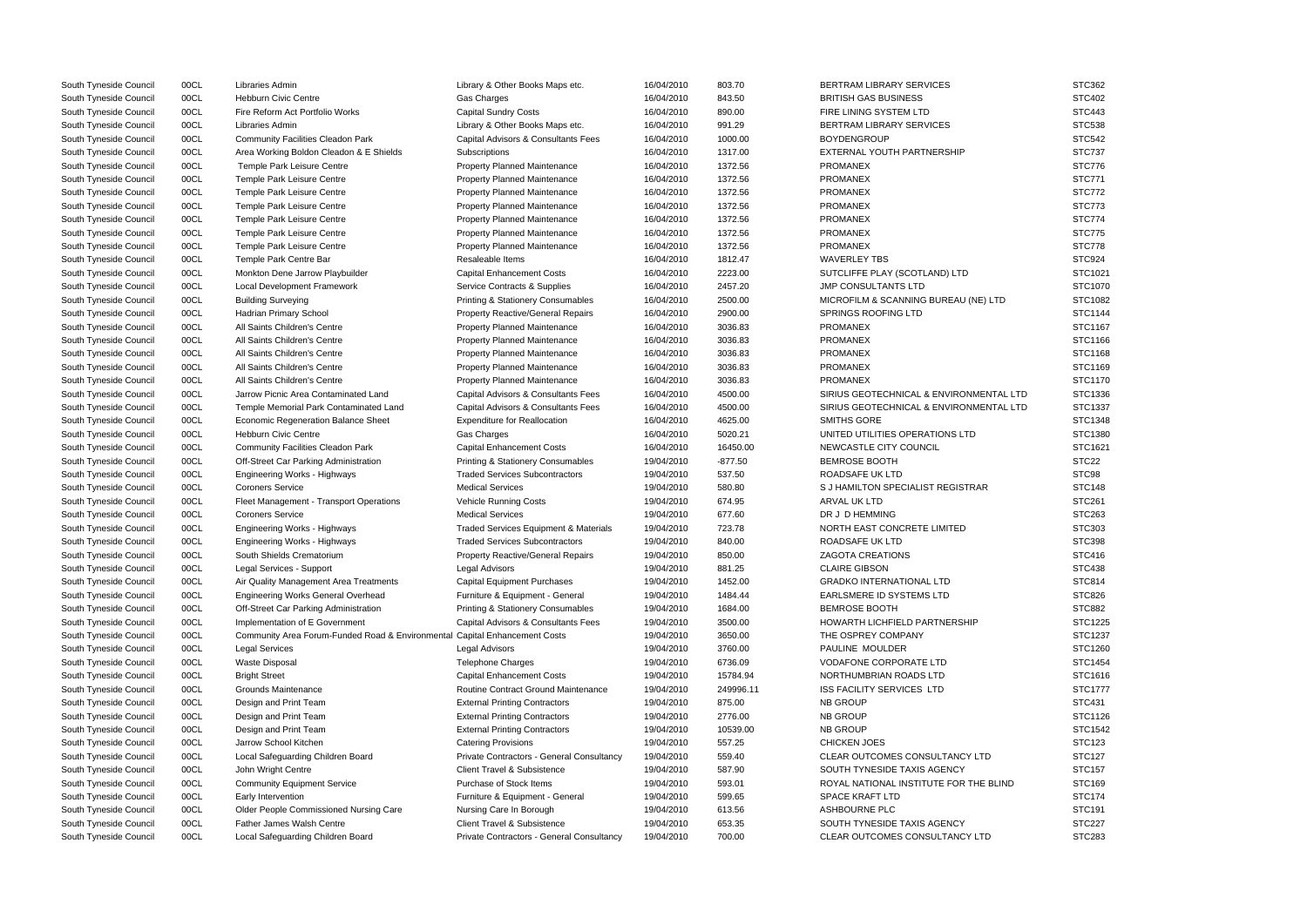| South Tyneside Council | 00CL         | Hampden St Day Care                                                            | <b>Client Travel &amp; Subsistence</b>       | 19/04/2010               | 736.60   | SOUTH TYNESIDE TAXIS AGENCY             | STC310        |
|------------------------|--------------|--------------------------------------------------------------------------------|----------------------------------------------|--------------------------|----------|-----------------------------------------|---------------|
| South Tyneside Council | 00CL         | Physical Disabilities Commissioned Residential Care                            | Residential Care Respite Out Borough         | 19/04/2010               | 793.44   | NORTHEAST DISABILITIES RESOURCE CENTRE  | <b>STC349</b> |
| South Tyneside Council | 00CL         | Training - Adults                                                              | <b>Staff &amp; Members Training</b>          | 19/04/2010               | 800.91   | <b>WATERSTONES</b>                      | <b>STC359</b> |
| South Tyneside Council | 00CL         | Older People Commissioned Residential Care                                     | Residential Care Respite In Borough          | 19/04/2010               | 803.61   | WINDSOR NURSING HOME                    | <b>STC360</b> |
| South Tyneside Council | 00CL         | Luncheon Clubs                                                                 | Voluntary Sector - General                   | 19/04/2010               | 820.00   | ALL SAINTS C A                          | <b>STC377</b> |
| South Tyneside Council | 00CL         | Older People Commissioned Residential Care                                     | Residential Care Respite In Borough          | 19/04/2010               | 831.85   | HEBBURN COURT NURSING HOME              | STC391        |
| South Tyneside Council | 00CL         | Personnel & Payroll                                                            | Staff & Members Training                     | 19/04/2010               | 868.08   | <b>WATER PARK LIMITED</b>               | <b>STC426</b> |
| South Tyneside Council | 00CL         | <b>First Steps Community Development</b>                                       | Grant Payments - Term Funded Accruals        | 19/04/2010               | 915.70   | E ACHIEVE                               | <b>STC477</b> |
| South Tyneside Council | 00CL         | <b>First Steps Community Development</b>                                       | Grant Payments - Term Funded Accruals        | 19/04/2010               | 915.80   | E ACHIEVE                               | <b>STC478</b> |
| South Tyneside Council | 00CL         | <b>Community Learning Champions</b>                                            | <b>Grant Payments - General</b>              | 19/04/2010               | 950.00   | QUEENS ROAD DAY CENTRE                  | <b>STC495</b> |
| South Tyneside Council | 00CL         | Older People Commissioned Residential Care                                     | Residential Care Respite In Borough          | 19/04/2010               | 1001.81  | <b>SEAHAVEN REST HOME</b>               | <b>STC562</b> |
| South Tyneside Council | 00CL         | Assistive Technologies                                                         | Furniture & Equipment - General              | 19/04/2010               | 1100.00  | <b>CHUBB SYSTEMS</b>                    | STC623        |
| South Tyneside Council | 00CL         | National Literacy & Numeracy                                                   | Private Contractors - General Consultancy    | 19/04/2010               | 1100.00  | <b>HEADSTART TRAINING</b>               | <b>STC624</b> |
| South Tyneside Council | 00CL         | Older People Commissioned Nursing Care                                         | Nursing Care Respite In Borough              | 19/04/2010               | 1148.60  | <b>ASHBOURNE PLC</b>                    | <b>STC654</b> |
| South Tyneside Council | 00CL         | Westoe Crown Kitchen                                                           | <b>Catering Provisions</b>                   | 19/04/2010               | 1279.35  | <b>JW RAE BAKER &amp; CONFECTIONER</b>  | <b>STC723</b> |
| South Tyneside Council | 00CL         | Older People Commissioned Residential Care                                     | Residential Care Respite In Borough          | 19/04/2010               | 1317.00  | BEDEWELL GRANGE RES. CARE CENTRE        | STC736        |
| South Tyneside Council | 00CL         | Older People Commissioned Nursing Care                                         | Nursing Care Dementia In Borough             | 19/04/2010               | 1387.92  | <b>HILLCREST CARE HOME</b>              | <b>STC788</b> |
| South Tyneside Council | 00CL         | Further Education Adult Learner Responsive                                     | <b>Grant Payments - Term Funded Accruals</b> | 19/04/2010               | 1400.00  | <b>PP TRAINING LTD</b>                  | <b>STC795</b> |
| South Tyneside Council | 00CL         | Older People Commissioned Residential Care                                     | Residential Care Respite Out Borough         | 19/04/2010               | 1409.10  | SOUTHERN CROSS HEALTHCARE               | STC801        |
| South Tyneside Council | 00CL         | Learning Difficulties Commissioned Residential Care                            | Residential Care Respite Out Borough         | 19/04/2010               | 1595.00  | ST CUTHBERTS CARE                       | STC861        |
| South Tyneside Council | 00CL         | Adult & Community Learning Group Central Costs                                 | Staff & Members Training                     | 19/04/2010               | 1750.00  | UNIVERSITY OF NORTHUMBRIA AT NEWCASTLE  | <b>STC904</b> |
| South Tyneside Council | 00CL         | Older People Commissioned Nursing Care                                         | Nursing Care Dementia In Borough             | 19/04/2010               | 1825.96  | ST MICHAELS VIEW CARE HOME              | <b>STC929</b> |
| South Tyneside Council | 00CL         | All Saints CE School Kitchen                                                   | <b>Catering Provisions</b>                   | 19/04/2010               | 1909.79  | DANISH BACON CO PLC                     | <b>STC957</b> |
| South Tyneside Council | 00CL         | Physical Disabilities Commissioned Nursing Care                                | Nursing Care Out Borough                     | 19/04/2010               | 1910.70  | CHASE PARK                              | STC958        |
| South Tyneside Council | 00CL         | Older People Commissioned Nursing Care                                         | Nursing Care Dementia In Borough             | 19/04/2010               | 2162.73  | FOUR SEASONS HEALTH CARE                | STC1007       |
| South Tyneside Council | 00CL         | <b>Education Asset Management</b>                                              | <b>Printing &amp; Stationery Consumables</b> | 19/04/2010               | 2210.00  | PEAK RPA LIMITED                        | STC1018       |
| South Tyneside Council | 00CL         | The Place                                                                      | Service Contracts & Supplies                 | 19/04/2010               | 2250.00  | SUPPLIES TEAM SOLUTIONS                 | STC1028       |
| South Tyneside Council | 00CL         | <b>Mortimer Community College</b>                                              | Schools Learning Equipment                   | 19/04/2010               | 2400.00  | SOUTH TYNESIDE YOUTH ACTION VOLUNTEERS  | STC1061       |
| South Tyneside Council | 00CL         | Older People Commissioned Residential Care                                     | Residential Care In Borough                  | 19/04/2010               | 2660.27  | NEEDHAM COURT CARE HOME                 | STC1114       |
| South Tyneside Council | 00CL         | General Nursery Spend                                                          | Voluntary Sector - Independent Nurseries     | 19/04/2010               | 3036.00  | WESTOE VILLAGE KINDERGARTEN             | STC1165       |
| South Tyneside Council | 00CL         | <b>Thurston Activity Centre</b>                                                | Recharges for use of Council Vehicles        | 19/04/2010               | 3150.00  | <b>TOURMASTER TRAVEL LIMITED</b>        | STC1187       |
| South Tyneside Council | 00CL         | Training - Adults                                                              | <b>Staff &amp; Members Training</b>          | 19/04/2010               | 3225.00  | UNIVERSITY OF NORTHUMBRIA AT NEWCASTLE  | STC1196       |
| South Tyneside Council | 00CL         | Older People Commissioned Residential Care                                     | Residential Care Out of Borough              | 19/04/2010               | 4037.30  | NORTHBOURNE RESIDENTIAL HOME            | STC1297       |
| South Tyneside Council | 00CL         | Older People Commissioned Nursing Care                                         | Nursing Care Out Borough                     | 19/04/2010               | 4181.46  | ST CUTHBERTS CARE                       | STC1308       |
| South Tyneside Council | 00CL         | <b>Older People Commissioned Nursing Care</b>                                  | Nursing Care Out Borough                     | 19/04/2010               | 6520.71  | ORCHARD HOUSE NURSING HOME              | STC1446       |
| South Tyneside Council | 00CL         | Youth Crime Family Intervention Project                                        | Service Contracts & Supplies                 | 19/04/2010               | 7000.00  | <b>ESCAPE INTERVENTION SERVICES LTD</b> | STC1464       |
| South Tyneside Council | 00CL         | Youth Crime Family Intervention Project                                        | Service Contracts & Supplies                 | 19/04/2010               | 7000.00  | NORTHERN LEARNING TRUST                 | STC1465       |
| South Tyneside Council | 00CL         | Older People Commissioned Nursing Care                                         | Nursing Care Respite In Borough              | 19/04/2010               | 9483.94  | <b>HAMPSHIRE COURT</b>                  | STC1524       |
| South Tyneside Council | 00CL         | Out of Area Placements                                                         | Voluntary Sector - Boarded Out Children      | 19/04/2010               | 13407.91 | <b>INTERACT CARE LTD</b>                | STC1589       |
| South Tyneside Council | 00CL         | Out of Area Placements                                                         | Voluntary Sector - Boarded Out Children      | 19/04/2010               | 18060.00 | <b>ACTIVE ARK</b>                       | STC1634       |
| South Tyneside Council | 00CL         | Out of Area Placements                                                         | Voluntary Sector - Boarded Out Children      | 19/04/2010               | 18060.00 | <b>ACTIVE ARK</b>                       | STC1635       |
| South Tyneside Council | 00CL         | <b>Local Nature Reserves</b>                                                   | <b>Linked Open Spaces</b>                    | 19/04/2010               | 750.00   | J DURKIN                                | <b>STC324</b> |
| South Tyneside Council | 00CL         | Strategic and Regulatory Administration                                        | Postage Charges                              | 19/04/2010               | 755.00   | <b>NEOPOST FINANCE LIMITED</b>          | <b>STC329</b> |
| South Tyneside Council | 00CL         | Marsden Primary School                                                         | Schools Maintenance Non-Buyback              | 19/04/2010               | 810.11   | RING READY 2007 LTD                     | STC367        |
| South Tyneside Council | 00CL         | Economic Regeneration Balance Sheet                                            | <b>Creditors Unison</b>                      | 19/04/2010               | 817.05   | <b>UNISON</b><br>L04020                 | STC376        |
| South Tyneside Council | 00CL         | Future Jobs Fund                                                               | <b>Grant Payments - General</b>              | 19/04/2010               | 921.58   | SOUTH TYNESIDE CHURCHES KEY PROJECT     | STC481        |
| South Tyneside Council | 00CL         | Landreth House                                                                 | Telephone Charges                            | 19/04/2010               | 1051.44  | <b>VIRGIN MEDIA PAYMENTS LTD</b>        | STC579        |
| South Tyneside Council | 00CL         | Economic Regeneration Balance Sheet                                            | <b>Creditors ST Credit Union</b>             | 19/04/2010               | 1379.00  | SOUTH TYNESIDE CREDIT UNION             | <b>STC784</b> |
|                        |              | Area Coordination                                                              |                                              |                          | 1884.74  | VODAFONE CORPORATE LTD                  | STC947        |
| South Tyneside Council | 00CL<br>00CL | Homelessness - General Fund                                                    | Telephone Charges                            | 19/04/2010<br>19/04/2010 | 2500.00  | DAVID BRIDGE BLP SOLICITORS LTD         | STC1081       |
| South Tyneside Council | 00CL         |                                                                                | Grant Payments - General                     |                          |          |                                         |               |
| South Tyneside Council |              | Front Line Build Major Works                                                   | <b>Capital Construction Costs</b>            | 19/04/2010               | 2820.63  | RING READY 2007 LTD                     | STC1131       |
| South Tyneside Council | 00CL         | Front Line Build Major Works                                                   | <b>Capital Construction Costs</b>            | 19/04/2010               | 2862.50  | RING READY 2007 LTD                     | STC1138       |
| South Tyneside Council | 00CL         | <b>Display Energy Certificates</b>                                             | Capital Advisors & Consultants Fees          | 19/04/2010               | 3005.76  | <b>INKERMAN ENERGY ASSESSORS</b>        | STC1164       |
| South Tyneside Council | 00CL         | Supporting People into Work (Headway)                                          | Grant Payments - General                     | 19/04/2010               | 3725.04  | GROUNDWORK SOUTH TYNESIDE AND NEWCASTLE | STC1249       |
| South Tyneside Council | 00CL         | Factory Units Tyne and Wear Economic Development C Payment of Income Collected |                                              | 19/04/2010               | 4478.60  | TYNE & WEAR DEVELOPMENT CO LTD          | STC1333       |
| South Tyneside Council | 00CL         | Supporting People into Work (Headway)                                          | <b>Grant Payments - General</b>              | 19/04/2010               | 4846.57  | GROUNDWORK SOUTH TYNESIDE AND NEWCASTLE | STC1360       |
| South Tyneside Council | 00CL         | <b>Tyne Gateway</b>                                                            | Capital Advisors & Consultants Fees          | 19/04/2010               | 5803.20  | TURNER & TOWNSEND                       | STC1407       |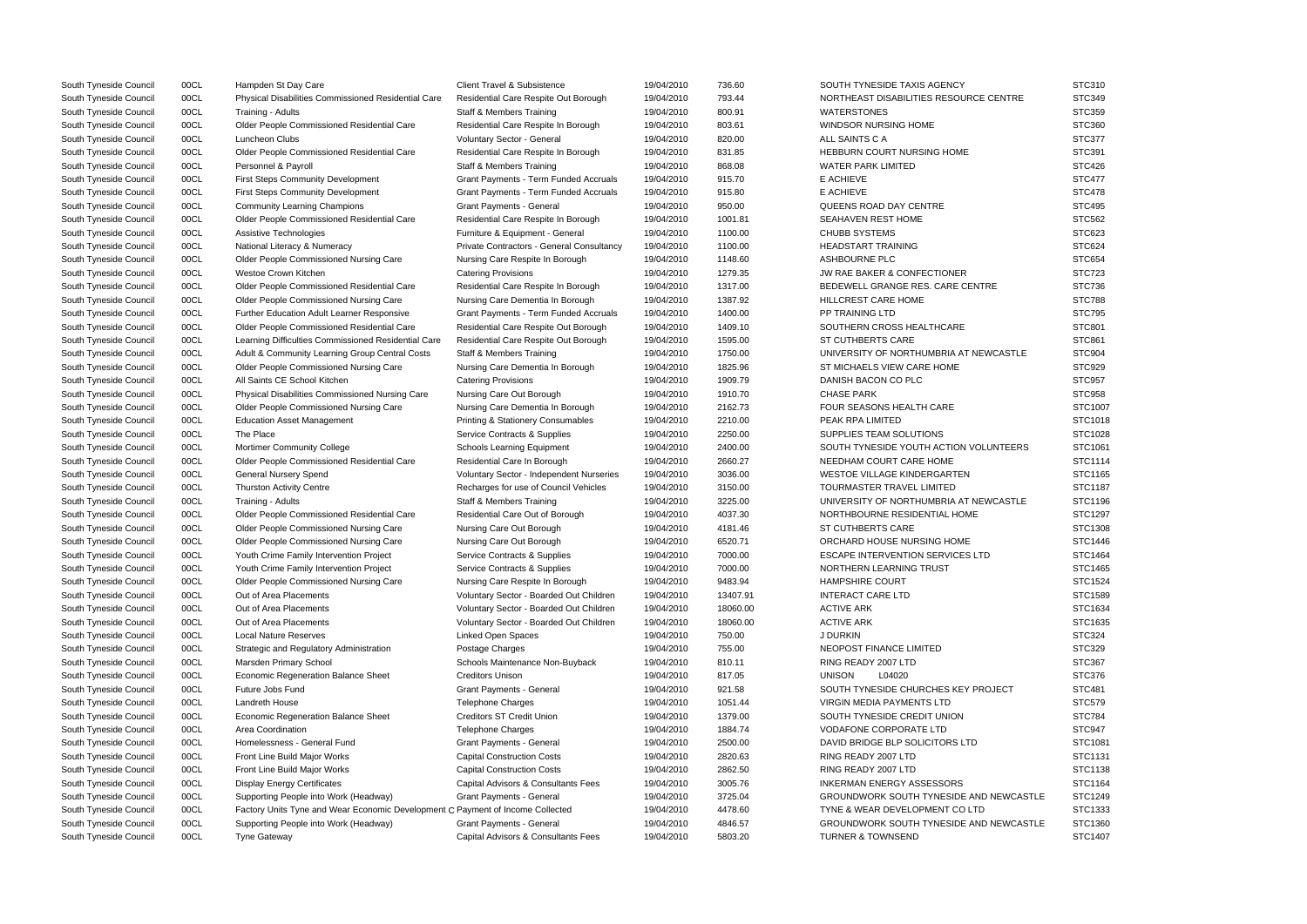| South Tyneside Council | 00CL | <b>Tyne Gateway</b>                                 | Capital Advisors & Consultants Fees              | 19/04/2010 | 12239.17    | <b>TURNER &amp; TOWNSEND</b>            | STC1569          |
|------------------------|------|-----------------------------------------------------|--------------------------------------------------|------------|-------------|-----------------------------------------|------------------|
| South Tyneside Council | 00CL | Supporting People into Work (Headway)               | <b>Grant Payments - General</b>                  | 19/04/2010 | 15000.00    | GROUNDWORK SOUTH TYNESIDE AND NEWCASTLE | STC1604          |
| South Tyneside Council | 00CL | <b>Financial Advice</b>                             | Grant Payments - General                         | 19/04/2010 | 17634.00    | SOUTH TYNESIDE CITIZENS ADVICE BUREAU   | STC1630          |
| South Tyneside Council | 00CL | Future Jobs Fund                                    | <b>Grant Payments - General</b>                  | 19/04/2010 | 47945.05    | GROUNDWORK SOUTH TYNESIDE AND NEWCASTLE | <b>STC1728</b>   |
| South Tyneside Council | 00CL | Decent Homes Refurbishment Work                     | Enhancement HRA Capital - ST Homes               | 19/04/2010 | 2879.94     | SOUTH TYNESIDE HOMES                    | STC1143          |
| South Tyneside Council | 00CL | South Tyneside Council Balance Sheet General        | ST Homes Invoice Holding Account                 | 19/04/2010 | 10112.15    | SOUTH TYNESIDE HOMES                    | STC1538          |
| South Tyneside Council | 00CL | Housing Revenue Account Balance Sheet               | ST Homes Invoice Holding Account                 | 19/04/2010 | 312131.81   | SOUTH TYNESIDE HOMES                    | STC1779          |
| South Tyneside Council | 00CL | <b>Refuse Collection</b>                            | <b>Traded Services Subcontractors</b>            | 20/04/2010 | $-3563.00$  | <b>Renew North East</b>                 | STC7             |
| South Tyneside Council | 00CL | Fleet Management - Transport Operations             | <b>Vehicle Running Costs</b>                     | 20/04/2010 | 534.80      | <b>BRENDECK LTD</b>                     | STC95            |
| South Tyneside Council | 00CL | Fleet Management - Transport Operations             | Hire of Plant                                    | 20/04/2010 | 540.00      | <b>GEORGE VARDY HAULAGE</b>             | STC102           |
| South Tyneside Council | 00CL | Festive Lighting                                    | Private Contractors - General Consultancy        | 20/04/2010 | 560.00      | <b>WILKINSON TRAVEL</b>                 | <b>STC128</b>    |
| South Tyneside Council | 00CL | Waste Disposal                                      | <b>Waste Transfer Station</b>                    | 20/04/2010 | 563.58      | <b>SRCL LTD</b>                         | STC131           |
| South Tyneside Council | 00CL | <b>Waste Disposal</b>                               | <b>Waste Transfer Station</b>                    | 20/04/2010 | 589.78      | <b>SRCL LTD</b>                         | <b>STC164</b>    |
| South Tyneside Council | 00CL | Engineering Works - Highways                        | <b>Traded Services Equipment &amp; Materials</b> | 20/04/2010 | 593.67      | NORTH EAST CONCRETE LIMITED             | <b>STC170</b>    |
| South Tyneside Council | 00CL | Fleet Management - Transport Operations             | Hire of Plant                                    | 20/04/2010 | 633.32      | <b>GEORGE VARDY HAULAGE</b>             | <b>STC209</b>    |
| South Tyneside Council | 00CL | <b>Coroners Service</b>                             | Rents Paid - General                             | 20/04/2010 | 650.00      | <b>HMCS</b>                             | <b>STC222</b>    |
| South Tyneside Council | 00CL | Fleet Management - Transport Operations             | Hire of Plant                                    | 20/04/2010 | 658.00      | <b>GEORGE VARDY HAULAGE</b>             | <b>STC231</b>    |
| South Tyneside Council | 00CL | <b>Energy Recharges</b>                             | <b>Electricity Charges</b>                       | 20/04/2010 | 841.33      | <b>BRITISH GAS</b>                      | <b>STC400</b>    |
| South Tyneside Council | 00CL | <b>Coroners Service</b>                             | <b>Coroners Services</b>                         | 20/04/2010 | 918.00      | GATESHEAD HEALTH NHS TRUST              | <b>STC480</b>    |
| South Tyneside Council | 00CL | Grounds Maintenance                                 | Routine Contract Ground Maintenance              | 20/04/2010 | 1000.00     | <b>ISS FACILITY SERVICES LTD</b>        | <b>STC549</b>    |
| South Tyneside Council | 00CL | <b>Refuse Collection</b>                            | <b>Traded Services Subcontractors</b>            | 20/04/2010 | 1092.00     | <b>RENEW NORTH EAST</b>                 | <b>STC614</b>    |
| South Tyneside Council | 00CL | <b>Refuse Collection</b>                            | <b>Traded Services Subcontractors</b>            | 20/04/2010 | 1372.00     | <b>RENEW NORTH EAST</b>                 | <b>STC769</b>    |
| South Tyneside Council | 00CL | <b>Refuse Collection</b>                            | <b>Traded Services Subcontractors</b>            | 20/04/2010 | 1414.00     | <b>RENEW NORTH EAST</b>                 | <b>STC805</b>    |
| South Tyneside Council | 00CL | Lizard Lane Traffic Management                      | <b>Capital Sundry Costs</b>                      | 20/04/2010 | 1450.38     | <b>ESSENTIAL IMAGE MARKETING LTD</b>    | STC811           |
| South Tyneside Council | 00CL | <b>Refuse Collection</b>                            | Furniture and Equipment                          | 20/04/2010 | 1453.00     | <b>Renew North East</b>                 | <b>STC815</b>    |
| South Tyneside Council | 00CL | <b>Legal Services</b>                               | Legal Advisors                                   | 20/04/2010 | 1468.75     | <b>KESTER ARMSTRONG</b>                 | <b>STC822</b>    |
| South Tyneside Council | 00CL | <b>Coroners Service</b>                             | <b>Coroners Services</b>                         | 20/04/2010 | 1552.00     | <b>GATESHEAD HEALTH NHS TRUST</b>       | <b>STC851</b>    |
| South Tyneside Council | 00CL | <b>Coroners Service</b>                             | <b>Coroners Services</b>                         | 20/04/2010 | 1553.00     | SHEFFIELD TEACHING HOSPITALS NHS TRUST  | <b>STC852</b>    |
| South Tyneside Council | 00CL | <b>Energy Recharges</b>                             | <b>Electricity Charges</b>                       | 20/04/2010 | 1872.16     | <b>BRITISH GAS</b>                      | STC946           |
| South Tyneside Council | 00CL | <b>Engineering Works - Highways</b>                 | <b>Traded Services Subcontractors</b>            | 20/04/2010 | 2149.36     | THOMPSONS OF PRUDHOE LIMITED            | STC1004          |
| South Tyneside Council | 00CL | <b>Waste Disposal</b>                               | Waste Disposal Contract - General Waste          | 20/04/2010 | 2361.23     | <b>ALEX SMILES LTD</b>                  | STC1052          |
| South Tyneside Council | 00CL | Fleet Management - Transport Operations             | Hire of Plant                                    | 20/04/2010 | 2431.00     | <b>GEORGE VARDY HAULAGE</b>             | STC1067          |
| South Tyneside Council | 00CL | <b>Engineering Works - Highways</b>                 | <b>Traded Services Subcontractors</b>            | 20/04/2010 | 2504.14     | THOMPSONS OF PRUDHOE LIMITED            | STC1088          |
| South Tyneside Council | 00CL | <b>Engineering Works - Highways</b>                 | <b>Traded Services Subcontractors</b>            | 20/04/2010 | 2515.97     | THOMPSONS OF PRUDHOE LIMITED            | STC1091          |
| South Tyneside Council | 00CL | <b>Energy Recharges</b>                             | <b>Electricity Charges</b>                       | 20/04/2010 | 2571.28     | <b>BRITISH GAS</b>                      | STC1103          |
| South Tyneside Council | 00CL | Fleet Management - Transport Operations             | Hire of Plant                                    | 20/04/2010 | 2700.00     | <b>GEORGE VARDY HAULAGE</b>             | STC1119          |
| South Tyneside Council | 00CL | Waste Disposal                                      | Waste Disposal Contract - General Waste          | 20/04/2010 | 2827.77     | <b>ALEX SMILES LTD</b>                  | STC1133          |
| South Tyneside Council | 00CL | <b>Waste Disposal</b>                               | Waste Disposal Contract - General Waste          | 20/04/2010 | 2854.95     | <b>ALEX SMILES LTD</b>                  | STC1137          |
| South Tyneside Council | 00CL | <b>Waste Disposal</b>                               | Waste Disposal Contract - General Waste          | 20/04/2010 | 2957.01     | <b>ALEX SMILES LTD</b>                  | STC1153          |
| South Tyneside Council | 00CL | <b>Waste Disposal</b>                               | Waste Disposal Contract - General Waste          | 20/04/2010 | 3075.92     | ALEX SMILES LTD                         | STC1174          |
| South Tyneside Council | 00CL | <b>Legal Services</b>                               | Legal Advisors                                   | 20/04/2010 | 3103.75     | <b>CAROLINE SMITH</b>                   | STC1177          |
| South Tyneside Council | 00CL | Waste Disposal                                      | Waste Disposal Contract - General Waste          | 20/04/2010 | 3126.34     | ALEX SMILES LTD                         | STC1183          |
| South Tyneside Council | 00CL | Engineer Works Labour Overhead                      | Traded Services Equipment & Materials            | 20/04/2010 | 3582.00     | FLEMING & COMPANY (MACHINERY) LTD       | STC1231          |
| South Tyneside Council | 00CL | <b>Energy Recharges</b>                             | <b>Electricity Charges</b>                       | 20/04/2010 | 3753.53     | <b>BRITISH GAS</b>                      | STC1258          |
| South Tyneside Council | 00CL | <b>Waste Disposal</b>                               | Waste Disposal Contract - General Waste          | 20/04/2010 | 3839.73     | <b>ALEX SMILES LTD</b>                  | STC1277          |
| South Tyneside Council | 00CL | Grounds Maintenance                                 | Routine Contract Ground Maintenance              | 20/04/2010 | 4000.00     | ISS FACILITY SERVICES LTD               | STC1292          |
| South Tyneside Council | 00CL | Debt Administration                                 | <b>Financial Advisors</b>                        | 20/04/2010 | 4250.00     | SECTOR TREASURY SERVICES LTD            | STC1317          |
| South Tyneside Council | 00CL | Fleet Management - Transport Operations             | Furniture & Equipment - General                  | 20/04/2010 | 4950.00     | <b>COLUMBUS TRADING LTD</b>             | STC1368          |
| South Tyneside Council | 00CL | <b>Energy Recharges</b>                             | <b>Electricity Charges</b>                       | 20/04/2010 | 5161.19     | <b>BRITISH GAS</b>                      | STC1383          |
| South Tyneside Council | 00CL | <b>Coroners Service</b>                             | <b>Coroners Services</b>                         | 20/04/2010 | 6182.50     | GATESHEAD HEALTH NHS TRUST              | STC1426          |
| South Tyneside Council | 00CL | Grounds Maintenance                                 | Routine Contract Ground Maintenance              | 20/04/2010 | 6365.50     | <b>ISS FACILITY SERVICES LTD</b>        | STC1434          |
| South Tyneside Council | 00CL | <b>Coroners Service</b>                             | <b>Coroners Services</b>                         | 20/04/2010 | 9029.84     | SOUTH TYNESIDE NHS FOUNDATION TRUST     | STC1513          |
| South Tyneside Council | 00CL | <b>External Audit Costs</b>                         | <b>External Audit Charges</b>                    | 20/04/2010 | 35000.00    | PRICEWATERHOUSE COOPERS LLP             | STC1696          |
| South Tyneside Council | 00CL | Dunn St Primary School                              | Gas Charges                                      | 20/04/2010 | $-12213.49$ | <b>BRITISH GAS</b>                      | STC <sub>2</sub> |
| South Tyneside Council | 00CL | Mortimer Community College                          | Gas Charges                                      | 20/04/2010 | $-8618.14$  | <b>BRITISH GAS</b>                      | STC <sub>3</sub> |
| South Tyneside Council | 00CL | Dunn St Primary School                              | <b>Gas Charges</b>                               | 20/04/2010 | $-7477.65$  | <b>BRITISH GAS</b>                      | STC4             |
| South Tyneside Council | 00CL | Learning Difficulties Commissioned Residential Care | Residential Care Out of Borough                  | 20/04/2010 | $-5452.00$  | <b>MENCAP</b>                           | STC <sub>5</sub> |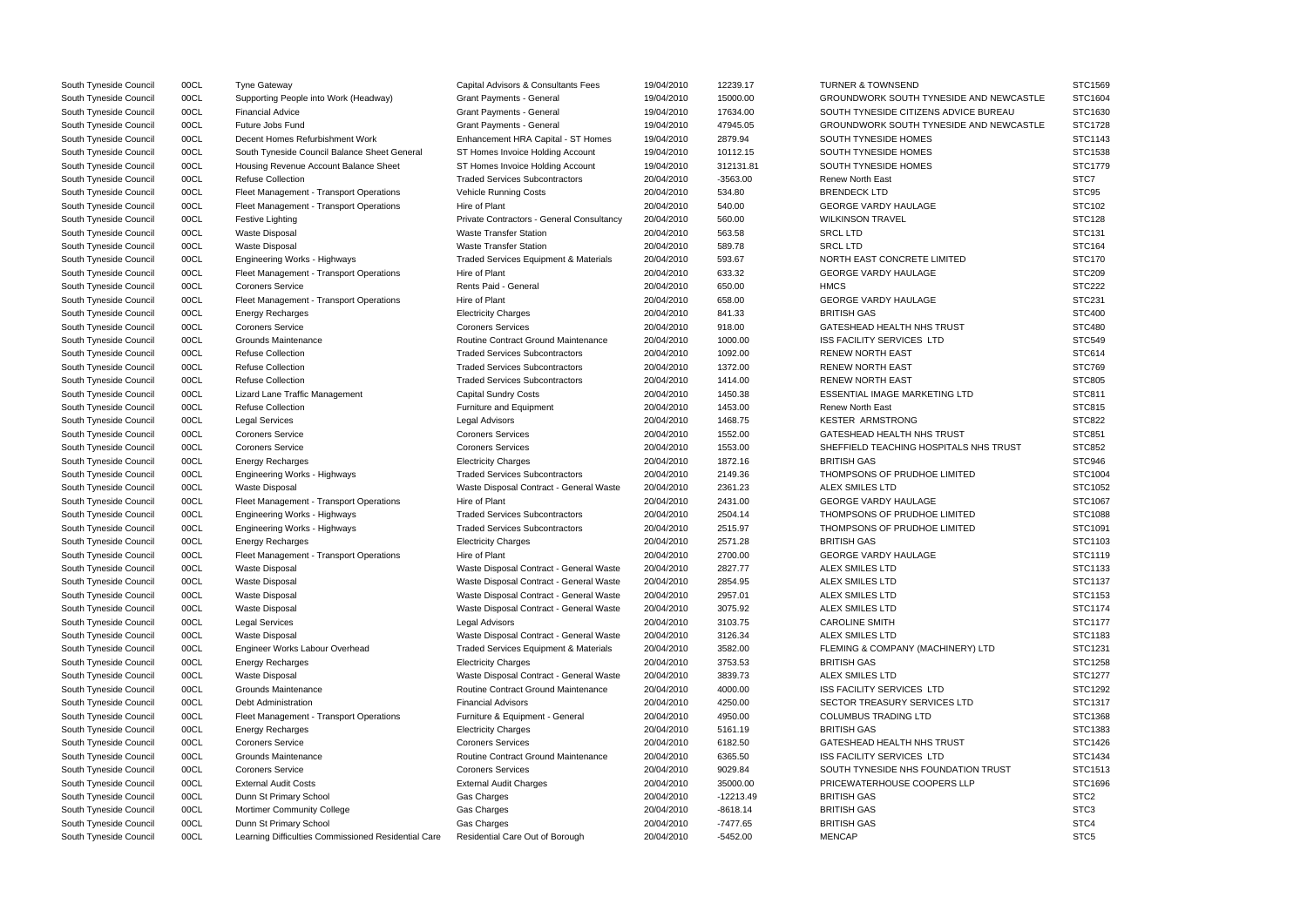| South Tyneside Council                           | 00CL         | Mortimer Community College                                            | Gas Charges                                        | 20/04/2010               | -4039.38         | <b>BRITISH GAS</b>                                        | STC <sub>6</sub>   |
|--------------------------------------------------|--------------|-----------------------------------------------------------------------|----------------------------------------------------|--------------------------|------------------|-----------------------------------------------------------|--------------------|
| South Tyneside Council                           | 00CL         | Perth Green House                                                     | Gas Charges                                        | 20/04/2010               | $-2779.56$       | <b>BRITISH GAS</b>                                        | STC9               |
| South Tyneside Council                           | 00CL         | Mortimer Community College                                            | Gas Charges                                        | 20/04/2010               | $-2173.14$       | <b>BRITISH GAS</b>                                        | STC <sub>10</sub>  |
| South Tyneside Council                           | 00CL         | Mortimer Community College                                            | Gas Charges                                        | 20/04/2010               | $-2047.98$       | <b>BRITISH GAS</b>                                        | STC <sub>12</sub>  |
| South Tyneside Council                           | 00CL         | John Wright Centre                                                    | Gas Charges                                        | 20/04/2010               | $-1985.51$       | <b>BRITISH GAS</b>                                        | STC <sub>14</sub>  |
| South Tyneside Council                           | 00CL         | <b>Bedewell Primary School</b>                                        | <b>Electricity Charges</b>                         | 20/04/2010               | $-1575.39$       | <b>BRITISH GAS</b>                                        | STC <sub>15</sub>  |
| South Tyneside Council                           | 00CL         | <b>Disabled Facilities Grant</b>                                      | <b>Capital Grants to Third Parties</b>             | 20/04/2010               | $-1532.10$       | <b>FLOWES</b>                                             | STC <sub>16</sub>  |
| South Tyneside Council                           | 00CL         | Dunn St Primary School                                                | Gas Charges                                        | 20/04/2010               | $-1459.68$       | <b>BRITISH GAS</b>                                        | STC17              |
| South Tyneside Council                           | 00CL         | Westoe Crown School                                                   | <b>Electricity Charges</b>                         | 20/04/2010               | $-1435.48$       | <b>BRITISH GAS</b>                                        | STC <sub>18</sub>  |
| South Tyneside Council                           | 00CL         | Mortimer Community College                                            | Gas Charges                                        | 20/04/2010               | $-1053.00$       | <b>BRITISH GAS</b>                                        | STC <sub>19</sub>  |
| South Tyneside Council                           | 00CL         | Dunn St Primary School                                                | Gas Charges                                        | 20/04/2010               | $-1049.24$       | <b>BRITISH GAS</b>                                        | STC <sub>20</sub>  |
| South Tyneside Council                           | 00CL         | Mortimer Community College                                            | Gas Charges                                        | 20/04/2010               | $-926.40$        | <b>BRITISH GAS</b>                                        | STC <sub>21</sub>  |
| South Tyneside Council                           | 00CL         | Whitburn Primary School                                               | <b>Electricity Charges</b>                         | 20/04/2010               | $-864.38$        | <b>BRITISH GAS</b>                                        | STC <sub>23</sub>  |
| South Tyneside Council                           | 00CL         | Holy Trinity CE Aided School                                          | <b>Electricity Charges</b>                         | 20/04/2010               | $-823.61$        | <b>BRITISH GAS</b>                                        | STC <sub>26</sub>  |
| South Tyneside Council                           | 00CL         | Open Zone City Learning Centre                                        | <b>Electricity Charges</b>                         | 20/04/2010               | -794.51          | <b>BRITISH GAS</b>                                        | STC <sub>27</sub>  |
| South Tyneside Council                           | 00CL         | Jarrow Cross Kitchen                                                  | <b>Electricity Charges</b>                         | 20/04/2010               | $-739.61$        | <b>BRITISH GAS</b>                                        | STC <sub>28</sub>  |
| South Tyneside Council                           | 00CL         | Hadrian Primary School                                                | <b>Electricity Charges</b>                         | 20/04/2010               | $-602.62$        | <b>BRITISH GAS</b>                                        | STC <sub>29</sub>  |
| South Tyneside Council                           | 00CL         | Dunn St Primary School                                                | Gas Charges                                        | 20/04/2010               | $-583.12$        | <b>BRITISH GAS</b>                                        | STC30              |
| South Tyneside Council                           | 00CL         | St Bede's RC South School                                             | <b>Electricity Charges</b>                         | 20/04/2010               | $-553.99$        | <b>BRITISH GAS</b>                                        | STC31              |
| South Tyneside Council                           | 00CL         | St Oswald's CE School Kitchen                                         | <b>Electricity Charges</b>                         | 20/04/2010               | $-532.78$        | <b>BRITISH GAS</b>                                        | STC32              |
| South Tyneside Council                           | 00CL         | Jarrow Cross School Kitchen                                           | <b>Electricity Charges</b>                         | 20/04/2010               | 510.95           | <b>BRITISH GAS</b>                                        | STC59              |
| South Tyneside Council                           | 00CL         | Intermediate Care & Rehabilitation Team                               | Telephone Charges                                  | 20/04/2010               | 532.61           | <b>VIRGIN MEDIA PAYMENTS LTD</b>                          | STC93              |
| South Tyneside Council                           | 00CL         | Toner Avenue Junior School Kitchen                                    | <b>Electricity Charges</b>                         | 20/04/2010               | 542.77           | <b>BRITISH GAS</b>                                        | STC108             |
| South Tyneside Council                           | 00CL         | Family Literacy & Numeracy                                            | Grant Payments - Term Funded Accruals              | 20/04/2010               | 562.50           | THE CHILDCARE PEOPLE                                      | STC130             |
| South Tyneside Council                           | 00CL         | St Bede's RC School                                                   | <b>Electricity Charges</b>                         | 20/04/2010               | 565.31           | <b>BRITISH GAS</b>                                        | STC132             |
| South Tyneside Council                           | 00CL         | Hadrian Primary School                                                | <b>Electricity Charges</b>                         | 20/04/2010               | 571.46           | <b>BRITISH GAS</b>                                        | <b>STC141</b>      |
| South Tyneside Council                           | 00CL         | Special Education Needs Coordinator Training                          | <b>Printing &amp; Stationery Consumables</b>       | 20/04/2010               | 578.00           | KIDS LIKE ME LTD                                          | <b>STC147</b>      |
| South Tyneside Council                           | 00CL         | St Oswald's CE School Kitchen                                         | <b>Electricity Charges</b>                         | 20/04/2010               | 588.99           | <b>BRITISH GAS</b>                                        | STC160             |
| South Tyneside Council                           | 00CL         | <b>Westoe Crown School</b>                                            | <b>Electricity Charges</b>                         | 20/04/2010               | 617.77           | <b>BRITISH GAS</b>                                        | <b>STC197</b>      |
| South Tyneside Council                           | 00CL         | Special Education Needs Coordinator Training                          | <b>Printing &amp; Stationery Consumables</b>       | 20/04/2010               | 635.36           | KIDS LIKE ME LTD                                          | STC210             |
| South Tyneside Council                           | 00CL         | <b>Mortimer Community College</b>                                     | Gas Charges                                        | 20/04/2010               | 639.38           | <b>BRITISH GAS</b>                                        | STC215             |
| South Tyneside Council                           | 00CL         | Open Zone City Learning Centre                                        | <b>Electricity Charges</b>                         | 20/04/2010               | 664.04           | <b>BRITISH GAS</b>                                        | <b>STC240</b>      |
|                                                  | 00CL         |                                                                       |                                                    |                          |                  | <b>BRITISH GAS</b>                                        | STC259             |
| South Tyneside Council<br>South Tyneside Council | 00CL         | Mortimer Primary General<br>Mortimer Primary General                  | Gas Charges<br>Gas Charges                         | 20/04/2010<br>20/04/2010 | 668.46<br>685.42 | <b>BRITISH GAS</b>                                        | STC270             |
|                                                  | 00CL         |                                                                       | Day Care                                           |                          | 708.00           | CORNERSTONE QUALITY CARE                                  | STC <sub>290</sub> |
| South Tyneside Council<br>South Tyneside Council | 00CL         | Learning Difficulties Commissioned Day Care<br>Cleadon School Kitchen |                                                    | 20/04/2010<br>20/04/2010 | 747.75           | <b>GM PACKAGING (UK) LIMITED</b>                          | STC320             |
|                                                  | 00CL         | Supporting People Main grant                                          | Vending Machine Stock                              | 20/04/2010               | 748.00           |                                                           | STC321             |
| South Tyneside Council                           | 00CL         | Luncheon Clubs                                                        | <b>Accommodation Costs</b><br>Rents Paid - General | 20/04/2010               |                  | ENTERPRISE 5 HOUSING ASSOCIATION<br><b>SALVATION ARMY</b> |                    |
| South Tyneside Council                           |              |                                                                       |                                                    |                          | 750.00           | <b>KAYDAR</b>                                             | STC326             |
| South Tyneside Council                           | 00CL         | Learning Difficulties Commissioned Day Care                           | Day Care                                           | 20/04/2010<br>20/04/2010 | 770.00           | SWIIS FOSTER CARE LTD                                     | STC338<br>STC381   |
| South Tyneside Council                           | 00CL<br>00CL | <b>Commissioned Fostering</b>                                         | Voluntary Sector - Boarded Out Children            | 20/04/2010               | 820.00           | NORTHERN SIGN INTERPRETING LTD                            | STC386             |
| South Tyneside Council                           |              | <b>Physical Disabilities Grant</b>                                    | Service Contracts & Supplies                       |                          | 825.05           |                                                           | <b>STC427</b>      |
| South Tyneside Council                           | 00CL         | Asylum Seeker-Families                                                | Property Planned Maintenance                       | 20/04/2010               | 869.57           | THE WRIGHT BUILDING COM.                                  |                    |
| South Tyneside Council                           | 00CL         | Asylum Seeker-Families                                                | <b>Electricity Charges</b>                         | 20/04/2010               | 870.85           | <b>BRITISH GAS</b>                                        | STC428             |
| South Tyneside Council                           | 00CL         | <b>Commissioned Fostering</b>                                         | Voluntary Sector - Boarded Out Children            | 20/04/2010               | 901.00           | SWIIS FOSTER CARE LTD                                     | <b>STC455</b>      |
| South Tyneside Council                           | 00CL         | <b>Commissioned Fostering</b>                                         | Voluntary Sector - Boarded Out Children            | 20/04/2010               | 911.00           | SWIIS FOSTER CARE LTD                                     | STC469             |
| South Tyneside Council                           | 00CL         | <b>Commissioned Fostering</b>                                         | Voluntary Sector - Boarded Out Children            | 20/04/2010               | 911.00           | SWIIS FOSTER CARE LTD                                     | STC470             |
| South Tyneside Council                           | 00CL         | <b>Commissioned Fostering</b>                                         | Voluntary Sector - Boarded Out Children            | 20/04/2010               | 911.00           | SWIIS FOSTER CARE LTD                                     | <b>STC471</b>      |
| South Tyneside Council                           | 00CL         | <b>Commissioned Fostering</b>                                         | Voluntary Sector - Boarded Out Children            | 20/04/2010               | 911.00           | SWIIS FOSTER CARE LTD                                     | <b>STC472</b>      |
| South Tyneside Council                           | 00CL         | <b>First Steps Community Development</b>                              | Grant Payments - Term Funded Accruals              | 20/04/2010               | 917.34           | OCEAN ROAD COMMUNITY ASSOCIATION                          | STC479             |
| South Tyneside Council                           | 00CL         | <b>Community Learning Champions</b>                                   | Grant Payments - Term Funded Accruals              | 20/04/2010               | 950.00           | GATESHEAD HEALTH NHS TRUST                                | STC493             |
| South Tyneside Council                           | 00CL         | <b>Community Learning Champions</b>                                   | Grant Payments - Term Funded Accruals              | 20/04/2010               | 950.00           | GROUNDWORK SOUTH TYNESIDE AND NEWCASTLE                   | <b>STC494</b>      |
| South Tyneside Council                           | 00CL         | Disabled Facilities Grant Minor Adaptations                           | <b>Capital Grants to Third Parties</b>             | 20/04/2010               | 987.00           | P & B GLASSFIBRE                                          | STC536             |
| South Tyneside Council                           | 00CL         | <b>Disabled Facilities Grant Minor Adaptations</b>                    | <b>Capital Grants to Third Parties</b>             | 20/04/2010               | 1000.00          | <b>K CAMPBELL</b>                                         | <b>STC551</b>      |
| South Tyneside Council                           | 00CL         | <b>Commissioned Fostering</b>                                         | Voluntary Sector - Boarded Out Children            | 20/04/2010               | 1091.00          | SWIIS FOSTER CARE LTD                                     | <b>STC608</b>      |
| South Tyneside Council                           | 00CL         | <b>Commissioned Fostering</b>                                         | Voluntary Sector - Boarded Out Children            | 20/04/2010               | 1091.00          | SWIIS FOSTER CARE LTD                                     | STC609             |
| South Tyneside Council                           | 00CL         | <b>Commissioned Fostering</b>                                         | Voluntary Sector - Boarded Out Children            | 20/04/2010               | 1091.00          | SWIIS FOSTER CARE LTD                                     | STC610             |
| South Tyneside Council                           | 00CL         | Connexions Children & Young People                                    | Private Contractors - Youth & Community            | 20/04/2010               | 1120.50          | NORTH TYNESIDE MBC                                        | STC640             |

|                  | STC <sub>6</sub>  |
|------------------|-------------------|
|                  | STC9              |
|                  | STC <sub>10</sub> |
|                  | STC12             |
|                  | STC <sub>14</sub> |
|                  | STC <sub>15</sub> |
|                  | STC <sub>16</sub> |
|                  | STC17             |
|                  | STC <sub>18</sub> |
|                  | STC <sub>19</sub> |
|                  |                   |
|                  | STC <sub>20</sub> |
|                  | STC21             |
|                  | STC23             |
|                  | STC26             |
|                  | STC27             |
|                  | STC28             |
|                  | STC <sub>29</sub> |
|                  | STC <sub>30</sub> |
|                  | STC31             |
|                  | STC32             |
|                  | STC59             |
|                  | STC93             |
|                  |                   |
|                  | <b>STC108</b>     |
|                  | STC130            |
|                  | STC132            |
|                  | STC141            |
|                  | <b>STC147</b>     |
|                  | STC160            |
|                  | <b>STC197</b>     |
|                  | STC210            |
|                  | STC215            |
|                  | <b>STC240</b>     |
|                  | STC259            |
|                  | <b>STC270</b>     |
|                  | <b>STC290</b>     |
|                  | STC320            |
|                  |                   |
| ⇃                | STC321            |
|                  | STC326            |
|                  | STC338            |
|                  | STC381            |
|                  | STC386            |
|                  | STC427            |
|                  | <b>STC428</b>     |
|                  | <b>STC455</b>     |
|                  | STC469            |
|                  | <b>STC470</b>     |
|                  | STC471            |
|                  | STC472            |
|                  |                   |
| ЮC               | STC479            |
|                  | STC493            |
| <b>NEWCASTLE</b> | STC494            |
|                  | STC536            |
|                  | STC551            |
|                  | <b>STC608</b>     |
|                  | <b>STC609</b>     |
|                  | STC610            |
|                  | STC640            |
|                  |                   |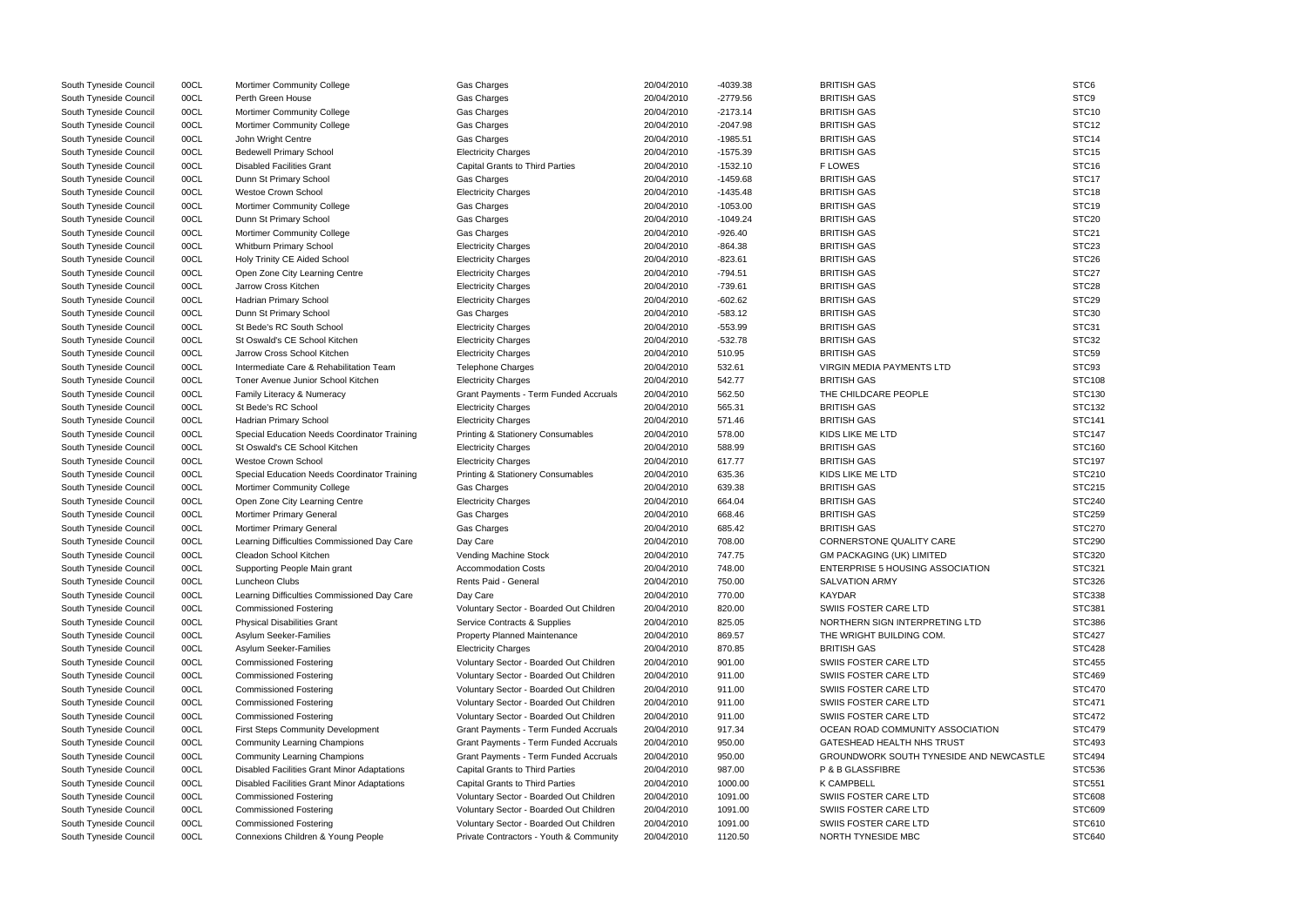| South Tyneside Council | 00CL         | The Matrix                                                                                                             | <b>Printing &amp; Stationery Consumables</b>                         | 20/04/2010               | 1200.00          | URBAN RIVER CREATIVE LTD               | <b>STC688</b> |
|------------------------|--------------|------------------------------------------------------------------------------------------------------------------------|----------------------------------------------------------------------|--------------------------|------------------|----------------------------------------|---------------|
| South Tyneside Council | 00CL         | <b>Commissioned Fostering</b>                                                                                          | Voluntary Sector - Boarded Out Children                              | 20/04/2010               | 1230.00          | SWIIS FOSTER CARE LTD                  | <b>STC698</b> |
| South Tyneside Council | 00CL         | Brinkburn Comprehensive School Kitchen                                                                                 | <b>Catering Provisions</b>                                           | 20/04/2010               | 1252.52          | JW RAE BAKER & CONFECTIONER            | <b>STC715</b> |
| South Tyneside Council | 00CL         | <b>Commissioned Fostering</b>                                                                                          | Voluntary Sector - Boarded Out Children                              | 20/04/2010               | 1369.00          | SWIIS FOSTER CARE LTD                  | <b>STC766</b> |
| South Tyneside Council | 00CL         | <b>Commissioned Fostering</b>                                                                                          | Voluntary Sector - Boarded Out Children                              | 20/04/2010               | 1369.00          | SWIIS FOSTER CARE LTD                  | <b>STC767</b> |
| South Tyneside Council | 00CL         | Bede Burn Rd Day Care                                                                                                  | Security of Assets/alarms maintenance                                | 20/04/2010               | 1460.00          | DELTA ONE SECURITY LTD                 | STC819        |
| South Tyneside Council | 00CL         | Supporting People Main grant                                                                                           | <b>Accommodation Costs</b>                                           | 20/04/2010               | 1490.85          | PLACES FOR PEOPLE INDIVIDUAL SUPPORT   | <b>STC829</b> |
| South Tyneside Council | 00CL         | <b>Disabled Facilities Grant</b>                                                                                       | <b>Capital Grants to Third Parties</b>                               | 20/04/2010               | 1504.48          | DOLPHIN STAIRLIFTS (NORTH EAST) LTD    | <b>STC839</b> |
| South Tyneside Council | 00CL         | <b>Whitburn Primary General</b>                                                                                        | <b>Electricity Charges</b>                                           | 20/04/2010               | 1565.51          | <b>BRITISH GAS</b>                     | <b>STC856</b> |
| South Tyneside Council | 00CL         | Mortimer Primary General                                                                                               | Gas Charges                                                          | 20/04/2010               | 1571.39          | <b>BRITISH GAS</b>                     | <b>STC857</b> |
| South Tyneside Council | 00CL         | <b>Bedewell Primary General</b>                                                                                        | <b>Electricity Charges</b>                                           | 20/04/2010               | 1588.79          | <b>BRITISH GAS</b>                     | <b>STC860</b> |
| South Tyneside Council | 00CL         | Graduate Leader Fund                                                                                                   | Staff & Members Training                                             | 20/04/2010               | 1790.00          | UNIVERSITY OF NORTHUMBRIA AT NEWCASTLE | STC913        |
| South Tyneside Council | 00CL         | <b>Disabled Facilities Grant</b>                                                                                       | <b>Capital Grants to Third Parties</b>                               | 20/04/2010               | 1804.15          | LIFTABLE LIMITED                       | <b>STC920</b> |
| South Tyneside Council | 00CL         | Supporting People Main grant                                                                                           | <b>Block Gross Accommodation Costs</b>                               | 20/04/2010               | 1804.26          | <b>MENCAP</b>                          | STC921        |
| South Tyneside Council | 00CL         | John Wright Centre                                                                                                     | Gas Charges                                                          | 20/04/2010               | 1985.51          | <b>BRITISH GAS</b>                     | STC971        |
| South Tyneside Council | 00CL         | <b>First Steps Community Development</b>                                                                               | Grant Payments - Term Funded Accruals                                | 20/04/2010               | 2014.65          | E ACHIEVE                              | <b>STC988</b> |
| South Tyneside Council | 00CL         | Lord Blyton Primary General                                                                                            | Devolved Formula Capital                                             | 20/04/2010               | 2247.91          | <b>DSG RETAIL LIMITED</b>              | STC1026       |
| South Tyneside Council | 00CL         | Skills for Jobs                                                                                                        | Grant Payments - Term Funded Accruals                                | 20/04/2010               | 2310.00          | <b>PP TRAINING LTD</b>                 | STC1036       |
| South Tyneside Council | 00CL         | Supporting People Main grant                                                                                           | <b>Accommodation Costs</b>                                           | 20/04/2010               | 2421.17          | <b>ANCHOR TRUST</b>                    | STC1064       |
| South Tyneside Council | 00CL         | Aiming High for Disabled Children                                                                                      | <b>Staff &amp; Members Training</b>                                  | 20/04/2010               | 2500.00          | THE CHILDRENS SOCIETY                  | STC1085       |
| South Tyneside Council | 00CL         | Personal Community Development Learning                                                                                | Grant Payments - Term Funded Accruals                                | 20/04/2010               | 2557.37          | <b>IYAN CREATIONS LTD</b>              | STC1098       |
| South Tyneside Council | 00CL         | Whitburn CofE School Council Central Charges                                                                           | Gas Charges                                                          | 20/04/2010               | 2867.70          | <b>BRITISH GAS</b>                     | STC1140       |
| South Tyneside Council | 00CL         | Asylum Seeker-Families                                                                                                 | Gas Charges                                                          | 20/04/2010               | 3648.88          | <b>BRITISH GAS</b>                     | STC1236       |
| South Tyneside Council | 00CL         | <b>Commissioned Fostering</b>                                                                                          | Voluntary Sector - Boarded Out Children                              | 20/04/2010               | 3934.21          | <b>BARNARDOS NORTH EAST</b>            | STC1286       |
| South Tyneside Council | 00CL         | Training - Adults                                                                                                      | <b>Staff &amp; Members Training</b>                                  | 20/04/2010               | 4024.15          | PRIMROSE COMMUNITY ASSOCIATION         | STC1296       |
| South Tyneside Council | 00CL         | <b>Disabled Facilities Grant</b>                                                                                       | <b>Capital Grants to Third Parties</b>                               | 20/04/2010               | 4233.28          | HANDICARE (FREELIFT) LTD               | STC1315       |
| South Tyneside Council | 00CL         | Supporting People Main grant                                                                                           | <b>Accommodation Costs</b>                                           | 20/04/2010               | 4611.13          | WILLIAM SUTTON HOUSING ASSOCIATION     | STC1344       |
| South Tyneside Council | 00CL         | <b>Community Equipment Service</b>                                                                                     | <b>Computer Equipment and Hardware</b>                               | 20/04/2010               | 4618.00          | <b>ETHITEC</b>                         | STC1346       |
| South Tyneside Council | 00CL         | <b>Disabled Facilities Grant</b>                                                                                       | <b>Capital Grants to Third Parties</b>                               | 20/04/2010               | 4751.54          | <b>FLOWES</b>                          | STC1356       |
| South Tyneside Council | 00CL         | <b>Voluntary Sector Funding</b>                                                                                        | Voluntary Sector - General                                           | 20/04/2010               | 4982.70          | <b>CHARLES YOUNG CENTRE</b>            | STC1372       |
| South Tyneside Council | 00CL         | <b>Commissioned Fostering</b>                                                                                          | Voluntary Sector - Boarded Out Children                              | 20/04/2010               | 6232.24          | <b>BARNARDOS NORTH EAST</b>            | STC1430       |
| South Tyneside Council | 00CL         | <b>Voluntary Sector Funding</b>                                                                                        | Vehicle Running Costs                                                | 20/04/2010               | 7400.00          | <b>NEXUS</b>                           | STC1475       |
| South Tyneside Council | 00CL         | <b>Common Assessment Framework</b>                                                                                     | Voluntary Sector - General                                           | 20/04/2010               | 7432.78          | NSPCC REGISTERED CHARITY               | STC1477       |
| South Tyneside Council | 00CL         | The Matrix                                                                                                             | Rents Paid - General                                                 | 20/04/2010               | 11440.00         | NECA (SERVICES) LTD                    | STC1556       |
| South Tyneside Council | 00CL         | Further Education 16-18 Apprenticeships                                                                                | <b>Grant Payments - General</b>                                      | 20/04/2010               | 12206.00         | <b>GATESHEAD COLLEGE</b>               | STC1567       |
| South Tyneside Council | 00CL         | Dunn St Primary General                                                                                                | Gas Charges                                                          | 20/04/2010               | 12213.49         | BRITISH GAS                            | STC1568       |
| South Tyneside Council | 00CL         | Inter LEA Recoupment                                                                                                   | Payments to Local Authorities - General                              | 20/04/2010               | 25503.17         | <b>CITY OF SUNDERLAND</b>              | STC1674       |
| South Tyneside Council | 00CL         | Out of Area Placements                                                                                                 | Voluntary Sector - Boarded Out Children                              | 20/04/2010               | 46569.00         | NORTH EAST AUTISM SOCIETY              | STC1726       |
| South Tyneside Council | 00CL         |                                                                                                                        |                                                                      | 20/04/2010               | 49826.86         | <b>MENTAL HEALTH CONCERN</b>           | STC1734       |
| South Tyneside Council | 00CL         | Mental Health Independent Support Team Carer Suppor Payments to Carers<br>Whitburn CofE School Council Central Charges | Gas Charges                                                          | 20/04/2010               | 55914.24         | <b>BRITISH GAS</b>                     | STC1740       |
|                        | 00CL         | <b>Hebburn Baths</b>                                                                                                   |                                                                      | 20/04/2010               | 554.01           | NORTHUMBRIAN WATER                     | <b>STC120</b> |
| South Tyneside Council |              | Primrose Children's Centre                                                                                             | Property Planned Maintenance                                         |                          |                  | RING READY 2007 LTD                    | STC133        |
| South Tyneside Council | 00CL<br>00CL |                                                                                                                        | Property Reactive/General Repairs<br>Schools Maintenance Non-Buyback | 20/04/2010<br>20/04/2010 | 565.52<br>604.34 | THE PIPE SURGEON                       | STC189        |
| South Tyneside Council |              | Sea View Primary School                                                                                                |                                                                      |                          |                  |                                        |               |
| South Tyneside Council | 00CL         | Monkton Infants and Nursery School<br><b>Accommodation Moves</b>                                                       | <b>Property Reactive/General Repairs</b>                             | 20/04/2010               | 650.00           | SPRINGS ROOFING LTD                    | <b>STC223</b> |
| South Tyneside Council | 00CL         |                                                                                                                        | <b>Capital Enhancement Costs</b>                                     | 20/04/2010               | 690.00           | MILBURN SERVICES LTD                   | <b>STC275</b> |
| South Tyneside Council | 00CL         | <b>Greenfields School</b>                                                                                              | Property Reactive/General Repairs                                    | 20/04/2010               | 879.00           | JENSEN CONSTRUCTION LTD                | <b>STC434</b> |
| South Tyneside Council | 00CL         | <b>Sports Development</b>                                                                                              | Furniture & Equipment - General                                      | 20/04/2010               | 1282.50          | MITIE PFI LTD                          | <b>STC725</b> |
| South Tyneside Council | 00CL         | Grange Park Boldon Playbuilder                                                                                         | <b>Capital Enhancement Costs</b>                                     | 20/04/2010               | 1320.00          | MARK ALAN GRAHAM (MAG)                 | <b>STC738</b> |
| South Tyneside Council | 00CL         | <b>Mortimer Primary</b>                                                                                                | Property Reactive/General Repairs                                    | 20/04/2010               | 1380.00          | <b>SPRINGS ROOFING LTD</b>             | <b>STC786</b> |
| South Tyneside Council | 00CL         | Hebburn Comprehensive School                                                                                           | Property Reactive/General Repairs                                    | 20/04/2010               | 1410.00          | AQUAJET DRAINAGE                       | STC803        |
| South Tyneside Council | 00CL         | <b>Business Mentoring</b>                                                                                              | Service Contracts & Supplies                                         | 20/04/2010               | 1500.00          | QUAYSIDE CLEANING MAINTENANCE          | <b>STC835</b> |
| South Tyneside Council | 00CL         | <b>Hedworthfield Children's Centre</b>                                                                                 | <b>Property Reactive/General Repairs</b>                             | 20/04/2010               | 1520.31          | RING READY 2007 LTD                    | <b>STC844</b> |
| South Tyneside Council | 00CL         | Perth Green Children's Centre                                                                                          | Gas Charges                                                          | 20/04/2010               | 2366.67          | <b>BRITISH GAS</b>                     | STC1053       |
| South Tyneside Council | 00CL         | Lonnen Day Centre                                                                                                      | <b>Capital Construction Costs</b>                                    | 20/04/2010               | 5521.63          | THE WRIGHT BUILDING COM.               | STC1399       |
| South Tyneside Council | 00CL         | South Tyneside Means Business                                                                                          | Grant Payments - General                                             | 20/04/2010               | 5840.00          | SOUTH TYNESIDE MANUFACTURING FORUM     | STC1408       |
| South Tyneside Council | 00CL         | Economic Regeneration Balance Sheet                                                                                    | <b>Expenditure for Reallocation</b>                                  | 20/04/2010               | 18840.76         | SOUTH TYNESIDE HOMES                   | STC1641       |
| South Tyneside Council | 00CL         | <b>Economic Regeneration Balance Sheet</b>                                                                             | <b>Expenditure for Reallocation</b>                                  | 20/04/2010               | 20584.41         | SOUTH TYNESIDE HOMES                   | STC1650       |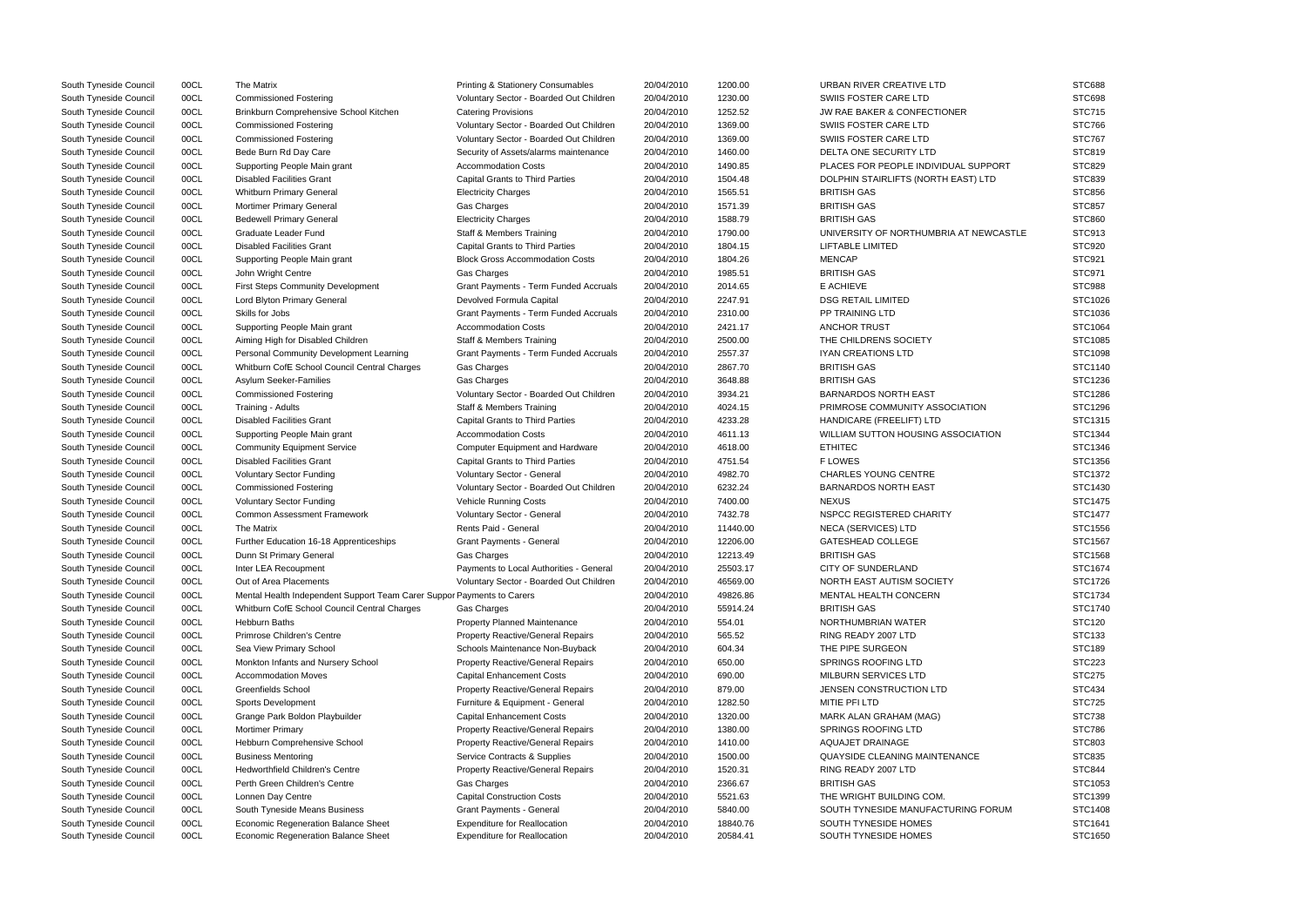| South Tyneside Council | 00CL | Responsive Repairs - Voids                                                                 | <b>Property Reactive/General Repairs</b>     | 20/04/2010 | 800.00    | CLEAN-IT-UK                               | <b>STC356</b>     |
|------------------------|------|--------------------------------------------------------------------------------------------|----------------------------------------------|------------|-----------|-------------------------------------------|-------------------|
| South Tyneside Council | 00CL | Borough Wide Repairs to Shops                                                              | <b>Property Reactive/General Repairs</b>     | 20/04/2010 | 1120.00   | <b>VIRGIN MEDIA LTD</b>                   | <b>STC638</b>     |
| South Tyneside Council | 00CL | Repairs to Shops & Open Spaces                                                             | HRA Reactive Repairs - Open Spaces Infra     | 20/04/2010 | 2551.25   | OWEN PUGH & CO LTD                        | STC1097           |
| South Tyneside Council | 00CL | Decent Homes Refurbishment Work                                                            | Enhancement HRA Capital - ST Homes           | 20/04/2010 | 22248.43  | SOUTH TYNESIDE HOMES                      | STC1663           |
| South Tyneside Council | 00CL | Decent Homes Refurbishment Work                                                            | Enhancement HRA Capital - ST Homes           | 20/04/2010 | 31801.40  | SOUTH TYNESIDE HOMES                      | STC1686           |
| South Tyneside Council | 00CL | Decent Homes Refurbishment Work                                                            | Enhancement HRA Capital - ST Homes           | 20/04/2010 | 36723.31  | SOUTH TYNESIDE HOMES                      | STC1702           |
| South Tyneside Council | 00CL | Monastery Court Lift Replacement                                                           | <b>Capital Enhancement Costs</b>             | 20/04/2010 | 41858.82  | SCHINDLER LTD                             | STC1717           |
| South Tyneside Council | 00CL | Wilkinson Court Lift                                                                       | <b>Capital Enhancement Costs</b>             | 20/04/2010 | 41858.82  | <b>SCHINDLER LTD</b>                      | STC1718           |
| South Tyneside Council | 00CL | Cemeteries and Crematoria Administration                                                   | Security of Assets/alarms maintenance        | 21/04/2010 | 502.04    | DELTA ONE SECURITY LTD                    | STC47             |
| South Tyneside Council | 00CL | <b>Traffic Management</b>                                                                  | Non-Staff Advertising                        | 21/04/2010 | 537.71    | <b>PEARSONS</b>                           | STC99             |
| South Tyneside Council | 00CL | Implementation of E Government                                                             | <b>Capital Equipment Purchases</b>           | 21/04/2010 | 840.00    | <b>GOSS INTERACTIVE LIMITED</b>           | <b>STC395</b>     |
| South Tyneside Council | 00CL | Agile Working Revenues & Benefits Pilot                                                    | Furniture & Equipment - General              | 21/04/2010 | 953.00    | <b>BRITISH TELECOM PLC</b>                | <b>STC502</b>     |
| South Tyneside Council | 00CL | <b>Legal Services</b>                                                                      | Furniture & Equipment - General              | 21/04/2010 | 1366.75   | <b>TRICOSTAR</b>                          | STC763            |
| South Tyneside Council | 00CL | Implementation of E Government                                                             | <b>Capital Equipment Purchases</b>           | 21/04/2010 | 1748.00   | <b>GOSS INTERACTIVE LIMITED</b>           | STC903            |
| South Tyneside Council | 00CL | Engineering Works - Highways                                                               | <b>Traded Services Subcontractors</b>        | 21/04/2010 | 1761.22   | WILLIAMSON CONSTRUCTION EQUIPMENT LIMITED | <b>STC907</b>     |
| South Tyneside Council | 00CL | <b>CCTV Costs</b>                                                                          | Servicing/Electric Testing of Equipment      | 21/04/2010 | 2674.68   | 20:20 VISION SYSTEMS LTD                  | STC1116           |
| South Tyneside Council | 00CL | Lizard Lane Traffic Management                                                             | <b>Capital Sundry Costs</b>                  | 21/04/2010 | 6000.00   | <b>COMMUNITY MEDIA UK LTD</b>             | STC1417           |
| South Tyneside Council | 00CL | Debt Administration                                                                        | <b>Financial Advisors</b>                    | 21/04/2010 | 11000.00  | SECTOR TREASURY SERVICES LTD              | STC1549           |
| South Tyneside Council | 00CL | <b>Waste Disposal</b>                                                                      | <b>Waste Transfer Station</b>                | 21/04/2010 | 314817.11 | PREMIER WASTE MANAGEMENT LTD              | STC1780           |
| South Tyneside Council | 00CL | Design and Print Team                                                                      | <b>External Printing Contractors</b>         | 21/04/2010 | 629.00    | <b>NW PRINTERS</b>                        | <b>STC206</b>     |
| South Tyneside Council | 00CL | Design and Print Team                                                                      | <b>External Printing Contractors</b>         | 21/04/2010 | 2787.00   | <b>NB GROUP</b>                           | STC1129           |
|                        | 00CL | <b>Thurston Activity Centre</b>                                                            | <b>External Trainers Services</b>            | 21/04/2010 | 500.00    | <b>DAVE HOWARTH</b>                       | STC <sub>35</sub> |
| South Tyneside Council | 00CL | <b>Complex Needs Team</b>                                                                  |                                              | 21/04/2010 | 555.07    | <b>PEARSONS</b>                           | <b>STC122</b>     |
| South Tyneside Council | 00CL | <b>Families Information Service</b>                                                        | <b>Staff Advertising</b>                     | 21/04/2010 | 587.04    | <b>BOUNTY (UK) LTD</b>                    | <b>STC155</b>     |
| South Tyneside Council |      |                                                                                            | <b>Printing &amp; Stationery Consumables</b> |            |           |                                           |                   |
| South Tyneside Council | 00CL | <b>Welfare Rights Services</b>                                                             | Subscriptions                                | 21/04/2010 | 663.00    | SWEET AND MAXWELL                         | <b>STC239</b>     |
| South Tyneside Council | 00CL | Complex Needs Team                                                                         | <b>Staff Advertising</b>                     | 21/04/2010 | 678.38    | <b>PEARSONS</b>                           | <b>STC264</b>     |
| South Tyneside Council | 00CL | Harton Comprehensive School Kitchen                                                        | <b>Catering Provisions</b>                   | 21/04/2010 | 690.11    | <b>JW RAE BAKER &amp; CONFECTIONER</b>    | <b>STC276</b>     |
| South Tyneside Council | 00CL | St Joseph's RC Comprehensive School Kitchen                                                | <b>Catering Provisions</b>                   | 21/04/2010 | 745.54    | <b>COCA-COLA ENTERPRISES LTD</b>          | STC315            |
| South Tyneside Council | 00CL | St Joseph's RC Comprehensive School Kitchen                                                | <b>Catering Provisions</b>                   | 21/04/2010 | 806.51    | G & J CAMPBELL                            | STC364            |
| South Tyneside Council | 00CL | <b>Support Staff Development</b>                                                           | Staff & Members Training                     | 21/04/2010 | 1050.00   | <b>CHAYTOR TRAINING SERVICES</b>          | <b>STC575</b>     |
| South Tyneside Council | 00CL | Graduate Leader Fund                                                                       | Grant Payments - General                     | 21/04/2010 | 1500.00   | ASHFIELD DAY NURSERY                      | <b>STC832</b>     |
| South Tyneside Council | 00CL | All Saints CE School Kitchen                                                               | <b>Catering Provisions</b>                   | 21/04/2010 | 1637.46   | J R HOLLAND                               | <b>STC874</b>     |
| South Tyneside Council | 00CL | <b>Community Equipment Service</b>                                                         | Purchase of Stock Items                      | 21/04/2010 | 1687.50   | HUNTLEIGH HEALTHCARE                      | <b>STC884</b>     |
| South Tyneside Council | 00CL | <b>Community Equipment Service</b>                                                         | Purchase of Stock Items                      | 21/04/2010 | 1797.00   | NOTTINGHAM REHAB SUPPLIES                 | STC916            |
| South Tyneside Council | 00CL | St Gregory's RC School Kitchen                                                             | <b>Catering Provisions</b>                   | 21/04/2010 | 1892.52   | J R HOLLAND                               | STC949            |
| South Tyneside Council | 00CL | <b>Community Equipment Service</b>                                                         | Purchase of Stock Items                      | 21/04/2010 | 2013.75   | HUNTLEIGH HEALTHCARE                      | <b>STC986</b>     |
| South Tyneside Council | 00CL | <b>Hedworthfield Primary General</b>                                                       | Furniture & Equipment - General              | 21/04/2010 | 2071.49   | <b>NCS GROUP</b>                          | <b>STC996</b>     |
| South Tyneside Council | 00CL | St Matthew's RC School Kitchen                                                             | <b>Catering Provisions</b>                   | 21/04/2010 | 2168.75   | DANISH BACON CO PLC                       | STC1009           |
| South Tyneside Council | 00CL | <b>Boldon Nursery Kitchen</b>                                                              | <b>Catering Provisions</b>                   | 21/04/2010 | 2367.33   | J R HOLLAND                               | STC1054           |
| South Tyneside Council | 00CL | Private, Voluntary, Independent Providers                                                  | <b>Capital Grants to Third Parties</b>       | 21/04/2010 | 2400.00   | MORTIMER COMMUNITY ASSOCIATION            | STC1060           |
| South Tyneside Council | 00CL | Whitburn Juniors Kitchen                                                                   | <b>Catering Provisions</b>                   | 21/04/2010 | 2568.75   | J R HOLLAND                               | STC1101           |
| South Tyneside Council | 00CL | Youth Service General                                                                      | <b>Staff Advertising</b>                     | 21/04/2010 | 2631.96   | <b>PEARSONS</b>                           | STC1110           |
| South Tyneside Council | 00CL | Harton Comprehensive School Kitchen                                                        | <b>Catering Provisions</b>                   | 21/04/2010 | 2710.93   | DANISH BACON CO PLC                       | STC1120           |
| South Tyneside Council | 00CL | Children with Disability Team                                                              | <b>Client Travel &amp; Subsistence</b>       | 21/04/2010 | 2725.00   | C D PASSENGER SERVICES                    | STC1122           |
| South Tyneside Council | 00CL | Boldon Nursery Kitchen                                                                     | <b>Catering Provisions</b>                   | 21/04/2010 | 3116.34   | DANISH BACON CO PLC                       | STC1181           |
| South Tyneside Council | 00CL | Every Child a Talker                                                                       | Printing & Stationery Consumables            | 21/04/2010 | 3540.00   | <b>ELKLAN</b>                             | STC1228           |
| South Tyneside Council | 00CL | <b>Westoe Crown General</b>                                                                | Gas Charges                                  | 21/04/2010 | 3691.86   | <b>SCOTTISH POWER PLC</b>                 | STC1245           |
| South Tyneside Council | 00CL | Learner Support                                                                            | <b>Grant Payments - General</b>              | 21/04/2010 | 3723.00   | <b>FILTRONA FILTERS</b>                   | STC1248           |
| South Tyneside Council | 00CL | Building Schools for the Future Development                                                | Capital Advisors & Consultants Fees          | 21/04/2010 | 4682.80   | DICKINSON DEES LAW FIRM                   | STC1352           |
| South Tyneside Council | 00CL | <b>Continuing Education Pressure Nursing Alternating</b>                                   | Purchase of Stock Items                      | 21/04/2010 | 8718.90   | HUNTLEIGH HEALTHCARE                      | STC1502           |
| South Tyneside Council | 00CL | South Shields Community School Building Schools for th Capital Advisors & Consultants Fees |                                              | 21/04/2010 | 10109.20  | PARTNERSHIPS UK PLC                       | STC1537           |
| South Tyneside Council | 00CL | Inter LEA Recoupment                                                                       | Payments to Local Authorities - General      | 21/04/2010 | 38439.19  | DURHAM COUNTY COUNCIL                     | STC1708           |
| South Tyneside Council | 00CL | Jarrow Town Hall                                                                           | Property Reactive/General Repairs            | 21/04/2010 | 520.00    | <b>CUMBRIA CLOCK COMPANY LTD</b>          | STC73             |
| South Tyneside Council | 00CL | Future Jobs Fund                                                                           | Grant Payments - General                     | 21/04/2010 | 526.67    | <b>AGE CONCERN</b>                        | STC82             |
| South Tyneside Council | 00CL | Future Jobs Fund                                                                           | Grant Payments - General                     | 21/04/2010 | 628.33    | <b>AGE CONCERN</b>                        | <b>STC202</b>     |
| South Tyneside Council | 00CL | Future Jobs Fund                                                                           | Grant Payments - General                     | 21/04/2010 | 628.33    | <b>AGE CONCERN</b>                        | <b>STC203</b>     |
| South Tyneside Council | 00CL | Future Jobs Fund                                                                           | <b>Grant Payments - General</b>              | 21/04/2010 | 628.33    | <b>AGE CONCERN</b>                        | <b>STC204</b>     |
|                        |      |                                                                                            |                                              |            |           |                                           |                   |

|            | STC356             |
|------------|--------------------|
|            | STC638             |
|            | STC1097            |
|            | STC1663            |
|            | STC1686            |
|            | STC1702            |
|            | STC1717            |
|            | STC1718            |
|            | STC47              |
|            | STC99              |
|            | <b>STC395</b>      |
|            | STC502             |
|            | STC763             |
|            | STC903             |
| NT LIMITED | STC907             |
|            | STC1116            |
|            | <b>STC1417</b>     |
|            | STC1549            |
|            | STC1780            |
|            | <b>STC206</b>      |
|            | STC1129            |
|            | STC35              |
|            | STC122             |
|            | STC155             |
|            | STC239             |
|            | <b>STC264</b>      |
|            | <b>STC276</b>      |
|            | STC315             |
|            | STC364             |
|            | <b>STC575</b>      |
|            | STC832             |
|            | STC874             |
|            |                    |
|            | STC884             |
|            | STC916             |
|            | STC949             |
|            | STC986<br>STC996   |
|            |                    |
|            | STC1009            |
|            | STC1054<br>STC1060 |
|            | STC1101            |
|            | STC1110            |
|            | STC1120            |
|            | STC1122            |
|            |                    |
|            | STC1181<br>STC1228 |
|            |                    |
|            | STC1245<br>STC1248 |
|            |                    |
|            | STC1352            |
|            | STC1502            |
|            | STC1537            |
|            | STC1708            |
|            | STC73              |
|            | STC82              |
|            | <b>STC202</b>      |
|            | STC203             |
|            | <b>STC204</b>      |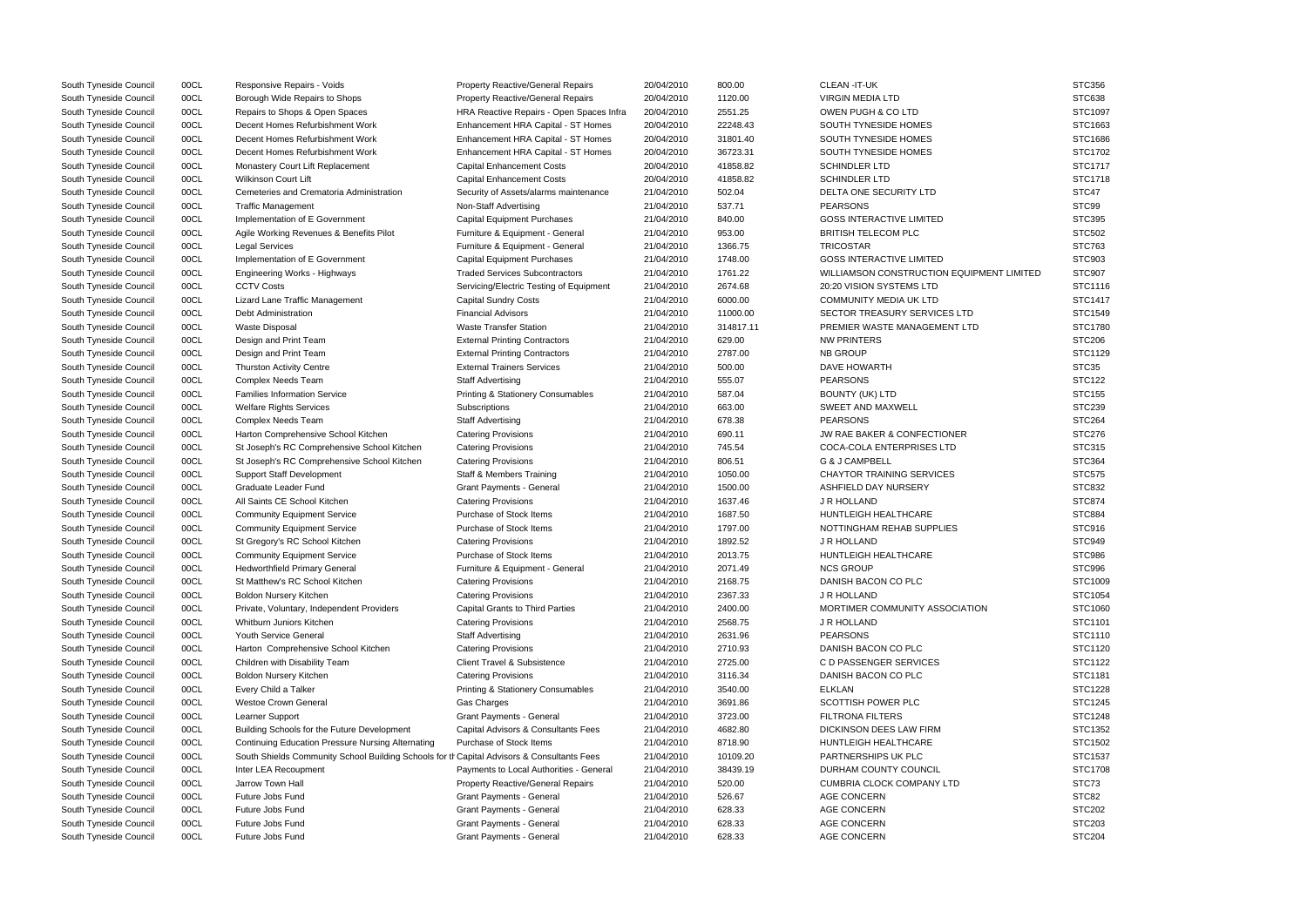| South Tyneside Council | 00CL | Future Jobs Fund                               | <b>Grant Payments - General</b>               | 21/04/2010 | 628.33   | <b>AGE CONCERN</b>                                | <b>STC205</b> |
|------------------------|------|------------------------------------------------|-----------------------------------------------|------------|----------|---------------------------------------------------|---------------|
| South Tyneside Council | 00CL | Future Jobs Fund                               | <b>Grant Payments - General</b>               | 21/04/2010 | 774.96   | SPEC SAVERS (SOUTH SHIELDS)                       | STC343        |
| South Tyneside Council | 00CL | Future Jobs Fund                               | <b>Grant Payments - General</b>               | 21/04/2010 | 779.53   | SPEC SAVERS (SOUTH SHIELDS)                       | STC345        |
| South Tyneside Council | 00CL | Area Working Riverside & West Shields          | <b>Staff &amp; Members Training</b>           | 21/04/2010 | 845.00   | UNIVERSITY OF NORTHUMBRIA AT NEWCASTLE            | <b>STC407</b> |
| South Tyneside Council | 00CL | Future Jobs Fund                               | <b>Grant Payments - General</b>               | 21/04/2010 | 879.86   | SPEC SAVERS (SOUTH SHIELDS)                       | <b>STC436</b> |
| South Tyneside Council | 00CL | Future Jobs Fund                               | Grant Payments - General                      | 21/04/2010 | 951.00   | TRINITY HOUSE SOCIAL CENTRE                       | <b>STC500</b> |
| South Tyneside Council | 00CL | Future Jobs Fund                               | <b>Grant Payments - General</b>               | 21/04/2010 | 960.00   | SPEC SAVERS (SOUTH SHIELDS)                       | <b>STC506</b> |
| South Tyneside Council | 00CL | Future Jobs Fund                               | <b>Grant Payments - General</b>               | 21/04/2010 | 960.00   | SPEC SAVERS (SOUTH SHIELDS)                       | <b>STC507</b> |
| South Tyneside Council | 00CL | Future Jobs Fund                               | <b>Grant Payments - General</b>               | 21/04/2010 | 960.00   | SPEC SAVERS (SOUTH SHIELDS)                       | <b>STC508</b> |
| South Tyneside Council | 00CL | <b>Administration Leisure Services</b>         | Furniture & Equipment - General               | 21/04/2010 | 973.27   | NEOPOST FINANCE LIMITED                           | <b>STC512</b> |
| South Tyneside Council | 00CL | Homelessness - General Fund                    | Bed & Breakfast Accommodation                 | 21/04/2010 | 1400.00  | REDACTED COMMERCIAL INFORMATION                   | <b>STC794</b> |
| South Tyneside Council | 00CL | Lottery Development Fund                       | <b>Capital Funding from Government Grants</b> | 21/04/2010 | 2625.00  | <b>CULTURAL PARTNERSHIPS LIMITED</b>              | STC1109       |
| South Tyneside Council | 00CL | <b>Boldon Children's Centre</b>                | <b>Electricity Charges</b>                    | 21/04/2010 | 2911.51  | <b>NPOWER</b>                                     | STC1147       |
| South Tyneside Council | 00CL | Foreshore Sea Change Project                   | <b>Capital Enhancement Costs</b>              | 21/04/2010 | 3789.00  | BALFOUR BEATTY INFRASTRUCTURE SERVICES LTD        | STC1274       |
| South Tyneside Council | 00CL | Warm Zone South Tyneside                       | Capital Enhancement non Council Property      | 21/04/2010 | 13023.51 | WARM UP WEARSIDE                                  | STC1583       |
| South Tyneside Council | 00CL | Monkton Dene Jarrow Playbuilder                | <b>Capital Enhancement Costs</b>              | 21/04/2010 | 57777.00 | SUTCLIFFE PLAY (SCOTLAND) LTD                     | STC1741       |
| South Tyneside Council | 00CL | Concierge Redevelopment                        | Enhancement HRA Capital - ST Homes            | 21/04/2010 | 1000.00  | <b>GOLDSHIELD ELECTRONIC SECURITY</b>             | <b>STC546</b> |
| South Tyneside Council | 00CL | Borough Wide Repairs to Shops                  | <b>Property Reactive/General Repairs</b>      | 21/04/2010 | 1120.00  | VIRGIN MEDIA PAYMENTS LTD                         | STC639        |
| South Tyneside Council | 00CL | Repairs to Shops & Open Spaces                 | HRA Reactive Repairs - Open Spaces Infra      | 21/04/2010 | 1821.82  | S DAVISON (ELECTRICAL)LTD                         | <b>STC928</b> |
| South Tyneside Council | 00CL | <b>Unclassified Roads Maintenance</b>          | Capital Advisors & Consultants Fees           | 22/04/2010 | 700.96   | NORTHUMBRIAN ROADS LTD                            | <b>STC285</b> |
| South Tyneside Council | 00CL | Cemeteries and Crematoria Administration       | <b>Property Reactive/General Repairs</b>      | 22/04/2010 | 895.00   | <b>SCRIBES PLUS LTD</b>                           | <b>STC445</b> |
| South Tyneside Council | 00CL | Fleet Management - Transport Operations        | Service Contracts & Supplies                  | 22/04/2010 | 976.80   | TRAFFICMASTER PLC                                 | <b>STC514</b> |
| South Tyneside Council | 00CL | <b>Engineering Works - Highways</b>            | <b>Traded Services Subcontractors</b>         | 22/04/2010 | 1105.37  | THOMPSONS OF PRUDHOE LIMITED                      | <b>STC627</b> |
| South Tyneside Council | 00CL | <b>Unclassified Roads Structural</b>           | Roads Planned Maintenance                     | 22/04/2010 | 1260.00  | MICHAEL JAMES LEE ASSOCIATES                      | <b>STC719</b> |
| South Tyneside Council | 00CL | Fleet Management - Transport Operations        | Hire of Non Operated Vehicles                 | 22/04/2010 | 1740.00  | WVH VEHICLE HIRE LIMITED                          | STC901        |
| South Tyneside Council | 00CL | Fleet Management - Transport Operations        | Vehicle Running Costs                         | 22/04/2010 | 2082.96  | <b>BRETT FUELS</b>                                | <b>STC997</b> |
| South Tyneside Council | 00CL | <b>Waste Disposal</b>                          | Waste Disposal Contract - General Waste       | 22/04/2010 | 2848.44  | ALEX SMILES LTD                                   | STC1135       |
| South Tyneside Council | 00CL | Fleet Management - Transport Operations        | Vehicle Running Costs                         | 22/04/2010 | 3976.19  | <b>BRETT FUELS</b>                                | STC1288       |
| South Tyneside Council | 00CL | Imeary Street Crossing Facility                | <b>Capital Enhancement Costs</b>              | 22/04/2010 | 4875.00  | <b>BALFOUR BEATTY INFRASTRUCTURE SERVICES LTD</b> | STC1363       |
| South Tyneside Council | 00CL | Cemeteries and Crematoria Administration       | <b>Property Reactive/General Repairs</b>      | 22/04/2010 | 6731.34  | <b>WESLEY MUSIC</b>                               | STC1453       |
| South Tyneside Council | 00CL | <b>Winter Maintenance</b>                      | Winter Maintenance Recharges                  | 22/04/2010 | 9950.00  | THE METEOROLOGICAL OFFICE                         | STC1532       |
| South Tyneside Council | 00CL | Safer & Stronger Communities                   | Furniture & Equipment - General               | 22/04/2010 | 12284.57 | NORTHUMBRIA PROBATION BOARD                       | STC1570       |
| South Tyneside Council | 00CL | <b>Boldon Nursery Kitchen</b>                  | <b>Catering Provisions</b>                    | 22/04/2010 | 513.75   | R MANNERS AND SONS LTD                            | STC65         |
| South Tyneside Council | 00CL | Fostering                                      | Private Contractors - Independent Nurseries   | 22/04/2010 | 520.36   | ST CUTHBERTS CARE                                 | STC76         |
| South Tyneside Council | 00CL | Every Child a Talker                           | <b>Printing &amp; Stationery Consumables</b>  | 22/04/2010 | 537.00   | MILLWOOD EDUCATION                                | STC97         |
| South Tyneside Council | 00CL | Section 17 Payments (East)                     | Legal Advisors                                | 22/04/2010 | 562.50   | PSYCHOLOGICAL MEDICINE CONSULTANTS LTD            | <b>STC129</b> |
| South Tyneside Council | 00CL | <b>Community Equipment Service</b>             | Purchase of Stock Items                       | 22/04/2010 | 649.50   | CARE-ABILITY                                      | <b>STC220</b> |
| South Tyneside Council | 00CL | St Joseph's RC Comprehensive School Kitchen    | <b>Catering Provisions</b>                    | 22/04/2010 | 756.63   | R MANNERS AND SONS LTD                            | STC330        |
| South Tyneside Council | 00CL | Valley View School Kitchen                     | <b>Catering Provisions</b>                    | 22/04/2010 | 1238.80  | R MANNERS AND SONS LTD                            | <b>STC701</b> |
| South Tyneside Council | 00CL | <b>Community Equipment Service</b>             | Purchase of Stock Items                       | 22/04/2010 | 1275.90  | NORTH EASTERN CARE LTD                            | STC721        |
| South Tyneside Council | 00CL | Outreach Worker                                | <b>Printing &amp; Stationery Consumables</b>  | 22/04/2010 | 1333.00  | COMMUNITY PRODUCTS (UK) LTD                       | <b>STC743</b> |
| South Tyneside Council | 00CL | Adult & Community Learning Group Central Costs | <b>Grant Payments - General</b>               | 22/04/2010 | 2200.00  | <b>ENTO</b>                                       | STC1015       |
| South Tyneside Council | 00CL | Child & Adolescent Mental Health Services      | Private Contractors - General Consultancy     | 22/04/2010 | 2200.00  | NORTHUMBERLAND TYNE AND WEAR NHS TRUST            | STC1017       |
| South Tyneside Council | 00CL | Child & Adolescent Mental Health Services      | Private Contractors - General Consultancy     | 22/04/2010 | 2200.00  | NORTHUMBERLAND TYNE AND WEAR NHS TRUST            | STC1016       |
| South Tyneside Council | 00CL | <b>Commissioned Fostering</b>                  | Voluntary Sector - Boarded Out Children       | 22/04/2010 | 2988.24  | <b>BARNARDOS NORTH EAST</b>                       | STC1156       |
| South Tyneside Council | 00CL | Every Child a Talker                           | <b>Printing &amp; Stationery Consumables</b>  | 22/04/2010 | 3482.70  | MILLWOOD EDUCATION                                | STC1223       |
| South Tyneside Council | 00CL | <b>Commissioned Fostering</b>                  | Voluntary Sector - Boarded Out Children       | 22/04/2010 | 3588.48  | TEAM FOSTERING NORTH EAST                         | STC1232       |
| South Tyneside Council | 00CL | <b>Commissioned Fostering</b>                  | Voluntary Sector - Boarded Out Children       | 22/04/2010 | 3588.48  | TEAM FOSTERING NORTH EAST                         | STC1233       |
| South Tyneside Council | 00CL | <b>Commissioned Fostering</b>                  | Voluntary Sector - Boarded Out Children       | 22/04/2010 | 3777.35  | TEAM FOSTERING NORTH EAST                         | STC1262       |
| South Tyneside Council | 00CL | <b>Commissioned Fostering</b>                  | Voluntary Sector - Boarded Out Children       | 22/04/2010 | 3777.35  | TEAM FOSTERING NORTH EAST                         | STC1264       |
| South Tyneside Council | 00CL | <b>Commissioned Fostering</b>                  | Voluntary Sector - Boarded Out Children       | 22/04/2010 | 3777.35  | TEAM FOSTERING NORTH EAST                         | STC1265       |
| South Tyneside Council | 00CL | <b>Commissioned Fostering</b>                  | Voluntary Sector - Boarded Out Children       | 22/04/2010 | 3777.35  | TEAM FOSTERING NORTH EAST                         | STC1266       |
| South Tyneside Council | 00CL | <b>Commissioned Fostering</b>                  | Voluntary Sector - Boarded Out Children       | 22/04/2010 | 3777.35  | TEAM FOSTERING NORTH EAST                         | STC1267       |
| South Tyneside Council | 00CL | <b>Commissioned Fostering</b>                  | Voluntary Sector - Boarded Out Children       | 22/04/2010 | 3777.35  | TEAM FOSTERING NORTH EAST                         | STC1268       |
| South Tyneside Council | 00CL | <b>Commissioned Fostering</b>                  | Voluntary Sector - Boarded Out Children       | 22/04/2010 | 3777.35  | TEAM FOSTERING NORTH EAST                         | STC1269       |
| South Tyneside Council | 00CL | <b>Commissioned Fostering</b>                  | Voluntary Sector - Boarded Out Children       | 22/04/2010 | 3777.35  | TEAM FOSTERING NORTH EAST                         | STC1270       |
| South Tyneside Council | 00CL | Youth Crime Family Intervention Project        | Service Contracts & Supplies                  | 22/04/2010 | 5000.00  | KIDZ GET FIT                                      | STC1377       |

|                     | <b>STC205</b> |
|---------------------|---------------|
|                     | STC343        |
|                     | STC345        |
| <b>VCASTLE</b>      | STC407        |
|                     | STC436        |
|                     | <b>STC500</b> |
|                     | <b>STC506</b> |
|                     | STC507        |
|                     | <b>STC508</b> |
|                     | STC512        |
| N                   | <b>STC794</b> |
|                     | STC1109       |
|                     | STC1147       |
| <b>ERVICES LTD</b>  | STC1274       |
|                     | STC1583       |
|                     |               |
|                     | STC1741       |
|                     | STC546        |
|                     | STC639        |
|                     | STC928        |
|                     | <b>STC285</b> |
|                     | <b>STC445</b> |
|                     | <b>STC514</b> |
|                     | STC627        |
|                     | <b>STC719</b> |
|                     | STC901        |
|                     | STC997        |
|                     | STC1135       |
|                     | STC1288       |
| <b>SERVICES LTD</b> | STC1363       |
|                     | STC1453       |
|                     | STC1532       |
|                     | STC1570       |
|                     | STC65         |
|                     | STC76         |
|                     | STC97         |
| <b>ANTS LTD</b>     | STC129        |
|                     | <b>STC220</b> |
|                     | STC330        |
|                     | STC701        |
|                     | STC721        |
|                     | STC743        |
|                     | STC1015       |
| <b>VHS TRUST</b>    | STC1017       |
| <b>VHS TRUST</b>    |               |
|                     | STC1016       |
|                     | STC1156       |
|                     | STC1223       |
|                     | STC1232       |
|                     | STC1233       |
|                     | STC1262       |
|                     | STC1264       |
|                     | STC1265       |
|                     | STC1266       |
|                     | STC1267       |
|                     | STC1268       |
|                     | STC1269       |
|                     | STC1270       |
|                     | STC1377       |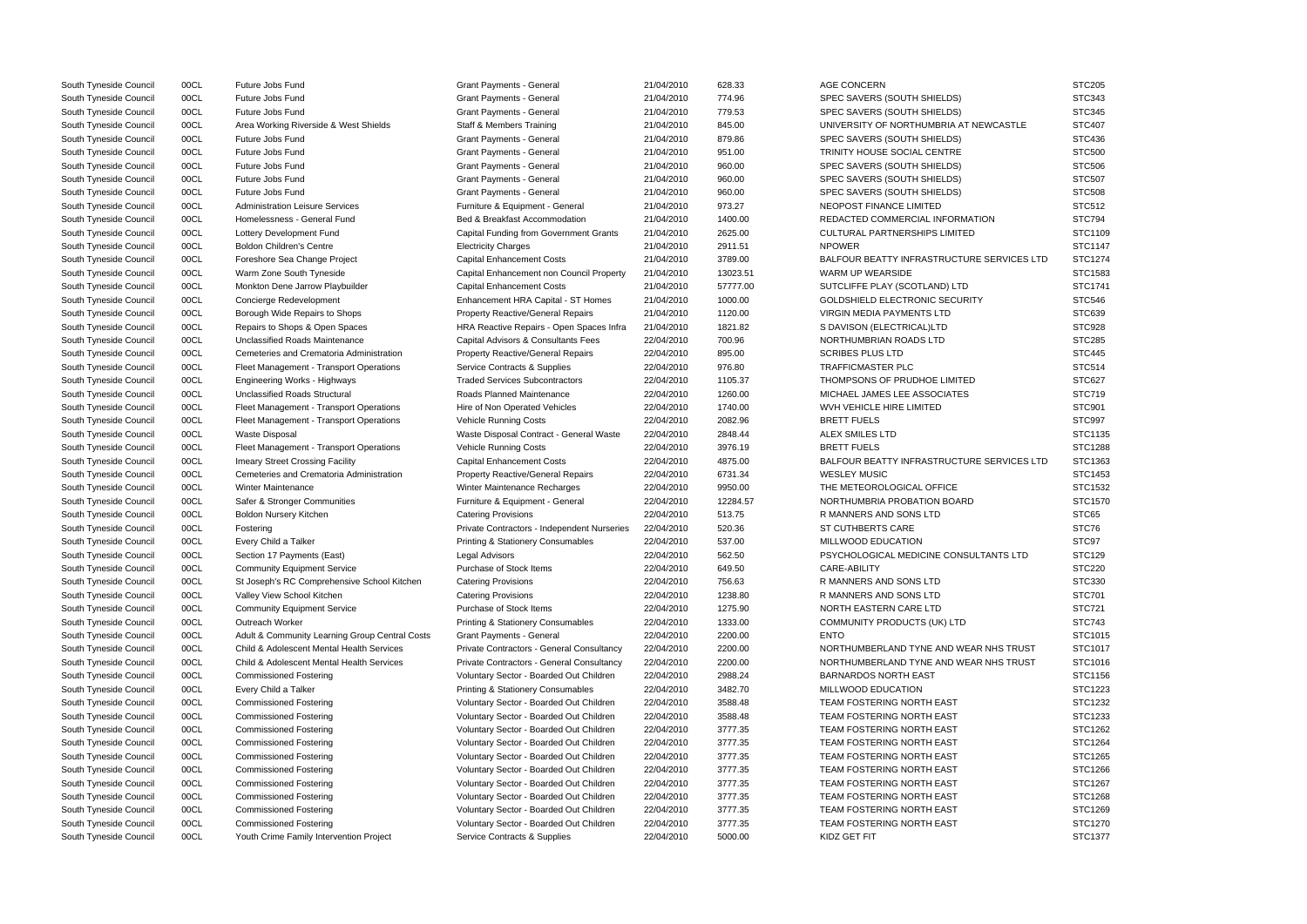| South Tyneside Council | 00CL         | Economic Regeneration Balance Sheet                                               | Debtors - Cycle Salary Deduction Scheme                      | 22/04/2010               | 851.06             | EDINBURGH BICYCLE CO-OPERATIVE LTD                                                      | <b>STC419</b>      |
|------------------------|--------------|-----------------------------------------------------------------------------------|--------------------------------------------------------------|--------------------------|--------------------|-----------------------------------------------------------------------------------------|--------------------|
| South Tyneside Council | 00CL         | St James RC Primary School                                                        | Schools Maintenance Non-Buyback                              | 22/04/2010               | 1200.50            | YOUNG CONSTRUCTION SERVICES LTD                                                         | <b>STC689</b>      |
| South Tyneside Council | 00CL         | Foreshore Regeneration                                                            | <b>Capital Advisors &amp; Consultants Fees</b>               | 22/04/2010               | 1500.00            | <b>SUMMERS INMAN LLP</b>                                                                | <b>STC837</b>      |
| South Tyneside Council | 00CL         | <b>Accommodation Moves</b>                                                        | <b>Capital Enhancement Costs</b>                             | 22/04/2010               | 2330.73            | RING READY 2007 LTD                                                                     | STC1042            |
| South Tyneside Council | 00CL         | Supporting People into Work (Headway)                                             | <b>Grant Payments - General</b>                              | 22/04/2010               | 15000.00           | <b>GROUNDWORK SOUTH TYNESIDE AND NEWCASTLE</b>                                          | STC1605            |
| South Tyneside Council | 00CL         | Repairs to Shops & Open Spaces                                                    | HRA Reactive Repairs - Open Spaces Infra                     | 22/04/2010               | 850.00             | <b>PROJEKT INTERIORS</b>                                                                | <b>STC414</b>      |
| South Tyneside Council | 00CL         | Repairs to Shops & Open Spaces                                                    | HRA Reactive Repairs - Open Spaces Infra                     | 22/04/2010               | 1459.94            | THE WRIGHT BUILDING COM.                                                                | <b>STC818</b>      |
| South Tyneside Council | 00CL         | Repairs to Shops & Open Spaces                                                    | HRA Reactive Repairs - Open Spaces Infra                     | 22/04/2010               | 2410.80            | YOUNG CONSTRUCTION SERVICES LTD                                                         | STC1063            |
| South Tyneside Council | 00CL         | Repairs to Shops & Open Spaces                                                    | HRA Reactive Repairs - Open Spaces Infra                     | 22/04/2010               | 2500.00            | <b>PROJEKT INTERIORS</b>                                                                | STC1084            |
| South Tyneside Council | 00CL         | Repairs to Shops & Open Spaces                                                    | HRA Reactive Repairs - Open Spaces Infra                     | 22/04/2010               | 4811.80            | YOUNG CONSTRUCTION SERVICES LTD                                                         | STC1359            |
| South Tyneside Council | 00CL         | <b>Contributions and Pensions Administration</b>                                  | Subscriptions                                                | 22/04/2010               |                    | REDACTED - COMMERC REDACTED - COMMERCIALLY SENSITIVE                                    | STP <sub>3</sub>   |
| South Tyneside Council | 00CL         | <b>Contributions and Pensions Administration</b>                                  | Subscriptions                                                | 22/04/2010               |                    | REDACTED - COMMERC REDACTED - COMMERCIALLY SENSITIVE                                    | STP <sub>5</sub>   |
| South Tyneside Council | 00CL         | Fleet Management - Transport Operations                                           | Hire of Non Operated Vehicles                                | 23/04/2010               | 550.00             | PHOENIX VEHICLE HIRE T/A WCR VEHICLE HIRE LTD                                           | STC116             |
| South Tyneside Council | 00CL         | Scheme under £10k Miscellaneous                                                   | <b>Capital Enhancement Costs</b>                             | 23/04/2010               | 637.60             | NORTHUMBRIAN ROADS LTD                                                                  | STC213             |
| South Tyneside Council | 00CL         | <b>Income Section</b>                                                             | <b>Statutory Fees &amp; Charges</b>                          | 23/04/2010               | 810.00             | <b>HMCS</b>                                                                             | STC365             |
| South Tyneside Council | 00CL         | Fleet Management - Transport Operations                                           | Hire of Non Operated Vehicles                                | 23/04/2010               | 1000.00            | PHOENIX VEHICLE HIRE T/A WCR VEHICLE HIRE LTD                                           | <b>STC559</b>      |
| South Tyneside Council | 00CL         | Engineering Works - Highways                                                      | <b>Traded Services Subcontractors</b>                        | 23/04/2010               | 1400.40            | ROADSAFE UK LTD                                                                         | <b>STC796</b>      |
| South Tyneside Council | 00CL         | <b>CCTV Replacements</b>                                                          | Enhancement HRA Capital - Electrical Installati (23/04/2010) |                          | 2500.00            | ADT FIRE & SECURITY PLC                                                                 | STC1080            |
| South Tyneside Council | 00CL         | Engineering Works - Highways                                                      | <b>Traded Services Subcontractors</b>                        | 23/04/2010               | 3112.50            | ROADSAFE UK LTD                                                                         | STC1179            |
| South Tyneside Council | 00CL         | <b>Legal Services</b>                                                             | Postage Charges                                              | 23/04/2010               | 5913.58            | DX NETWORK SERVICES LTD                                                                 | STC1414            |
| South Tyneside Council | 00CL         | Equal Pay Scheme                                                                  | <b>Equal Pay Provision Contributions</b>                     | 23/04/2010               | 407844.84          | BT GLOBAL SERVICES                                                                      | STC1784            |
| South Tyneside Council | 00CL         | BT Unitary Charge Recharges                                                       | <b>BTST Limited Unitary Charge</b>                           | 23/04/2010               | 1101908.36         | BT GLOBAL SERVICES                                                                      | STC1792            |
| South Tyneside Council | 00CL         | BT Unitary Charge Recharges                                                       | <b>BTST Limited Unitary Charge</b>                           | 23/04/2010               | 1134902.74         | BT GLOBAL SERVICES                                                                      | STC1793            |
| South Tyneside Council | 00CL         | Design and Print Team                                                             | <b>External Printing Contractors</b>                         | 23/04/2010               | 1125.00            | POTTS PRINTERS LTD                                                                      | <b>STC641</b>      |
| South Tyneside Council | 00CL         | <b>Thurston Activity Centre</b>                                                   | <b>External Trainers Services</b>                            | 23/04/2010               | 500.00             | <b>DUNCAN SHAW</b>                                                                      | STC36              |
| South Tyneside Council | 00CL         | Perth Green Unit                                                                  | <b>Examination Fees</b>                                      | 23/04/2010               | 527.25             | ASSESSMENT AND QUALIFICATIONS ALLIANCE                                                  | STC84              |
| South Tyneside Council | 00CL         | Children's Play Schemes                                                           | Furniture & Equipment - General                              | 23/04/2010               | 618.35             | <b>BISHOP SPORTS &amp; LEISURE LTD</b>                                                  | <b>STC199</b>      |
| South Tyneside Council | 00CL         | Surestart - All Saints                                                            | Non-Staff Advertising                                        | 23/04/2010               | 714.34             | BNP PARIBAS LEASE GROUP (RENTALS)                                                       | <b>STC298</b>      |
| South Tyneside Council | 00CL         | <b>Commissioned Fostering</b>                                                     | Voluntary Sector - Boarded Out Children                      | 23/04/2010               | 765.44             | <b>FOSTER CARE ASSOCIATES LIMITED</b>                                                   | <b>STC334</b>      |
| South Tyneside Council | 00CL         | Harton Comprehensive School Kitchen                                               | <b>Catering Provisions</b>                                   | 23/04/2010               | 766.66             | <b>HOPWELLS LTD.</b>                                                                    | <b>STC335</b>      |
| South Tyneside Council | 00CL         | Section 17 Payments (Central)                                                     | <b>Legal Advisors</b>                                        | 23/04/2010               | 862.50             | REDACTED PERSONAL INFORMATION                                                           | <b>STC422</b>      |
| South Tyneside Council | 00CL         | Adoption                                                                          | Furniture & Equipment - General                              | 23/04/2010               | 1171.32            | CANON (UK) LTD                                                                          | STC663             |
| South Tyneside Council | 00CL         | Older People Commissioned Residential Care                                        | Residential Care Out of Borough                              | 23/04/2010               | 1180.12            | <b>FERGUSON LODGE</b>                                                                   | <b>STC675</b>      |
| South Tyneside Council | 00CL         | Key Stage 3 Strategy Central Co-ordination                                        | Private Contractors - General Consultancy                    | 23/04/2010               | 1599.60            | L BEADLE                                                                                | <b>STC864</b>      |
| South Tyneside Council | 00CL         | Leaving Care Service                                                              | <b>Client Travel &amp; Subsistence</b>                       | 23/04/2010               | 1787.40            | <b>GENTOO GROUP LIMITED</b>                                                             | STC911             |
| South Tyneside Council | 00CL         | Mortimer School Sports Coaching                                                   | <b>Instructors Fees</b>                                      | 23/04/2010               | 2000.00            | RUGBY FOOTBALL DEVELOPMENT LIMITED                                                      | <b>STC980</b>      |
| South Tyneside Council | 00CL         | Boldon Nursery Kitchen                                                            | <b>Catering Provisions</b>                                   | 23/04/2010               | 2277.30            | HOPWELLS LTD.                                                                           | STC1033            |
|                        | 00CL         | <b>Thurston Activity Centre</b>                                                   |                                                              | 23/04/2010               | 2458.35            | WCF FUELS NORTH WEST                                                                    | STC1071            |
| South Tyneside Council |              |                                                                                   | Other Energy Charges                                         |                          |                    |                                                                                         |                    |
| South Tyneside Council | 00CL<br>00CL | St Peter & Paul RC Juniors Kitchen<br>Jarrow Cross Kitchen                        | <b>Catering Provisions</b>                                   | 23/04/2010<br>23/04/2010 | 2461.42<br>2609.48 | HOPWELLS LTD.<br>HOPWELLS LTD.                                                          | STC1073<br>STC1108 |
| South Tyneside Council |              |                                                                                   | <b>Catering Provisions</b>                                   |                          |                    |                                                                                         |                    |
| South Tyneside Council | 00CL         | Parks Lighting Replacement                                                        | <b>Capital Enhancement Costs</b>                             | 23/04/2010               | 500.00             | SOUTHERN ELECTRIC CONTRACTING                                                           | STC42              |
| South Tyneside Council | 00CL         | Countryside Management                                                            | <b>Linked Open Spaces</b><br>Vending Machine Stock           | 23/04/2010               | 515.00<br>530.50   | WILLIAM SMITH & SONS BARNARD CASTLE LTD<br><b>GLAXO SMITH KLINE CONSUMER HEALTHCARE</b> | STC69<br>STC91     |
| South Tyneside Council | 00CL         | Temple Park Centre Vending                                                        |                                                              | 23/04/2010               |                    |                                                                                         |                    |
| South Tyneside Council | 00CL         | Temple Park Centre Vending                                                        | Vending Machine Stock                                        | 23/04/2010               | 535.10             | GLAXO SMITH KLINE CONSUMER HEALTHCARE                                                   | STC96              |
| South Tyneside Council | 00CL         | Temple Park Centre Bar                                                            | Resaleable Items                                             | 23/04/2010               | 552.22             | COCA-COLA ENTERPRISES LTD                                                               | STC119             |
| South Tyneside Council | 00CL         | South Marine Park                                                                 | Capital Advisors & Consultants Fees                          | 23/04/2010               | 591.00             | TGP LANDSCAPE ARCHITECTS (NORTH) LTD                                                    | STC166             |
| South Tyneside Council | 00CL         | Temple Park Centre Bar                                                            | Resaleable Items                                             | 23/04/2010               | 601.85             | COCA-COLA ENTERPRISES LTD                                                               | STC185             |
| South Tyneside Council | 00CL         | <b>Local Nature Reserves</b>                                                      | <b>Linked Open Spaces</b>                                    | 23/04/2010               | 848.20             | WILLIAM SMITH & SONS BARNARD CASTLE LTD                                                 | STC413             |
| South Tyneside Council | 00CL         | Economic Regeneration Balance Sheet                                               | Debtors - Cycle Salary Deduction Scheme                      | 23/04/2010               | 851.06             | EDINBURGH BICYCLE CO-OPERATIVE LTD                                                      | <b>STC420</b>      |
| South Tyneside Council | 00CL         | <b>Food Safety</b>                                                                | Furniture & Equipment - General                              | 23/04/2010               | 1035.00            | DALTON ID SYSTEMS LTD                                                                   | <b>STC567</b>      |
| South Tyneside Council | 00CL         | Economic Regeneration Balance Sheet                                               | <b>Creditors ST Credit Union</b>                             | 23/04/2010               | 1252.00            | SOUTH TYNESIDE CREDIT UNION                                                             | <b>STC713</b>      |
| South Tyneside Council | 00CL         | Temple Park Centre Catering                                                       | <b>Catering Provisions</b>                                   | 23/04/2010               | 1466.72            | DANISH BACON CO PLC                                                                     | <b>STC821</b>      |
| South Tyneside Council | 00CL         | <b>Temple Park Centre</b>                                                         | Furniture & Equipment - General                              | 23/04/2010               | 1478.06            | AMATEUR SWIMMING ASSC. AWARDS SCHEME                                                    | <b>STC824</b>      |
| South Tyneside Council | 00CL         | Other Planning Development Grant-related expenditure Service Contracts & Supplies |                                                              | 23/04/2010               | 3200.00            | ROBIN CARR ASSOCIATES                                                                   | STC1193            |
| South Tyneside Council | 00CL         | Warm Zone South Tyneside                                                          | Capital Enhancement non Council Property                     | 23/04/2010               | 17810.41           | DYSON INSULATIONS LTD                                                                   | STC1631            |
| South Tyneside Council | 00CL         | Parks Lighting Replacement                                                        | <b>Capital Enhancement Costs</b>                             | 23/04/2010               | 42409.12           | SOUTHERN ELECTRIC CONTRACTING                                                           | STC1720            |
| South Tyneside Council | 00CL         | Jarrow Estate & Communal Areas Cleaning                                           | Furniture & Equipment - General                              | 23/04/2010               | 1425.00            | <b>STADIUM SKYLIGHTS</b>                                                                | <b>STC809</b>      |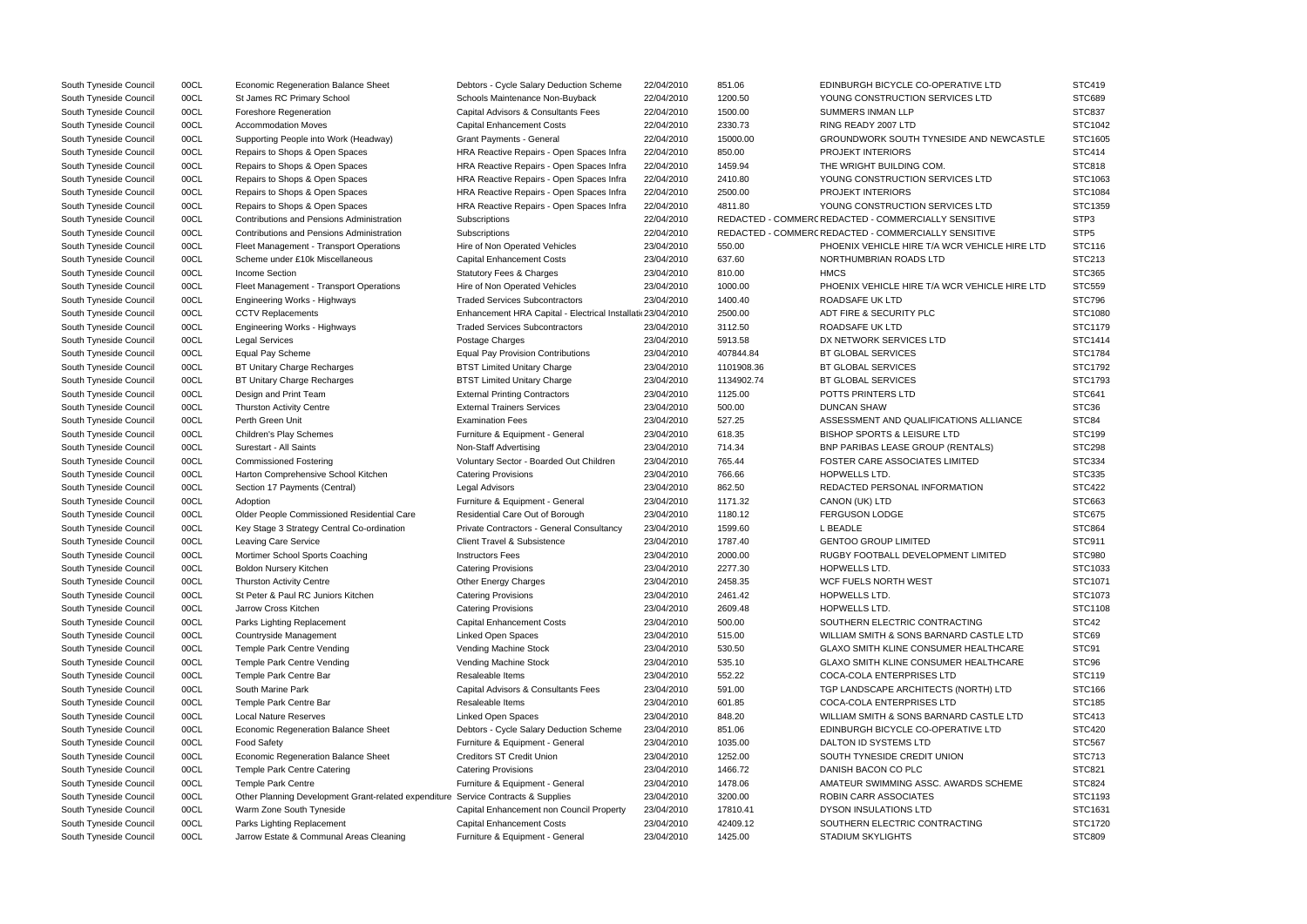| South Tyneside Council | 00CL | Housing Revenue Account Balance Sheet               | Creditors Water & Sewerage Rates Housing Re 23/04/2010 |            | 2188.96  | NORTHUMBRIAN WATER                     | STC1012       |
|------------------------|------|-----------------------------------------------------|--------------------------------------------------------|------------|----------|----------------------------------------|---------------|
| South Tyneside Council | 00CL | Fleet Management - Transport Operations             | Hire of Non Operated Vehicles                          | 26/04/2010 | 664.29   | <b>WERNICK HIRE LIMITED</b>            | <b>STC252</b> |
| South Tyneside Council | 00CL | Fleet Management - Transport Operations             | Hire of Plant                                          | 26/04/2010 | 664.29   | <b>WERNICK HIRE LIMITED</b>            | <b>STC241</b> |
| South Tyneside Council | 00CL | Fleet Management - Transport Operations             | Hire of Plant                                          | 26/04/2010 | 664.29   | <b>WERNICK HIRE LIMITED</b>            | <b>STC242</b> |
| South Tyneside Council | 00CL | Fleet Management - Transport Operations             | Hire of Plant                                          | 26/04/2010 | 664.29   | <b>WERNICK HIRE LIMITED</b>            | <b>STC243</b> |
| South Tyneside Council | 00CL | Fleet Management - Transport Operations             | Hire of Plant                                          | 26/04/2010 | 664.29   | <b>WERNICK HIRE LIMITED</b>            | <b>STC244</b> |
| South Tyneside Council | 00CL | Fleet Management - Transport Operations             | Hire of Plant                                          | 26/04/2010 | 664.29   | <b>WERNICK HIRE LIMITED</b>            | <b>STC245</b> |
| South Tyneside Council | 00CL | Fleet Management - Transport Operations             | Hire of Plant                                          | 26/04/2010 | 664.29   | <b>WERNICK HIRE LIMITED</b>            | STC246        |
| South Tyneside Council | 00CL | Fleet Management - Transport Operations             | Hire of Plant                                          | 26/04/2010 | 664.29   | <b>WERNICK HIRE LIMITED</b>            | <b>STC247</b> |
| South Tyneside Council | 00CL | Fleet Management - Transport Operations             | Hire of Plant                                          | 26/04/2010 | 664.29   | <b>WERNICK HIRE LIMITED</b>            | <b>STC248</b> |
| South Tyneside Council | 00CL | Fleet Management - Transport Operations             | Hire of Plant                                          | 26/04/2010 | 664.29   | <b>WERNICK HIRE LIMITED</b>            | <b>STC249</b> |
| South Tyneside Council | 00CL | Fleet Management - Transport Operations             | Hire of Plant                                          | 26/04/2010 | 664.29   | <b>WERNICK HIRE LIMITED</b>            | <b>STC250</b> |
| South Tyneside Council | 00CL | Fleet Management - Transport Operations             | Hire of Plant                                          | 26/04/2010 | 664.29   | <b>WERNICK HIRE LIMITED</b>            | <b>STC251</b> |
| South Tyneside Council | 00CL | Fleet Management - Transport Operations             | Hire of Plant                                          | 26/04/2010 | 697.50   | <b>WERNICK HIRE LIMITED</b>            | <b>STC281</b> |
| South Tyneside Council | 00CL | Fleet Management - Transport Operations             | Hire of Plant                                          | 26/04/2010 | 708.57   | <b>WERNICK HIRE LIMITED</b>            | <b>STC292</b> |
| South Tyneside Council | 00CL | Fleet Management - Transport Operations             | Hire of Plant                                          | 26/04/2010 | 708.57   | <b>WERNICK HIRE LIMITED</b>            | <b>STC293</b> |
| South Tyneside Council | 00CL | Fleet Management - Transport Operations             | Hire of Plant                                          | 26/04/2010 | 708.57   | <b>WERNICK HIRE LIMITED</b>            | <b>STC294</b> |
| South Tyneside Council | 00CL | Fleet Management - Transport Operations             | Hire of Plant                                          | 26/04/2010 | 708.57   | <b>WERNICK HIRE LIMITED</b>            | <b>STC295</b> |
| South Tyneside Council | 00CL | Fleet Management - Transport Operations             | Hire of Plant                                          | 26/04/2010 | 708.57   | <b>WERNICK HIRE LIMITED</b>            | <b>STC296</b> |
| South Tyneside Council | 00CL | Engineering Works - Highways                        | <b>Traded Services Equipment &amp; Materials</b>       | 26/04/2010 | 2545.00  | MARSHALLS MONO LTD                     | STC1092       |
| South Tyneside Council | 00CL | Admin Support                                       | Postage Charges                                        | 26/04/2010 | 5000.00  | <b>NEOPOST</b>                         | STC1378       |
| South Tyneside Council | 00CL | Courier                                             | <b>Telephone Charges</b>                               | 26/04/2010 | 5185.18  | <b>VODAFONE CORPORATE LTD</b>          | STC1385       |
| South Tyneside Council | 00CL | Design and Print Team                               | <b>External Printing Contractors</b>                   | 26/04/2010 | 1177.00  | POTTS PRINTERS LTD                     | <b>STC666</b> |
| South Tyneside Council | 00CL | Community Learning Disabilities Team                | Client Travel & Subsistence                            | 26/04/2010 | 503.20   | SOUTH TYNESIDE TAXIS AGENCY            | STC52         |
| South Tyneside Council | 00CL | Special Educational Needs Transport                 | <b>School Travel Contracts</b>                         | 26/04/2010 | 512.25   | SOUTH TYNESIDE TAXIS AGENCY            | STC61         |
| South Tyneside Council | 00CL | Learning Difficulties Commissioned Home Care        | Home Care                                              | 26/04/2010 | 531.36   | COMMUNITY INTEGRATED CARE              | STC92         |
| South Tyneside Council | 00CL | John Wright Centre                                  | <b>Client Travel &amp; Subsistence</b>                 | 26/04/2010 | 540.00   | SOUTH TYNESIDE TAXIS AGENCY            | <b>STC104</b> |
| South Tyneside Council | 00CL | Home to College Transport                           | <b>School Travel Contracts</b>                         | 26/04/2010 | 545.00   | SOUTH TYNESIDE TAXIS AGENCY            | <b>STC110</b> |
| South Tyneside Council | 00CL | Special Education Needs Coordinator Training        | <b>Staff &amp; Members Training</b>                    | 26/04/2010 | 586.70   | <b>EQUALITIES INK</b>                  | <b>STC154</b> |
| South Tyneside Council | 00CL | <b>Father James Walsh Centre</b>                    | <b>Client Travel &amp; Subsistence</b>                 | 26/04/2010 | 588.45   | SOUTH TYNESIDE TAXIS AGENCY            | STC159        |
| South Tyneside Council | 00CL | <b>Targeted Mental Health Services</b>              | Private Contractors - General Consultancy              | 26/04/2010 | 590.00   | <b>HEADSTART TRAINING</b>              | <b>STC165</b> |
| South Tyneside Council | 00CL | Finance & Administration - Children & Young People  | Furniture & Equipment - General                        | 26/04/2010 | 626.91   | CANON (UK) LTD                         | <b>STC201</b> |
| South Tyneside Council | 00CL | Special Educational Needs Transport                 | <b>School Travel Contracts</b>                         | 26/04/2010 | 667.20   | SOUTH TYNESIDE TAXIS AGENCY            | <b>STC257</b> |
| South Tyneside Council | 00CL | St Peter & Paul RC Junior School Kitchen            | <b>Catering Provisions</b>                             | 26/04/2010 | 687.09   | R MANNERS AND SONS LTD                 | <b>STC271</b> |
| South Tyneside Council | 00CL | Special Educational Needs Transport                 | <b>School Travel Contracts</b>                         | 26/04/2010 | 714.00   | SOUTH TYNESIDE TAXIS AGENCY            | <b>STC297</b> |
| South Tyneside Council | 00CL | Hampden St Day Care                                 | Client Travel & Subsistence                            | 26/04/2010 | 736.60   | SOUTH TYNESIDE TAXIS AGENCY            | STC311        |
| South Tyneside Council | 00CL | Learning Difficulties Commissioned Day Care         | Day Care                                               | 26/04/2010 | 816.00   | ROYAL BOROUGH OF WINDSOR & MAIDENHEAD  | STC374        |
| South Tyneside Council | 00CL | Leadership Incentive                                | <b>Grant Payments - General</b>                        | 26/04/2010 | 827.15   | ALLIED HEALTHCARE GROUP LTD            | <b>STC387</b> |
| South Tyneside Council | 00CL | Learning Difficulties Commissioned Home Care        | Home Care                                              | 26/04/2010 | 946.80   | <b>CARE UK HOMECARE</b>                | STC491        |
| South Tyneside Council | 00CL | <b>Target Primary Strategy</b>                      | Furniture & Equipment - General                        | 26/04/2010 | 1000.00  | <b>EARLY START LANGUAGES</b>           | <b>STC543</b> |
| South Tyneside Council | 00CL | Home to College Transport                           | <b>School Travel Contracts</b>                         | 26/04/2010 | 1106.70  | SOUTH TYNESIDE TAXIS AGENCY            | <b>STC628</b> |
| South Tyneside Council | 00CL | Jarrow School Kitchen                               | <b>Catering Provisions</b>                             | 26/04/2010 | 1137.27  | R MANNERS AND SONS LTD                 | STC647        |
| South Tyneside Council | 00CL | St Matthew's RC School Kitchen                      | Schools Maintenance Non-Buyback                        | 26/04/2010 | 1411.00  | RING READY 2007 LTD                    | <b>STC804</b> |
| South Tyneside Council | 00CL | Home to College Transport                           | <b>School Travel Contracts</b>                         | 26/04/2010 | 1460.00  | SOUTH TYNESIDE TAXIS AGENCY            | <b>STC820</b> |
| South Tyneside Council | 00CL | <b>Catering Contract General</b>                    | <b>Cleaning Charges</b>                                | 26/04/2010 | 1697.69  | <b>GREENHAM TRADING LIMITED</b>        | <b>STC886</b> |
| South Tyneside Council | 00CL | Special Educational Needs Transport                 | <b>School Travel Contracts</b>                         | 26/04/2010 | 1896.90  | SOUTH TYNESIDE TAXIS AGENCY            | <b>STC950</b> |
| South Tyneside Council | 00CL | <b>Foundation Stage</b>                             | Furniture & Equipment - General                        | 26/04/2010 | 2055.20  | <b>BLACKWELLS NEWCASTLE</b>            | STC994        |
| South Tyneside Council | 00CL | <b>Thurston Activity Centre</b>                     | Property Planned Maintenance                           | 26/04/2010 | 2067.00  | E J S FABRICATIONS LTD                 | STC995        |
| South Tyneside Council | 00CL | Special Educational Needs Transport                 | <b>School Travel Contracts</b>                         | 26/04/2010 | 3181.90  | SOUTH TYNESIDE TAXIS AGENCY            | STC1191       |
| South Tyneside Council | 00CL | <b>Commissioned Fostering</b>                       | Voluntary Sector - Boarded Out Children                | 26/04/2010 | 3324.00  | <b>FOSTERING PEOPLE LTD</b>            | STC1203       |
| South Tyneside Council | 00CL | <b>Building Services</b>                            | Rents Paid - General                                   | 26/04/2010 | 3376.96  | PORTAKABIN LIMITED                     | STC1214       |
| South Tyneside Council | 00CL | Learning Difficulties Resettlement Residential Care | Supported Living                                       | 26/04/2010 | 31555.50 | NORTHUMBERLAND TYNE AND WEAR NHS TRUST | STC1685       |
| South Tyneside Council | 00CL | Libraries Admin                                     | Library & Other Books Maps etc.                        | 26/04/2010 | 660.86   | BERTRAM LIBRARY SERVICES               | <b>STC235</b> |
| South Tyneside Council | 00CL | <b>Local Nature Reserves</b>                        | Linked Open Spaces                                     | 26/04/2010 | 680.00   | <b>M CONNELLY</b>                      | <b>STC265</b> |
| South Tyneside Council | 00CL | Fellgate Primary School                             | Schools Maintenance Non-Buyback                        | 26/04/2010 | 770.00   | <b>WINDOOR SERVICES</b>                | <b>STC340</b> |
| South Tyneside Council | 00CL | <b>Housing Standards</b>                            | Property Reactive/General Repairs                      | 26/04/2010 | 901.00   | <b>GO-FLOW DRAINAGE</b>                | <b>STC451</b> |
| South Tyneside Council | 00CL | <b>Local Nature Reserves</b>                        | Linked Open Spaces                                     | 26/04/2010 | 1120.00  | <b>M CONNELLY</b>                      | <b>STC637</b> |
|                        |      |                                                     |                                                        |            |          |                                        |               |

|                  | STC1012            |
|------------------|--------------------|
|                  |                    |
|                  | STC252             |
|                  | STC241             |
|                  | <b>STC242</b>      |
|                  | STC243             |
|                  | STC244             |
|                  | <b>STC245</b>      |
|                  | STC246             |
|                  | <b>STC247</b>      |
|                  | <b>STC248</b>      |
|                  | <b>STC249</b>      |
|                  |                    |
|                  | <b>STC250</b>      |
|                  | STC251             |
|                  | STC281             |
|                  | STC292             |
|                  | STC293             |
|                  | <b>STC294</b>      |
|                  | <b>STC295</b>      |
|                  | STC <sub>296</sub> |
|                  | STC1092            |
|                  | STC1378            |
|                  |                    |
|                  | STC1385            |
|                  | STC666             |
|                  | STC52              |
|                  | STC61              |
|                  | STC92              |
|                  | STC104             |
|                  | STC110             |
|                  | <b>STC154</b>      |
|                  | STC159             |
|                  | <b>STC165</b>      |
|                  | STC201             |
|                  | <b>STC257</b>      |
|                  |                    |
|                  | STC271             |
|                  | STC297             |
|                  | STC311             |
| <b>ENHEAD</b>    | STC374             |
|                  | <b>STC387</b>      |
|                  | STC491             |
|                  | STC543             |
|                  | STC628             |
|                  | STC647             |
|                  | STC804             |
|                  | STC820             |
|                  |                    |
|                  | <b>STC886</b>      |
|                  | STC950             |
|                  | STC994             |
|                  | <b>STC995</b>      |
|                  | STC1191            |
|                  | STC1203            |
|                  | STC1214            |
| <b>IHS TRUST</b> | STC1685            |
|                  | STC235             |
|                  | <b>STC265</b>      |
|                  | STC340             |
|                  |                    |
|                  | STC451             |
|                  | STC637             |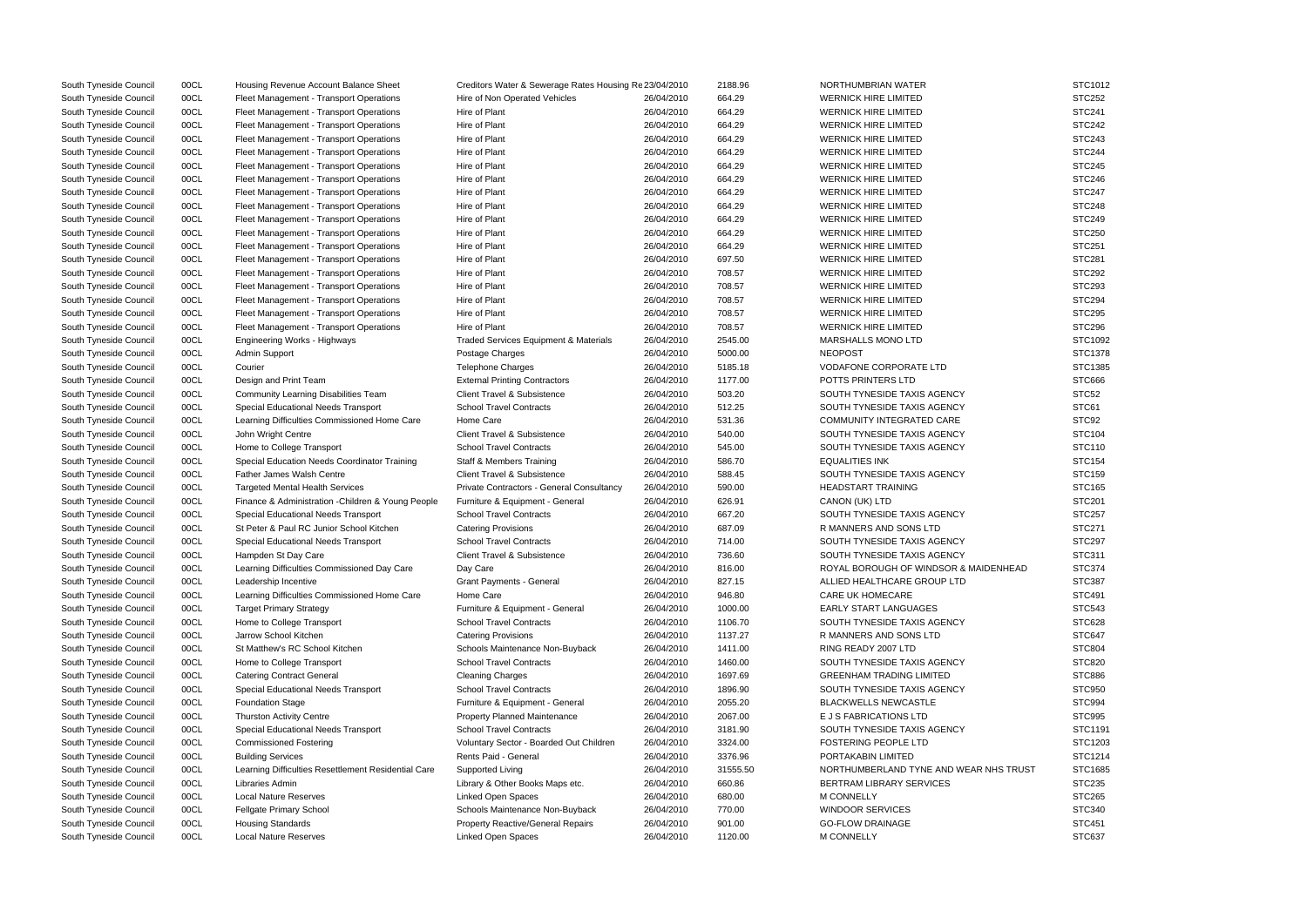| South Tyneside Council | 00CL | <b>Temple Park Centre</b>                           | Furniture & Equipment - General            | 26/04/2010 | 1246.67  | SOUTH TYNESIDE GYM CLUB                       | <b>STC709</b>     |
|------------------------|------|-----------------------------------------------------|--------------------------------------------|------------|----------|-----------------------------------------------|-------------------|
| South Tyneside Council | 00CL | <b>Hedworthfield Children's Centre</b>              | Schools Maintenance Non-Buyback            | 26/04/2010 | 1308.14  | RING READY 2007 LTD                           | <b>STC734</b>     |
| South Tyneside Council | 00CL | St James RC Primary School                          | Schools Maintenance Non-Buyback            | 26/04/2010 | 1837.50  | YOUNG CONSTRUCTION SERVICES LTD               | STC934            |
| South Tyneside Council | 00CL | Front Line Build Major Works                        | <b>Capital Construction Costs</b>          | 26/04/2010 | 2571.19  | RING READY 2007 LTD                           | STC1102           |
| South Tyneside Council | 00CL | <b>Business Forum</b>                               | <b>Grant Payments - General</b>            | 26/04/2010 | 3657.12  | NORTH EAST CHAMBER OF COMMERCE (TRAINING) LTD | STC1239           |
| South Tyneside Council | 00CL | Legionnaires Water Management                       | <b>Capital Enhancement Costs</b>           | 26/04/2010 | 5525.00  | ARENA ENGINEERING GB LTD                      | <b>STC1400</b>    |
| South Tyneside Council | 00CL | Mouth of the Tyne Festival                          | Service Contracts & Supplies               | 26/04/2010 | 9000.00  | <b>EVENT INTERNATIONAL</b>                    | STC1512           |
| South Tyneside Council | 00CL | Mouth of the Tyne Festival                          | Service Contracts & Supplies               | 26/04/2010 | 13000.00 | <b>EVENT INTERNATIONAL</b>                    | STC1582           |
| South Tyneside Council | 00CL | Investment Administration and Management            | Subscriptions                              | 26/04/2010 | 3700.00  | <b>CIPFA</b>                                  | STP4              |
| South Tyneside Council | 00CL | Cemeteries and Crematoria Administration            | Security of Assets/alarms maintenance      | 27/04/2010 | 502.04   | DELTA ONE SECURITY LTD                        | STC50             |
| South Tyneside Council | 00CL | Cemeteries and Crematoria Administration            | Security of Assets/alarms maintenance      | 27/04/2010 | 502.04   | DELTA ONE SECURITY LTD                        | STC <sub>51</sub> |
| South Tyneside Council | 00CL | Cemeteries and Crematoria Administration            | Security of Assets/alarms maintenance      | 27/04/2010 | 502.04   | DELTA ONE SECURITY LTD                        | STC48             |
| South Tyneside Council | 00CL | Cemeteries and Crematoria Administration            | Security of Assets/alarms maintenance      | 27/04/2010 | 502.04   | DELTA ONE SECURITY LTD                        | STC49             |
| South Tyneside Council | 00CL | <b>Street Lighting Administration</b>               | Subscriptions                              | 27/04/2010 | 2161.00  | <b>APSE</b>                                   | STC1006           |
| South Tyneside Council | 00CL | <b>Waste Disposal</b>                               | Waste Disposal Contract - Recycling        | 27/04/2010 | 4699.68  | GROUNDWORK SOUTH TYNESIDE AND NEWCASTLE       | STC1353           |
| South Tyneside Council | 00CL | The Place                                           | Service Contracts & Supplies               | 27/04/2010 | 540.00   | <b>J S MEIKLE</b>                             | STC103            |
| South Tyneside Council | 00CL | Albert Elliott School Kitchen                       | <b>Catering Provisions</b>                 | 27/04/2010 | 602.48   | R MANNERS AND SONS LTD                        | <b>STC187</b>     |
| South Tyneside Council | 00CL | Primary Buy Back                                    | <b>Staff &amp; Members Training</b>        | 27/04/2010 | 1050.00  | DURHAM COUNTY COUNCIL                         | STC577            |
|                        | 00CL |                                                     | Supported Living                           | 27/04/2010 | 1073.76  | <b>MENCAP</b>                                 | <b>STC589</b>     |
| South Tyneside Council | 00CL | Learning Difficulties Resettlement Residential Care | Private Contractors - General Consultancy  | 27/04/2010 | 1350.00  | SECOND SIGHT (SERVICES) UK LTD                | <b>STC754</b>     |
| South Tyneside Council |      | Visually Impaired Service                           |                                            |            |          |                                               |                   |
| South Tyneside Council | 00CL | <b>Visually Impaired Service</b>                    | Furniture & Equipment - General            | 27/04/2010 | 1350.00  | SECOND SIGHT (SERVICES) UK LTD                | <b>STC755</b>     |
| South Tyneside Council | 00CL | Learning Difficulties Resettlement Residential Care | Supported Living                           | 27/04/2010 | 1398.32  | <b>MENCAP</b>                                 | <b>STC790</b>     |
| South Tyneside Council | 00CL | Children with Disability Team                       | <b>Client Travel &amp; Subsistence</b>     | 27/04/2010 | 1490.00  | C D PASSENGER SERVICES                        | <b>STC828</b>     |
| South Tyneside Council | 00CL | Older People Commissioned Home Care                 | Home Support                               | 27/04/2010 | 1904.45  | THOMPSON PARK HOMECARE SERVICES               | <b>STC954</b>     |
| South Tyneside Council | 00CL | Older People Commissioned Home Care                 | Home Care                                  | 27/04/2010 | 2471.72  | KAY CARE SERVICES LTD                         | STC1076           |
| South Tyneside Council | 00CL | <b>Catering Contract General</b>                    | <b>Cleaning Charges</b>                    | 27/04/2010 | 3000.00  | <b>CONTACT CLEANERS</b>                       | STC1157           |
| South Tyneside Council | 00CL | Maintenance of Land                                 | Security of Assets/alarms maintenance      | 27/04/2010 | 4056.41  | <b>BRITISH TELECOM PLC</b>                    | STC1299           |
| South Tyneside Council | 00CL | Children with Disability Team                       | Agency Staff - Non-Teachers                | 27/04/2010 | 40143.88 | <b>COMENSURA LTD</b>                          | STC1714           |
| South Tyneside Council | 00CL | Temple Park Centre Vending                          | Vending Machine Stock                      | 27/04/2010 | 650.75   | GLAXO SMITH KLINE CONSUMER HEALTHCARE         | <b>STC225</b>     |
| South Tyneside Council | 00CL | Libraries Admin                                     | Postage Charges                            | 27/04/2010 | 688.50   | <b>ROYAL MAIL</b>                             | <b>STC273</b>     |
| South Tyneside Council | 00CL | Sea View School                                     | Schools Maintenance Non-Buyback            | 27/04/2010 | 1218.00  | JENSEN CONSTRUCTION LTD                       | STC694            |
| South Tyneside Council | 00CL | <b>Temple Park Centre</b>                           | Furniture & Equipment - General            | 27/04/2010 | 2250.00  | DELTA COMPUTER SERVICES                       | STC1027           |
| South Tyneside Council | 00CL | <b>Economic Regeneration Balance Sheet</b>          | <b>Expenditure for Reallocation</b>        | 27/04/2010 | 4769.64  | <b>BRITISH TELECOM PLC</b>                    | STC1357           |
| South Tyneside Council | 00CL | Libraries Admin                                     | <b>Grant Payments - General</b>            | 27/04/2010 | 6140.00  | NIELSON BOOK SERVICES LTD                     | STC1425           |
| South Tyneside Council | 00CL | South Tyneside Council Balance Sheet General        | <b>Creditors Income Refunded</b>           | 27/04/2010 | 3041.84  | HEBBURN COMPREHENSIVE SCHOOL                  | STC1171           |
| South Tyneside Council | 00CL | Investment Administration and Management            | Travel & Subsistence                       | 27/04/2010 | 816.84   | THE TRAVEL BUREAU                             | STP <sub>2</sub>  |
| South Tyneside Council | 00CL | Market                                              | <b>Telephone Charges</b>                   | 28/04/2010 | 613.78   | <b>BRITISH TELECOM PLC</b>                    | STC193            |
| South Tyneside Council | 00CL | <b>Bridges Structural</b>                           | <b>Infrastructure Repairs</b>              | 28/04/2010 | 650.00   | <b>ST ASTIER LTD</b>                          | <b>STC224</b>     |
| South Tyneside Council | 00CL | Cemeteries and Crematoria Administration            | Miscellaneous Budgets Pending Reallocation | 28/04/2010 | 689.45   | NEWCASTLE PRIMARY CARE TRUST                  | <b>STC274</b>     |
| South Tyneside Council | 00CL | Fleet Management - Transport Operations             | Subscriptions                              | 28/04/2010 | 705.80   | <b>LRQA LIMITED</b>                           | <b>STC288</b>     |
| South Tyneside Council | 00CL | <b>Coroners Service</b>                             | <b>Medical Services</b>                    | 28/04/2010 | 774.40   | S J HAMILTON SPECIALIST REGISTRAR             | <b>STC342</b>     |
| South Tyneside Council | 00CL | Fleet Management - Workshop Operations              | Purchase of Stock Items                    | 28/04/2010 | 846.40   | <b>TYRESERVICES GB LTD</b>                    | <b>STC409</b>     |
| South Tyneside Council | 00CL | Interest Payable                                    | Interest on Finance Leases                 | 28/04/2010 | 944.15   | MERRION LEASING SERVICES LIMITED              | <b>STC490</b>     |
| South Tyneside Council | 00CL | <b>Coroners Service</b>                             | <b>Coroners Services</b>                   | 28/04/2010 | 983.00   | SHEFFIELD TEACHING HOSPITALS NHS TRUST        | STC516            |
| South Tyneside Council | 00CL | Fleet Management - Workshop Operations              | Purchase of Stock Items                    | 28/04/2010 | 985.20   | <b>TYRESERVICES GB LTD</b>                    | <b>STC519</b>     |
| South Tyneside Council | 00CL | <b>Coroners Service</b>                             | <b>Coroners Services</b>                   | 28/04/2010 | 1225.00  | NEWCASTLE UPON TYNE HOSPITALS NHS TRUST       | <b>STC697</b>     |
| South Tyneside Council | 00CL | <b>Coroners Service</b>                             | <b>Specialist Consultancy</b>              | 28/04/2010 | 1400.00  | NEWCASTLE UPON TYNE HOSPITALS NHS TRUST       | <b>STC793</b>     |
| South Tyneside Council | 00CL | <b>Coroners Service</b>                             | <b>Coroners Services</b>                   | 28/04/2010 | 2182.00  | <b>GATESHEAD HEALTH NHS TRUST</b>             | STC1011           |
| South Tyneside Council | 00CL | Interest Payable                                    | Interest on Finance Leases                 | 28/04/2010 | 2234.52  | MERRION LEASING SERVICES LIMITED              | STC1023           |
| South Tyneside Council | 00CL | Fleet Management - Transport Operations             | Hire of Non Operated Vehicles              | 28/04/2010 | 2392.00  | LONDONDERRY GARAGE LTD                        | STC1058           |
| South Tyneside Council | 00CL | Interest Payable                                    | Interest on Finance Leases                 | 28/04/2010 | 2769.57  | <b>MERRION LEASING SERVICES LIMITED</b>       | STC1125           |
| South Tyneside Council | 00CL | <b>Coroners Service</b>                             | <b>Coroners Services</b>                   | 28/04/2010 | 2968.00  | <b>GATESHEAD HEALTH NHS TRUST</b>             | STC1154           |
| South Tyneside Council | 00CL | Engineering Works - Highways                        | Traded Services Equipment & Materials      | 28/04/2010 | 3115.72  | <b>MARSHALLS MONO LTD</b>                     | <b>STC1180</b>    |
| South Tyneside Council | 00CL | Interest Payable                                    | Interest on Finance Leases                 | 28/04/2010 | 7821.24  | <b>MERRION LEASING SERVICES LIMITED</b>       | STC1489           |
| South Tyneside Council | 00CL | <b>Other Bridges</b>                                | <b>Capital Enhancement Costs</b>           | 28/04/2010 | 19592.00 | <b>ST ASTIER LTD</b>                          | STC1644           |
|                        | 00CL | Design and Print Team                               |                                            | 28/04/2010 | 636.40   | <b>FLAME LIMITED</b>                          | <b>STC212</b>     |
| South Tyneside Council | 00CL |                                                     | Servicing/Electric Testing of Equipment    |            |          | <b>MENCAP</b>                                 | STC109            |
| South Tyneside Council |      | Learning Difficulties Resettlement Residential Care | Supported Living                           | 28/04/2010 | 544.00   |                                               |                   |

|                  | <b>STC709</b> |
|------------------|---------------|
|                  | STC734        |
| ⊃                | STC934        |
|                  | STC1102       |
| E (TRAINING) LTD | STC1239       |
|                  | STC1400       |
|                  | STC1512       |
|                  | STC1582       |
|                  | STP4          |
|                  |               |
|                  | STC50         |
|                  | STC51         |
|                  | STC48         |
|                  | STC49         |
|                  | STC1006       |
| NEWCASTLE        | STC1353       |
|                  | STC103        |
|                  | <b>STC187</b> |
|                  | <b>STC577</b> |
|                  | <b>STC589</b> |
|                  | <b>STC754</b> |
|                  | <b>STC755</b> |
|                  | <b>STC790</b> |
|                  | <b>STC828</b> |
| ΞS               | STC954        |
|                  | STC1076       |
|                  | STC1157       |
|                  | STC1299       |
|                  | STC1714       |
| THCARE           | <b>STC225</b> |
|                  | <b>STC273</b> |
|                  | <b>STC694</b> |
|                  |               |
|                  | STC1027       |
|                  | STC1357       |
|                  | STC1425       |
|                  | STC1171       |
|                  | STP2          |
|                  | STC193        |
|                  | STC224        |
|                  | <b>STC274</b> |
|                  | <b>STC288</b> |
|                  | STC342        |
|                  | STC409        |
|                  | STC490        |
| <b>TRUST</b>     | STC516        |
|                  | STC519        |
| IHS TRUST        | STC697        |
| IHS TRUST        | STC793        |
|                  | STC1011       |
|                  | STC1023       |
|                  | STC1058       |
|                  | STC1125       |
|                  | STC1154       |
|                  | STC1180       |
|                  | STC1489       |
|                  | STC1644       |
|                  | STC212        |
|                  | STC109        |
|                  |               |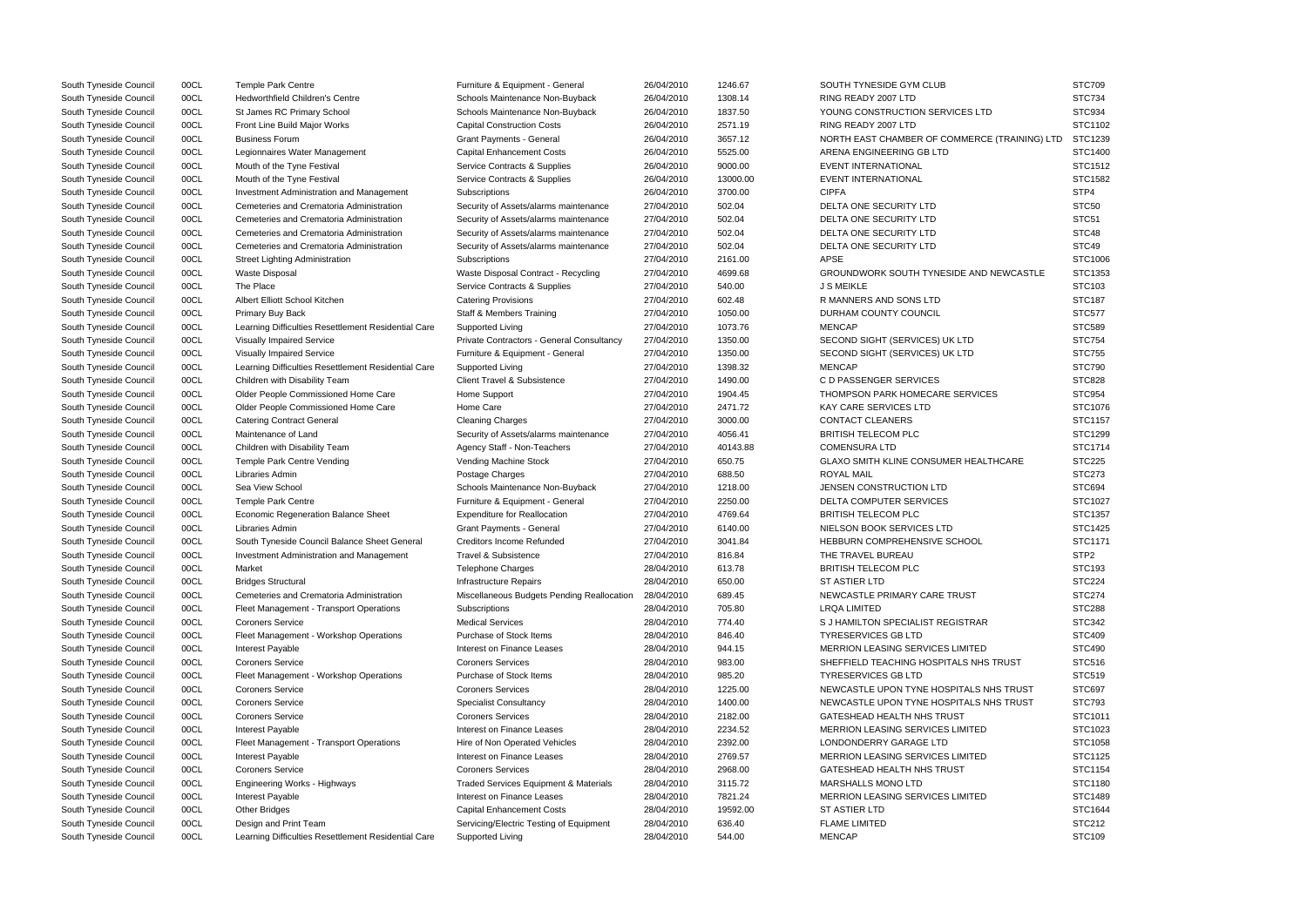| South Tyneside Council | 00CL | Youth Offending Service                             | Letting of Other Premises                     | 28/04/2010               | 585.00  | <b>TEDCOLTD</b>                        | <b>STC153</b>  |
|------------------------|------|-----------------------------------------------------|-----------------------------------------------|--------------------------|---------|----------------------------------------|----------------|
| South Tyneside Council | 00CL | <b>Community Equipment Service</b>                  | Purchase of Stock Items                       | 28/04/2010               | 618.00  | NOTTINGHAM REHAB SUPPLIES              | <b>STC198</b>  |
| South Tyneside Council | 00CL | Whiteleas Way Residential Care Home                 | Security of Assets/alarms maintenance         | 28/04/2010               | 659.61  | ADT FIRE & SECURITY PLC                | <b>STC233</b>  |
| South Tyneside Council | 00CL | Community Learning Disabilities Team                | <b>Client Travel &amp; Subsistence</b>        | 28/04/2010               | 660.00  | <b>C.J. CONTRACT HIRE</b>              | <b>STC234</b>  |
| South Tyneside Council | 00CL | Section 17 Payments                                 | <b>LSC Administration Recharges</b>           | 28/04/2010               | 700.00  | <b>HMCS</b>                            | <b>STC284</b>  |
| South Tyneside Council | 00CL | Learning Difficulties Resettlement Residential Care | Supported Living                              | 28/04/2010               | 761.60  | <b>MENCAP</b>                          | <b>STC332</b>  |
| South Tyneside Council | 00CL | <b>Commissioned Fostering</b>                       | Voluntary Sector - Boarded Out Children       | 28/04/2010               | 820.00  | SWIIS FOSTER CARE LTD                  | <b>STC382</b>  |
| South Tyneside Council | 00CL | Jarrow Cross Kitchen                                | <b>Commercial Refuse Collection Recharges</b> | 28/04/2010               | 831.75  | <b>BIFFA WASTE SERVICES LTD</b>        | <b>STC390</b>  |
| South Tyneside Council | 00CL | <b>Community Equipment Service</b>                  | Purchase of Stock Items                       | 28/04/2010               | 839.70  | LANGHAM                                | STC394         |
| South Tyneside Council | 00CL | Mobile Youth Facility                               | <b>Printing &amp; Stationery Consumables</b>  | 28/04/2010               | 873.22  | <b>RS MOTORHOMES</b>                   | <b>STC430</b>  |
| South Tyneside Council | 00CL | <b>Commissioned Fostering</b>                       | Voluntary Sector - Boarded Out Children       | 28/04/2010               | 901.00  | SWIIS FOSTER CARE LTD                  | <b>STC456</b>  |
| South Tyneside Council | 00CL | <b>Commissioned Fostering</b>                       | Voluntary Sector - Boarded Out Children       | 28/04/2010               | 911.00  | SWIIS FOSTER CARE LTD                  | <b>STC473</b>  |
| South Tyneside Council | 00CL | <b>Commissioned Fostering</b>                       | Voluntary Sector - Boarded Out Children       | 28/04/2010               | 911.00  | SWIIS FOSTER CARE LTD                  | <b>STC474</b>  |
| South Tyneside Council | 00CL | <b>Commissioned Fostering</b>                       | Voluntary Sector - Boarded Out Children       | 28/04/2010               | 911.00  | SWIIS FOSTER CARE LTD                  | <b>STC475</b>  |
| South Tyneside Council | 00CL | Special Education Needs Coordinator Training        | <b>Printing &amp; Stationery Consumables</b>  | 28/04/2010               | 924.62  | MULTICULTURAL TOYS 4U                  | <b>STC482</b>  |
| South Tyneside Council | 00CL | Graduate Leader Fund                                | <b>Staff &amp; Members Training</b>           | 28/04/2010               | 950.00  | UNIVERSITY OF NORTHUMBRIA AT NEWCASTLE | <b>STC499</b>  |
| South Tyneside Council | 00CL | Fostering                                           | Non-Staff Advertising                         | 28/04/2010               | 960.00  | AYMAC CONSULTING                       | <b>STC503</b>  |
| South Tyneside Council | 00CL | Learning Difficulties Resettlement Residential Care | Supported Living                              | 28/04/2010               | 986.04  | SAINT JOHN OF GOD CARE SERVICES        | <b>STC535</b>  |
| South Tyneside Council | 00CL | Corporate Development                               | Private Contractors - General Consultancy     | 28/04/2010               | 1033.12 | GEOFF MOORE CONSULTANCY LTD            | <b>STC566</b>  |
| South Tyneside Council | 00CL | <b>Boldon Nursery Kitchen</b>                       | <b>Commercial Refuse Collection Recharges</b> | 28/04/2010               | 1036.91 | <b>BIFFA WASTE SERVICES LTD</b>        | <b>STC570</b>  |
| South Tyneside Council | 00CL | Learning Difficulties Resettlement Residential Care | Supported Living                              | 28/04/2010               | 1073.76 | <b>MENCAP</b>                          | <b>STC590</b>  |
| South Tyneside Council | 00CL | Learning Difficulties Resettlement Residential Care | Supported Living                              | 28/04/2010               | 1073.76 | <b>MENCAP</b>                          | <b>STC591</b>  |
| South Tyneside Council | 00CL | <b>Community Equipment Service</b>                  | Purchase of Stock Items                       | 28/04/2010               | 1073.95 | OTS LIMITED 5051/185528                | <b>STC592</b>  |
| South Tyneside Council | 00CL | Learning Difficulties Resettlement Residential Care | Supported Living                              | 28/04/2010               | 1088.00 | <b>MENCAP</b>                          | <b>STC598</b>  |
|                        | 00CL |                                                     |                                               |                          | 1091.00 | SWIIS FOSTER CARE LTD                  | STC611         |
| South Tyneside Council | 00CL | <b>Commissioned Fostering</b>                       | Voluntary Sector - Boarded Out Children       | 28/04/2010<br>28/04/2010 | 1091.00 | SWIIS FOSTER CARE LTD                  | STC612         |
| South Tyneside Council |      | <b>Commissioned Fostering</b>                       | Voluntary Sector - Boarded Out Children       |                          |         |                                        |                |
| South Tyneside Council | 00CL | <b>Commissioned Fostering</b>                       | Voluntary Sector - Boarded Out Children       | 28/04/2010               | 1091.00 | SWIIS FOSTER CARE LTD                  | STC613         |
| South Tyneside Council | 00CL | Special Educational Needs Transport                 | <b>School Travel Contracts</b>                | 28/04/2010               | 1100.00 | C.J. CONTRACT HIRE                     | <b>STC622</b>  |
| South Tyneside Council | 00CL | Learning Difficulties Resettlement Residential Care | Supported Living                              | 28/04/2010               | 1197.84 | <b>MENCAP</b>                          | <b>STC682</b>  |
| South Tyneside Council | 00CL | Learning Difficulties Resettlement Residential Care | Supported Living                              | 28/04/2010               | 1197.84 | <b>MENCAP</b>                          | <b>STC683</b>  |
| South Tyneside Council | 00CL | Learning Difficulties Resettlement Residential Care | Supported Living                              | 28/04/2010               | 1197.84 | <b>MENCAP</b>                          | STC684         |
| South Tyneside Council | 00CL | Learning Difficulties Resettlement Residential Care | Supported Living                              | 28/04/2010               | 1197.84 | <b>MENCAP</b>                          | <b>STC685</b>  |
| South Tyneside Council | 00CL | <b>Commissioned Fostering</b>                       | Voluntary Sector - Boarded Out Children       | 28/04/2010               | 1230.00 | SWIIS FOSTER CARE LTD                  | <b>STC699</b>  |
| South Tyneside Council | 00CL | Learning Difficulties Resettlement Residential Care | Supported Living                              | 28/04/2010               | 1297.66 | <b>MENCAP</b>                          | <b>STC730</b>  |
| South Tyneside Council | 00CL | Learning Difficulties Resettlement Residential Care | Supported Living                              | 28/04/2010               | 1398.32 | <b>MENCAP</b>                          | <b>STC791</b>  |
| South Tyneside Council | 00CL | Learning Difficulties Resettlement Residential Care | Supported Living                              | 28/04/2010               | 1398.32 | <b>MENCAP</b>                          | <b>STC792</b>  |
| South Tyneside Council | 00CL | St Matthew's RC School Kitchen                      | <b>Commercial Refuse Collection Recharges</b> | 28/04/2010               | 1407.80 | BIFFA WASTE SERVICES LTD               | <b>STC799</b>  |
| South Tyneside Council | 00CL | Special Educational Needs Transport                 | <b>School Travel Contracts</b>                | 28/04/2010               | 1408.00 | C.J. CONTRACT HIRE                     | <b>STC800</b>  |
| South Tyneside Council | 00CL | <b>Children's Standards Unit</b>                    | Postage Charges                               | 28/04/2010               | 1500.00 | <b>NEOPOST</b>                         | <b>STC834</b>  |
| South Tyneside Council | 00CL | St Aloysius RC Infants Kitchen                      | <b>Catering Provisions</b>                    | 28/04/2010               | 1510.36 | DANISH BACON CO PLC                    | <b>STC840</b>  |
| South Tyneside Council | 00CL | Special Educational Needs Transport                 | <b>School Travel Contracts</b>                | 28/04/2010               | 1705.00 | C.J. CONTRACT HIRE                     | <b>STC888</b>  |
| South Tyneside Council | 00CL | Corporate Development                               | Private Contractors - General Consultancy     | 28/04/2010               | 1740.00 | J E COTTON                             | <b>STC899</b>  |
| South Tyneside Council | 00CL | Harton Junior Kitchen                               | <b>Catering Provisions</b>                    | 28/04/2010               | 1846.71 | DANISH BACON CO PLC                    | <b>STC935</b>  |
| South Tyneside Council | 00CL | Section 17 Payments                                 | <b>LSC Administration Recharges</b>           | 28/04/2010               | 1900.00 | <b>HMCS</b>                            | <b>STC952</b>  |
| South Tyneside Council | 00CL | Learning Difficulties Commissioned Day Care         | Supported Living                              | 28/04/2010               | 1918.96 | <b>MENCAP</b>                          | STC960         |
| South Tyneside Council | 00CL | Marsden School Kitchen                              | <b>Catering Provisions</b>                    | 28/04/2010               | 1965.73 | HOPWELLS LTD.                          | STC965         |
| South Tyneside Council | 00CL | Harton Comprehensive School Kitchen                 | <b>Commercial Refuse Collection Recharges</b> | 28/04/2010               | 2189.80 | <b>BIFFA WASTE SERVICES LTD</b>        | STC1013        |
| South Tyneside Council | 00CL | Learning Difficulties Resettlement Residential Care | Supported Living                              | 28/04/2010               | 2339.26 | COMMUNITY INTEGRATED CARE              | STC1043        |
| South Tyneside Council | 00CL | Special Educational Needs Transport                 | <b>School Travel Contracts</b>                | 28/04/2010               | 2488.20 | C.J. CONTRACT HIRE                     | STC1079        |
| South Tyneside Council | 00CL | Out of Area Placements                              | Voluntary Sector - Boarded Out Children       | 28/04/2010               | 2580.00 | NEW HORIZONS CHILDCARE LIMITED         | STC1104        |
| South Tyneside Council | 00CL | Special Educational Needs Transport                 | <b>School Travel Contracts</b>                | 28/04/2010               | 2585.00 | C.J. CONTRACT HIRE                     | STC1105        |
| South Tyneside Council | 00CL | <b>Commissioned Fostering</b>                       | Voluntary Sector - Boarded Out Children       | 28/04/2010               | 3364.20 | FOSTER CARE SOLUTIONS LTD              | STC1208        |
| South Tyneside Council | 00CL | <b>Commissioned Fostering</b>                       | Voluntary Sector - Boarded Out Children       | 28/04/2010               | 3364.20 | FOSTER CARE SOLUTIONS LTD              | STC1209        |
| South Tyneside Council | 00CL | <b>Commissioned Fostering</b>                       | Voluntary Sector - Boarded Out Children       | 28/04/2010               | 3364.20 | FOSTER CARE SOLUTIONS LTD              | STC1210        |
| South Tyneside Council | 00CL | <b>Commissioned Fostering</b>                       | Voluntary Sector - Boarded Out Children       | 28/04/2010               | 3476.34 | FOSTER CARE SOLUTIONS LTD              | STC1222        |
| South Tyneside Council | 00CL | <b>Commissioned Fostering</b>                       | Voluntary Sector - Boarded Out Children       | 28/04/2010               | 3669.47 | FOSTER CARE SOLUTIONS LTD              | <b>STC1240</b> |
| South Tyneside Council | 00CL | <b>Commissioned Fostering</b>                       | Voluntary Sector - Boarded Out Children       | 28/04/2010               | 3738.00 | FOSTER CARE SOLUTIONS LTD              | STC1253        |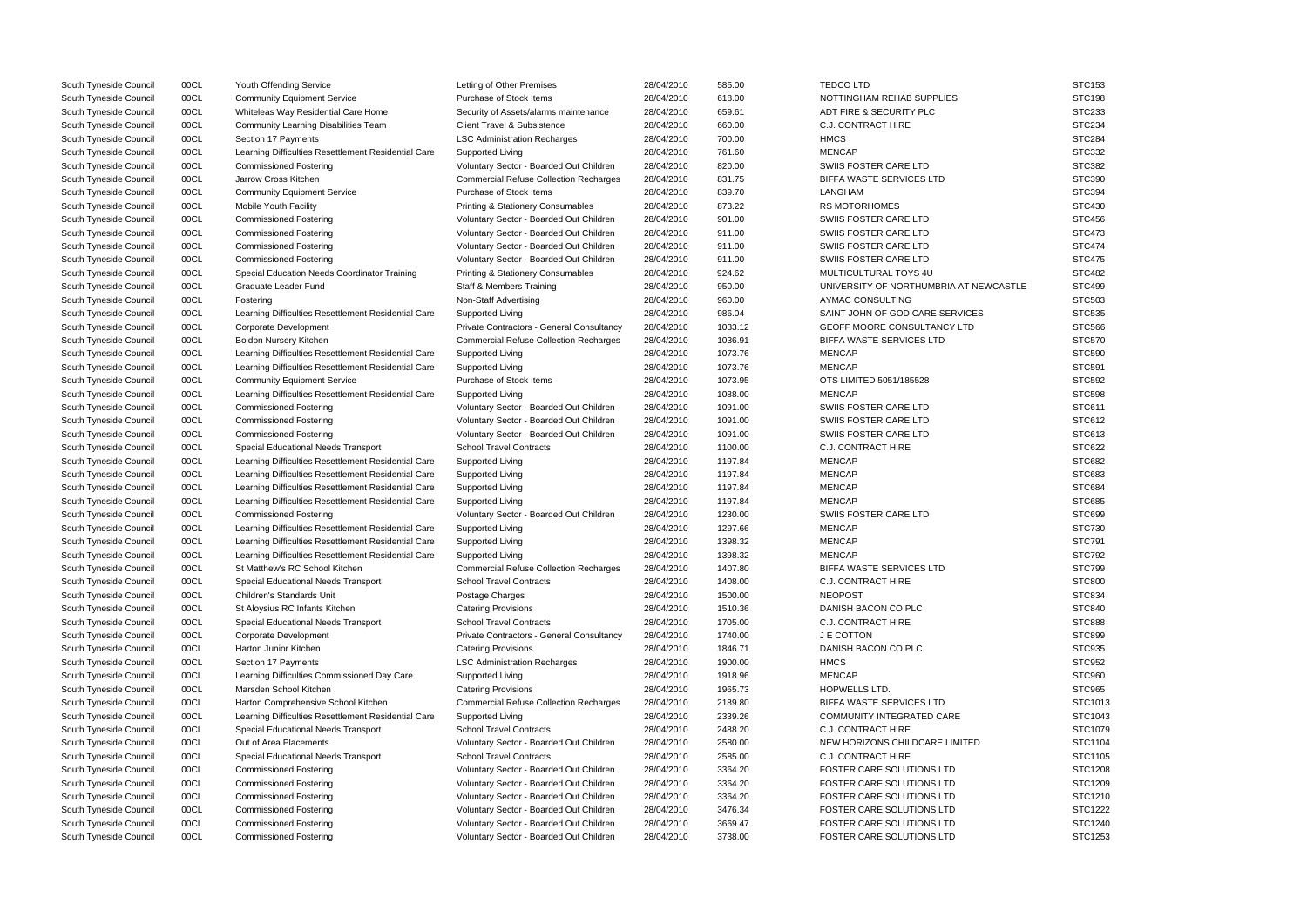| South Tyneside Council | 00CL | <b>Commissioned Fostering</b>                       | Voluntary Sector - Boarded Out Children      | 28/04/2010 | 3738.00     | <b>FOSTER CARE SOLUTIONS LTD</b>               | STC1254           |
|------------------------|------|-----------------------------------------------------|----------------------------------------------|------------|-------------|------------------------------------------------|-------------------|
| South Tyneside Council | 00CL | <b>Commissioned Fostering</b>                       | Voluntary Sector - Boarded Out Children      | 28/04/2010 | 3738.00     | FOSTER CARE SOLUTIONS LTD                      | STC1255           |
| South Tyneside Council | 00CL | <b>Commissioned Fostering</b>                       | Voluntary Sector - Boarded Out Children      | 28/04/2010 | 3777.35     | TEAM FOSTERING NORTH EAST                      | STC1263           |
| South Tyneside Council | 00CL | <b>Commissioned Fostering</b>                       | Voluntary Sector - Boarded Out Children      | 28/04/2010 | 3862.60     | <b>FOSTER CARE SOLUTIONS LTD</b>               | STC1281           |
| South Tyneside Council | 00CL | <b>Commissioned Fostering</b>                       | Voluntary Sector - Boarded Out Children      | 28/04/2010 | 3862.60     | <b>FOSTER CARE SOLUTIONS LTD</b>               | STC1282           |
| South Tyneside Council | 00CL | Out of Area Placements                              | Independent School Fees                      | 28/04/2010 | 4350.00     | <b>TALBOT HOUSE SCHOOL</b>                     | STC1321           |
| South Tyneside Council | 00CL | <b>Westoe Crown Kitchen</b>                         | <b>Catering Provisions</b>                   | 28/04/2010 | 4535.73     | DANISH BACON CO PLC                            | STC1339           |
| South Tyneside Council | 00CL | <b>Disabled Facilities Grant</b>                    | <b>Capital Grants to Third Parties</b>       | 28/04/2010 | 4544.64     | <b>FLOWES</b>                                  | STC1340           |
| South Tyneside Council | 00CL | <b>Employment Service</b>                           | Service Contracts & Supplies                 | 28/04/2010 | 6208.00     | <b>GROUNDWORK SOUTH TYNESIDE AND NEWCASTLE</b> | STC1427           |
| South Tyneside Council | 00CL | Learning Difficulties Resettlement Residential Care | Supported Living                             | 28/04/2010 | 7179.62     | <b>COMMUNITY INTEGRATED CARE</b>               | STC1472           |
| South Tyneside Council | 00CL | Learning Difficulties Resettlement Residential Care | Supported Living                             | 28/04/2010 | 7549.81     | COMMUNITY INTEGRATED CARE                      | STC1481           |
| South Tyneside Council | 00CL | <b>Community Equipment Service</b>                  | Purchase of Stock Items                      | 28/04/2010 | 7740.00     | <b>MOUNTWAY LTD</b>                            | STC1486           |
| South Tyneside Council | 00CL | Adoption                                            | Foster Carers Other Fees & Expenses          | 28/04/2010 | 8758.66     | DERBYSHIRE COUNTY COUNCIL                      | STC1503           |
| South Tyneside Council | 00CL | Learning Difficulties Resettlement Residential Care | Supported Living                             | 28/04/2010 | 8839.50     | COMMUNITY INTEGRATED CARE                      | STC1509           |
| South Tyneside Council | 00CL | <b>Inspiring Communities</b>                        | Furniture & Equipment - General              | 28/04/2010 | 15750.00    | INFORMATION & DATA NETWORK SUPPLIES LTD        | STC1615           |
| South Tyneside Council | 00CL | Youth Capital Plus Hebburn/Clegwell                 | <b>Capital Enhancement Costs</b>             | 28/04/2010 | 42441.15    | <b>G &amp; B CIVIL ENGINEERING LTD</b>         | STC1721           |
| South Tyneside Council | 00CL | <b>Accommodation Moves</b>                          | <b>Capital Sundry Costs</b>                  | 28/04/2010 | 651.00      | HALL & PARTNERS (SPECIAL PROJECTS) LTD         | <b>STC226</b>     |
| South Tyneside Council |      | <b>Accommodation Moves</b>                          | <b>Capital Sundry Costs</b>                  | 28/04/2010 | 655.00      | <b>TEACRATE PLC</b>                            | <b>STC229</b>     |
|                        | 00CL |                                                     |                                              |            |             | <b>TOURISM SOUTH EAST</b>                      | <b>STC279</b>     |
| South Tyneside Council | 00CL | Future Jobs Fund - Culture & Neighbourhood          | Service Contracts & Supplies                 | 28/04/2010 | 695.00      |                                                |                   |
| South Tyneside Council | 00CL | East Boldon Junior/Infants School                   | Schools Maintenance Non-Buyback              | 28/04/2010 | 795.00      | <b>JENSEN CONSTRUCTION LTD</b>                 | <b>STC351</b>     |
| South Tyneside Council | 00CL | West Park Jarrow Playbuilder                        | <b>Capital Enhancement Costs</b>             | 28/04/2010 | 1000.00     | <b>RECORD RSS LTD</b>                          | <b>STC560</b>     |
| South Tyneside Council | 00CL | <b>Boldon Cemetery</b>                              | Supported Living                             | 28/04/2010 | 1073.76     | <b>MENCAP</b>                                  | <b>STC588</b>     |
| South Tyneside Council | 00CL | Design Team                                         | Furniture & Equipment - General              | 28/04/2010 | 1166.46     | CANON (UK) LTD                                 | <b>STC659</b>     |
| South Tyneside Council | 00CL | Area Planning                                       | <b>Legal Advisors</b>                        | 28/04/2010 | 1185.00     | DICKINSON DEES LAW FIRM                        | STC678            |
| South Tyneside Council | 00CL | <b>Boldon Cemetery</b>                              | Supported Living                             | 28/04/2010 | 1197.84     | <b>MENCAP</b>                                  | <b>STC681</b>     |
| South Tyneside Council | 00CL | Foreshore Sea Change Project                        | Capital Advisors & Consultants Fees          | 28/04/2010 | 1324.46     | HALL & PARTNERS (SPECIAL PROJECTS) LTD         | <b>STC742</b>     |
| South Tyneside Council | 00CL | <b>Building Surveying</b>                           | Service Contracts & Supplies                 | 28/04/2010 | 3360.00     | <b>CITY OF SUNDERLAND</b>                      | STC1207           |
| South Tyneside Council | 00CL | Foreshore Sea Change Project                        | Capital Advisors & Consultants Fees          | 28/04/2010 | 8987.39     | HALL & PARTNERS (SPECIAL PROJECTS) LTD         | STC1511           |
| South Tyneside Council | 00CL | West Park Jarrow Playbuilder                        | <b>Capital Enhancement Costs</b>             | 28/04/2010 | 58000.00    | <b>RECORD RSS LTD</b>                          | STC1742           |
| South Tyneside Council | 00CL | <b>Grants to Museums</b>                            | Grant Payments - Bedesworld                  | 28/04/2010 | 143360.00   | <b>BEDES WORLD</b>                             | STC1769           |
| South Tyneside Council | 00CL | <b>Sheltered Accommodation General</b>              | Servicing/Electric Testing of Equipment      | 28/04/2010 | 1198.70     | <b>WINDOOR SERVICES</b>                        | <b>STC686</b>     |
| South Tyneside Council | 00CL | Jarrow/Hebburn Concierge                            | <b>Property Reactive/General Repairs</b>     | 28/04/2010 | 2394.00     | GOLDSHIELD ELECTRONIC SECURITY                 | STC1059           |
| South Tyneside Council | 00CL | <b>Coroners Service</b>                             | Rents Paid - General                         | 29/04/2010 | 540.00      | GATESHEAD MBC                                  | STC101            |
| South Tyneside Council | 00CL | <b>Streetscape Training</b>                         | Staff & Members Training                     | 29/04/2010 | 747.00      | <b>APSE</b>                                    | STC319            |
| South Tyneside Council | 00CL | Fleet Management - Transport Operations             | Service Contracts & Supplies                 | 29/04/2010 | 11702.28    | <b>TRAFFICMASTER PLC</b>                       | STC1561           |
| South Tyneside Council | 00CL | Replacement Vehicles and Plant Hire                 | <b>Capital Equipment Purchases</b>           | 29/04/2010 | 67040.50    | <b>CHATFIELDS-TYNE TEES</b>                    | STC1751           |
| South Tyneside Council | 00CL | Physical Disability & Sensory Service               | Postage Charges                              | 29/04/2010 | 517.00      | NEOPOST FINANCE LIMITED                        | STC70             |
| South Tyneside Council | 00CL | <b>Wider Family Learning</b>                        | <b>Grant Payments - Term Funded Accruals</b> | 29/04/2010 | 684.00      | GROUNDWORK SOUTH TYNESIDE AND NEWCASTLE        | <b>STC268</b>     |
| South Tyneside Council | 00CL | <b>Disability Team</b>                              | Furniture & Equipment - General              | 29/04/2010 | 745.00      | ONCALL MEDICAL SUPPLIES                        | STC314            |
| South Tyneside Council | 00CL | Skills for Jobs                                     | Grant Payments - Term Funded Accruals        | 29/04/2010 | 928.00      | GROUNDWORK SOUTH TYNESIDE AND NEWCASTLE        | <b>STC485</b>     |
| South Tyneside Council | 00CL | <b>Older People Commissioned Residential Care</b>   | Residential Care Respite In Borough          | 29/04/2010 | 1076.47     | BEDEWELL GRANGE RES. CARE CENTRE               | <b>STC594</b>     |
| South Tyneside Council | 00CL | Older People Commissioned Residential Care          | Residential Care Respite In Borough          | 29/04/2010 | 1179.60     | HEBBURN COURT NURSING HOME                     | <b>STC671</b>     |
| South Tyneside Council | 00CL | Older People Commissioned Residential Care          | Residential Care Respite In Borough          | 29/04/2010 | 1219.60     | SEAHAVEN REST HOME                             | <b>STC695</b>     |
| South Tyneside Council | 00CL | Older People Commissioned Residential Care          | Residential Care Respite In Borough          | 29/04/2010 | 1323.60     | NEEDHAM COURT CARE HOME                        | <b>STC741</b>     |
| South Tyneside Council | 00CL | Further Education 16-18 Apprenticeships             | Grant Payments - Term Funded Accruals        | 29/04/2010 | 1709.13     | LIFESKILLS CENTRAL LTD                         | <b>STC890</b>     |
| South Tyneside Council | 00CL | Older People Commissioned Residential Care          | Residential Care Respite Out Borough         | 29/04/2010 | 1720.00     | <b>BIRCHDALE CARE HOME</b>                     | <b>STC894</b>     |
| South Tyneside Council | 00CL | Mental Health Commissioned Residential Care         | Residential Care Respite In Borough          | 29/04/2010 | 1752.32     | <b>ENTERPRISE 5 HOUSING ASSOCIATION</b>        | <b>STC905</b>     |
| South Tyneside Council | 00CL | Older People Commissioned Nursing Care              | Nursing Care Respite In Borough              | 29/04/2010 | 2137.20     | <b>HAMPSHIRE COURT</b>                         | STC1002           |
| South Tyneside Council | 00CL | Family Literacy & Numeracy                          | Grant Payments - Term Funded Accruals        | 29/04/2010 | 2568.00     | GROUNDWORK SOUTH TYNESIDE AND NEWCASTLE        | STC1100           |
| South Tyneside Council | 00CL | Older People Commissioned Nursing Care              | Nursing Care Respite In Borough              | 29/04/2010 | 2585.05     | ASHBOURNE PLC                                  | STC1106           |
| South Tyneside Council | 00CL | Drug/Alcohol Residential Homes                      | Residential Care Respite Out Borough         | 29/04/2010 | 2866.40     | PHOENIX HOUSE                                  | STC1139           |
| South Tyneside Council | 00CL | Wider Family Learning                               | Grant Payments - Term Funded Accruals        | 29/04/2010 | 3159.00     | GROUNDWORK SOUTH TYNESIDE AND NEWCASTLE        | STC1188           |
| South Tyneside Council | 00CL | <b>Westoe Crown General</b>                         | <b>Gas Charges</b>                           | 29/04/2010 | 3685.23     | SCOTTISH POWER PLC                             | STC1244           |
| South Tyneside Council | 00CL | Drug/Alcohol Residential Homes                      | Residential Care Respite Out Borough         | 29/04/2010 | 4184.56     | ATLAS HEALTHCARE LTD                           | STC1310           |
| South Tyneside Council | 00CL | Transforming our Primary Schools                    | <b>Technical Services</b>                    | 29/04/2010 | 4849.70     | ELLIOTT GROUP LIMITED                          | STC1361           |
| South Tyneside Council | 00CL | Harton Staithes - Riverside Regeneration            | Capital Advisors & Consultants Fees          | 29/04/2010 | $-32969.73$ | <b>EVERSHEDS</b>                               | STC <sub>1</sub>  |
| South Tyneside Council | 00CL | Regeneration and Transformation Fund                | Capital Advisors & Consultants Fees          | 29/04/2010 | $-2112.80$  | DICKINSON DEES LAW FIRM                        | STC <sub>11</sub> |
|                        |      |                                                     |                                              |            |             |                                                |                   |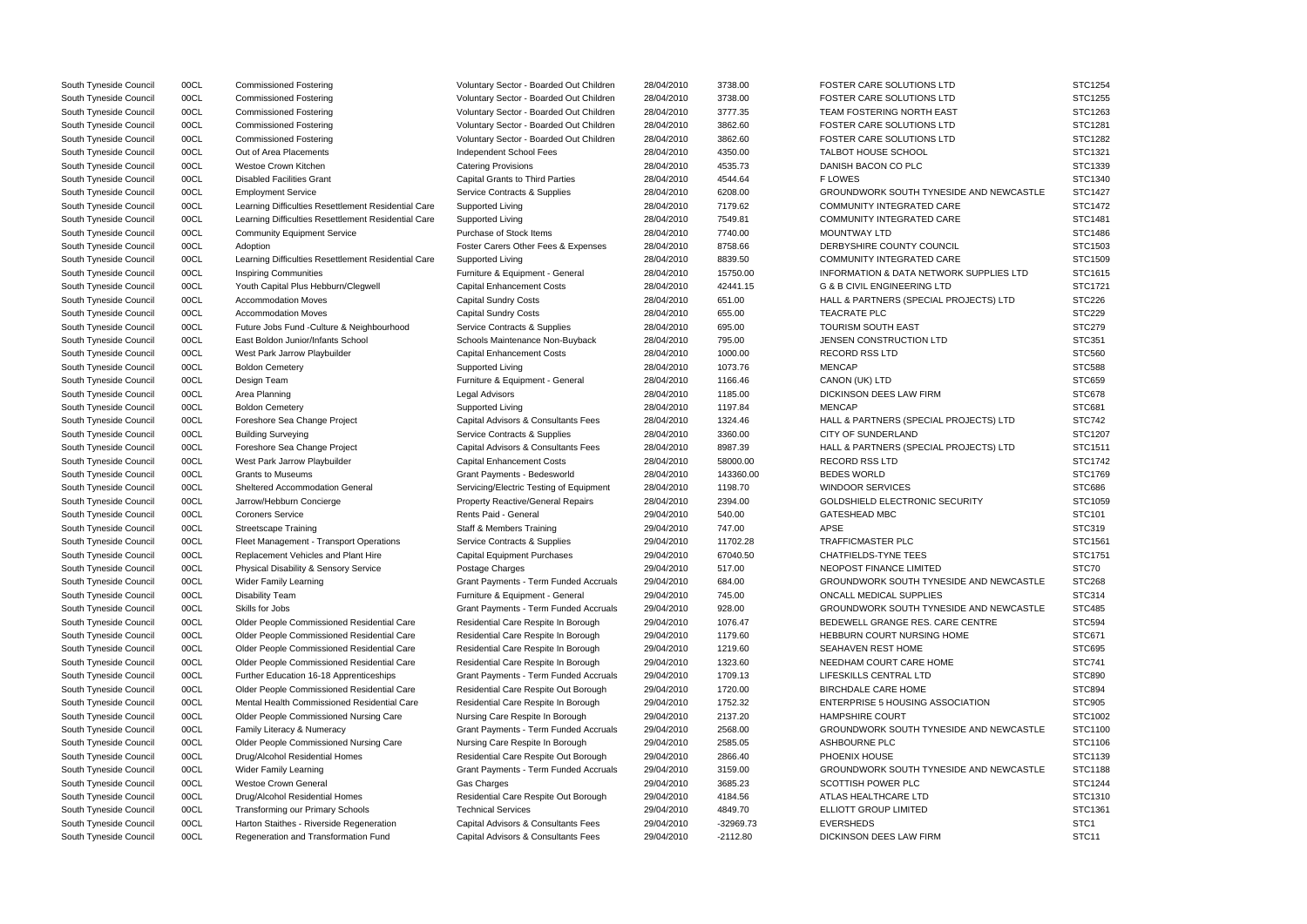| South Tyneside Council | 00CL         | <b>Accommodation Moves</b>                                         | <b>Capital Enhancement Costs</b>                       | 29/04/2010 | 525.00    | <b>MILBURN SERVICES LTD</b>                   | STC81                    |
|------------------------|--------------|--------------------------------------------------------------------|--------------------------------------------------------|------------|-----------|-----------------------------------------------|--------------------------|
| South Tyneside Council | 00CL         |                                                                    | Capital Advisors & Consultants Fees                    | 29/04/2010 | 640.00    | SEMCO (NORTH EAST) LTD                        | <b>STC217</b>            |
|                        | 00CL         | <b>Display Energy Certificates</b>                                 | Service Contracts & Supplies                           | 29/04/2010 | 1985.19   | NORTHUMBRIA POLICE AUTHORITY                  | STC970                   |
| South Tyneside Council | 00CL         | <b>Trading Standards</b><br><b>Administration Leisure Services</b> |                                                        | 29/04/2010 | 2000.00   | NEOPOST LTD                                   | STC974                   |
| South Tyneside Council | 00CL         | Regeneration and Transformation Fund                               | Postage Charges<br>Capital Advisors & Consultants Fees | 29/04/2010 | 4585.30   | <b>DICKINSON DEES LAW FIRM</b>                | STC1342                  |
| South Tyneside Council | 00CL         |                                                                    | Capital Advisors & Consultants Fees                    | 29/04/2010 | 6427.00   | DICKINSON DEES LAW FIRM                       | STC1438                  |
| South Tyneside Council | 00CL         | Regeneration and Transformation Fund                               |                                                        |            |           |                                               | STC1690                  |
| South Tyneside Council |              | Harton Staithes - Riverside Regeneration                           | Capital Advisors & Consultants Fees                    | 29/04/2010 | 32969.73  | <b>EVERSHEDS</b>                              |                          |
| South Tyneside Council | 00CL<br>00CL | Harton Staithes - Riverside Regeneration                           | Capital Advisors & Consultants Fees                    | 29/04/2010 | 32969.73  | <b>EVERSHEDS</b><br>NPOWER NORTHERN LTD       | STC1691<br><b>STC100</b> |
| South Tyneside Council |              | Borough Wide Repairs to Shops                                      | <b>Electricity Charges</b>                             | 29/04/2010 | 537.72    |                                               |                          |
| South Tyneside Council | 00CL         | Borough Wide Repairs to Shops                                      | <b>Property Reactive/General Repairs</b>               | 29/04/2010 | 980.00    | <b>MILBURN SERVICES LTD</b>                   | <b>STC515</b>            |
| South Tyneside Council | 00CL         | Fleet Management - Transport Operations                            | Service Contracts & Supplies                           | 30/04/2010 | $-847.20$ | <b>TRAFFICMASTER PLC</b>                      | STC <sub>24</sub>        |
| South Tyneside Council | 00CL         | <b>Brew Trading Waste Recycling</b>                                | Service Contracts & Supplies                           | 30/04/2010 | 600.00    | <b>CKA SIGNS &amp; GRAPHICS</b>               | <b>STC175</b>            |
| South Tyneside Council | 00CL         | Fleet Management - Transport Operations                            | Hire of Non Operated Vehicles                          | 30/04/2010 | 730.71    | SHB HIRE LTD                                  | <b>STC308</b>            |
| South Tyneside Council | 00CL         | <b>BT Unitary Charge Recharges</b>                                 | <b>BTST Limited Unitary Charge</b>                     | 30/04/2010 | 816.65    | <b>BT GLOBAL SERVICES</b>                     | <b>STC375</b>            |
| South Tyneside Council | 00CL         | 20 MPH Zones                                                       | Capital Advisors & Consultants Fees                    | 30/04/2010 | 960.00    | C SPENCER LIMITED                             | <b>STC504</b>            |
| South Tyneside Council | 00CL         | Lizard Lane Traffic Management                                     | Capital Advisors & Consultants Fees                    | 30/04/2010 | 960.00    | C SPENCER LIMITED                             | <b>STC505</b>            |
| South Tyneside Council | 00CL         | Access for all schemes under £10k                                  | Capital Advisors & Consultants Fees                    | 30/04/2010 | 970.00    | C SPENCER LIMITED                             | <b>STC511</b>            |
| South Tyneside Council | 00CL         | Lizard Lane Traffic Management                                     | Capital Advisors & Consultants Fees                    | 30/04/2010 | 984.00    | C SPENCER LIMITED                             | <b>STC517</b>            |
| South Tyneside Council | 00CL         | Fleet Management - Transport Operations                            | Hire of Non Operated Vehicles                          | 30/04/2010 | 1000.00   | PHOENIX VEHICLE HIRE T/A WCR VEHICLE HIRE LTD | <b>STC555</b>            |
| South Tyneside Council | 00CL         | Fleet Management - Transport Operations                            | Hire of Non Operated Vehicles                          | 30/04/2010 | 1000.00   | PHOENIX VEHICLE HIRE T/A WCR VEHICLE HIRE LTD | <b>STC556</b>            |
| South Tyneside Council | 00CL         | Waste Compound                                                     | <b>Central Print Unit Recharges</b>                    | 30/04/2010 | 1097.00   | PLASTIC & METAL PROFILES LTD                  | STC620                   |
| South Tyneside Council | 00CL         | <b>External Audit Costs</b>                                        | <b>External Audit Charges</b>                          | 30/04/2010 | 1133.00   | <b>AUDIT COMMISSION</b>                       | <b>STC645</b>            |
| South Tyneside Council | 00CL         | Fleet Management - Workshop Operations                             | Purchase of Stock Items                                | 30/04/2010 | 1197.10   | <b>TYRESERVICES GB LTD</b>                    | <b>STC680</b>            |
| South Tyneside Council | 00CL         | Fleet Management - Transport Operations                            | Hire of Non Operated Vehicles                          | 30/04/2010 | 1643.00   | SHB HIRE LTD                                  | <b>STC876</b>            |
| South Tyneside Council | 00CL         | Fleet Management - Transport Operations                            | Hire of Non Operated Vehicles                          | 30/04/2010 | 1800.00   | RIVERSIDE TRUCK RENTAL LIMITED                | STC919                   |
| South Tyneside Council | 00CL         | Fleet Management - Transport Operations                            | Hire of Non Operated Vehicles                          | 30/04/2010 | 1865.00   | DAWSON RENTALS SWEEPERS                       | STC941                   |
| South Tyneside Council | 00CL         | Fleet Management - Transport Operations                            | Hire of Non Operated Vehicles                          | 30/04/2010 | 1865.00   | DAWSON RENTALS SWEEPERS                       | STC942                   |
| South Tyneside Council | 00CL         | Fleet Management - Transport Operations                            | Hire of Non Operated Vehicles                          | 30/04/2010 | 1865.00   | DAWSON RENTALS SWEEPERS                       | STC943                   |
| South Tyneside Council | 00CL         | Fleet Management - Transport Operations                            | Hire of Non Operated Vehicles                          | 30/04/2010 | 1865.00   | DAWSON RENTALS SWEEPERS                       | STC944                   |
| South Tyneside Council | 00CL         | Fleet Management - Transport Operations                            | Hire of Non Operated Vehicles                          | 30/04/2010 | 1865.00   | DAWSON RENTALS SWEEPERS                       | STC945                   |
| South Tyneside Council | 00CL         | South Shields Crematorium                                          | Property Reactive/General Repairs                      | 30/04/2010 | 2003.00   | FACULTATIEVE TECHNOLOGIES LTD                 | STC983                   |
| South Tyneside Council | 00CL         | <b>Festive Lighting</b>                                            | Private Contractors - General Consultancy              | 30/04/2010 | 2159.00   | <b>TRACK PHOTOGRAPHICS LTD</b>                | STC1005                  |
| South Tyneside Council | 00CL         | <b>Waste Disposal</b>                                              | Waste Disposal Contract - General Waste                | 30/04/2010 | 2780.88   | <b>ALEX SMILES LTD</b>                        | STC1127                  |
| South Tyneside Council | 00CL         | <b>Waste Disposal</b>                                              | Waste Disposal Contract - General Waste                | 30/04/2010 | 2902.93   | ALEX SMILES LTD                               | STC1146                  |
| South Tyneside Council | 00CL         | Fleet Management - Transport Operations                            | Hire of Non Operated Vehicles                          | 30/04/2010 | 3680.00   | LONDONDERRY GARAGE LTD                        | STC1243                  |
| South Tyneside Council | 00CL         | <b>Energy Recharges</b>                                            | Gas Charges                                            | 30/04/2010 | 5727.05   | <b>BRITISH GAS</b>                            | STC1405                  |
| South Tyneside Council | 00CL         | Management                                                         | Subscriptions                                          | 30/04/2010 | 6050.00   | <b>CIPFA BUSINESS LTD</b>                     | STC1422                  |
| South Tyneside Council | 00CL         | Energy Recharges                                                   | <b>Electricity Charges</b>                             | 30/04/2010 | 6370.03   | <b>BRITISH GAS</b>                            | STC1435                  |
| South Tyneside Council | 00CL         | <b>Energy Recharges</b>                                            | <b>Electricity Charges</b>                             | 30/04/2010 | 6843.34   | <b>BRITISH GAS</b>                            | STC1458                  |
| South Tyneside Council | 00CL         | <b>Coroners Service</b>                                            | <b>Coroners Services</b>                               | 30/04/2010 | 7455.72   | SOUTH TYNESIDE NHS FOUNDATION TRUST           | <b>STC1478</b>           |
| South Tyneside Council | 00CL         | <b>Energy Recharges</b>                                            | <b>Electricity Charges</b>                             | 30/04/2010 | 7514.68   | <b>BRITISH GAS</b>                            | STC1480                  |
| South Tyneside Council | 00CL         | Energy Recharges                                                   | <b>Electricity Charges</b>                             | 30/04/2010 | 7717.47   | <b>BRITISH GAS</b>                            | STC1485                  |
| South Tyneside Council | 00CL         | <b>Customer Service Centre South Shields</b>                       | <b>Capital Construction Costs</b>                      | 30/04/2010 | 11988.73  | <b>GENTOO GROUP LIMITED</b>                   | STC1565                  |
| South Tyneside Council | 00CL         | Energy Recharges                                                   | Gas Charges                                            | 30/04/2010 | 13580.81  | <b>BRITISH GAS</b>                            | STC1590                  |
| South Tyneside Council | 00CL         | Energy Recharges                                                   | <b>Electricity Charges</b>                             | 30/04/2010 | 15947.78  | <b>BRITISH GAS</b>                            | STC1619                  |
| South Tyneside Council | 00CL         | <b>Energy Recharges</b>                                            | Gas Charges                                            | 30/04/2010 | 18143.72  | <b>BRITISH GAS</b>                            | STC1636                  |
| South Tyneside Council | 00CL         | Energy Recharges                                                   | Gas Charges                                            | 30/04/2010 | 21279.56  | <b>BRITISH GAS</b>                            | STC1661                  |
| South Tyneside Council | 00CL         | Fleet Management - Transport Operations                            | <b>Vehicle Running Costs</b>                           | 30/04/2010 | 23779.20  | PETROPLUS REFINING TEESSIDE LIMITED           | STC1667                  |
| South Tyneside Council | 00CL         | Energy Recharges                                                   | <b>Electricity Charges</b>                             | 30/04/2010 | 33548.22  | <b>BRITISH GAS</b>                            | STC1695                  |
| South Tyneside Council | 00CL         | Crematorium Mercury Abatement Pre Work                             | <b>Capital Enhancement Costs</b>                       | 30/04/2010 | 45551.23  | <b>NEDL</b>                                   | STC1725                  |
| South Tyneside Council | 00CL         | <b>Energy Recharges</b>                                            | Gas Charges                                            | 30/04/2010 | 52052.08  | <b>BRITISH GAS</b>                            | STC1736                  |
| South Tyneside Council | 00CL         | Alternate Waste Collection/Recycling Pro                           | <b>Capital Equipment Purchases</b>                     | 30/04/2010 | 65318.68  | <b>MGB PLASTICS LTD</b>                       | <b>STC1748</b>           |
| South Tyneside Council | 00CL         | <b>Energy Recharges</b>                                            | <b>Electricity Charges</b>                             | 30/04/2010 | 82614.24  | <b>EDF ENERGY</b>                             | STC1759                  |
| South Tyneside Council | 00CL         | Energy Recharges                                                   | Gas Charges                                            | 30/04/2010 | 101241.01 | <b>BRITISH GAS</b>                            | STC1763                  |
| South Tyneside Council | 00CL         | Grounds Maintenance                                                | Payments to Tree Maintenance Contractor                | 30/04/2010 | 113460.41 | <b>GLENDALE MANAGED SERVICES LTD</b>          | STC1765                  |
| South Tyneside Council | 00CL         | <b>Information Team</b>                                            | Library & Other Books Maps etc.                        | 30/04/2010 | 18264.87  | ORDNANCE SURVEY                               | STC1637                  |
| South Tyneside Council | 00CL         | Central Services Admin                                             | Postage Charges                                        | 30/04/2010 | 500.00    | <b>ROYAL MAIL</b>                             | STC40                    |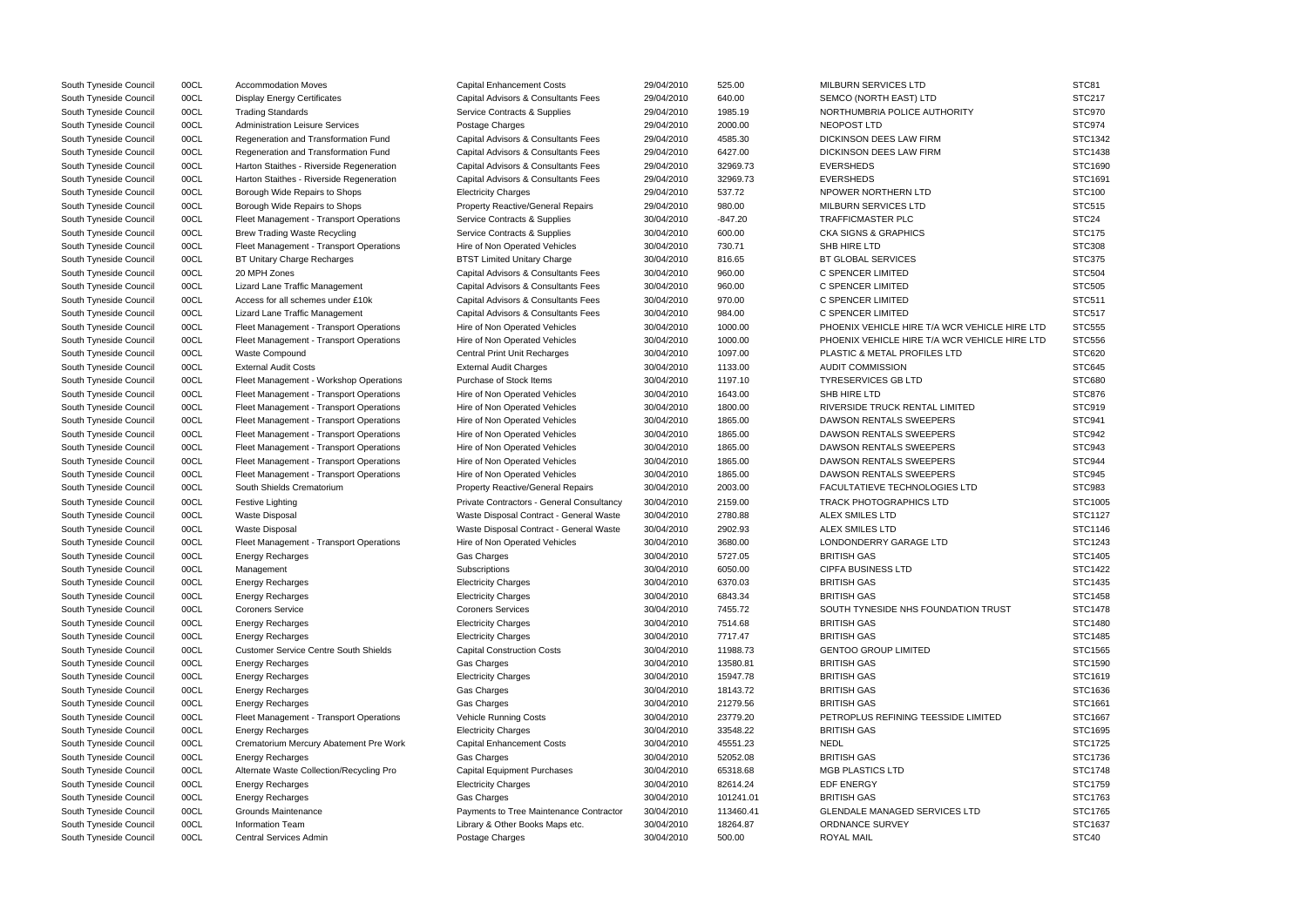| South Tyneside Council | 00CL | Outreach Worker                                     | Printing & Stationery Consumables            | 30/04/2010 | 514.60  | FINDEL EDUCATION LTD                        | STC68         |
|------------------------|------|-----------------------------------------------------|----------------------------------------------|------------|---------|---------------------------------------------|---------------|
| South Tyneside Council | 00CL | Perth Green Unit                                    | Furniture & Equipment - General              | 30/04/2010 | 520.00  | NET PC DIRECT                               | STC74         |
| South Tyneside Council | 00CL | <b>Making Good Progress</b>                         | <b>Staff &amp; Members Training</b>          | 30/04/2010 | 529.89  | SUNDERLAND QUALITY HOTELS LTD               | STC89         |
| South Tyneside Council | 00CL | <b>Star Centre Shared Costs</b>                     | Rents Paid - General                         | 30/04/2010 | 565.74  | DH & E DEIGHTON                             | STC135        |
| South Tyneside Council | 00CL | <b>Community Equipment Service</b>                  | Purchase of Stock Items                      | 30/04/2010 | 600.72  | HOMECRAFT ROLYAN                            | STC183        |
| South Tyneside Council | 00CL | <b>Employment Service</b>                           | <b>Electricity Charges</b>                   | 30/04/2010 | 604.07  | NPOWER NORTHERN LTD                         | <b>STC188</b> |
| South Tyneside Council | 00CL | <b>Childminder Network</b>                          | Printing & Stationery Consumables            | 30/04/2010 | 617.50  | YORKSHIRE PURCHASING ORGANISATION           | <b>STC196</b> |
| South Tyneside Council | 00CL | Outreach Worker                                     | <b>Printing &amp; Stationery Consumables</b> | 30/04/2010 | 665.55  | YORKSHIRE PURCHASING ORGANISATION           | <b>STC254</b> |
| South Tyneside Council | 00CL | St Oswald's RC Primary General                      | <b>Staff Advertising</b>                     | 30/04/2010 | 682.01  | <b>PEARSONS</b>                             | <b>STC266</b> |
| South Tyneside Council | 00CL | Learning Difficulties Commissioned Day Care         | Day Care                                     | 30/04/2010 | 754.08  | <b>KEY ENTERPRISES</b>                      | STC328        |
| South Tyneside Council | 00CL | Temple Park Junior School                           | <b>Electricity Charges</b>                   | 30/04/2010 | 768.30  | NPOWER NORTHERN LTD                         | <b>STC337</b> |
| South Tyneside Council | 00CL | Learner Support                                     | Non Staff Travel & Expenses                  | 30/04/2010 | 795.00  | STAGECOACH SERVICES LTD                     | <b>STC352</b> |
| South Tyneside Council | 00CL | St James RC Primary School                          | <b>Electricity Charges</b>                   | 30/04/2010 | 800.15  | NPOWER NORTHERN LTD                         | <b>STC358</b> |
| South Tyneside Council | 00CL | Learning Difficulties Commissioned Day Care         | Day Care                                     | 30/04/2010 | 816.00  | ROYAL BOROUGH OF WINDSOR & MAIDENHEAD       | <b>STC373</b> |
| South Tyneside Council | 00CL | <b>Beech Street Jarrow</b>                          | <b>Catering Provisions</b>                   | 30/04/2010 | 866.60  | J R HOLLAND                                 | <b>STC424</b> |
| South Tyneside Council | 00CL | Learning Difficulties Commissioned Day Care         | Day Care                                     | 30/04/2010 | 879.76  | <b>KEY ENTERPRISES</b>                      | <b>STC435</b> |
| South Tyneside Council | 00CL | National Literacy & Numeracy                        | Private Contractors - General Consultancy    | 30/04/2010 | 900.00  | YVONNE WARING                               | <b>STC448</b> |
| South Tyneside Council | 00CL | National Literacy & Numeracy                        | Private Contractors - General Consultancy    | 30/04/2010 | 900.00  | YVONNE WARING                               | <b>STC449</b> |
|                        | 00CL | Mental Health Commissioned Home Care                | Home Care                                    | 30/04/2010 | 962.64  | DERBY TERRACE DAY SERVICE                   | <b>STC509</b> |
| South Tyneside Council | 00CL | Outreach Worker                                     | <b>Printing &amp; Stationery Consumables</b> | 30/04/2010 | 1039.75 | YORKSHIRE PURCHASING ORGANISATION           | <b>STC572</b> |
| South Tyneside Council |      |                                                     | Private Contractors - General Consultancy    |            | 1050.00 | <b>CLEAR OUTCOMES CONSULTANCY LTD</b>       |               |
| South Tyneside Council | 00CL | Local Safeguarding Children Board                   |                                              | 30/04/2010 |         |                                             | <b>STC576</b> |
| South Tyneside Council | 00CL | Outreach Worker                                     | <b>Printing &amp; Stationery Consumables</b> | 30/04/2010 | 1108.25 | YORKSHIRE PURCHASING ORGANISATION           | <b>STC629</b> |
| South Tyneside Council | 00CL | Outreach Worker                                     | Printing & Stationery Consumables            | 30/04/2010 | 1112.80 | YORKSHIRE PURCHASING ORGANISATION           | <b>STC630</b> |
| South Tyneside Council | 00CL | Assistive Technologies                              | Furniture & Equipment - General              | 30/04/2010 | 1146.75 | <b>CHUBB SYSTEMS</b>                        | <b>STC652</b> |
| South Tyneside Council | 00CL | <b>Gerald Street South Shields</b>                  | Furniture & Equipment - General              | 30/04/2010 | 1221.00 | HUNTLEIGH HEALTHCARE                        | <b>STC696</b> |
| South Tyneside Council | 00CL | Alternative Education Service - Administration      | <b>Staff &amp; Members Training</b>          | 30/04/2010 | 1306.00 | <b>SERCO LIMITED</b>                        | <b>STC733</b> |
| South Tyneside Council | 00CL | <b>Foundation Stage</b>                             | Furniture & Equipment - General              | 30/04/2010 | 1362.75 | YORKSHIRE PURCHASING ORGANISATION           | <b>STC761</b> |
| South Tyneside Council | 00CL | <b>Childminder Network</b>                          | Furniture & Equipment - General              | 30/04/2010 | 1379.60 | FINDEL EDUCATION LTD                        | <b>STC785</b> |
| South Tyneside Council | 00CL | Older People Commissioned Home Care                 | Home Support                                 | 30/04/2010 | 1409.76 | <b>CARE UK HOMECARE</b>                     | <b>STC802</b> |
| South Tyneside Council | 00CL | Learner Support                                     | Grant Payments - Term Funded Accruals        | 30/04/2010 | 1627.25 | J B SKILLCARE LTD                           | <b>STC873</b> |
| South Tyneside Council | 00CL | Further Education Adult Learner Responsive          | <b>Grant Payments - Term Funded Accruals</b> | 30/04/2010 | 1641.99 | E ACHIEVE                                   | <b>STC875</b> |
| South Tyneside Council | 00CL | <b>Thurston Activity Centre</b>                     | <b>Electricity Charges</b>                   | 30/04/2010 | 1855.57 | NPOWER NORTHERN LTD                         | <b>STC939</b> |
| South Tyneside Council | 00CL | <b>Boldon Nursery Kitchen</b>                       | <b>Catering Provisions</b>                   | 30/04/2010 | 2238.07 | <b>HOPWELLS LTD.</b>                        | STC1025       |
| South Tyneside Council | 00CL | Section 17 Payments (East)                          | Client Travel & Subsistence                  | 30/04/2010 | 2345.12 | AQUILA WAY                                  | STC1046       |
| South Tyneside Council | 00CL | Secondary Non Delegated                             | <b>Staff Advertising</b>                     | 30/04/2010 | 2355.49 | <b>TEACHERS PENSIONS</b>                    | STC1050       |
| South Tyneside Council | 00CL | Learning Difficulties Commissioned Day Care         | Day Care                                     | 30/04/2010 | 3130.01 | UNITED RESPONSE                             | STC1184       |
| South Tyneside Council | 00CL | Perth Green Unit                                    | Furniture & Equipment - General              | 30/04/2010 | 3240.00 | LEAMSIDE SERVICES LTD                       | STC1198       |
| South Tyneside Council | 00CL | <b>Community Equipment Service</b>                  | Purchase of Stock Items                      | 30/04/2010 | 3284.95 | DENBIGHSHIRE COUNTY COUNCIL                 | STC1201       |
| South Tyneside Council | 00CL | <b>Disabled Facilities Grant</b>                    | <b>Capital Grants to Third Parties</b>       | 30/04/2010 | 5235.58 | <b>D R BUILDERS</b>                         | STC1386       |
| South Tyneside Council | 00CL | Adult & Community Learning Group Central Costs      | Grant Payments - Term Funded Accruals        | 30/04/2010 | 5310.50 | GROUNDWORK SOUTH TYNESIDE AND NEWCASTLE     | STC1390       |
| South Tyneside Council | 00CL | Learning Difficulties Commissioned Residential Care | Residential Care Out of Borough              | 30/04/2010 | 5320.40 | <b>MAPLEVIEW</b>                            | STC1391       |
| South Tyneside Council | 00CL | Mental Health Commissioned Residential Care         | Residential Care Respite In Borough          | 30/04/2010 | 5339.92 | <b>MARINA REST HOME</b>                     | STC1392       |
| South Tyneside Council | 00CL | Older People Commissioned Home Care                 | Home Support                                 | 30/04/2010 | 5477.92 | ALLIED HEALTHCARE GROUP LTD                 | STC1396       |
| South Tyneside Council | 00CL | General Nursery Spend                               | Voluntary Sector - Independent Nurseries     | 30/04/2010 | 5520.00 | <b>JARROW DAY NURSERY</b>                   | STC1398       |
| South Tyneside Council | 00CL | <b>First Steps Community Development</b>            | <b>Grant Payments - Term Funded Accruals</b> | 30/04/2010 | 5576.00 | GROUNDWORK SOUTH TYNESIDE AND NEWCASTLE     | STC1402       |
| South Tyneside Council | 00CL | Learning Difficulties Commissioned Nursing Care     | Nursing Care Out Borough                     | 30/04/2010 | 5621.28 | <b>DORADENE</b>                             | STC1403       |
| South Tyneside Council | 00CL | Mental Health Commissioned Residential Care         | Residential Care Out of Borough              | 30/04/2010 | 5850.64 | NORTHVIEW LODGE                             | STC1410       |
| South Tyneside Council | 00CL | Mental Health Grant Additional                      | Voluntary Sector - General                   | 30/04/2010 | 5874.00 | <b>ENTERPRISE 5 HOUSING ASSOCIATION LTD</b> | STC1411       |
| South Tyneside Council | 00CL | Mental Health Grant Additional                      | Voluntary Sector - General                   | 30/04/2010 | 5874.00 | <b>ENTERPRISE 5 HOUSING ASSOCIATION LTD</b> | STC1412       |
|                        | 00CL |                                                     |                                              | 30/04/2010 | 6016.80 | ASHFIELD DAY NURSERY                        | STC1420       |
| South Tyneside Council | 00CL | General Nursery Spend                               | Voluntary Sector - Independent Nurseries     |            |         |                                             |               |
| South Tyneside Council |      | Mental Health Capacity Grant                        | <b>Advocacy Support</b>                      | 30/04/2010 | 6338.50 | YOUR VOICE COUNTS                           | STC1433       |
| South Tyneside Council | 00CL | Physical Disabilities Commissioned Nursing Care     | Nursing Care Out Borough                     | 30/04/2010 | 6425.10 | ELSWICK HALL NEURODISABILITY CENTRE         | STC1437       |
| South Tyneside Council | 00CL | Learning Difficulties Commissioned Residential Care | Residential Care Out of Borough              | 30/04/2010 | 6521.96 | CARE VILLAGE                                | STC1447       |
| South Tyneside Council | 00CL | Learning Difficulties Commissioned Residential Care | Residential Care Out of Borough              | 30/04/2010 | 6586.04 | <b>ESPALTD</b>                              | STC1448       |
| South Tyneside Council | 00CL | Learning Difficulties Commissioned Nursing Care     | Nursing Care Out Borough                     | 30/04/2010 | 6600.40 | CHAD                                        | STC1450       |
| South Tyneside Council | 00CL | General Nursery Spend                               | Voluntary Sector - Independent Nurseries     | 30/04/2010 | 6955.20 | ABACUS DAY NURSERY                          | STC1461       |
| South Tyneside Council | 00CL | <b>Commissioned Fostering</b>                       | Voluntary Sector - Boarded Out Children      | 30/04/2010 | 6988.10 | TEAM FOSTERING NORTH EAST                   | STC1463       |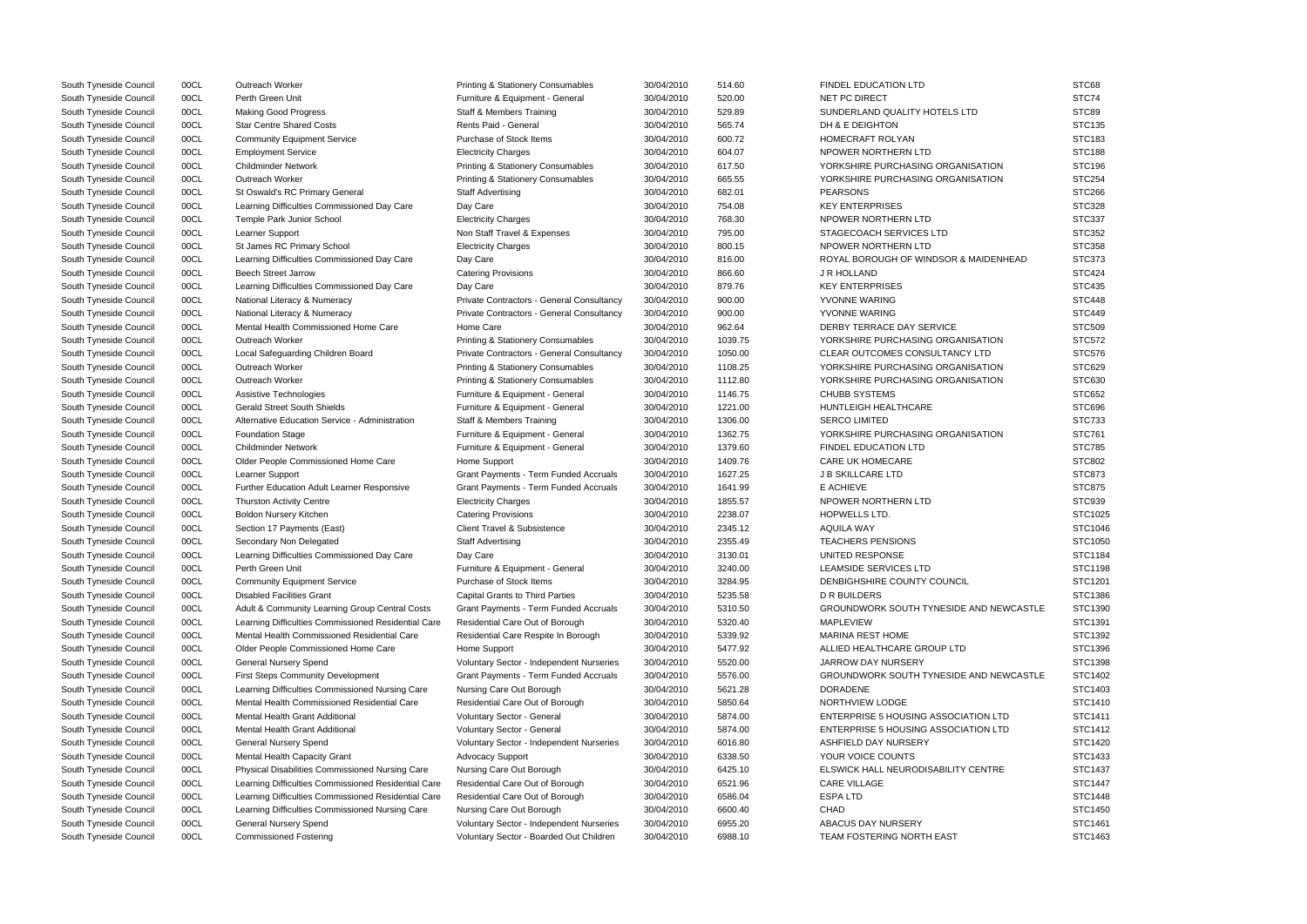| South Tyneside Council | 00CL | Older People Commissioned Residential Care          | Residential Care Out of Borough                 | 30/04/2010 | 7154.64  | DAVID LEWIS CENTRE                           | STC1469        |
|------------------------|------|-----------------------------------------------------|-------------------------------------------------|------------|----------|----------------------------------------------|----------------|
| South Tyneside Council | 00CL | Learning Difficulties Commissioned Residential Care | Residential Care Out of Borough                 | 30/04/2010 | 7163.20  | DURHAM CARELINE LTD                          | <b>STC1470</b> |
| South Tyneside Council | 00CL | Physical Disabilities Commissioned Nursing Care     | Nursing Care Out Borough                        | 30/04/2010 | 7163.32  | <b>BAWI HOMES LTD</b>                        | STC1471        |
| South Tyneside Council | 00CL | Physical Disabilities Commissioned Residential Care | Residential Care Out of Borough                 | 30/04/2010 | 7210.00  | PEMBROKE COURT CARE HOME                     | STC1473        |
| South Tyneside Council | 00CL | 14 - 19                                             | <b>Grant Payments - General</b>                 | 30/04/2010 | 7500.00  | NORTHERN EDUCATION                           | STC1479        |
| South Tyneside Council | 00CL | <b>Commissioned Fostering</b>                       | Voluntary Sector - Boarded Out Children         | 30/04/2010 | 7554.39  | <b>TEAM FOSTERING NORTH EAST</b>             | STC1482        |
| South Tyneside Council | 00CL | General Nursery Spend                               | <b>Voluntary Sector - Independent Nurseries</b> | 30/04/2010 | 7562.40  | ASHFIELD NURSERY & EARLY LEARNING CENTRE LTD | STC1483        |
| South Tyneside Council | 00CL | Older People Commissioned Home Care                 | Home Care                                       | 30/04/2010 | 7830.78  | D H HOMECARE LTD                             | STC1490        |
| South Tyneside Council | 00CL | Marine Park School General                          | Teachers Insurance                              | 30/04/2010 | 7970.77  | CAPITA SPECIALIST INSURANCE SOLUTIONS LTD    | STC1493        |
| South Tyneside Council | 00CL | Training - Adults                                   | <b>Staff &amp; Members Training</b>             | 30/04/2010 | 8000.00  | MOBILE CARE QUALIFICATIONS LTD               | STC1494        |
| South Tyneside Council | 00CL | Learning Difficulties Commissioned Residential Care | Residential Care Out of Borough                 | 30/04/2010 | 8195.08  | DENE HALL- FOUR SEASONS HEALTHCARE           | STC1496        |
| South Tyneside Council | 00CL | Learning Difficulties Commissioned Residential Care | Residential Care Out of Borough                 | 30/04/2010 | 8245.28  | MILEWOOD HEALTH CARE LTD                     | STC1497        |
| South Tyneside Council | 00CL | Further Education Adult Learner Responsive          | <b>Grant Payments - Term Funded Accruals</b>    | 30/04/2010 | 8250.00  | GROUNDWORK SOUTH TYNESIDE AND NEWCASTLE      | STC1498        |
| South Tyneside Council | 00CL | Learning Difficulties Commissioned Nursing Care     | Nursing Care Out Borough                        | 30/04/2010 | 8540.48  | ABBEYMOOR NEURODISABILITY CENTRE             | <b>STC1500</b> |
| South Tyneside Council | 00CL | Learning Difficulties Commissioned Nursing Care     | Nursing Care Out Borough                        | 30/04/2010 | 8570.64  | CASTLEBECK CARE (TEESDALE) LTD               | STC1501        |
| South Tyneside Council | 00CL | <b>Wider Family Learning</b>                        | Grant Payments - Term Funded Accruals           | 30/04/2010 | 8928.75  | <b>SAFC FOUNDATION</b>                       | STC1510        |
| South Tyneside Council | 00CL | Supporting People Main grant                        | <b>Block Gross Floating Support</b>             | 30/04/2010 | 9047.83  | <b>DEPAUL UK</b>                             | STC1514        |
| South Tyneside Council | 00CL | Learning Difficulties Resettlement Residential Care | Supported Living                                | 30/04/2010 | 9145.47  | SOUTH TYNESIDE PRIMARY CARE TRUST            | STC1516        |
| South Tyneside Council | 00CL | Physical Disabilities Commissioned Nursing Care     | Nursing Care Out Borough                        | 30/04/2010 | 9148.20  | <b>CHASE PARK</b>                            | STC1517        |
| South Tyneside Council | 00CL | Supporting People Main grant                        | <b>Block Gross Accommodation Costs</b>          | 30/04/2010 | 9399.00  | <b>ENTERPRISE 5 HOUSING ASSOCIATION</b>      | STC1520        |
|                        |      |                                                     |                                                 |            |          |                                              | STC1521        |
| South Tyneside Council | 00CL | Learning Difficulties Commissioned Residential Care | Residential Care Out of Borough                 | 30/04/2010 | 9415.40  | NORTH EAST AUTISM SOCIETY                    |                |
| South Tyneside Council | 00CL | Mental Health Commissioned Residential Care         | Residential Care Out of Borough                 | 30/04/2010 | 9772.00  | SHERWOOD HOUSE                               | STC1528        |
| South Tyneside Council | 00CL | Learning Difficulties Commissioned Nursing Care     | Nursing Care Out Borough                        | 30/04/2010 | 9911.72  | CASTLEBECK CARE (TEESDALE) LTD               | STC1530        |
| South Tyneside Council | 00CL | Learning Difficulties Commissioned Residential Care | Residential Care In Borough                     | 30/04/2010 | 9949.80  | POTENSIAL LIMITED                            | STC1531        |
| South Tyneside Council | 00CL | Supporting People Main grant                        | <b>Accommodation Costs</b>                      | 30/04/2010 | 10178.52 | <b>MENTAL HEALTH MATTERS</b>                 | <b>STC1540</b> |
| South Tyneside Council | 00CL | Learning Difficulties Commissioned Home Care        | Home Care                                       | 30/04/2010 | 10238.16 | KAY CARE SERVICES LTD                        | STC1541        |
| South Tyneside Council | 00CL | The Children's Fund                                 | <b>Grant Payments - General</b>                 | 30/04/2010 | 10750.00 | CARERS ASSOC.IN SOUTH TYNESIDE               | STC1545        |
| South Tyneside Council | 00CL | Supporting People Main grant                        | <b>Block Gross Floating Support</b>             | 30/04/2010 | 11165.70 | SOUTH TYNESIDE CHURCHES KEY PROJECT          | STC1552        |
| South Tyneside Council | 00CL | Older People Commissioned Residential Care          | Residential Care In Borough                     | 30/04/2010 | 11243.28 | EVERGREEN CARE HOME C/O                      | STC1553        |
| South Tyneside Council | 00CL | Physical Disabilities Commissioned Residential Care | Residential Care Out of Borough                 | 30/04/2010 | 11586.32 | PERCY HEDLEY CENTRE                          | STC1559        |
| South Tyneside Council | 00CL | Learning Difficulties Commissioned Nursing Care     | Nursing Care Out Borough                        | 30/04/2010 | 11660.76 | ORCHARD HOUSE                                | <b>STC1560</b> |
| South Tyneside Council | 00CL | Dunn St Primary General                             | Gas Charges                                     | 30/04/2010 | 11824.46 | <b>BRITISH GAS</b>                           | STC1562        |
| South Tyneside Council | 00CL | Work Based Learning                                 | Grant Payments - Term Funded Accruals           | 30/04/2010 | 11888.00 | NORTHUMBERLAND COLLEGE                       | STC1563        |
| South Tyneside Council | 00CL | General Nursery Spend                               | Voluntary Sector - Independent Nurseries        | 30/04/2010 | 12696.00 | <b>JUST LEARNING LIMITED</b>                 | STC1577        |
| South Tyneside Council | 00CL | Learning Difficulties Commissioned Nursing Care     | Nursing Care Out Borough                        | 30/04/2010 | 13000.00 | <b>CASTLEBECK CARE</b>                       | STC1581        |
| South Tyneside Council | 00CL | Learning Difficulties Commissioned Residential Care | Residential Care Out of Borough                 | 30/04/2010 | 13597.48 | BIRCHWOOD BUNGALOW MILBURY CARE SERVICES     | STC1591        |
| South Tyneside Council | 00CL | Laygate School General                              | Teachers Insurance                              | 30/04/2010 | 13832.11 | CAPITA SPECIALIST INSURANCE SOLUTIONS LTD    | STC1597        |
| South Tyneside Council | 00CL | <b>NSF Project</b>                                  | <b>Instructors Fees</b>                         | 30/04/2010 | 15000.00 | SOUTH TYNESIDE YOUTH ACTION VOLUNTEERS       | STC1608        |
| South Tyneside Council | 00CL | Supporting People Main grant                        | <b>Block Gross Floating Support</b>             | 30/04/2010 | 15226.60 | NEW LEAF SUPPORTING INDEPENDENCE             | STC1609        |
| South Tyneside Council | 00CL | Out of Area Placements                              | Voluntary Sector - Boarded Out Children         | 30/04/2010 | 15300.00 | YOUNG FOUNDATION LTD                         | STC1610        |
| South Tyneside Council | 00CL | Learning Difficulties Commissioned Residential Care | Residential Care In Borough                     | 30/04/2010 | 15356.00 | POTENSIAL LIMITED                            | STC1613        |
| South Tyneside Council | 00CL | <b>Wider Family Learning</b>                        | Grant Payments - Term Funded Accruals           | 30/04/2010 | 15400.00 | <b>SAFC FOUNDATION</b>                       | STC1614        |
| South Tyneside Council | 00CL | Supporting People Main Grant                        | <b>Block Gross Accommodation Costs</b>          | 30/04/2010 | 15897.27 | <b>CARR-GOMM SOCIETY</b>                     | STC1617        |
| South Tyneside Council | 00CL | Older People Commissioned Residential Care          | Residential Care In Borough                     | 30/04/2010 | 16930.40 | <b>ENTERPRISE 5 HOUSING ASSOCIATION</b>      | STC1624        |
| South Tyneside Council | 00CL | Older People Commissioned Residential Care          | Residential Care In Borough                     | 30/04/2010 | 17162.36 | EUROPEAN CARE ENGLAND LTD                    | STC1625        |
| South Tyneside Council | 00CL | Learning Difficulties Commissioned Residential Care | Residential Care Out of Borough                 | 30/04/2010 | 17324.12 | CARELINE LIFESTYLES LTD                      | STC1627        |
| South Tyneside Council | 00CL | Learning Difficulties Commissioned Residential Care | Residential Care In Borough                     | 30/04/2010 | 17596.70 | <b>MARINA REST HOME</b>                      | STC1629        |
| South Tyneside Council | 00CL | Learning Difficulties Commissioned Nursing Care     | Nursing Care Out Borough                        | 30/04/2010 | 18289.60 | <b>INTERACT CARE LTD</b>                     | STC1638        |
| South Tyneside Council | 00CL | Older People Commissioned Residential Care          | Residential Care In Borough                     | 30/04/2010 | 18586.28 | THE BRANCHES REST HOME                       | STC1640        |
| South Tyneside Council | 00CL | Supporting People Main Grant                        | <b>Block Gross Accommodation Costs</b>          | 30/04/2010 | 19231.55 | NORCARE LIMITED                              | STC1642        |
| South Tyneside Council | 00CL | Older People Commissioned Residential Care          | Residential Care In Borough                     | 30/04/2010 | 19559.40 | <b>SEAHAVEN REST HOME</b>                    | STC1643        |
| South Tyneside Council | 00CL | <b>Fellgate Primary General</b>                     | Teachers Insurance                              | 30/04/2010 | 19884.00 | ABSENCE INSURANCE SERVICES                   | STC1646        |
| South Tyneside Council | 00CL | Learning Difficulties Commissioned Residential Care | Residential Care Out of Borough                 | 30/04/2010 | 20656.80 | CARELINE LIFESTYLES LTD                      | STC1651        |
| South Tyneside Council | 00CL | Learning Difficulties Resettlement Residential Care | Supported Living                                | 30/04/2010 | 20919.99 | UNITED RESPONSE                              | STC1653        |
| South Tyneside Council | 00CL | Supporting People Main Grant                        | <b>Block Gross Floating Support</b>             | 30/04/2010 | 21633.04 | <b>TYNESIDE CYRENIANS LTD</b>                | STC1662        |
| South Tyneside Council | 00CL | Learning Difficulties Commissioned Nursing Care     | Nursing Care Out Borough                        | 30/04/2010 | 22800.00 | <b>SELF LTD</b>                              | STC1665        |
| South Tyneside Council | 00CL | Older People Commissioned Residential Care          | Residential Care Dementia Out Borough           | 30/04/2010 | 23741.35 | <b>FALSTONE COURT NURSING</b>                | STC1666        |
|                        |      |                                                     |                                                 |            |          |                                              |                |

|                    | STC1469        |
|--------------------|----------------|
|                    | STC1470        |
|                    | STC1471        |
|                    | STC1473        |
|                    | STC1479        |
|                    | STC1482        |
| G CENTRE LTD       | STC1483        |
|                    | STC1490        |
| <b>TIONS LTD</b>   | STC1493        |
|                    | STC1494        |
| ARE                | STC1496        |
|                    | STC1497        |
| <b>NEWCASTLE</b>   | <b>STC1498</b> |
| RЕ                 | STC1500        |
|                    | STC1501        |
|                    | STC1510        |
|                    | STC1514        |
| SТ                 | STC1516        |
|                    | <b>STC1517</b> |
|                    | STC1520        |
| I                  |                |
|                    | STC1521        |
|                    | <b>STC1528</b> |
|                    | STC1530        |
|                    | STC1531        |
|                    | STC1540        |
|                    | STC1541        |
|                    | STC1545        |
| <b>DJECT</b>       | STC1552        |
|                    | STC1553        |
|                    | STC1559        |
|                    | STC1560        |
|                    | STC1562        |
|                    | STC1563        |
|                    | STC1577        |
|                    | STC1581        |
| <b>RE SERVICES</b> | STC1591        |
| <b>FIONS LTD</b>   | STC1597        |
| <b>JNTEERS</b>     | STC1608        |
| СË                 | STC1609        |
|                    | STC1610        |
|                    | STC1613        |
|                    | STC1614        |
|                    | STC1617        |
| I                  | STC1624        |
|                    | STC1625        |
|                    | STC1627        |
|                    | STC1629        |
|                    | STC1638        |
|                    | STC1640        |
|                    | STC1642        |
|                    | STC1643        |
|                    | STC1646        |
|                    | STC1651        |
|                    | STC1653        |
|                    | STC1662        |
|                    | STC1665        |
|                    |                |
|                    | STC1666        |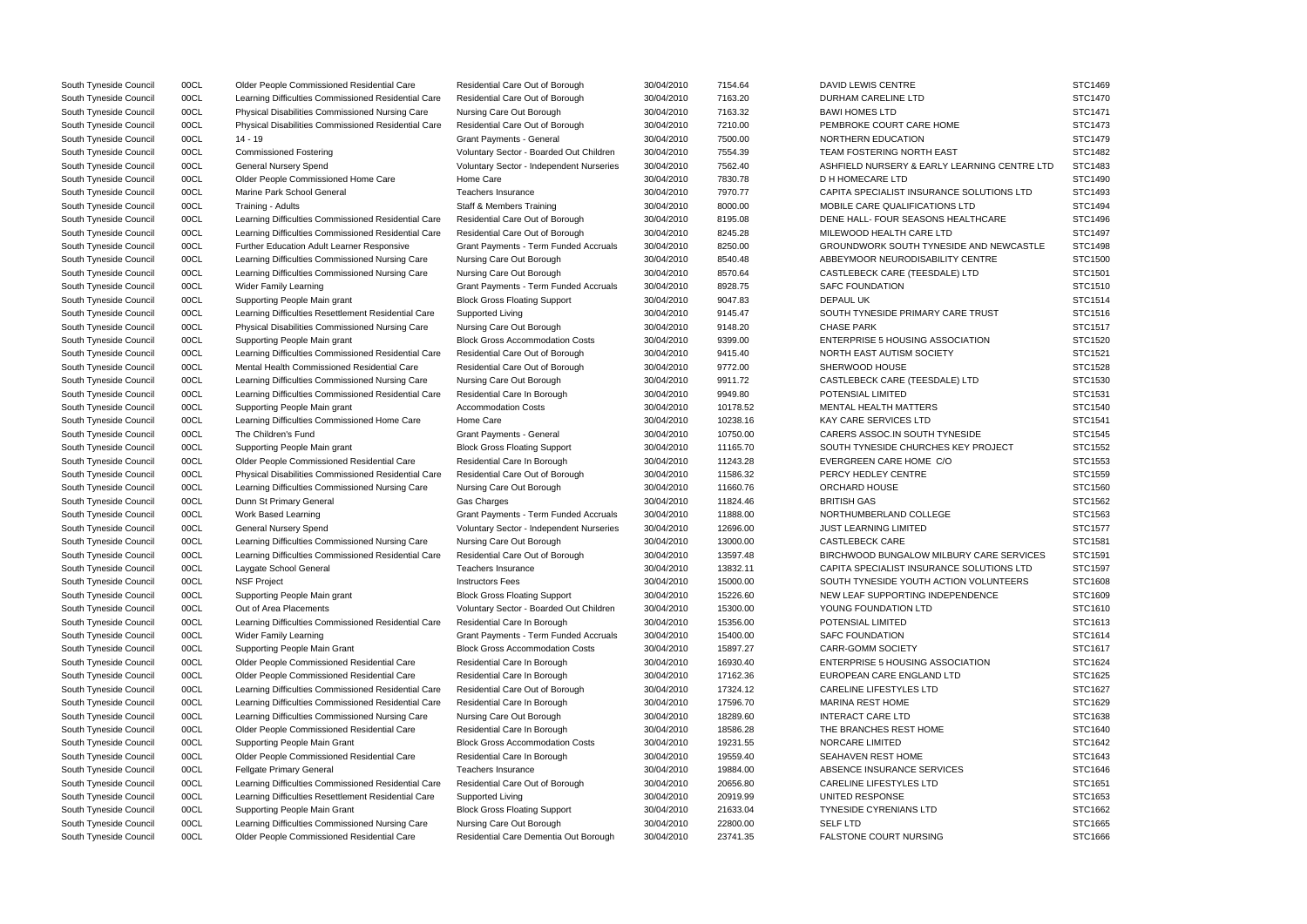| South Tyneside Council | 00CL | Supporting People Main Grant                                                     | <b>Block Gross Accommodation Costs</b>        | 30/04/2010 | 24350.97   | BYKER BRIDGE HOUSING ASSOCIATION LTD         | STC1671        |
|------------------------|------|----------------------------------------------------------------------------------|-----------------------------------------------|------------|------------|----------------------------------------------|----------------|
| South Tyneside Council | 00CL | Learning Difficulties Resettlement Residential Care                              | Supported Living                              | 30/04/2010 | 25072.61   | <b>COMMUNITY INTEGRATED CARE</b>             | STC1672        |
| South Tyneside Council | 00CL | Older People Commissioned Residential Care                                       | Residential Care In Borough                   | 30/04/2010 | 27346.71   | MARSDEN ROCK CARE LTD                        | STC1676        |
| South Tyneside Council | 00CL | Mental Health Commissioned Residential Care                                      | Residential Care In Borough                   | 30/04/2010 | 27854.63   | THE MEADOWS CARE HOME                        | STC1677        |
| South Tyneside Council | 00CL | Section 17 Payments                                                              | <b>LSC Administration Recharges</b>           | 30/04/2010 | 28225.00   | <b>HMCS</b>                                  | STC1679        |
| South Tyneside Council | 00CL | Older People Commissioned Residential Care                                       | Residential Care In Borough                   | 30/04/2010 | 30507.87   | ANCHOR HOUSING ASSOC                         | STC1683        |
| South Tyneside Council | 00CL | Older People Commissioned Residential Care                                       | Residential Care In Borough                   | 30/04/2010 | 32296.63   | <b>GARDEN HILL CARE HOME</b>                 | STC1687        |
| South Tyneside Council | 00CL | Children's West Area Team                                                        | Agency Staff - Non-Teachers                   | 30/04/2010 | 32378.23   | <b>COMENSURA LTD</b>                         | STC1688        |
| South Tyneside Council | 00CL | Learning Difficulties Commissioned Day Care                                      | Day Care                                      | 30/04/2010 | 33043.00   | UNITED RESPONSE                              | STC1692        |
| South Tyneside Council | 00CL | Supporting People Main Grant                                                     | <b>Block Gross Floating Support</b>           | 30/04/2010 | 35261.10   | <b>STONHAM</b>                               | STC1697        |
| South Tyneside Council | 00CL | Mental Health Commissioned Residential Care                                      | Residential Care In Borough                   | 30/04/2010 | 35459.76   | <b>FAIRHOLME RESIDENTIAL HOME</b>            | STC1698        |
| South Tyneside Council | 00CL | Older People Commissioned Residential Care                                       | Residential Care In Borough                   | 30/04/2010 | 35686.87   | <b>HEBBURN COURT NURSING HOME</b>            | STC1699        |
| South Tyneside Council | 00CL | Older People Commissioned Residential Care                                       | Residential Care In Borough                   | 30/04/2010 | 36588.02   | <b>DOSON LTD</b>                             | STC1701        |
| South Tyneside Council | 00CL | Older People Commissioned Residential Care                                       | Residential Care In Borough                   | 30/04/2010 | 37621.76   | WINNIE CARE ASHLEA MEWS                      | STC1706        |
| South Tyneside Council | 00CL | Learning Difficulties Resettlement Residential Care                              | Supported Living                              | 30/04/2010 | 39392.72   | <b>MENCAP</b>                                | STC1712        |
| South Tyneside Council | 00CL | Older People Commissioned Residential Care                                       | Residential Care In Borough                   | 30/04/2010 | 40846.00   | WINDSOR NURSING HOME                         | STC1715        |
| South Tyneside Council | 00CL | Older People Commissioned Residential Care                                       | Residential Care In Borough                   | 30/04/2010 | 42591.64   | ASHBOURNE PLC                                | STC1722        |
| South Tyneside Council | 00CL | Supporting People Main grant                                                     | <b>Accommodation Costs</b>                    | 30/04/2010 | 42986.24   | <b>MENCAP</b>                                | STC1723        |
| South Tyneside Council | 00CL | Mental Health Commissioned Nursing Care                                          | Nursing Care Out Borough                      | 30/04/2010 | 45479.44   | NORTHVIEW LODGE                              | STC1724        |
| South Tyneside Council | 00CL | Older People Commissioned Residential Care                                       | Residential Care In Borough                   | 30/04/2010 | 47002.85   | <b>HILLCREST CARE HOME</b>                   | STC1727        |
| South Tyneside Council | 00CL | Older People Commissioned Residential Care                                       | Residential Care In Borough                   | 30/04/2010 | 48236.10   | NEEDHAM COURT CARE HOME                      | STC1731        |
| South Tyneside Council | 00CL | Supporting People Main grant                                                     | <b>Block Gross Accommodation Costs</b>        | 30/04/2010 | 49037.03   | NEW LEAF SUPPORTING INDEPENDENCE             | STC1732        |
| South Tyneside Council | 00CL | Mental Health Commissioned Residential Care                                      | Residential Care In Borough                   | 30/04/2010 | 52594.94   | THE LODGE RESIDENTIAL CARE HOME              | STC1737        |
| South Tyneside Council | 00CL | Older People Commissioned Residential Care                                       | Residential Care In Borough                   | 30/04/2010 | 55201.65   | <b>FOUR SEASONS HEALTH CARE</b>              | STC1739        |
| South Tyneside Council | 00CL | Older People Commissioned Residential Care                                       | Residential Care In Borough                   | 30/04/2010 | 60219.72   | BEDEWELL GRANGE RES. CARE CENTRE             | <b>STC1744</b> |
| South Tyneside Council | 00CL | Older People Commissioned Residential Care                                       | Residential Care In Borough                   | 30/04/2010 | 60881.74   | SOUTHERN CROSS HEALTHCARE GROUP PLC          | STC1745        |
| South Tyneside Council | 00CL | Older People Commissioned Residential Care                                       | Residential Care In Borough                   | 30/04/2010 | 62850.16   | HARTON GRANGE RESIDENTIAL CARE HOME          | <b>STC1747</b> |
|                        |      |                                                                                  |                                               |            |            |                                              | STC1755        |
| South Tyneside Council | 00CL | Older People Commissioned Residential Care                                       | Residential Care Dementia In Borough          | 30/04/2010 | 73691.01   | PREMIER NURSING HOMES                        | STC1756        |
| South Tyneside Council | 00CL | Older People Commissioned Residential Care                                       | Residential Care In Borough                   | 30/04/2010 | 81122.39   | ST MICHAELS NURSING HOME                     |                |
| South Tyneside Council | 00CL | Transforming our Primary Schools Harton Primary                                  | <b>Capital Construction Costs</b>             | 30/04/2010 | 274367.00  | INSPIREDSPACES STAG LIMITED                  | STC1778        |
| South Tyneside Council | 00CL | Hebburn Comprehensive Building Schools for the Future Capital Construction Costs |                                               | 30/04/2010 | 1601022.00 | INSPIREDSPACES STAG LIMITED                  | STC1795        |
| South Tyneside Council | 00CL | Temple Park Centre Bar                                                           | Resaleable Items                              | 30/04/2010 | 568.69     | <b>HEINEKEN UK LTD</b>                       | <b>STC137</b>  |
| South Tyneside Council | 00CL | Local Development Framework                                                      | Service Contracts & Supplies                  | 30/04/2010 | 750.00     | <b>B YOUNG</b>                               | <b>STC322</b>  |
| South Tyneside Council | 00CL | <b>Economic Regeneration Balance Sheet</b>                                       | <b>Combined Liability Insurance Provision</b> | 30/04/2010 | 798.00     | <b>CRUTES LAW FIRM</b>                       | <b>STC354</b>  |
| South Tyneside Council | 00CL | Temple Park Centre Vending                                                       | Vending Machine Stock                         | 30/04/2010 | 914.28     | <b>GLAXO SMITH KLINE CONSUMER HEALTHCARE</b> | <b>STC476</b>  |
| South Tyneside Council | 00CL | Gordon House                                                                     | <b>Property Planned Maintenance</b>           | 30/04/2010 | 1039.15    | RENTOKIL PEST CONTROL UK                     | <b>STC571</b>  |
| South Tyneside Council | 00CL | Central Library                                                                  | <b>Statutory Fees &amp; Charges</b>           | 30/04/2010 | 1130.76    | THE PERFORMING RIGHT SOCIETY LIMITED         | <b>STC644</b>  |
| South Tyneside Council | 00CL | <b>Temple Park Centre</b>                                                        | <b>Telephone Charges</b>                      | 30/04/2010 | 1183.63    | <b>BRITISH TELECOM PLC</b>                   | STC676         |
| South Tyneside Council | 00CL | Murtagh Diamond House                                                            | <b>Property Planned Maintenance</b>           | 30/04/2010 | 1242.86    | SITEX ORBIS LTD                              | <b>STC705</b>  |
| South Tyneside Council | 00CL | Economic Regeneration Balance Sheet                                              | <b>Creditors ST Credit Union</b>              | 30/04/2010 | 1252.00    | SOUTH TYNESIDE CREDIT UNION                  | <b>STC714</b>  |
| South Tyneside Council | 00CL | Bedeburn Road Day Centre                                                         | Property Planned Maintenance                  | 30/04/2010 | 1340.15    | RENTOKIL PEST CONTROL UK                     | <b>STC748</b>  |
| South Tyneside Council | 00CL | Temple Park Leisure Centre                                                       | <b>Property Planned Maintenance</b>           | 30/04/2010 | 1372.56    | <b>PROMANEX</b>                              | <b>STC777</b>  |
| South Tyneside Council | 00CL | South Tyneside Means Business                                                    | <b>Promotional Activities</b>                 | 30/04/2010 | 1526.00    | <b>GARDINER RICHARDSON LTD</b>               | <b>STC845</b>  |
| South Tyneside Council | 00CL | Regeneration and Transformation Fund                                             | Capital Advisors & Consultants Fees           | 30/04/2010 | 1916.00    | DICKINSON DEES LAW FIRM                      | <b>STC959</b>  |
| South Tyneside Council | 00CL | South Tyneside Means Business                                                    | <b>Promotional Activities</b>                 | 30/04/2010 | 2670.00    | ROCK AND ICE                                 | STC1115        |
| South Tyneside Council | 00CL | <b>Bedeburn Primary School</b>                                                   | <b>Property Reactive/General Repairs</b>      | 30/04/2010 | 2902.18    | DYNO ROD (RUNITERM LTD)                      | STC1145        |
| South Tyneside Council | 00CL | Strategic and Regulatory Administration                                          | Furniture & Equipment - General               | 30/04/2010 | 3000.00    | <b>NEOPOST</b>                               | STC1161        |
| South Tyneside Council | 00CL | School Pools General                                                             | <b>School Travel Contracts</b>                | 30/04/2010 | 3081.00    | COACHLINERS OF TYNESIDE                      | STC1175        |
| South Tyneside Council | 00CL | Asset Management                                                                 | Agency Staff - Non-Teachers                   | 30/04/2010 | 3217.72    | <b>GC SAFETY SERVICES</b>                    | STC1195        |
| South Tyneside Council | 00CL | Asset Management                                                                 | Furniture & Equipment - General               | 30/04/2010 | 3275.00    | ADT FIRE & SECURITY PLC                      | STC1200        |
| South Tyneside Council | 00CL | South Marine Park                                                                | Gas Charges                                   | 30/04/2010 | 4312.57    | NPOWER NORTHERN LTD                          | STC1319        |
| South Tyneside Council | 00CL | School Pools General                                                             | <b>School Travel Contracts</b>                | 30/04/2010 | 4641.00    | COACHLINERS OF TYNESIDE                      | STC1349        |
| South Tyneside Council | 00CL | Libraries Admin                                                                  | Software                                      | 30/04/2010 | 5374.00    | <b>OXFORD UNIVERSITY PRESS</b>               | STC1394        |
| South Tyneside Council | 00CL | <b>Wouldhave House</b>                                                           | Gas Charges                                   | 30/04/2010 | 6401.30    | <b>CORONA ENERGY RETAIL 4 LIMITED</b>        | STC1436        |
| South Tyneside Council | 00CL | Economic Regeneration Balance Sheet                                              | Combined Liability Insurance Provision        | 30/04/2010 | 7420.00    | <b>CRUTES LAW FIRM</b>                       | STC1476        |
| South Tyneside Council | 00CL | <b>Economic Regeneration Balance Sheet</b>                                       | <b>Creditors ST Credit Union</b>              | 30/04/2010 | 8759.00    | SOUTH TYNESIDE CREDIT UNION                  | STC1504        |
| South Tyneside Council | 00CL | <b>Economic Regeneration Balance Sheet</b>                                       | Combined Liability Insurance Provision        | 30/04/2010 | 8810.50    | <b>CRUTES LAW FIRM</b>                       | STC1508        |